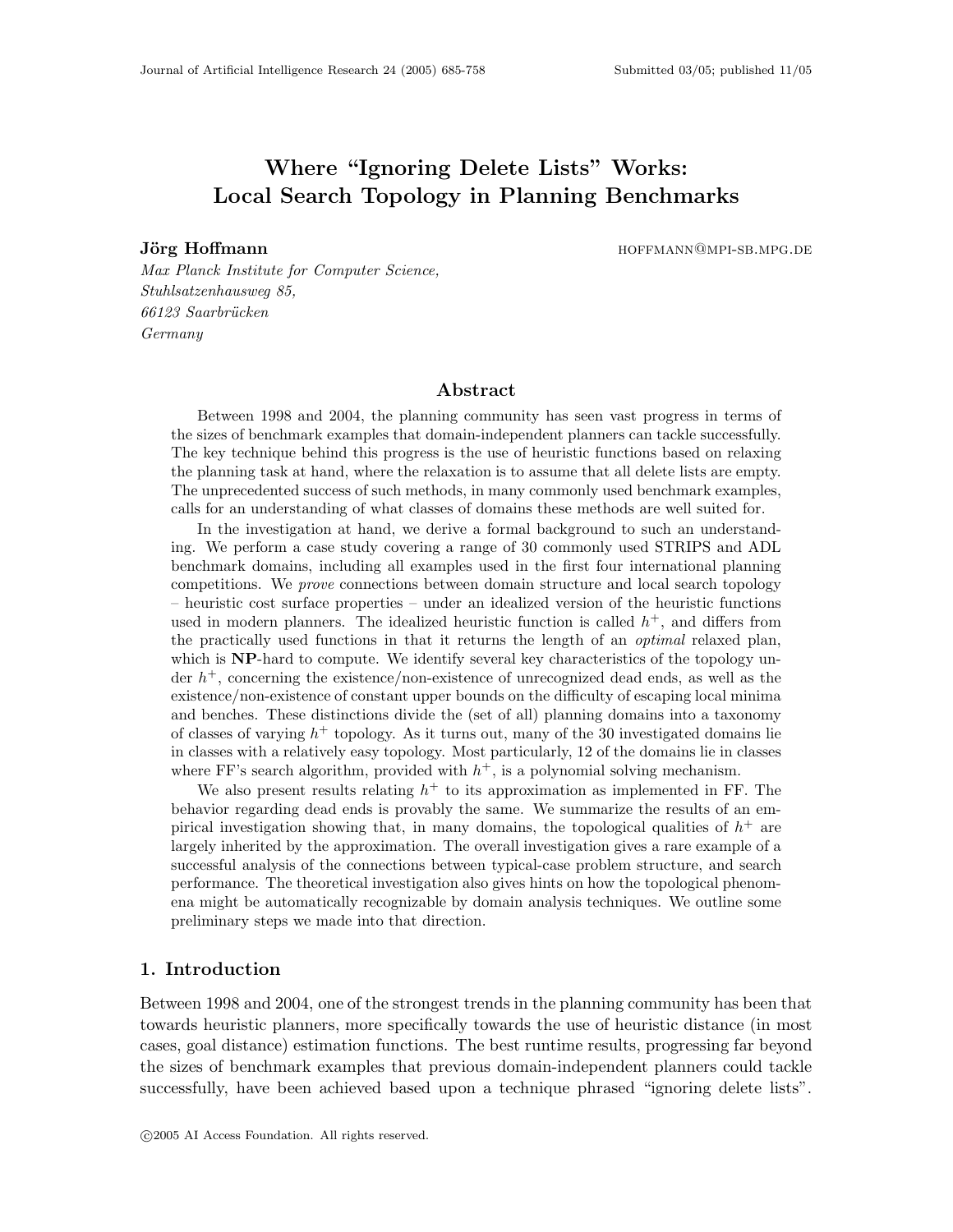There, the heuristic function is derived by considering a relaxation of the planning task at hand, where the relaxation is to assume that all delete lists (i.e. the negative effects of the available planning operators) are empty. During search, may it be forward or backward, state space or plan space, the heuristic value of a search state in this framework is (an estimate of) the difficulty of extending the state to a solution using the relaxed operators, where "difficulty" is defined as the number of (relaxed) actions needed.

The number of real actions needed to extend a search state to a solution is at least as high as the number of relaxed actions needed. So optimal (shortest) relaxed solutions can, in principle, be used to derive admissible heuristic functions. However, as was first proved by Bylander (1994), deciding bounded plan existence, i.e., the existence of a plan with at most some given number of actions, is  $NP$ -hard even when there are no delete lists.<sup>1</sup> Thus there is not much hope to find optimal relaxed plans (i.e., optimal relaxed solutionextensions of search states) fast. Instead, one can *approximate* the length of an optimal relaxed plan to a search state. Techniques of this kind were first, independently, proposed by McDermott (1996) and by Bonet, Loerincs, and Geffner (1997), who developed the planners Unpop (McDermott, 1996, 1999), and HSP1 (Bonet et al., 1997). Both these planners perform forward state space search guided by an approximation of relaxed goal distance. Unpop approximates that distance by backchaining from the goals, HSP1 approximates that distance by a forward value iteration technique.

In the 1st international planning competition, IPC-1 (McDermott, 2000), hosted at AIPS-1998, HSP1 compared well with the four other competitors. This inspired the development of HSP-r and HSP2 (Bonet  $\&$  Geffner, 1999, 2001b, 2001a), GRT (Refanidis  $\&$ Vlahavas, 1999, 2001), AltAlt (Nguyen & Kambhampati, 2000; Srivastava, Nguyen, Kambhampati, Do, Nambiar, Nie, Nigenda, & Zimmermann, 2001), as well as FF (Hoffmann, 2000; Hoffmann & Nebel, 2001a; Hoffmann, 2001a). HSP-r avoids heuristic re-computations by changing the search direction. HSP2 implements the various HSP versions in a configurable hybrid system. GRT avoids heuristic re-computations by changing the heuristic direction (the direction in which relaxed plans are computed). AltAlt uses a planning graph to extract heuristic values. FF uses a modified technique for approximating optimal relaxed plan length (namely, by computing a not necessarily optimal relaxed plan, which can be done in polynomial time), as well as new pruning and search techniques. FF inspired the integration of heuristic search engines into Mips (Edelkamp & Helmert, 2001) and STAN4 (Fox & Long, 2001), using elaborated variations of FF's relaxed plan length estimation technique.

In the 2nd international planning competition, IPC-2 (Bacchus, 2001), hosted at AIPS-2000, the heuristic planners dramatically outperformed the other approaches runtime-wise, scaling up to benchmark examples far beyond reach of previous, e.g., Graphplan-based (Blum & Furst, 1995, 1997), systems. This caused the trend towards heuristic planners to still increase. Various researchers extended relaxed plan distance estimation techniques to temporal and numeric settings (Do & Kambhampati, 2001; Hoffmann, 2002, 2003a; Edelkamp, 2003b). Others adapted them for use in partial order plan-space search (Nguyen

<sup>1.</sup> For parallel planning, where the bound is on the number of parallel time steps needed, deciding bounded plan existence is easy without delete lists. However, heuristic functions based on this observation have generally not been found to provide useful search guidance in practice (see, for example, Haslum & Geffner, 2000; Bonet & Geffner, 2001b).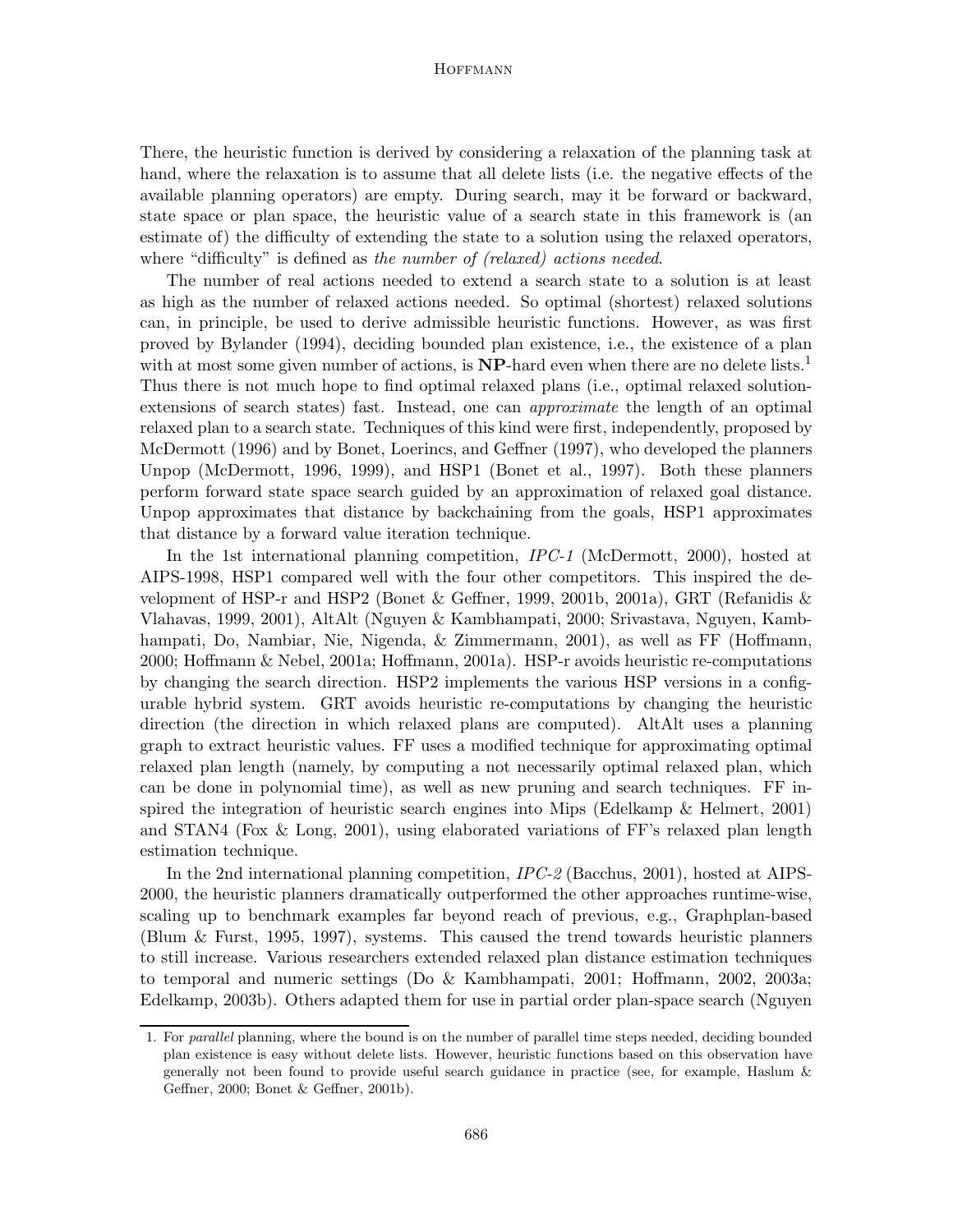& Kambhampati, 2001; Younes & Simmons, 2002), developed variations of them to provide new means of heuristic guidance (Onaindia, Sapena, Sebastia, & Marzal, 2001; Sebastia, Onaindia, & Marzal, 2001), or modified them to take exclusion relations in a planning graph into account (Gerevini & Serina, 2002; Gerevini, Serina, Saetti, & Spinoni, 2003).

In the 3rd international planning competition,  $IPC-3$  (Long & Fox, 2003), hosted at AIPS-2002, out of 11 domain-independent competing systems, 7 were using relaxed plan distance estimations in one or the other form. The 1st prize winner LPG (Gerevini & Serina, 2002; Gerevini, Saetti, & Serina, 2003) uses, amongst other heuristics, a relaxed planning technique to estimate the difficulty of sub-goal achievement in a planning graph. In the 4th international planning competition, IPC-4 (Hoffmann & Edelkamp, 2005; Edelkamp, Hoffmann, Englert, Liporace, Thiebaux, & Trüg, 2005), hosted at ICAPS-2004, out of 13 competing sub-optimal systems, 12 were using relaxed plan based heuristics. There were two 1st prize winners in that category: Fast-Downward (Helmert, 2004; Helmert & Richter, 2004) and SGPlan (Chen & Wah, 2003; Chen, Hsu, & Wah, 2004). The latter uses the numeric version of FF as a sub-process. One version of the former combines FF's heuristic estimates with a new heuristic function based on causal graph analysis (Helmert, 2004).

In the investigation at hand, we derive a formal background as to what classes of domains methods of the kind described above are well suited for. We make two simplifying assumptions. First, we consider forward state space search only, as used by, for example, Unpop, HSP, Mips, FF, and Fast-Downward. In a forward state space search, one starts at the initial state and explores the space of reachable states until a goal state is found. The state transitions follow a sequential planning framework, where only a single action is applied at a time.<sup>2</sup> Assuming forward search makes the investigation easier since such a search is a very natural and simple framework. Our second simplifying assumption is to idealize matters in that we consider the heuristic value given by the optimal relaxed plan length (the length of a shortest sequential relaxed plan) to each search state s; we denote that value with  $h^+(s)$ . Under this assumption, as we will see there are many *provable* connections between domain structure and heuristic quality. Of course, the simplifying assumptions restrict the relevance of the results for practical planners. More on this is said below in this section, and in Section 7. Another, more benign, restriction we make is to consider solvable tasks only. This is a very common restriction in AI Planning, particularly in the competitions, where the main focus is on how good planners are at *finding plans*. More specifically, the main focus of the investigation at hand is to characterize the kinds of domains in which (relaxed-plan based) heuristic planners can find plans fast.

It is common knowledge that the behavior of heuristic search methods (may they be global or local, i.e., with or without backtracking mechanisms) depends crucially on the quality of the underlying heuristic function. This has, for example, been studied in the SAT community, for example by Frank, Cheeseman, and Stutz (1997). In their work, these authors empirically investigate properties of the local search topology, i.e., of topological properties like the sizes of local minima etc., in SAT instances under a standard heuristic function. We adapt Frank et al.'s definitions to AI planning. In *difference* to Frank et al., we take a more analytical approach where we prove properties that are valid across

<sup>2.</sup> In principle, a parallel forward search is possible, too. To the best of the author's knowledge, there is no published work about an implementation of this, at the time of writing. The main difficulty is, presumably, the high branching factor.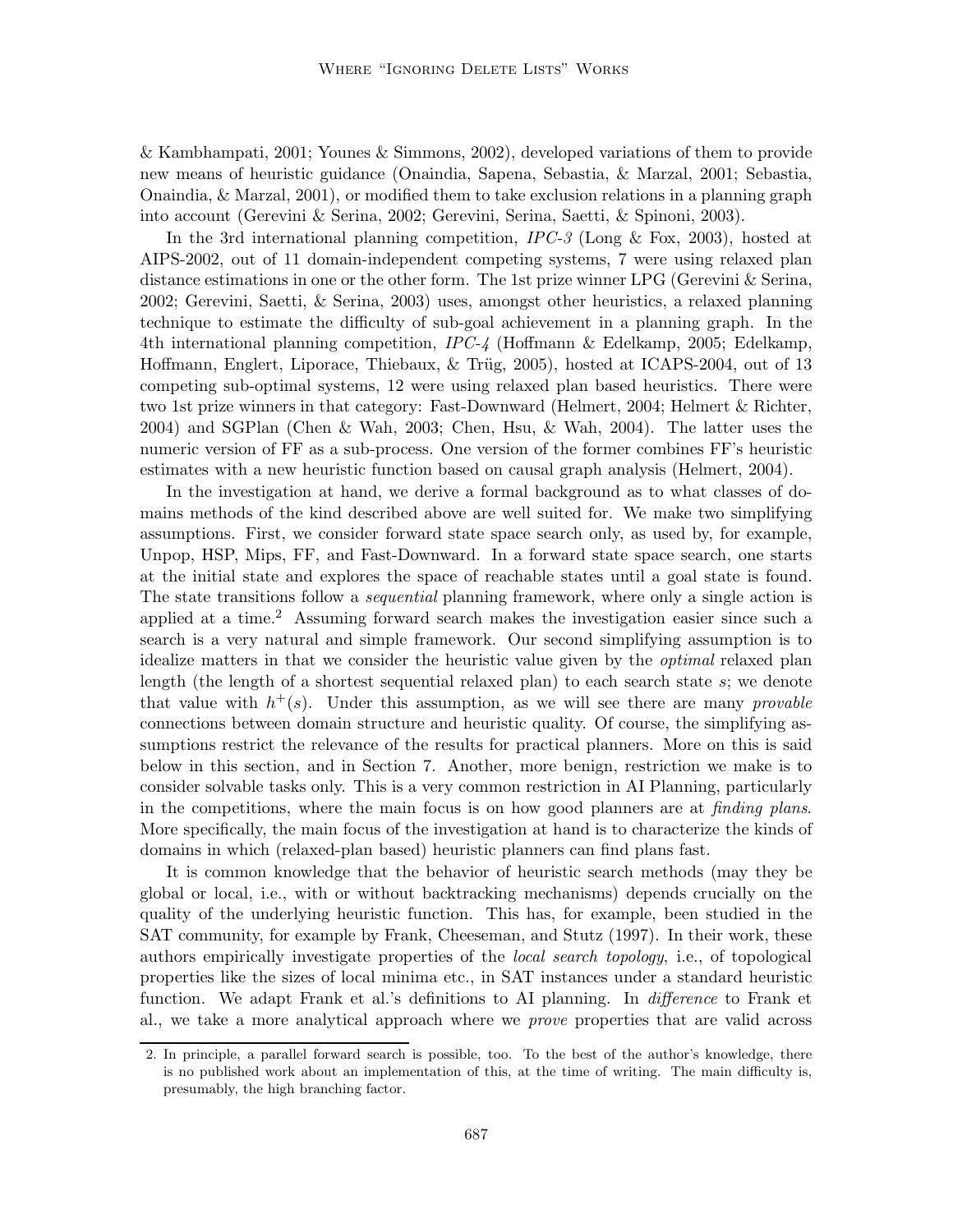certain ranges, namely domains, of example problem instances. We investigate a range of 30 commonly used STRIPS and ADL benchmark domains including all examples used in the first four international planning competitions. We identify several key characteristics of the topology of the respective search spaces under  $h^+$ . The characteristics are the following.

- 1. In 24 of the benchmark domains, there are no unrecognized dead ends, i.e., no states from which the goal is unreachable but for which there is a relaxed plan.
- 2. In 17 of the above 24 benchmark domains, the "maximal exit distance from local minima" is constantly bounded, i.e., one can always escape local minima (regions where all neighbors have a higher heuristic value) within a number of steps that is constant across all instances of the domain, regardless of their size (in fact, in 13 of these domains there are no local minima at all).
- 3. In 12 of the above 17 benchmark domains, the "maximal exit distance from benches" is constantly bounded, i.e., one can always escape benches (regions where all states have the same heuristic value) within a number of steps that is constant across all instances of the domain, regardless of their size (in 6 domains the bound is 1, in one domain it is even 0).

Beside the "positive" results proving characteristic qualities of the  $h^+$  function, the investigation also provides (parameterized) counter-examples in the negative cases. The results divide the investigated domains (more generally, all possible planning domains) into a meaningful taxonomy of classes which differ in terms of their topological behavior with respect to  $h^+$ . Many of the 30 investigated domains lie in relatively easy classes, i.e., classes where  $h^+$  is a – provably – high-quality heuristic. Most particularly, the 12 domains with all the above properties lie in classes where FF's search algorithm is a polynomial solving mechanism, under the idealizing assumption that FF's approximative heuristic function identifies the real  $h^+$  distances. FF's search algorithm, called *enforced hill-climbing*, tries to escape local minima or benches by means of a breadth-first search. Breadth-first search is exponential only in the search depth. So if local minima and benches can always be escaped from within a constant number of steps – as is the case in these 12 domains – then the effort spent in the search is polynomially bounded. In this way, our results provide non-trivial insights into typical-case problem structure (in benchmarks), and its possible effects on search performance. Examples of successful theoretical investigations of this kind are extremely rare in the AI literature.

To give the reader a feeling for what we are looking at, Figure 1 shows two visualized state spaces. The shown tasks are instances of two domains from the easiest classes of the taxonomy, Gripper and Logistics. The graph nodes are the states, the edges are the state transitions (action applications), the height is given by the  $h^+$  value.<sup>3</sup> In both pictures, the initial state is somewhere in the left top part. The goal states are, of course, the states with minimal – zero –  $h^+$  value. The Gripper picture speaks for itself. The Logistics topology is less extreme, but still the state space forms one big valley at the bottom of which there are the goal states.

<sup>3.</sup> The  $h^+$  values here, and in an empirical investigation (Hoffmann, 2001b, 2003b) preceding our theoretical analysis, were computed by an iterative deepening forward search in the space of relaxed action sequences.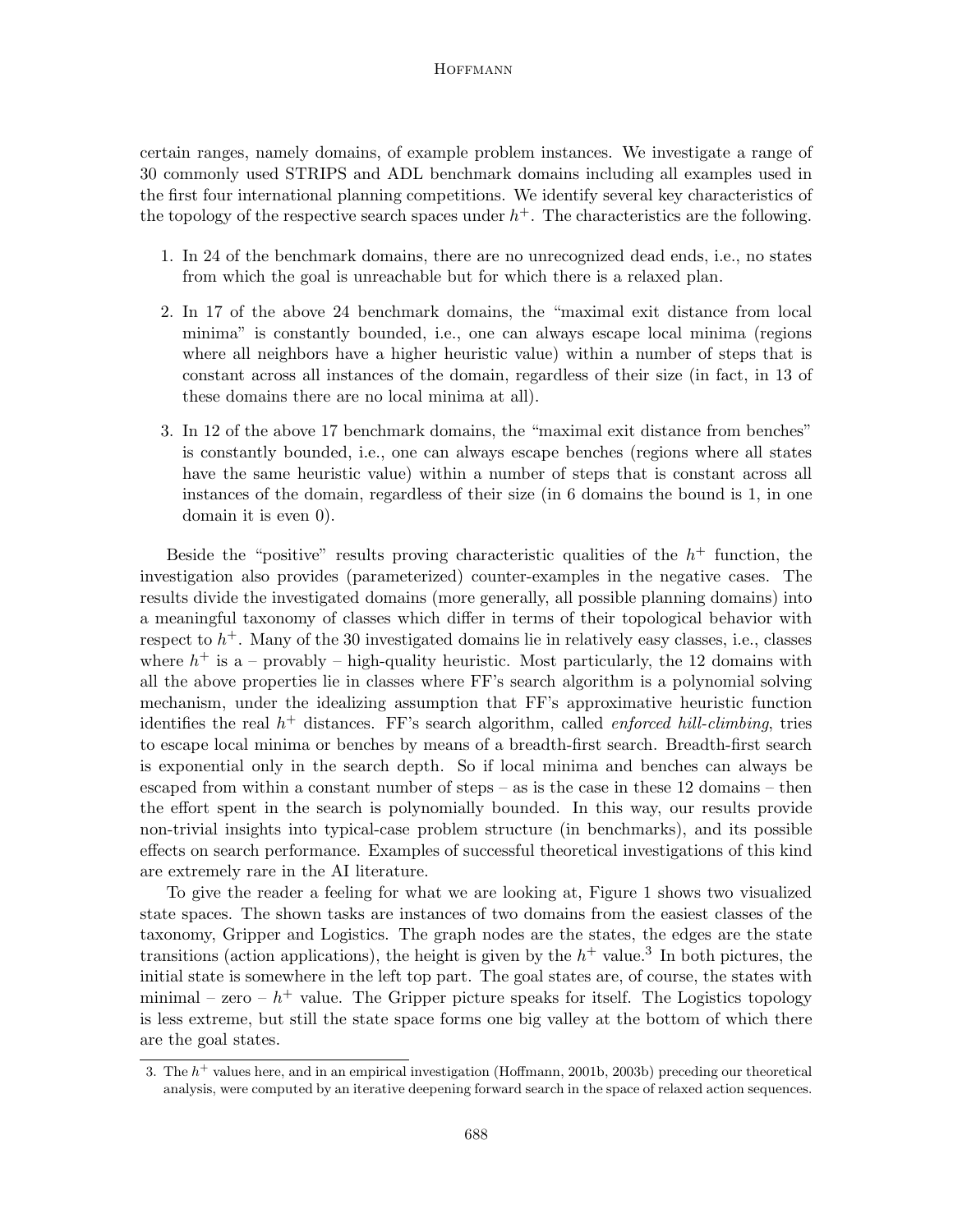

Figure 1: Visualized state space under  $h^+$  of (a) a Gripper and (b) a Logistics instance.

Of course, FF's approximation of  $h^+$ , which we refer to as  $h^{FF}$ , does not always identify the real  $h<sup>+</sup>$  values, and so it is a priori not evident what relevance the theoretical results about  $h^+$  have for FF's efficiency in practice. Additionally, most forward searching planners do not use enforced hill-climbing, for which the topological results have the most striking impact. Finally, and most importantly, several competitive other planners do not even perform a forward search, or use additional/new techniques in the heuristic function that are explicitly aimed at identifying better information than relaxed plans. Prominent systems of the former kind are HSP-r and LPG, prominent systems of the latter kind are LPG and Fast-Downward.

As for the relevance of the results for the performance of FF, the practical performance of FF coincides quite well with them. More concretely, the behavior of  $h^+$  with respect to dead ends is *provably* the same as that of  $h^{FF}$ . Moreover, a large-scale empirical investigation (contained in Hoffmann, 2003b) has shown that, in many domains, the topology of  $h^+$  is largely preserved by  $h^{FF}$ . We include a section containing a brief summary of these results. The relevance of the topological results for forward search algorithms other than enforced hill-climbing, and the performance of planners using other search paradigms or enhanced heuristics, is discussed in Section 7.

We remark that our topological investigation was not specifically intended to identify properties relevant to enforced hill-climbing. The theoretical investigation was preceded by an empirical investigation (Hoffmann, 2001b, 2003b) where we measured all kinds of topological parameters, including, for example, size and diameter of local minima, benches, and other structures such as so-called "valley" regions. It turned out that the only topology parameters that showed interesting behavior across a significant number of domains were the maximal exit distance parameters considered in the investigation at hand. This, in fact, came as a surprise to us – we invented enforced hill-climbing in FF before it became clear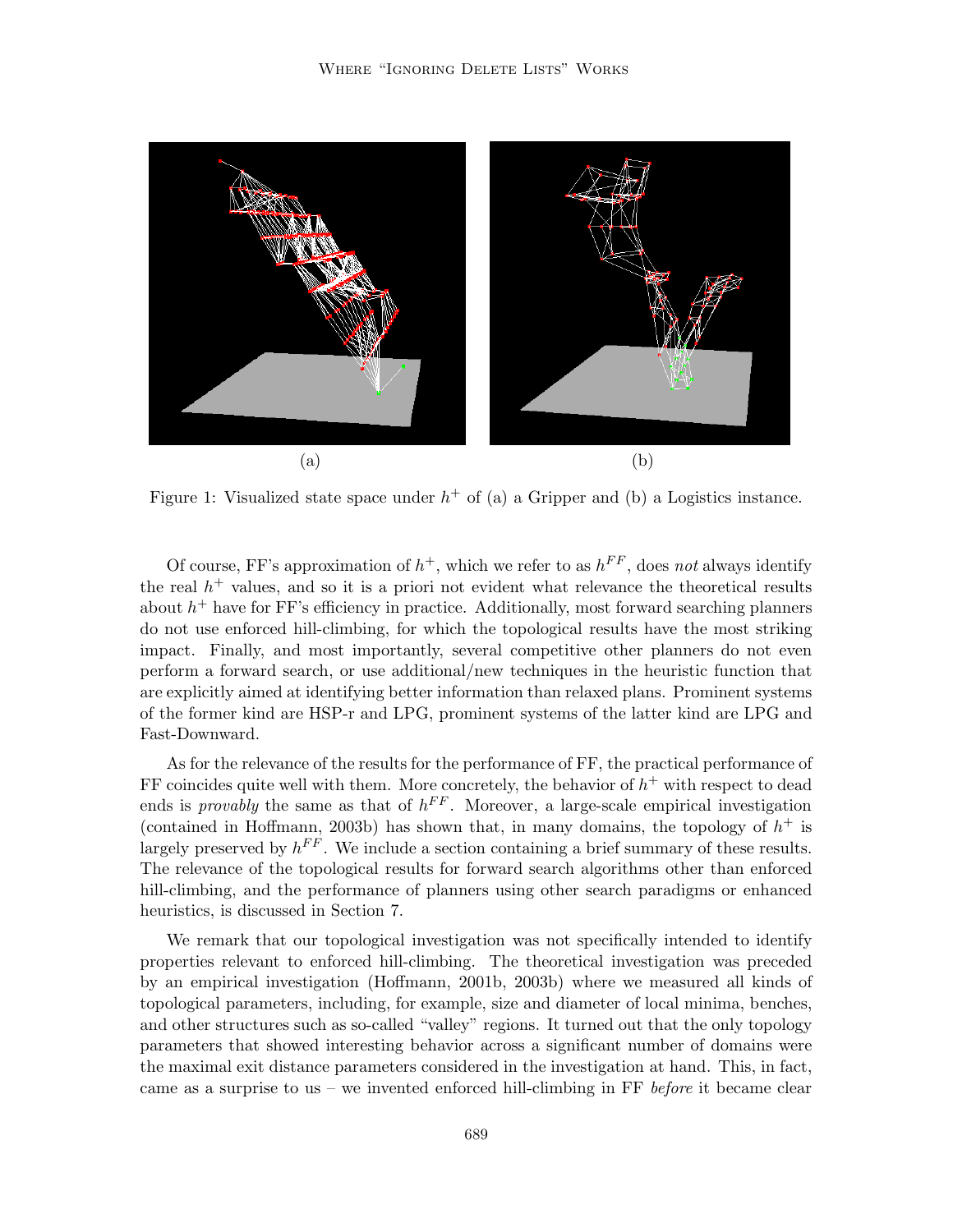that many of the planning benchmarks share topological properties favoring precisely this particular search algorithm.

Observe that the proved results are of a worst-case nature, i.e., a heuristic search using  $h<sup>+</sup>$  can show good behavior in an example suite of a domain even if that domain lies in a very difficult class of the taxonomy – given the particular example instances in the test suite do not emphasize on the worst cases possible in the domain. Where relevant, we will discuss this issue with regards to the example suites used in the competitions.

The employed proof methods give hints as to how the topological phenomena might be automatically detectable using general domain analysis techniques. In an extra section, we report on a first (not yet very successful) attempt we made to do that.

The proofs for the individual planning domains are, in most cases, not overly difficult, but the full details for all domains are extremely space consuming. The details (except for the 5 IPC-4 domains), i.e., PDDL-like definitions of the domains as well as fully detailed proofs, can be looked up in a long (138 pages) technical report (Hoffmann, 2003c) that also forms an online appendix to the article.<sup>4</sup> The article itself provides proof sketches, which are much better suited to get an overall understanding of the investigation and its results. Since even the proof sketches are sometimes hard to read, they are moved into an appendix; another appendix provides brief descriptions of all domains. The main body of text only gives the results and an outline of the main proof arguments used to obtain them.

The paper is organized as follows. Section 2 provides the necessary background, i.e. a straightforward formal framework for STRIPS and ADL domains, an overview of the investigated domains, and the definitions of local search topology. Section 3 presents some core lemmas underlying many of the proofs in the single domains, and illustrates the lemmas' application in a small example. Section 4 gives all the results with a brief proof outline, and shows the resulting planning domain taxonomy. Section 5 presents the results relating  $h^+$  to  $h^{FF}$ , and Section 6 reports on our first attempt to design domain analysis techniques for automatically detecting the  $h$ <sup>+</sup> topological phenomena. Section 7 concludes the article with a brief discussion of our contributions and of future work. Appendix A contains the proof sketches for the individual domains, Appendix B contains the domain descriptions.

# 2. Background

Background is necessary on the planning framework, the investigated domains, and local search topology.

#### 2.1 Planning Framework

To enable theoretical proofs to properties of planning domains rather than single tasks, we have defined a formal framework for STRIPS and ADL domains, formalizing in a straightforward manner the way domains are usually dealt with in the community. We only outline the rather lengthy definitions, and refer the reader to the TR (Hoffmann, 2003c) for details. In what follows, by sets we mean finite sets unless explicitly said otherwise.

<sup>4.</sup> We remark that the TR is not a longer version of the paper at hand. The TR's overall structure and presentation angle are very different, and it is only intended as a source of details if needed.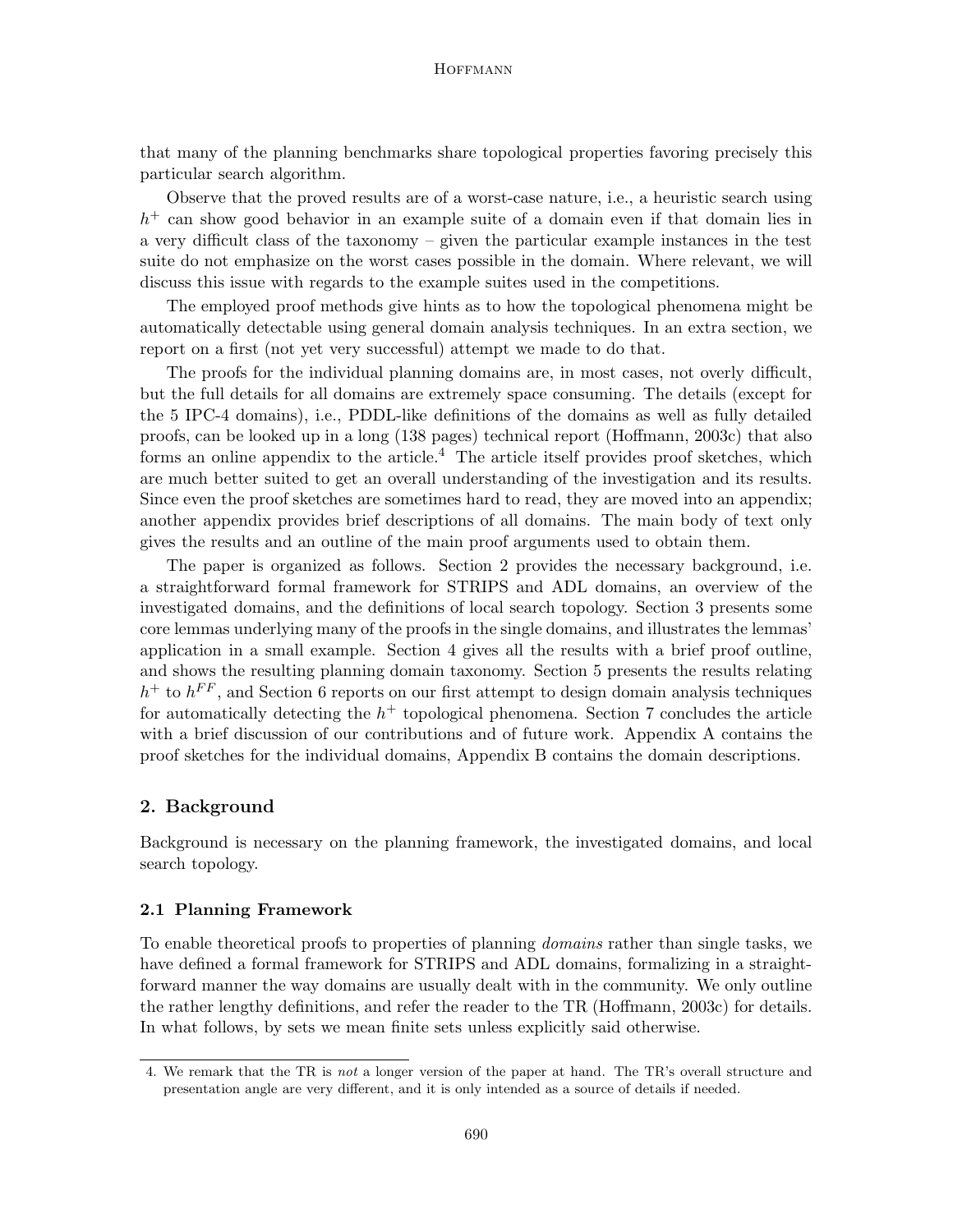A planning domain is defined in terms of a set of predicates, a set of operators, and a possibly infinite set of instances. All logical constructs in the domain are based on the set of predicates. A fact is a predicate applied to a tuple of objects. The operators are  $(k-ary,$  where k is the number of operator parameters) functions from the (infinite) set of all objects into the (infinite) set of all STRIPS or ADL *actions*. A STRIPS action  $a$  is a triple  $(re(a), add(a), del(a))$ : a's precondition, which is a conjunction of facts; a's add list, a fact set; and a's delete list, also a fact set. An ADL action a is a pair  $(pre(a), E(a))$  where the precondition  $pre(a)$  is a first order logical formula without free variables, and  $E(a)$  is a set of effects e of the form  $(con(e), add(e), del(e))$  where  $con(e)$ , the effect condition, is a formula without free variables, and  $add(e)$  (the effect's add list) as well as  $del(e)$  (the effect's delete list) are fact sets. If the add list of an action/effect contains a fact  $p$ , we also say that the action/effect *achieves* p.

An instance of a domain is defined in terms of a set of objects, an *initial state*, and a *qoal* condition. The initial state is a set of facts, and the goal condition is a formula without free variables (in the STRIPS case, a conjunction of facts). The facts that are contained in the initial state are assumed to be true, and all facts not contained in it are assumed to be false, i.e., as usual we apply the closed-world assumption. An instance of a domain constitutes, together with the domain's operators, a planning task  $(A, I, G)$  where the action set A is the result of applying the operators to the instance's objects (i.e., to all object tuples of the appropriate lengths), and the initial state  $I$  and goal condition  $G$  are those of the instance. We identify instances with the respective planning tasks.

A state s is a set of facts. A logical formula holds in a state if the state is a model of the formula according to the standard definition for first order logic (where a logical atom, a fact, holds iff it is contained in the state). The result  $Result(s, \langle a \rangle)$  of applying an action sequence consisting of a single STRIPS or ADL action a to a state s is defined as follows. If the action's precondition does not hold in s, then  $Result(s, \langle a \rangle)$  is undefined. Otherwise,  $Result(s, \langle a \rangle)$  is obtained from s by including all of a's add effects, and (thereafter) removing all of a's delete effects – if a is an ADL action, only those add effects  $add(e)$  are included (delete effects  $del(e)$  are removed) for which the respective effect condition  $con(e)$  holds in s. The result of applying a sequence  $\langle a_1, \ldots, a_n \rangle$  consisting of more than one action to a state  $s$  is defined as the iterative application of the single actions in the obvious manner: apply  $a_1$  to s, then apply  $a_2$  to  $Result(s, \langle a_1 \rangle)$ , and so on.

A plan, or solution, for a task  $(A, I, G)$  is a sequence of actions  $P \in A^*$  that, when successively applied to I, yields a *goal state*, i.e., a state in which G holds. (We use the standard notation  $M^*$ , where M is a set, to denote the set of all sequences of elements of M.) For many proofs we need the notion of optimality. A plan P for a task  $(A, I, G)$  is optimal if there is no plan for  $(A, I, G)$  that contains fewer actions than P.

Note that, as announced in the introduction, the definition, in particular the definition of plan optimality, stays within the forward state space search framework where plans are simple sequences of actions. Note also that ignoring the delete lists simplifies a task only if all formulas are negation free. For a fixed domain, tasks can be polynomially normalized to have that property: compute the negation normal form to all formulas (negations only in front of facts), then introduce for each negated fact  $\neg B$  a new fact not-B and make sure it is true in a state iff B is false (Gazen & Knoblock, 1997). This is the pre-process done in,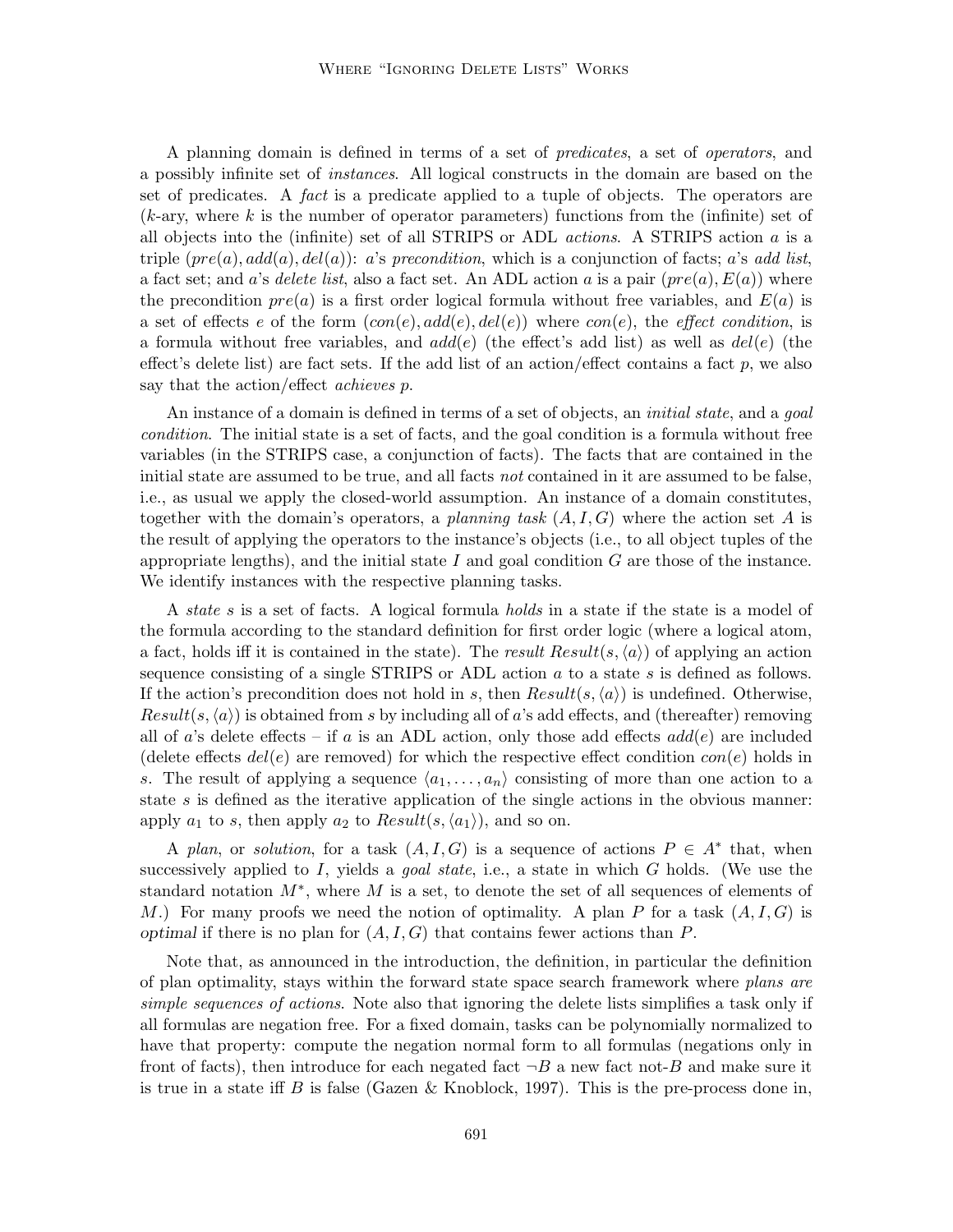for example, FF. In the investigation at hand, we have considered the normalized versions of the domains.<sup>5</sup>

We also consider a few domains, from the IPC-4 collection, that feature *derived predi*cates. Such predicates are not affected by the effects of the operators, and their truth value is instead derived from the values of the other, basic, predicates, via a set of derivation rules. A derivation rule has the form  $\phi(\overline{x}) \Rightarrow P(\overline{x})$  where P is the derived predicate and  $\phi$  (a formula) is the rule's *antecedent*, both using the free variables  $\overline{x}$ . The obvious idea is that, if  $\phi(\overline{x})$  holds, then  $P(\overline{x})$  can be concluded. In a little more detail, the semantics are defined as follows. In the initial state, and whenever an action was applied, first all derived predicate instances *(derived facts)* are assumed to be false, then all derivation rules are applied until a fixpoint occurs. The derived facts that could not be concluded until then are said to be false (this is called *negation as failure*). Derived predicates can be used just like any other predicate in the operator preconditions, in the effect conditions, and in the goal condition. However, to ensure that there is a unique fixpoint of rule application, the use of derived predicates in derivation rule antecedents is restricted (in the context of IPC-4) to a positive use in the sense that these predicates do not appear negated in the negation normal form of any rule antecedent (Hoffmann & Edelkamp, 2005).

To make ignoring delete lists a simplification, one also needs that the derived facts are used only positively in the operator preconditions, effect conditions, and goal condition (otherwise the derived predicates can, for example, be used to model negated preconditions etc.). Due to the negation as failure semantics of derived predicates, there isn't a simple compilation of negations as in the pure ADL case. The approach we take here, and that is implemented in, for example, the version of FF that treats derived predicates (Thiebaux, Hoffmann, & Nebel, 2003, 2005), is to simply ignore (replace with true) negated derived predicates in (the negation normal form of) operators and the goal (see also below, Section 2.3).

#### 2.2 Domains Overview

As said before, our case study covers a total of 30 commonly used STRIPS and ADL benchmark domains. These include all the examples from the first four international competitions, plus 7 more domains used in the literature. Brief descriptions of all domains can be looked up in Appendix B, full formal definitions of the domains (except the 5 IPC-4 domains) are in the TR (Hoffmann, 2003c). Note that, for defining a domain, one must amongst other things decide what exactly the instances are. Naturally, to do so we have abstracted from the known example suites. In most cases the abstraction is obvious, in the less obvious cases the respective subsection of Appendix B includes some explanatory remarks.

Here, we provide a brief overview of the 30 analyzed domains. The domains are categorized into three groups according to their semantics, at a high level of abstraction. The categorization is not, in any way, related to the topological characterization we will derive later. We use it only to give the overview some structure.

<sup>5.</sup> Ignoring delete lists in the normalized domains comes down to a relaxation that, basically, allows (the translated) facts to take on both truth values at the same time.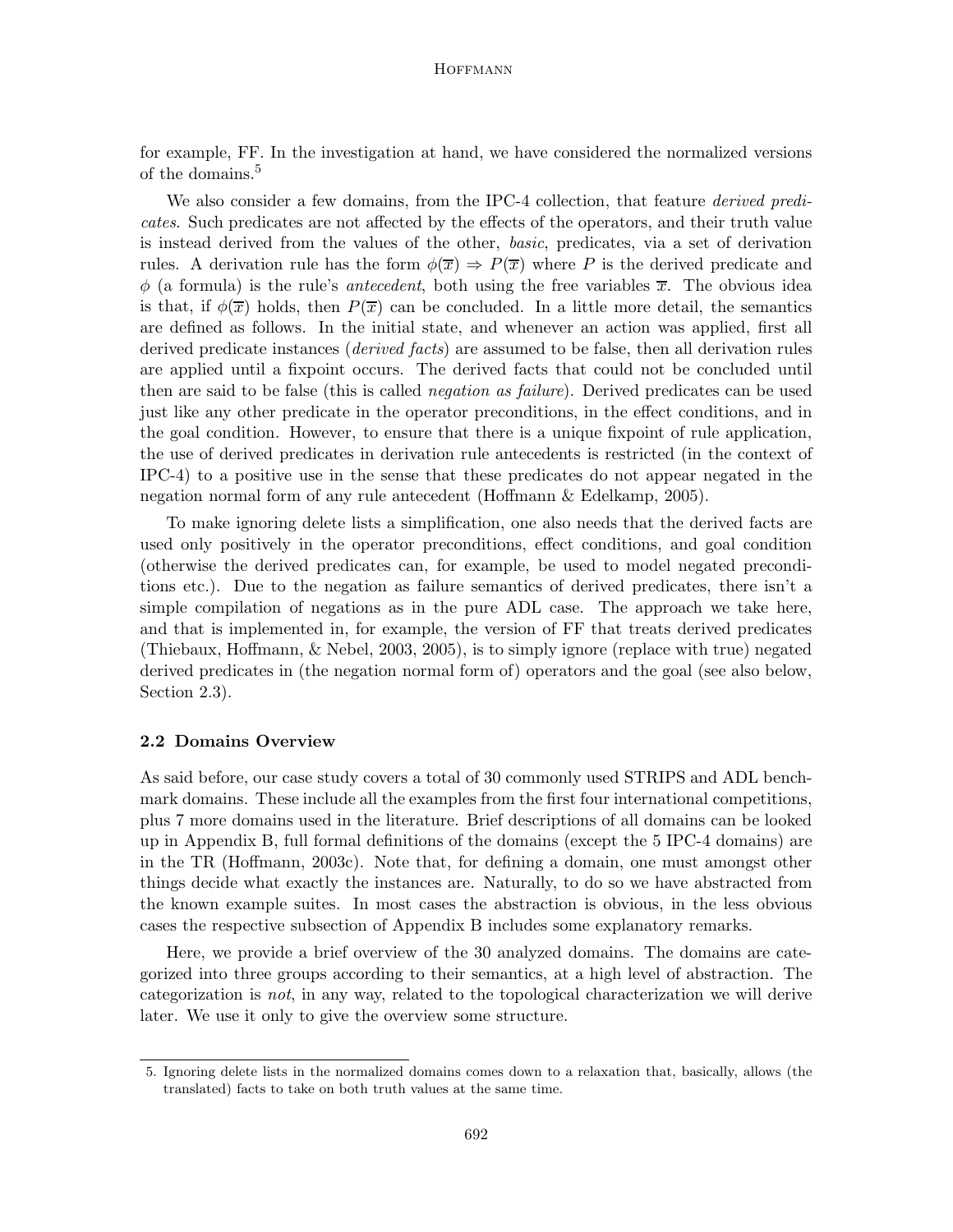- 1. Transportation domains. These are domains where there are locations, objects that must be transported, and vehicles that are the means of transportation.<sup>6</sup> Operators mostly either move a vehicle, or load (unload) an object onto (from) a vehicle. The domains differ in terms of various constraints. An important one is that, in many domains, vehicles can move instantaneously between any two locations, while in other domains the movable links between locations form arbitrary road maps. There are 13 transportation domains in the collection we look at. Logistics – the classical transportation domain, where trucks/airplanes transport objects within/between cities. Gripper – a robot with two gripper hands transports a number of balls (one at a time in each hand) from one room to another. Ferry – a single ferry transports cars one at a time. Driverlog – trucks need drivers on board in order to move, the location links form bi-directional road maps (which can be different for trucks and drivers). *Briefcaseworld* – a briefcase moves, by conditional effects, all objects along that are inside it.  $Grid - a$  robot transports keys on a grid-like road map where positions can be locked and must be opened with keys of matching shapes. Miconic-STRIPS – an elevator transports passengers, using explicit actions to board/deboard passengers. Miconic-SIMPLE – like Miconic-STRIPS, but passengers board/deboard "themselves" by conditional effects of the action that stops the elevator at a floor. Miconic-ADL – like Miconic-SIMPLE, but various constraints must be obeyed (for example, VIPs first). Zenotravel – airplanes use fuel items that can be replenished one by one using a refuel operator.  $Mprime -$  on an arbitrary road map, trucks use non-replenishable fuel items, and fuel can be transferred between locations. Mystery – like Mprime, but without the possibility to transfer fuel. Airport – inbound and outbound planes must be moved safely across the road map of an airport.
- 2. Construction domains. These are generally not as closely related as the transportation domains above. What the construction domains have in common, roughly, is that a complex object must be built out of its individual parts. There are 6 such domains in the collection we look at.  $Blocksword-arm - the classical construction$ domain, where blocks are picked up/put down or stacked onto/unstacked from each other by means of a robot arm. Blocksworld-no-arm – like above, but blocks are moved around directly from a block to a block / from the table to a block / from a block to the table. Depots – a combination of Blocksworld-arm and Logistics, where objects must be transported between locations before they can be stacked onto each other. Freecell – an encoding of the solitaire card game that comes with Microsoft Windows (the "complex object" to be constructed is the final position of the cards).  $Hanoi$  – an encoding of the classical Towers of Hanoi problem. Assembly – a complex object must be assembled together out of its parts, which themselves might need to be assembled beforehand.
- 3. Other domains. There are 11 domains in the collection whose semantics do not quite fit into either of the above groups.  $Simple-Tsp -$  a trivial STRIPS version of the

<sup>6.</sup> The term "transportation domains" was suggested, for example, by Long and Fox (2000) and Helmert (2003). The transportation benchmarks are generally more closely related than the other groups of domains overviewed below, and we will sometimes discuss transportation domains on a rather generic level.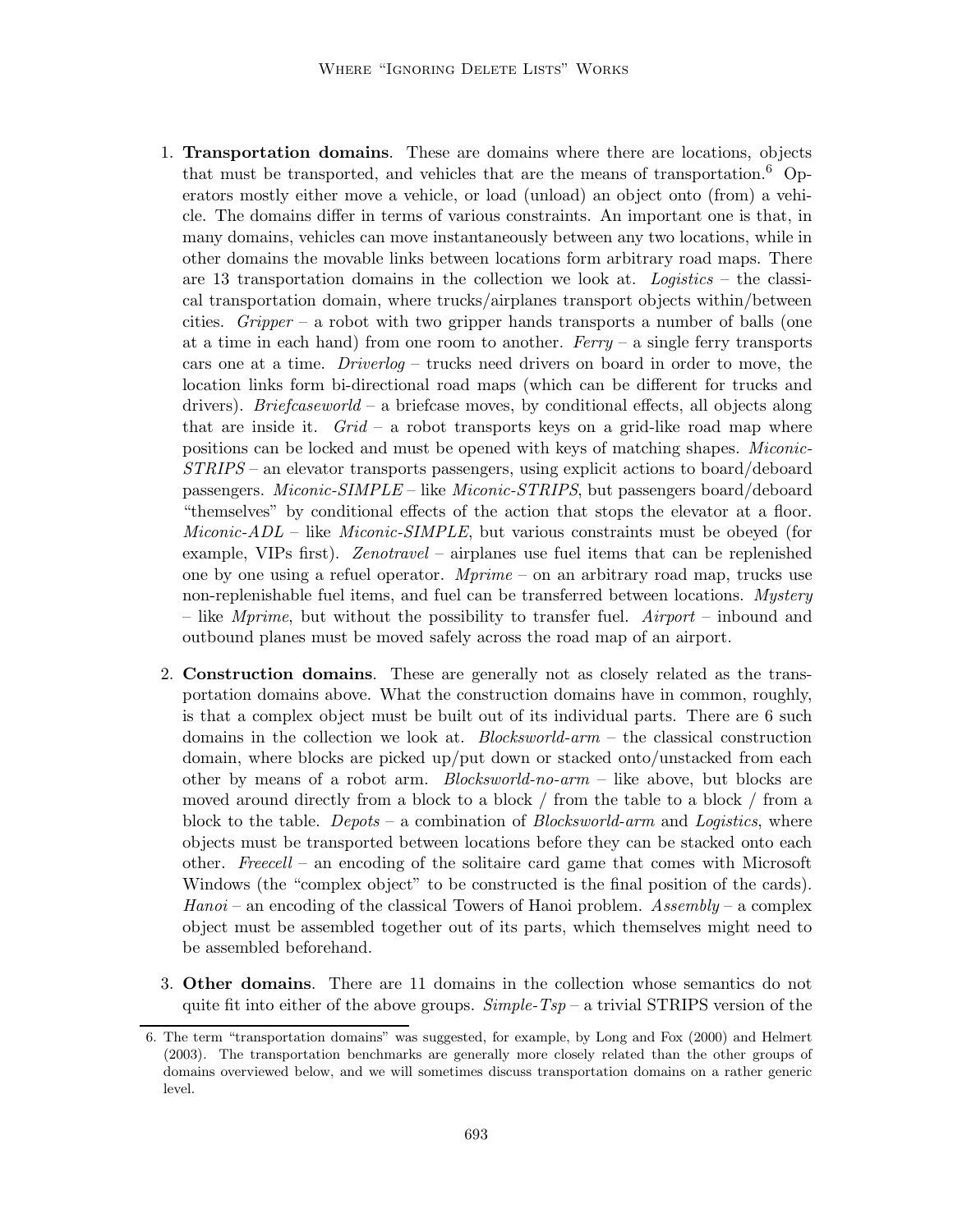TSP problem, where the move operator can be applied between any two locations.  $Movie - in order to watch a movie, one must buy snacks, set the counter on the video$ to zero, and rewind the tape.  $Tireworld - a$  number of flat tires must be replaced, which involves various working steps (like removing a flat tire and putting on a new one). Fridge – for a number of fridges, the broken compressors must be replaced, which involves various working steps (like loosening/fastening the screws that hold a compressor). Schedule – objects must be processed (painted, for example) on a number of machines. Satellite – satellites must take images (of phenomena in space), using appropriate instruments. Rovers – rovers must navigate along a road map, take soil/rock samples as well as images, and communicate the resulting data to a lander. Pipesworld – oil derivatives must be propagated through a pipeline network.  $PSR$  – some lines must be re-supplied in a faulty electricity network. Dining-Philosophers – the deadlock situation in the Dining-Philosophers problem, translated to ADL from the automata-based "Promela" language (Edelkamp, 2003a), must be found. Optical-Telegraph – similar to Dining-Philosophers, but considering an encoding of a telegraph communication system.

### 2.3 Local Search Topology

Remember that we only consider solvable tasks, since the main focus of the investigation is to characterize the kinds of domains in which heuristic planners can find plans fast. Some discussion of unsolvable tasks is in Section 7.

Given a planning task  $(A, I, G)$ . The *state space*  $(S, T)$  is a graph where S are all states that are reachable from the initial state, and  $T$  is the set of state transitions, i.e., the set of all pairs  $(s, s') \in S \times S$  of states where there is an action that leads to s' when executed in s. The goal distance  $gd(s)$  for a state  $s \in S$  is the length of a shortest path in  $(S,T)$  from s to a goal state, or  $gd(s) = \infty$  if there is no such path. In the latter case, s is a dead end; we discuss such states directly below. A *heuristic* is a function  $h: S \mapsto \mathbb{N} \cup \{\infty\}$ .<sup>7</sup> A heuristic can return  $\infty$  to indicate that the state at hand might be a dead end.

Given a STRIPS action  $a = (pre(a), add(a), del(a)),$  the relaxation  $a^+$  of a is  $(pre(a), add(a), \emptyset)$ . Given an ADL action  $a = (pre(a), E(a))$ , the relaxation  $a<sup>+</sup>$  of a is  $(pre(a), E(a)^+)$  where  $E(a)^+$  is the same as  $E(a)$  except that all delete lists are empty. For a set A of actions, the relaxation  $A^+$  of A is  $A^+ := \{a^+ | a \in A\}$ . An action sequence  $\langle a_1,\ldots,a_n\rangle$  is a relaxed plan for  $(A, I, G)$  if  $\langle a_1^+, \ldots, a_n^+\rangle$  is a plan for  $(A^+, I, G)$ . With that, for any state s,  $h^+(s) = min\{n \mid P = \langle a_1, \ldots, a_n \rangle \in A^*, P$  is relaxed plan for  $(A, s, G)\},$ where the minimum over an empty set is  $\infty$ .

In the presence of derived predicates, as said above we additionally relax the planning task by ignoring (replacing with true) all negated derived predicates in the negation normal forms of preconditions, effect conditions, and the goal condition. Note that, with this additional simplification, it can happen that  $h^+(s)$  is 0 although s is not a goal state, because the simplification might relax the goal condition itself. Indeed, this happens in the PSR domain. In all other domains we consider here, derived predicates are either not used at all or used only positively, so there  $h^+(s) = 0$  iff s is a goal state.

<sup>7.</sup> While the article focuses mainly on the  $h^+$  heuristic, we keep the topology definitions – which do not depend on the specific heuristic used – somewhat more general.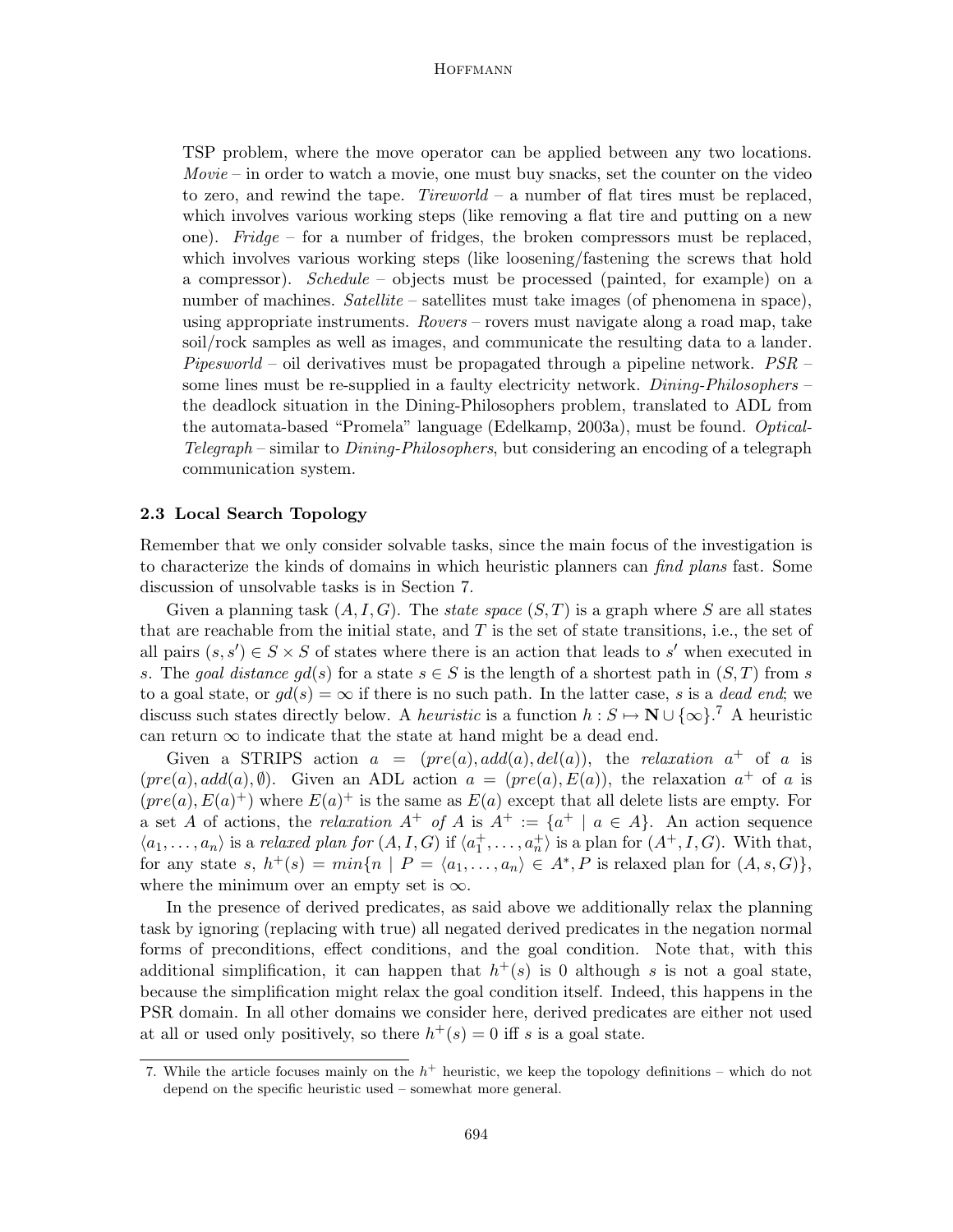One phenomenon that is clearly relevant for the performance of heuristic state space search is that of dead end states s,  $qd(s) = \infty$ . A heuristic function h can return  $h(s) = \infty$ . Taking this as an indication that s is a dead end, the obvious idea is to remove s from the search space (this is done in, for example, HSP and FF). This technique is only adequate if h is completeness preserving in the sense that  $h(s) = \infty \Rightarrow gd(s) = \infty$  for all  $s \in S$ . With a completeness-preserving heuristic, a dead end state s is called *recognized* if  $h(s) = \infty$  and unrecognized otherwise. Note that  $h^+$  is completeness preserving. If a task can not be solved even when ignoring the delete lists, then the task is unsolvable. From now on we assume that the heuristic we look at is completeness preserving. With respect to dead ends, any planning state space falls into one of the following four classes. The state space is called:

- 1. Undirected, if, for all  $(s, s') \in T$ ,  $(s', s) \in T$ .
- 2. Harmless, if there exists  $(s, s') \in T$  such that  $(s', s) \notin T$ , and, for all  $s \in S$ ,  $gd(s) < \infty$ .
- 3. Recognized, if there exists  $s \in S$  such that  $gd(s) = \infty$ , and, for all  $s \in S$ , if  $gd(s) = \infty$ then  $h(s) = \infty$ .
- 4. Unrecognized, if there exists  $s \in S$  such that  $gd(s) = \infty$  and  $h(s) < \infty$ .

In the first class, there can be no dead ends because everything can be undone. In the second class, some things can not be undone, but those single-directed state transitions do not "do any harm", in the sense that there are no dead end states. In the third class, there are dead end states, but all of them are recognized by the heuristic function. The only critical case for heuristic search is class four, where a search algorithm can run into a dead end without noticing it. This is particularly relevant if, potentially, large regions of the state space consist of unrecognized dead end states. To capture this, we define the *depth* of an unrecognized dead end  $s$  as the number of states  $s'$  such that  $s'$  is an unrecognized dead end, and  $s'$  is reachable from  $s$  by a path that moves only through unrecognized dead ends.

Our investigation determines, for each of the 30 benchmark domains looked at, exactly in which of the above four dead end classes the instances of the domain belong. For the domains where it turns out that there can be unrecognized dead ends, we construct parameterized examples showing that the unrecognized dead ends can be arbitrarily deep. In several domains, individual instances can fall into different classes. In this case we associate the overall domain with the worst-case class, i.e., the class with highest index in the above. For example, in Miconic-ADL, if there are no additional constraints to be obeyed on the transportation of passengers then the state space is harmless as in Miconic-SIMPLE. But if constraints on, for example, the possible direction of travel and the access to floors are given, then unrecognized dead ends can arise. To avoid clumsy language, henceforth, if we say that a state space is harmless/recognized/unrecognized, then we mean that it falls into the respective class, or into a class below it.

We now get into the definitions of general topological phenomena, i.e., of relevant properties of the search space surface. We adapt the definitions given for SAT by Frank et al. (1997). The difference between the SAT framework there, and the planning formalism here, lies in the possibly single-directed state transitions in planning. In the search spaces considered by Frank et al., all state transitions can be traversed in both directions. Single-directed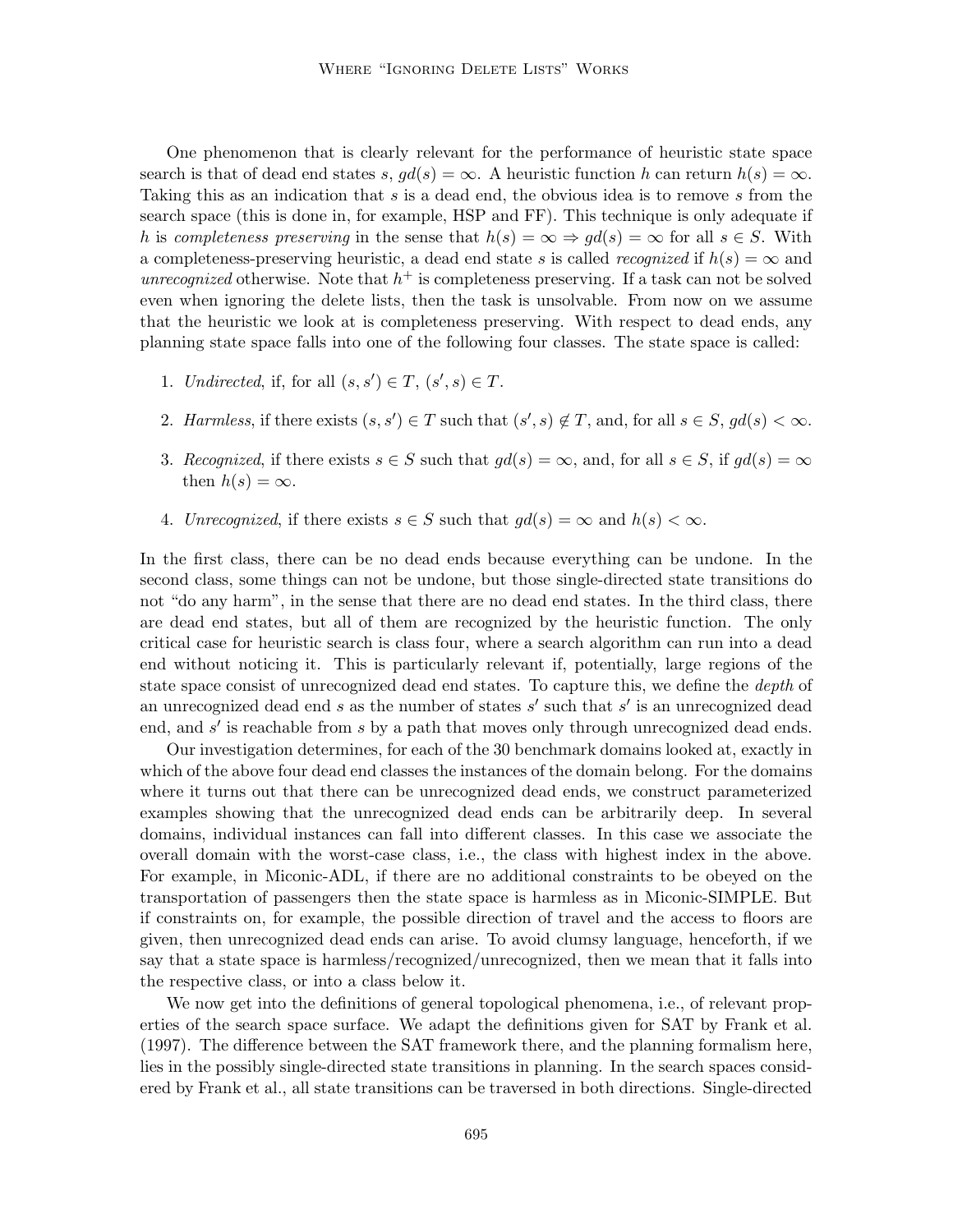state transitions can have an important impact on the search space topology, enabling, for example, the existence of dead ends.<sup>8</sup>

The base entity in the state space topology are what Frank et al. name *plateaus*. These are regions that are equivalent under reachability aspects, and look the same from the point of view of the heuristic function. For  $l \in \mathbb{N} \cup \{\infty\}$ , a plateau P of level l is a maximal subset of S for which the induced subgraph in  $(S, T)$  is strongly connected, and  $h(s) = l$  for each  $s \in P$ .<sup>9</sup> Plateaus differ in terms of the possibilities of leaving their heuristic level, i.e., of reaching an exit. For a plateau P of level l, an exit is a state s reachable from P, such that  $h(s) = l$  and there exists a state  $s'$ ,  $(s, s') \in T$ , with  $h(s') < h(s)$ . Based on the behavior with respect to exits, we distinguish between five classes of plateaus. We need the notion of flat paths. These are paths in  $(S, T)$  on that the value of h remains constant.

- 1. A recognized dead end is a plateau P of level  $l = \infty$ .
- 2. A local minimum is a plateau P of level  $0 < l < \infty$  from that no exit is reachable on a flat path.
- 3. A bench is a plateau P of level  $0 < l < \infty$ , such that at least one exit is reachable from  $P$  on a flat path, and at least one state on  $P$  is not an exit.
- 4. A *contour* is a plateau P of level  $0 < l < \infty$  that consists entirely of exits.
- 5. A global minimum is a plateau P of level 0.

Each plateau belongs to exactly one of these classes. Intuitively, the roles that the different kinds of plateaus play for heuristic search are the following. Recognized dead ends can be ignored with a completeness-preserving heuristic function. Local minima are difficult because all neighbors look worse, so it is not clear in which direction to move next. Benches are potentially easier, because one can step off them without temporarily worsening the heuristic value. From contours, one can step off immediately.<sup>10</sup>

The main difficulty for a heuristic search is how to deal with the local minima and the benches. In both cases, the search algorithm must (eventually) find a path to an exit in order to get closer to the goal (as far as the heuristic function is informed about what is closer to the goal and what is not). How difficult it is to find an exit can be assessed by a variety of different parameters. The size (number of states) or diameter (maximum distance between any two states) of the local minimum/the bench, and the number of nearby exit states, to name some important ones. In the benchmarks considered, as mentioned in the introduction, we empirically found that there are no (or very few) interesting observations to be made about these parameters (Hoffmann, 2001b, 2003b).

<sup>8.</sup> One can, of course, introduce backtracking mechanisms into a search space, such as always giving the planner the possibility to retract the last step. But that does not affect the relevant topological differences between search spaces – instead of domains with/without dead ends, one gets domains where backtracking is necessary/not necessary.

<sup>9.</sup> The difference to the undirected case is that we require the states on the plateau to be strongly connected – with undirected state transitions this is trivially fulfilled by any set of connected states.

<sup>10.</sup> The differences to the undirected case lie in that there can be plateaus of level  $\infty$ , and that we allow exits to not lie on the plateaus themselves. The latter is just a minor technical device to obtain a compact terminology.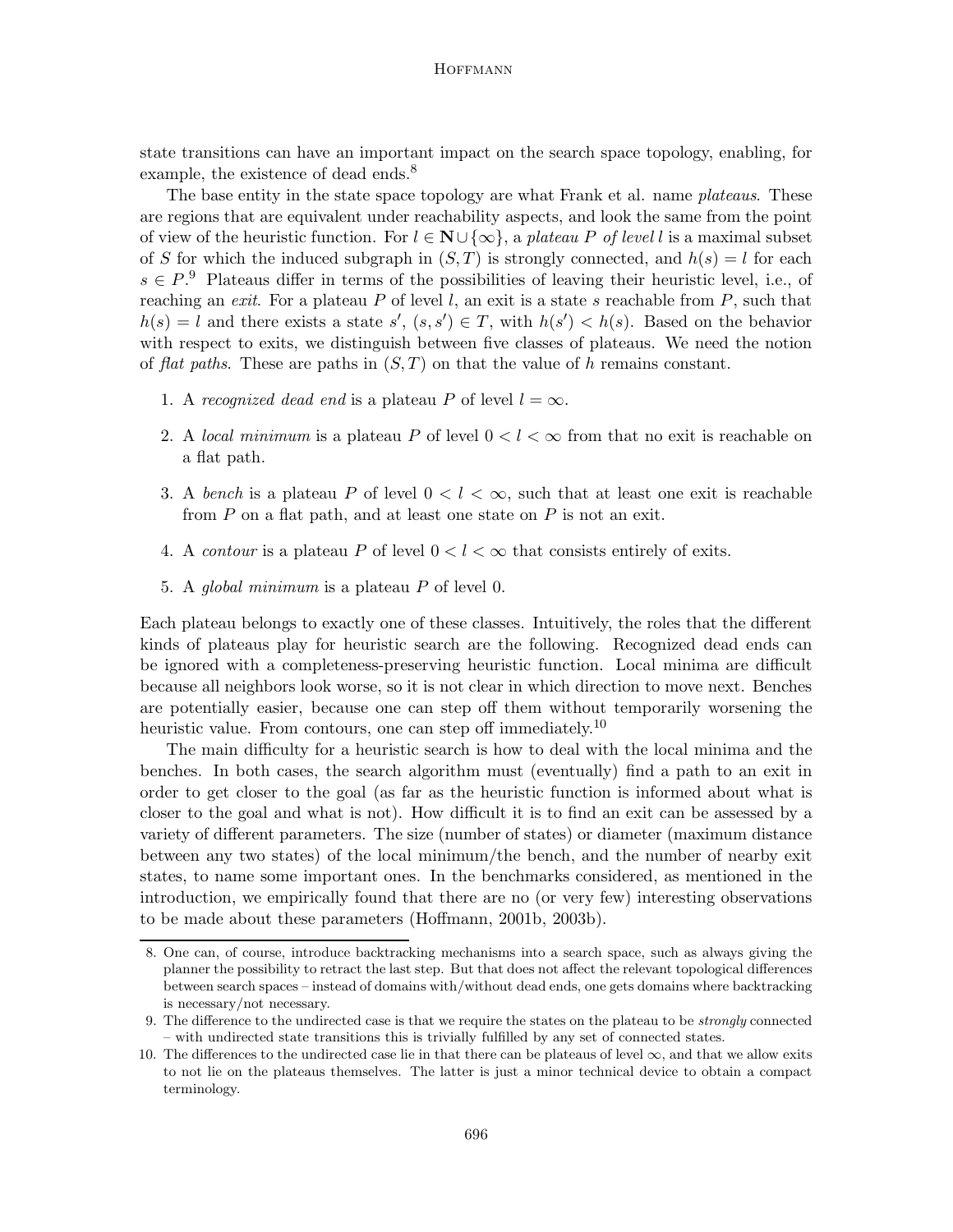What one can frequently observe are interesting properties of the *distance* to the nearest exit state. The distance  $dist(s, s')$  between any two states  $s, s' \in S$  is the usual graph distance, i.e., the length of a shortest path from s to s' in  $(S,T)$ , or  $\infty$  if there is no such path. The *exit distance*  $ed(s)$  of a search state s is the distance to the nearest exit, i.e.:

 $ed(s) = min{d | d$  is the length of a path in  $(S,T)$  from s to a state s' s.t.  $h(s') = h(s)$ , and there exists a state  $s''$  s.t.  $(s', s'') \in T$ , and  $h(s'') < h(s')$ ,

where, as before, the minimum over an empty set is  $\infty$ . Note that we do not require the path in the definition to be flat, i.e., it may be that, in order to reach  $s'$ , we temporarily have to increase the  $h<sup>+</sup>$  value. This is because we want the definition to capture possible "escape" routes from any state in the state space, including states that lie on local minima.

The maximal local minimum exit distance, mlmed(S,T), of a state space  $(S, T)$  is the maximum over the exit distances of all states on local minima, or 0 if there are no such states. The maximal bench exit distance, mbed $(S,T)$ , of a state space  $(S,T)$  is the maximum over the exit distances of all states on benches, or 0 if there are no such states. We will find that, in many of the considered domains, there are constant upper bounds on  $mlmed(S,T)$ and/or  $mbed(S,T)$  under  $h^+$ , i.e., bounds that are valid irrespectively of the (size of the) instance chosen.

The following is an implication that is relevant for the subsequent investigation.

**Proposition 1** Given a solvable task  $(A, I, G)$ , with state space  $(S, T)$  and a completenesspreserving heuristic h, where  $h(s) = 0 \Rightarrow gd(s) = 0$  for  $s \in S$ . If there exists an unrecognized dead end  $s \in S$ , then  $mlmed(S,T) = \infty$ .

**Proof:** Let s be an unrecognized dead end, and let s' be a state reachable from s so that the h value of  $s'$  is minimal. Then  $s'$  is an unrecognized dead end, too (in particular, s is considered reachable from itself), and since  $h(s') = 0 \Rightarrow gd(s') = 0$  we have  $h(s') > 0$ . We further have, since the h value of  $s'$  is minimal among the states reachable from s, that  $h(s'') \geq h(s')$  for all states s'' reachable from s'. Thus the plateau on which s' lies is a local minimum – no exits are reachable, in particular not on flat paths. This also shows that  $s'$ has infinite exit distance.  $\Box$ 

Proposition 1 says that, in every region of unrecognized dead ends, there is a local minimum, given  $h(s) = 0 \Rightarrow qd(s) = 0^{11}$  With the above definitions, that unrecognized dead end state yields an infinite local minimum exit distance. It makes sense to define things this way because an (arbitrarily deep) unrecognized dead end is worse than any local minimum: it can not be escaped from at all.

<sup>11.</sup> Remember that the latter can be untrue for  $h^+$  only if the domain features derived predicates that appear negated in the negation normal form of the goal condition. And even then, by the argument in the proposition, every region of unrecognized dead ends would contain a global minimum consisting of non-solution states. We could have defined such "fake"-global minima to be local minima, but decided against it in order to not overly complicate the topological definitions, and since that detail does not seem very important. As said before, in all but one of our 30 domains we have  $h^+(s) = 0 \Leftrightarrow gd(s) = 0$ anyway.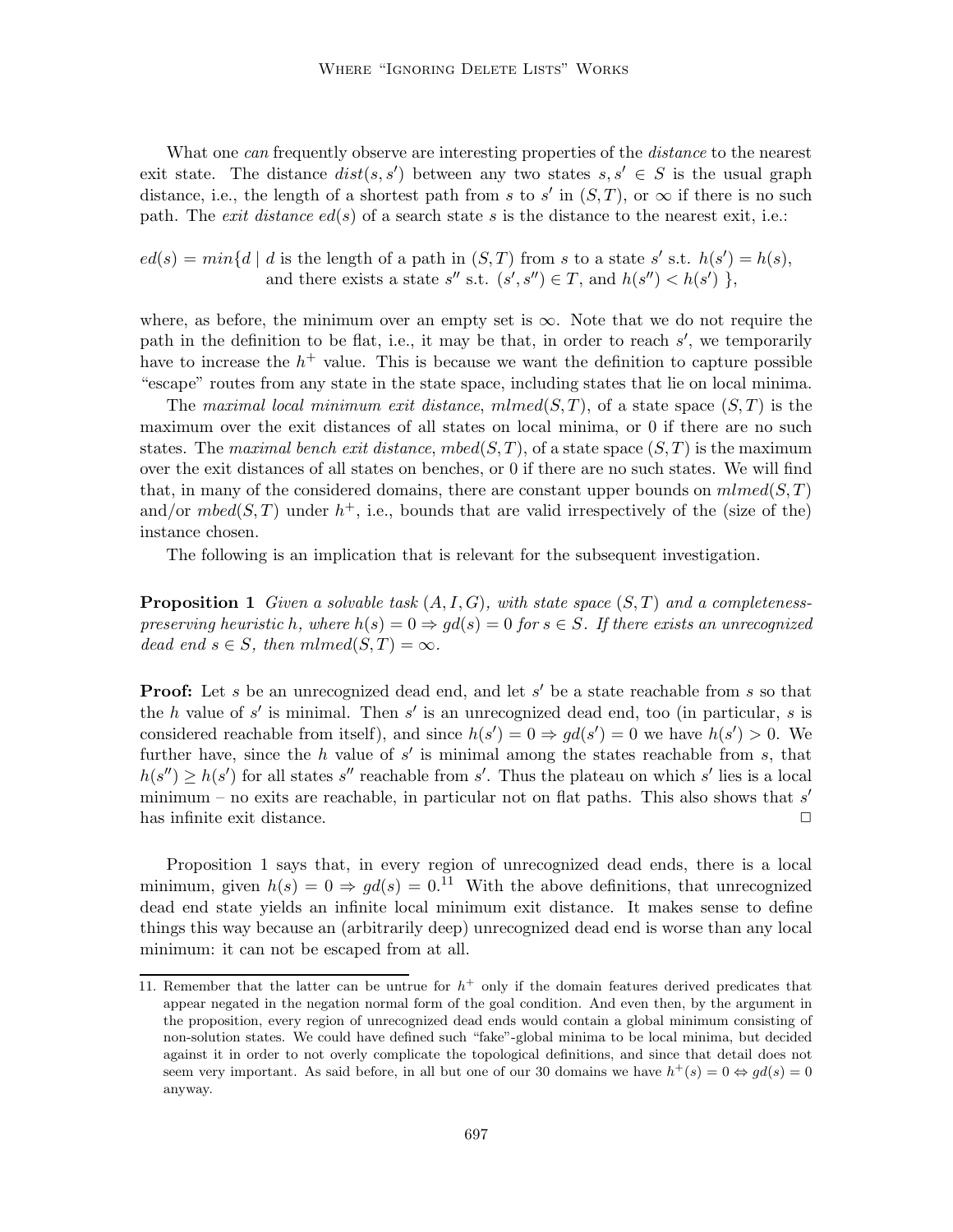# 3. Some Core Lemmas

In many of the investigated domains, intuitively similar patterns of problem structure cause the characteristic qualities of  $h<sup>+</sup>$ . Some of this common structure can be generalized and captured in concise definitions and lemmas. The lemmas formulate sufficient criteria implying that (the state space of) a planning task has certain topological properties. Proofs for domains proceed, where possible, by applying the lemmas to arbitrary instances. In several domains where the lemmas can not be applied immediately (due to syntactic details of the domain definitions), similar proof arguments suffice to show the desired topological properties.

We restrict ourselves to STRIPS tasks in the lemmas. Appropriate extensions to ADL and/or to derived predicates are probably possible at least in certain cases, but we have not investigated this in detail – such extensions are likely to be rather complicated notationally, and the simpler STRIPS case suffices to transport the ideas.

| initial state:                           |                    |           |             |  |  |  |
|------------------------------------------|--------------------|-----------|-------------|--|--|--|
| $at(V, L_1), at(O_1, L_1), at(O_2, L_2)$ |                    |           |             |  |  |  |
| goal:                                    |                    |           |             |  |  |  |
| $at(O_1, L_2), at(O_2, L_1)$             |                    |           |             |  |  |  |
| actions:                                 |                    |           |             |  |  |  |
| name                                     | precondition       | add list  | delete list |  |  |  |
| move(l, l')                              | at(V, l)           | at(V, l') | at(V, l)    |  |  |  |
| load(o, l)                               | at(V, l), at(o, l) | in(o, V)  | at(o, l)    |  |  |  |
| unload(o, l)                             | at(V, l), in(o, V) | at(o, l)  | in(o, V)    |  |  |  |

Figure 2: A simple STRIPS transportation task.

Throughout the section, we assume we are given a STRIPS task  $(A, I, G)$ . As an illustrative example for the definitions and lemmas, we will use the simple transportation task defined in Figure 2. In what follows, there are three separate sections, concerned with dead ends, local minima, and benches, respectively.

The definitions and lemmas in the following are not syntactical, in the sense that they make use of informations that can not be computed efficiently (for example, inconsistencies between facts). We do not discuss this, and focus exclusively on the role of the definitions and lemmas as tools for proving  $h^+$  topology. The role of the definitions and lemmas as tools for *automatically detecting*  $h^+$  topology will be discussed in Section 6.

#### 3.1 Dead Ends

We first focus on criteria sufficient for the non-existence of dead ends. Our starting point is a reformulated version of a simple result mentioned by, for example, Koehler and Hoffmann (2000). We need the notion of inconsistency. Two facts are inconsistent if there is no reachable state that contains both of them. A set of facts  $F$  is inconsistent with another set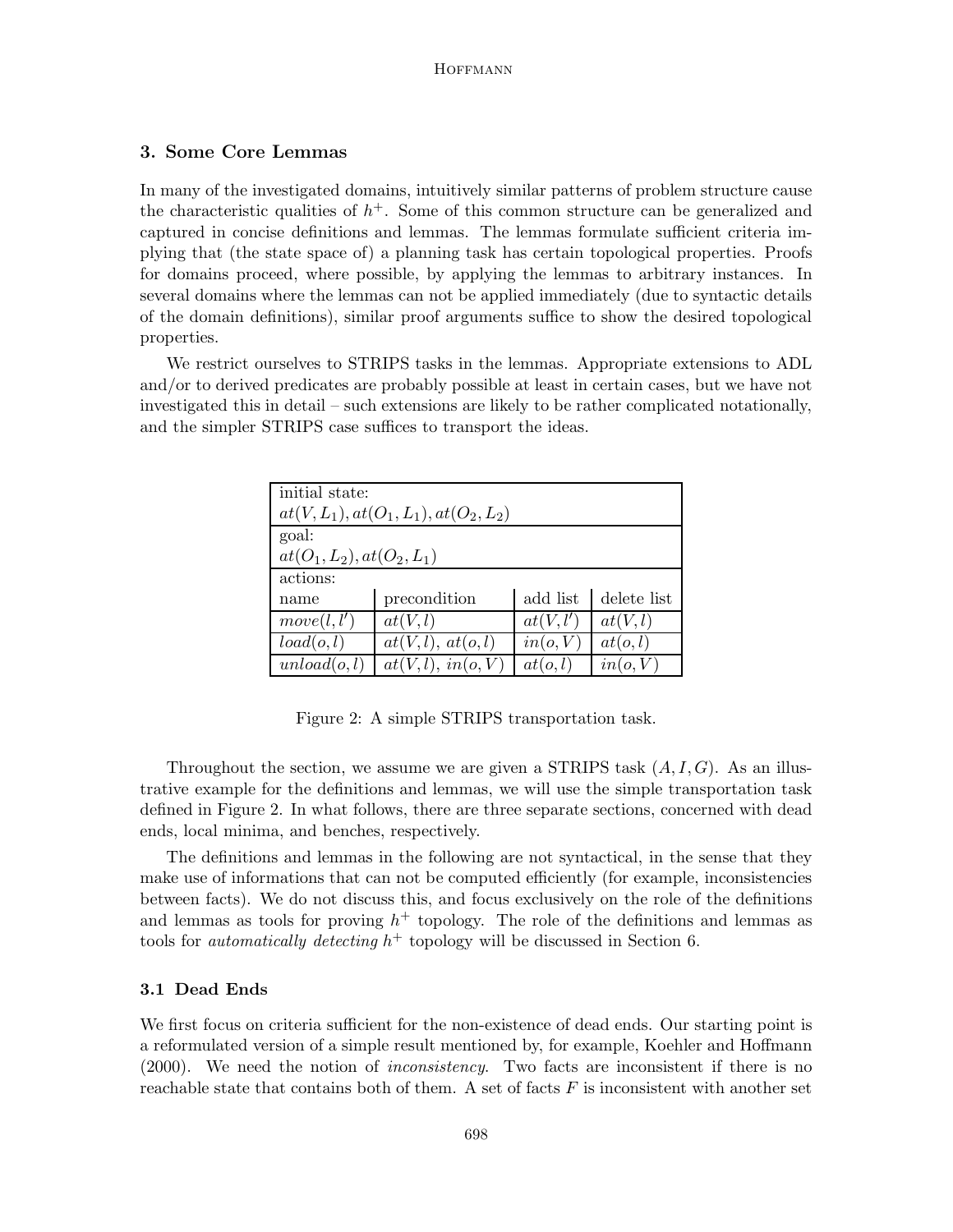of facts F' if each fact in F is inconsistent with at least one fact in  $F'.^{12}$  An action  $a \in A$ is invertible if:

(1)  $add(a)$  is inconsistent with  $pre(a);$ 

(2) 
$$
del(a) \subseteq pre(a);
$$

- (3) there is an action  $\overline{a} \in A$  such that
	- (a)  $pre(\overline{a}) \subseteq (pre(a) \cup add(a)) \setminus del(a),$
	- (b)  $add(\overline{a})=del(a)$ , and
	- (c)  $del(\overline{a}) = add(a)$ .

The intentions behind these requirements are the following. (1) and (2) ensure that a's effects all occur, (3a) ensures that  $\bar{a}$  is applicable, and (3b) and (3c) ensure that  $\bar{a}$ undoes a's effects. As an example, all actions in the illustrative task from Figure 2 are invertible. For example, an  $a = move(l, l')$  action is inverted by  $\overline{a} = move(l', l)$ . To see that, simply insert the definitions:  $add(a) = \{at(V, l')\}$  is inconsistent with  $pre(a) = \{at(V, l)\};$  $del(a) = {at(V, l)} = pre(a); pre(\overline{a}) = {at(V, l')} = add(a); add(\overline{a}) = {at(V, l)} = del(a);$  $del(\overline{a}) = \{at(V, l')\} = add(a)$ . Similarly easily, one sees that  $load(o, l)$  and  $unload(o, l)$ invert each other. Examples of benchmark domains with invertible actions are Blocksworld (in both variants), Logistics, and Gripper.

**Lemma 1** [Koehler & Hoffmann, 2000] Given a STRIPS planning task  $(A, I, G)$ . If all actions  $a \in A$  are invertible, then the state space of the task is undirected.

**Proof:** For any state s and applicable action a,  $\overline{a}$  is applicable in Result(s,  $\langle a \rangle$ ) due to condition (3a) of invertibility. Conditions  $(1)$  and  $(2)$  make sure that a's effects do in fact appear (condition (1) requires that each fact in the add list is inconsistent with at least one fact in the precondition), and conditions (3b) and (3c) make sure that  $\bar{a}$  undoes exactly those effects.  $\Box$ 

We remark that, in contrast to what one may think at first sight, a task can have an undirected state space even if some actions are not invertible in the above sense. Imagine, for example, an action a where  $del(a) = \{p\}$  and  $pre(a) = \{p'\}$ , and, due to the domain semantics, if  $p'$  is true then p is also true. This means that a's delete effect always appears; however, this can not be detected with the simple syntax check,  $del(a) \subseteq pre(a)$ , used in the definition above.

We next provide a new criterion that is weaker – more broadly applicable – than Lemma 1, and that only implies the non-existence of dead ends. The criterion is based on a weaker version of invertibility, and on two alternative properties whose combination can make an action "safe".

To make an action a not lead into a dead end, it is already sufficient if the inverse action re-achieves at least what has been deleted, and does not delete any facts that have been true

<sup>12.</sup> It may seem more natural to define inconsistency between fact sets in a symmetrical fashion, demanding that every fact in  $F$  be inconsistent with every fact in  $F'$ . In our context here, that definition would be stronger than what we need.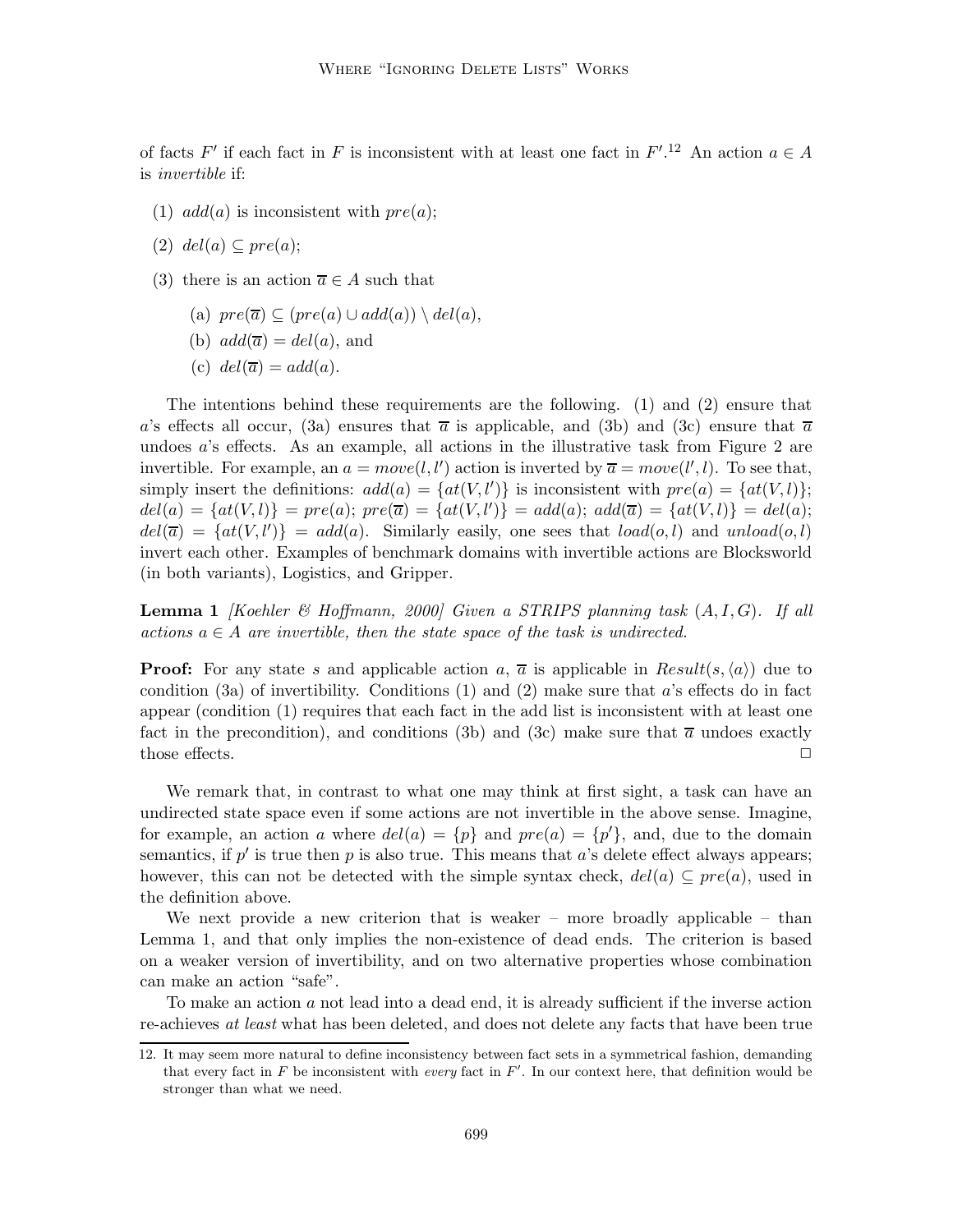before. That is, given a state s in which a is applicable, applying  $\bar{a}$  in  $Result(s, \langle a \rangle)$  leads us back to a state s' that satisfies  $s' \supseteq s$ . Formally, an action  $a \in A$  is at least invertible if there is an action  $\overline{a} \in A$  such that:

- (1)  $pre(\overline{a}) \subseteq (pre(a) \cup add(a)) \setminus del(a),$
- (2)  $add(\overline{a}) \supseteq del(a)$ , and
- (3)  $del(\overline{a})$  is inconsistent with  $pre(a)$ .

Condition (1) here ensures, as before, that  $\overline{a}$  is applicable in  $Result(s, \langle a \rangle)$ . Condition (2) ensures that  $\bar{a}$  re-achieves every fact that was deleted by a. Condition (3) ensures that the facts deleted by  $\overline{a}$  were not true in s anyway. Note that any invertible action is also at least invertible. Conditions (1) and (2) are obviously given. As for condition (3), if  $del(\bar{a}) = add(a)$  (condition (3c) of invertibility), and  $add(a)$  is inconsistent with  $pre(a)$ (condition (1) of invertibility), then  $del(\overline{a})$  is inconsistent with  $pre(a)$ . So "invertible" is stronger than "at least invertible"; we chose the name "at least" for the latter to illustrate that, with this definition of invertibility,  $\overline{a}$  potentially "re-"achieves more facts than we had in the original state s.

As an example, consider what happens if we modify the  $move(l, l')$  action in Figure 2 to include a  $visited(l')$  fact in its add list. The resulting action is no longer invertible because  $move(l', l)$  does not delete visited(l'). If we apply, in state s,  $move(l, l')$  and  $move(l', l)$ in sequence, then now that gets us to a state  $s'$  that is identical to  $s$  except that it also includes  $visited(l)$  and  $visited(l')$ , which may not have been true before. Move actions of this kind form the Simple-Tsp domain. They are at least invertible in the above sense:  $pre(move(l', l)) = \{at(V, l')\} = add(move(l, l'))$ ;  $add(move(l', l)) = \{at(V, l), visited(l)\} \supseteq$  ${at(V, l)} = del(move(l, l')); del(move(l, l')) = {at(V, l')}$  is inconsistent with  ${at(V, l)}$  $pre(move(l, l')).$ 

Another property implying that an action can not lead into dead ends is this. If the action must be applied at most once (because its add effects will remain true), and it deletes nothing but its own preconditions, then that action needs not be inverted. Formally, an action  $a \in A$  has static add effects if:

$$
add(a) \cap \bigcup_{a' \in A} del(a') = \emptyset.
$$

An action  $a \in A$  has relevant delete effects, if:

$$
del(a) \cap (G \cup \bigcup_{a \neq a' \in A} pre(a')) \neq \emptyset.
$$

If  $del(a) \cap (G \cup \bigcup_{a \neq a' \in A} pre(a')) = \emptyset$ , then we say that a has no relevant delete effects, which is the property we will actually be interested in. In the illustrative task from Figure 2, imagine we disallow unloading an object at its initial location, and loading an object at its goal location. Then the remaining unload actions (unload( $O_1, L_2$ ) and unload( $O_2, L_1$ )) have static add effects – no action can delete the goal position of an object – and no relevant delete effects – the only action that needs an object to be in the vehicle is the respective unload at the goal location. Actions that have such characteristics are, for example, the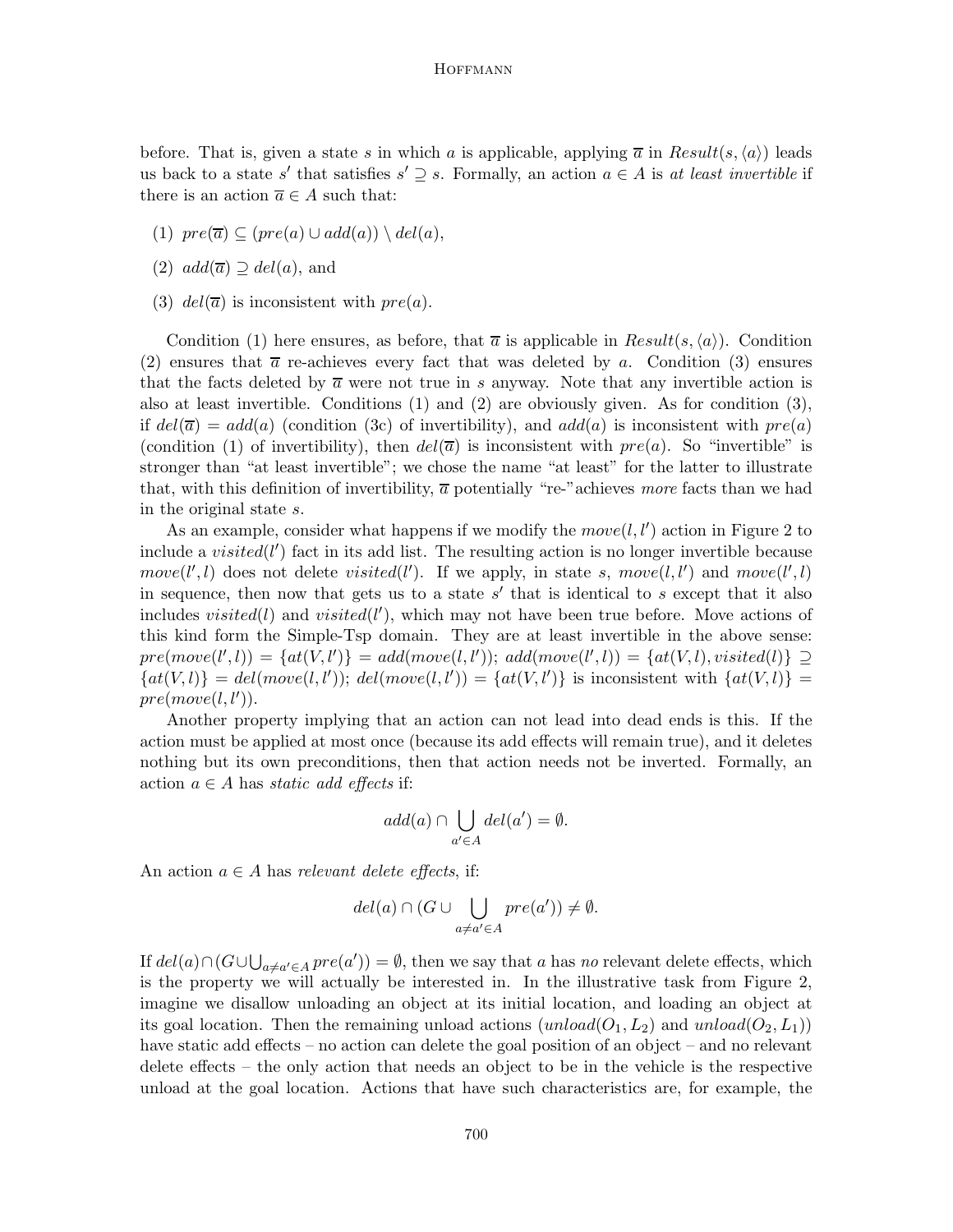actions that make passengers get out of the lift in Miconic-STRIPS (a passenger can get into the lift only at his/her origin floor, and get out of the lift only at his/her destination floor). Another example is contained in the Tireworld domain, where there is an action that inflates a flat wheel: there is no "de-flating" action and so the add effects are static; no action nor the goal needs a wheel to be flat so there are no relevant delete effects.

**Lemma 2** Given a solvable STRIPS planning task  $(A, I, G)$ . If it holds for all actions  $a \in A$  that either

- 1. a is at least invertible, or
- 2. a has static add effects and no relevant delete effects,

then the state space of the task is harmless.

**Proof:** In short, to any reachable state  $s = Result(I, \langle a_1, \ldots, a_n \rangle)$  a plan can be constructed by inverting  $\langle a_1, \ldots, a_n \rangle$  (applying the respective inverse actions in the inverse order), and executing an arbitrary plan for  $(A, I, G)$  thereafter. In these processes, actions that are not (at least) invertible can be skipped because by prerequisite they have static add effects and no relevant delete effects.

In more detail, the proof argument proceeds as follows. To any reachable state  $s =$  $Result(I, \langle a_1, \ldots, a_n \rangle) \in S$ , we identify a solution P for  $(A, s, G)$ . Let  $\langle p_1, \ldots, p_m \rangle \in A^*$  be a solution for  $(A, I, G)$  (which exists as  $(A, I, G)$  is solvable by prerequisite). We construct P with the algorithm shown in Figure 3.

```
M := \emptysetfor i := n \dots 1 do
     if a_i is at least invertible by \overline{a_i} then
        if \overline{a_i} \notin M apply \overline{a_i} endif
     else M := M \cup \{a_i\}endif
endfor
for i := 1 \ldots m do
     if p_i \notin M then apply p_i endif
endfor
```
Figure 3: Constructing plans in tasks where all actions are either at least invertible, or have static add effects and no relevant delete effects.

In the algorithm, M serves as a kind of memory set for the actions that could not be inverted. We need to prove that the preconditions of all applied actions are fulfilled in the state where they are applied, and that the goals are true upon termination. Let us start with the first loop. We denote by  $s_i := result(I, \langle a_1, \ldots, a_i \rangle)$  the state after executing the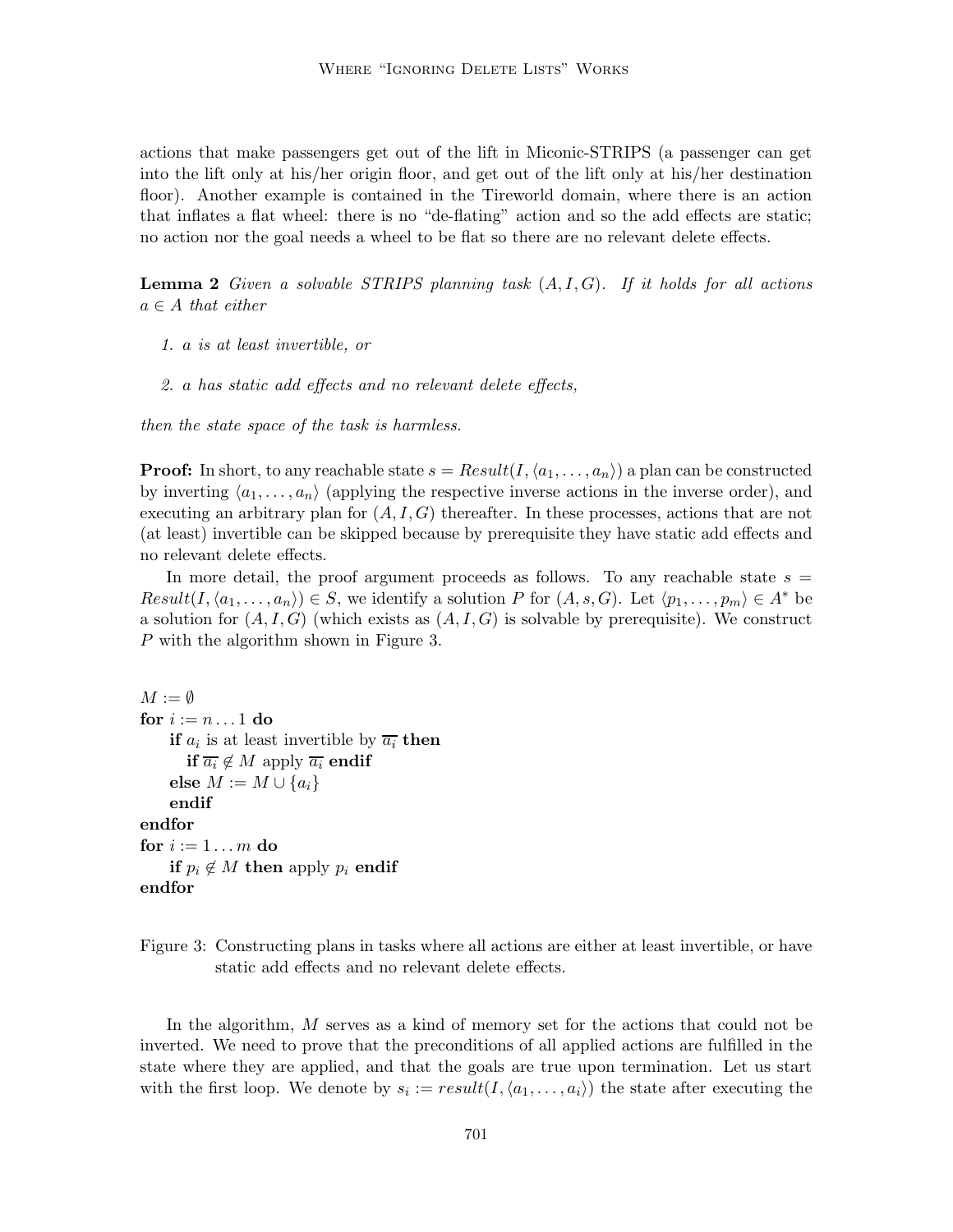ith action on the path to s, and by  $s_i'$  the state before the first loop starts with value i. We prove:

$$
s_i' \supseteq (s_i \cap (G \cup \bigcup_{a \in A \setminus M_i} pre(a))) \cup \bigcup_{a \in M_i} add(a)
$$

 $M_i$  here denotes the current state of the set. We proceed by backward induction over i. If  $i = n$ , we got  $s'_i = s_i$  and  $M_i = \emptyset$ , so the equation is trivially true. Now assume the equation is true for  $i \geq 1$ . We prove that the equation holds for  $i - 1$ . If  $a_i$  is not at least invertible, then no action is applied,  $s'_{i-1} = s'_{i}$ , and  $M_{i-1} = M_i \cup \{a_i\}$ . Concerning the left hand side of the expression on the right hand side of the equation, we observe that  $a_i$ does by prerequisite not delete any fact from  $G \cup \bigcup_{a \in A \setminus M_{i-1}} pre(a)$   $(M_{i-1}$  contains  $a_i$ ), so all relevant facts from  $s_{i-1}$  have already been true in  $s_i'$ . Concerning the right hand side of the expression on the right, we observe that the facts in  $add(a_i)$  are never deleted by prerequisite, so  $\bigcup_{a \in M_{i-1}} add(a)$  is contained in  $s'_i$ . Now assume that  $a_i$  is at least invertible by  $\overline{a_i}$ . We got  $M_{i-1} = M_i$ . Assume  $\overline{a_i}$  is applied, i.e.,  $\overline{a_i} \notin M_i$ . It is applicable because its preconditions are contained in  $s_i$ , and it is not an element of  $M_i$ . For the resulting state  $s'_{i-1}$ , all facts that  $a_i$  has deleted from  $s_{i-1}$  are added, and only facts are deleted that have not been true in  $s_{i-1}$  anyway; also, none of the add effects of actions in  $M_i$  is deleted, so the equation is fulfilled. Finally, if  $\overline{a_i}$  is not applied,  $\overline{a_i} \in M_i$ , then  $\overline{a_i}$  has static add effects and was applied before, so its add effects are contained in  $s_i'$ , and  $a_i$ 's delete effects are empty.

Inserting  $i = 0$  in the equation we have just proved, we get

$$
s_0 \supseteq (I \cap (G \cup \bigcup_{a \in A \setminus M_0} pre(a))) \cup \bigcup_{a \in M_0} add(a)
$$

The second loop starts from  $s_0$ . So we start a solution plan, excluding the actions in a set  $M_0$ , from a state including all initial facts that are contained in the goal or in the precondition of any action not in  $M_0$ . As the state additionally contains all add effects of all actions in  $M_0$ , and those add effects are not deleted by any action, it is clear that we can simply skip the actions in  $M_0$  and achieve the goal.  $\Box$ 

As an example to illustrate the proof, consider a reachable state in the Tireworld domain. Every action is invertible, except the action that inflates a wheel. Say, as in the proof, we are in a state s reached by the action sequence  $\langle a_1, \ldots, a_n \rangle$ . What the algorithm in Figure 3 will do is, undo everything we have done, by applying the respective  $\overline{a_i}$  actions, except for the inflating actions  $a_i$ . The latter will be stored in the set M. This gets us to a state that is identical to the initial state, except that we have already inflated some of the flat wheels (those corresponding to the actions in  $M$ ). From that state, the algorithm executes an arbitrary solution, skipping the previously applied inflating actions (in  $M$ ).

# 3.2 Local Minima

We define an important kind of relationship between the role of an action in the real task and its role in the relaxed task. Combining this definition with the notions of at least invertible actions, and (no) relevant delete effects, yields a criterion that is sufficient for the non-existence of local minima under  $h^+$  (or, equivalently, for 0 being an upper bound on the maximal local minimum exit distance). The criterion can be directly applied in 7 of the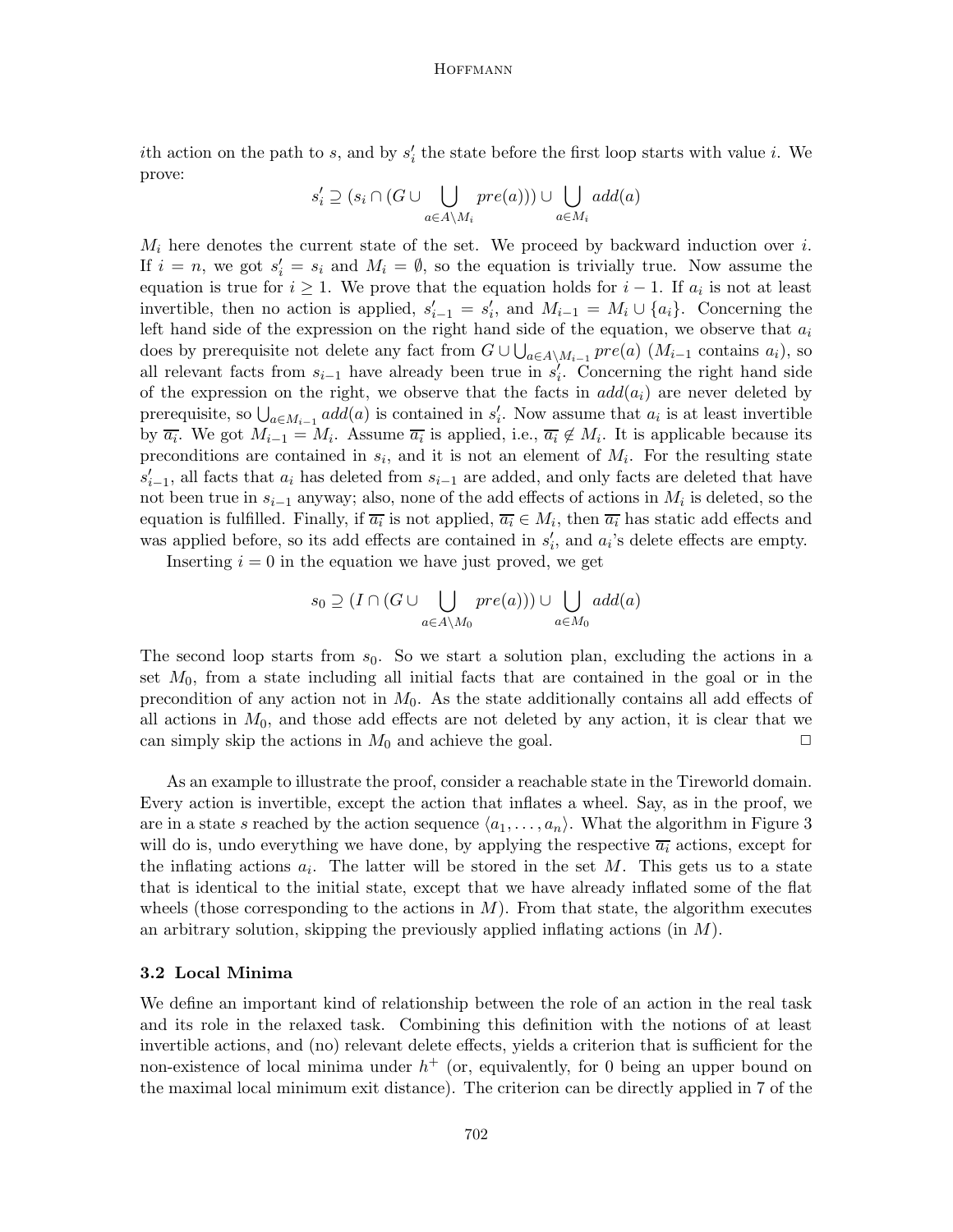30 investigated domains, and can be applied with slight modifications in 2 more domains. Many of the more individual proofs make use of similar, albeit somewhat more complicated, proof arguments.

The key property behind the lack of local minima under  $h^+$  is, most of the time, that every action that is good for solving the real task is also good for solving the relaxed task. Formally, an action  $a \in A$  is respected by the relaxation if:

for any reachable state  $s \in S$  such that a starts an optimal plan for  $(A, s, G)$ , there is an *optimal* relaxed plan for  $(A, s, G)$  that contains a.

Note that one can assume the relaxed plan to start with  $a$ , since in the relaxation it can only be better to apply an action earlier.

All actions in the illustrative task from Figure 2 are respected by the relaxation. Consider the  $move(l, l')$  actions, for example. If, in a state s, an optimal plan starts with  $move(l, l')$ , then there must be a good reason for this. Either a) at l' there is an object that has yet to be transported, or b) an object is in the truck that must be transported to  $l'$ . In both cases, any relaxed plan must also transport the object, and there is no chance of doing so without moving to  $l'$  at some point. Similarly, if an optimal plan starts with a  $load(o, l)$ action, then this means that o must be transported somewhere else, and the relaxed plan does not get around loading it. Finally, if an optimal plan starts with an  $unload(o, l)$  action, then this means that  $l$  is the goal location of  $o$ , and any relaxed plan will have to include that action.

Similar arguments as the above can be applied in many transportation domains. The argument regarding move actions becomes a little more complicated if there are non-trivial road maps, unlike in the illustrative example where there are only two locations that are reachable in a single step from each other. Say the road map is a (any) directed graph, and we modify the move action from Figure 2 only in that we add a precondition fact demanding the existence of an edge from  $l$  to  $l'$ . Then all move actions are still respected by the relaxation, because ignoring delete lists does not affect the shape of the road map. Any optimal real path from a location  $l$  to a location  $l'$  coincides with an optimal relaxed path of movements from  $l$  to  $l'$  (even though the result of executing the path will be different). From there, the claim follows with the same argument as above, namely, that an optimal plans moves from  $l$  to  $l'$  only if some object provides a reason for doing so.

If a transportation domain features additional constraints on, or side effects of, the move actions, then they may not be respected by the relaxation. We give an example below, after formulating our main lemma regarding local minima under  $h^+$ .

Note that there can exist local minima even if all actions are respected by the relaxation. Consider the following transportation task, featuring single-directional edges in the road map graph. As argued above, all actions are respected by the relaxation. A vehicle and two objects  $o_1$ ,  $o_2$  are initially at l;  $o_1$  must go to  $l_1$  and  $o_2$  must go to  $l_2$ ; the edge from l to  $l_1$  is single-directed and the edge from l to  $l_2$  is single-directed; between  $l_1$  and  $l_2$ , there is a path of  $n$  bi-directional (undirected) edges. The optimal relaxed plan for the state  $s$ where, from the initial state,  $o_1$  and  $o_2$  were loaded, has length 4: move from l to  $l_1$  and  $l_2$ , and unload  $o_1$  and  $o_2$  at  $l_1$  and  $l_2$ , respectively. However, once one moved, in s, to either  $l_1$ or  $l_2$ , the optimal relaxed plan length goes up to  $n + 2$ , since the entire path between  $l_1$  and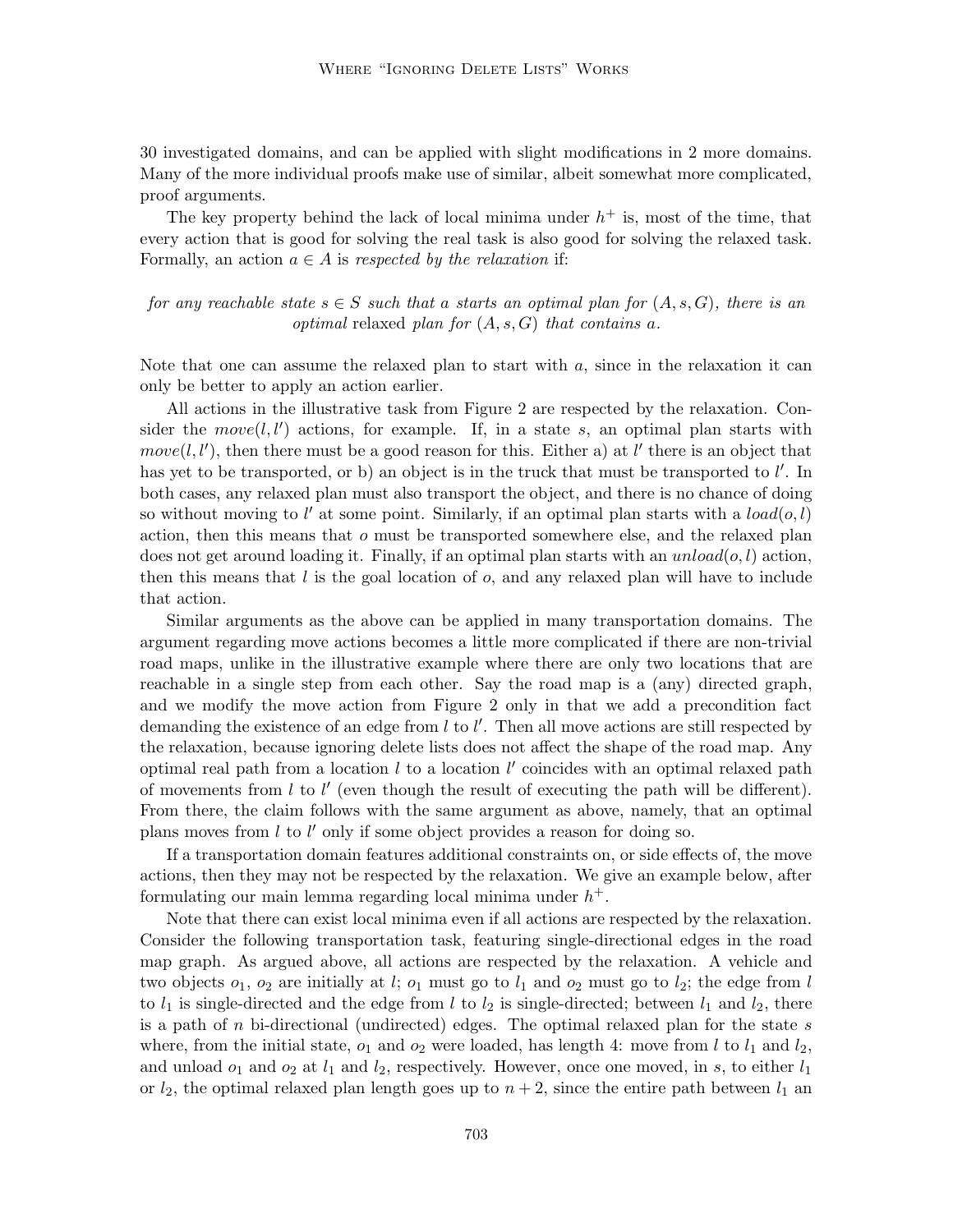$l_2$  must be traversed. So s lies on a local minimum, given that  $n > 2$ ; note that, by setting  $n$  to arbitrarily high values, we get a local minimum with arbitrarily large exit distance.

It turns out that preventing the above example, precisely, making use of the notions of invertibility and of relevant delete effects, as introduced above, suffices to get rid of local minima under  $h^+$ .

**Lemma 3** Given a solvable STRIPS task  $(A, I, G)$ , such that the state space  $(S, T)$  does not contain unrecognized dead ends. If each action  $a \in A$ 

- 1. is respected by the relaxation, and
- 2. is at least invertible or has no relevant delete effects,

then there are no local minima in  $(S,T)$  under evaluation with  $h^+$ .

**Proof:** The states with  $gd(s) = \infty$  are not on local minima by prerequisite, with  $h^+(s) = \infty$ . We will prove that, in every reachable state s with  $0 < gd(s) \neq \infty$ , if an action a starts an optimal plan for  $(A, s, G)$ , then  $h^+(Result(s, \langle a \rangle)) \leq h^+(s)$ . This proves the lemma: iterating the argument, we obtain a path from s to a goal state s', where the value of  $h^+$ does not increase on the path. This means that from s an exit is reachable on a flat path  $$  $h(s') = 0 < h(s)$  so at some point on the path the  $h^+$  value becomes lower than  $h(s)$ , thus s can not lie on a local minimum.

Let s be a reachable state with  $0 < qd(s) \neq \infty$ . Let a be an action that starts an optimal plan for  $(A, s, G)$ . We denote  $s' := Result(s, \langle a \rangle)$ . The action is respected by the relaxation, so there is an optimal relaxed plan  $P^+(s)$  for  $(A, s, G)$  that starts with a.

Case (A), removing a from  $P^+(s)$  yields a relaxed plan for  $(A, s', G)$ . Then  $h^+(s') <$  $h^+(s)$  follows, and we are finished. This is the case, in particular, if a has no relevant delete effects: the facts that a deletes are not needed by any other action nor by the goal, so  $P^+(s)$ without  $a$  achieves the goal starting from  $s'$  (where  $a$  has already been applied).

Case (B), assume removing a from  $P^+(s)$  does not yield a relaxed plan for s'. Then, with what was said before, a does have relevant delete effects, and must thus be at least invertible. That is, there is an action  $\overline{a} \in A$  with  $pre(\overline{a}) \subseteq (pre(a) \cup add(a)) \setminus del(a)$  and  $add(\overline{a}) \supseteq del(a)$ . The action  $\overline{a}$  is guaranteed to be applicable in s', and it re-achieves a's delete effects. Denote by  $P^+(s')$  the action sequence that results from replacing, in  $P^+(s)$ , a with  $\overline{a}$ . Then  $P^+(s')$  is a relaxed plan for  $(A, s', G)$ . This can be seen as follows. Observe that, by definition,  $P^+(s)$  without a is a relaxed plan for  $Result(s, \langle a^+ \rangle)$  (we abbreviate the notation somewhat to improve readability). The desired property now follows because Result(s', $\langle \overline{a}^+ \rangle$ ) is a superset of Result(s, $\langle a^+ \rangle$ ): we have Result(s, $\langle a^+ \rangle$ ) = s  $\cup$  add(a),  $s' = (s \cup add(a)) \setminus del(a),$  and  $add(\overline{a}) \supseteq del(a)$ . So  $P^+(s')$  is a relaxed plan for  $(A, s', G)$ , yielding  $h^+(s') \leq h$  $^{+}(s)$ .

The proof to Lemma 3 demonstrates along which lines, typically, the proof arguments in this investigation proceed. Given a state  $s$ , consider an action  $a$  that starts an optimal plan for s, and consider an optimal relaxed plan  $P^+$  for s (that contains a, ideally). Then, determine how  $P^+$  can be modified to obtain a relaxed plan for the state that results from a's execution. This technique forms the basis of literally all proofs except those concerned with dead ends. Note that the second prerequisite of Lemma 3 is fulfilled by planning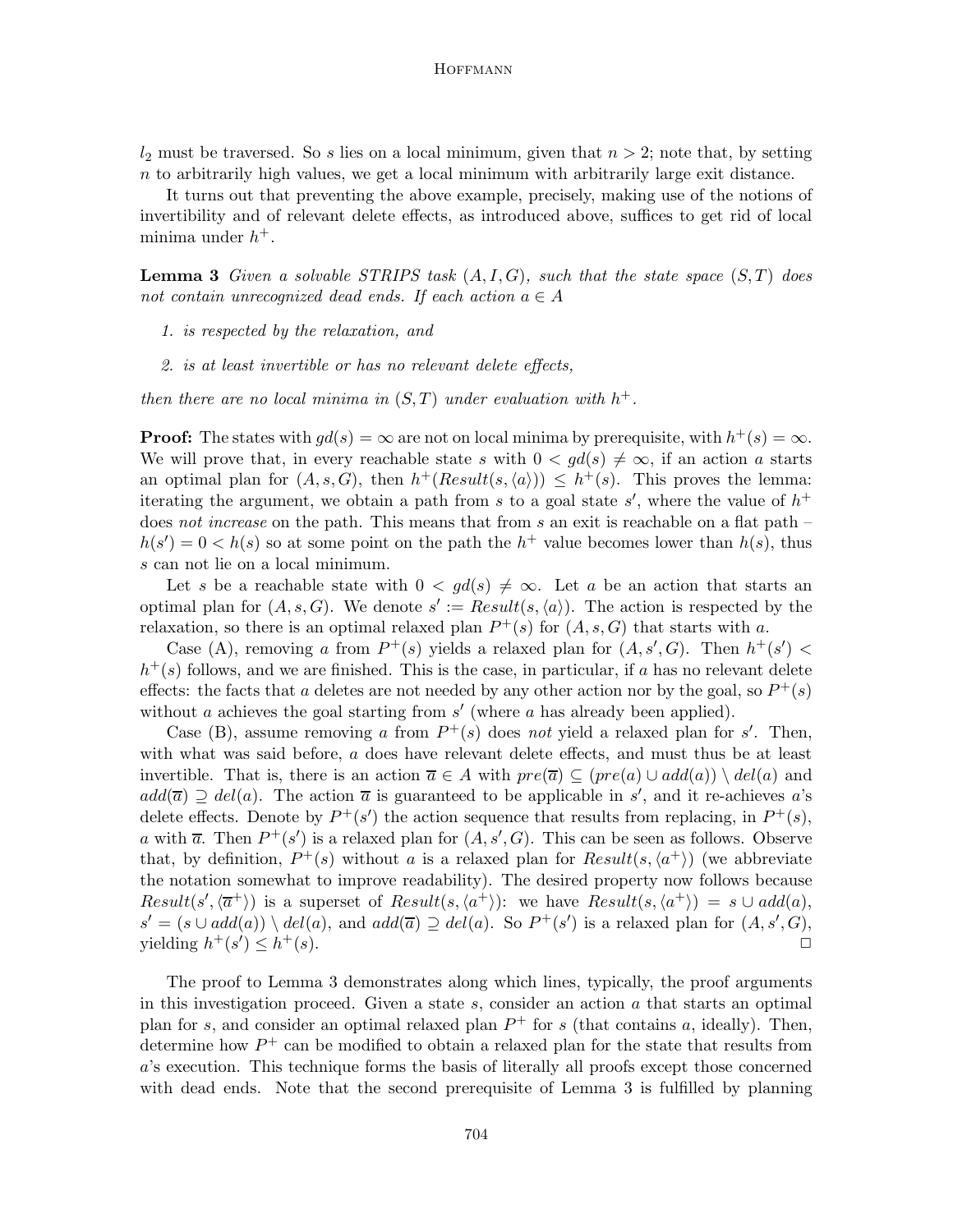tasks qualifying for the undirectedness or harmlessness criteria given by Lemmas 1 and 2. Note also that, with what was said above, we have now proved that the state space of the illustrative example in Figure 2 is undirected, and does not contain any local minima under  $h^+$ .

Domains where all actions are respected by the relaxation are, for example, the STRIPS transportation domains Logistics, Gripper, Ferry, and Miconic-STRIPS. In all these cases, the respective proof arguments are very similar to what we said above. It is instructive to have a look at some examples where an action is not respected by the relaxation. In a transportation domain, this can, for example, happen due to fuel usage as a "side effect" of moving. Concretely, in the Mystery domain, applying a move action deletes a fuel unit at the start location (the location in that the move starts). If fuel is running low at some locations, a (real) plan may have to move along fuel-rich deviations in the road map. A relaxed plan does not need to do that  $-$  it can always move along the shortest connections on the map – because, there, the actions do not delete the fuel units.

Formulated somewhat more generally, relaxed plans can take "short-cuts" that don't work in reality. If these short-cuts are disjoint (in the starting actions) with the real solution paths, then local minima may arise even if all actions are (at least) invertible. In the above discussed transportation case, the short-cuts correspond in a very intuitive manner to what one tends to think about as short-cuts (on a road map, namely). This is not the case in general, i.e., in other kinds of domains. Consider the Blocksworld-arm state depicted in Figure 4.



Figure 4: A local minimum state in Blocksworld-arm. The goal is to have B on the table, and C on B.

In the depicted state, denoted s, B is on A is on the table, and the arm holds C. The goal is to have B on the table, and C on  $B^{13}$ . The only optimal plan for s is to put C down on the table, then unstack B from A and put it down on the table, then pickup C and stack it onto B. The only optimal relaxed plan for s, however, is to stack C onto B immediately, then unstack B from A, then put B down to the table. The "short-cut" here is that the relaxed plan does not have to put C down on the table, because stacking C onto B does not delete the fact that declares B's surface as unoccupied. As a result, s lies on a local

<sup>13.</sup> Usually, in Blocksworld there are no goals demanding a block to be on the table. In the example, this is done only for the sake of simplicity: one could just introduce one more block D and demand that B be on D for the goal.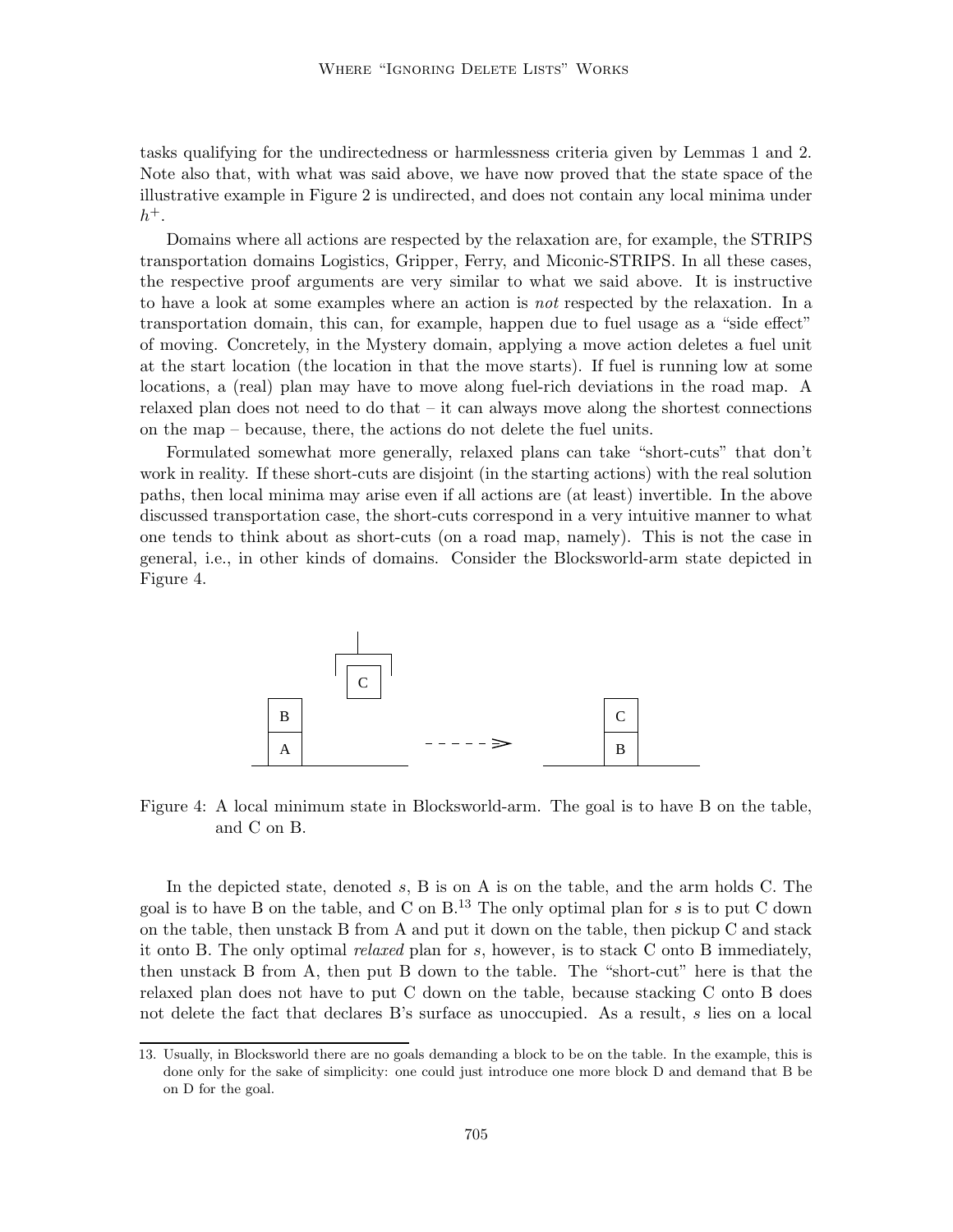minimum under  $h^{+14}$  The reason, intuitively, why  $h^{+}$  does not yield any local minima in many domains, is that "vicious" short-cuts like in this example just don't happen.

#### 3.3 Benches

We could not find a nice general sufficient criterion implying upper bounds on the maximal exit distance from local minima – except the special case above where there are no local minima at all and thus 0 is an upper bound on the maximal local minimum exit distance. We did, however, find a simple proof argument determining an upper bound on the maximal exit distance from benches, in tasks that qualify for the application of Lemma 3. The proof argument works, sometimes with slight modifications, in all the 7 domains where Lemma 3 can be directly applied – in all these domains, the maximal bench exit distance is bounded by 1 (bounded by 0, in one case).

The proof argument is based on observing that, in many domains, some of the actions have only delete effects that are irrelevant (for the relaxed plan, at least) once the action was applied on an optimal solution path. Formally, an action  $a \in A$  has relaxed-plan relevant delete effects if:

for any reachable state  $s \in S$  such that a starts an optimal plan for  $(A, s, G)$ , there is no optimal relaxed plan  $\langle a, a_1, \ldots, a_n \rangle$  for  $(A, s, G)$  such that  $del(a) \cap (G \cup \bigcup_{i=1}^n pre(a_i)) = \emptyset$ .

If, for any reachable state  $s \in S$  such that a starts an optimal plan for  $(A, s, G)$ , there is an optimal relaxed plan  $\langle a, a_1, \ldots, a_n \rangle$  for  $(A, s, G)$  such that  $del(a) \cap (G \cup \bigcup_{i=1}^n pre(a_i)) = \emptyset$ , then we say that a has no relaxed-plan relevant delete effects, which is the property we will actually be interested in. With this notation, if  $a$  has no relaxed-plan relevant delete effects, and it starts an optimal plan for s, then a relaxed plan for  $Result(s, \langle a \rangle)$  can be constructed as the sequence  $\langle a_1, \ldots, a_n \rangle$ , i.e., by skipping a from the relaxed plan for s. Thus the  $h^+$ value decreases from s to  $Result(s, \langle a \rangle)$ . Note that n can be set to 0 if a results in a goal state from s. Note also that, by definition, any action with no relaxed-plan relevant delete effects is respected by the relaxation; if an action is not respected by the relaxation, then we can not claim anything about  $h^+$  anyway. Note finally that, assuming an action a that is respected by the relaxation, if  $a$  has no relevant delete effects, i.e., if  $a$  does not delete a goal or any precondition of another action, then a also has no relaxed-plan relevant delete effects in the sense of our definition.

Consider again our illustrative example from Figure 2. Say we have a state  $s$  in which  $load(o, l)$  starts an optimal plan. This means that o has yet to be transported, to a location  $l' \neq l$ . In particular, it means that  $at(o, l)$  is not a goal, and it follows that the action – whose only delete effect is  $at(o, l)$  – has no relevant delete effects (no other action has  $at(o, l)$  in its precondition). Further, say unload $(o, l)$  starts an optimal plan in s. This means that  $l$  is the goal location of  $o$ . After applying the action, the goal for  $o$  will be achieved, and no action will need to refer to  $o$  again, in particular no action will require  $o$  to be inside the vehicle, which is the only delete effect of  $unload(o, l)$ . So that action neither

<sup>14.</sup> We have  $h^+(s) = 3$ . The  $h^+$  value after, in s, putting C down to the table is 4 (any relaxed plan has to apply two actions for each of the two goals). The  $h^+$  value after stacking, in s, C onto B is still 3 (the relaxed plan is unstack C B, unstack B A, put down B), but from there the only successor state is to unstack C from B again, going back to s.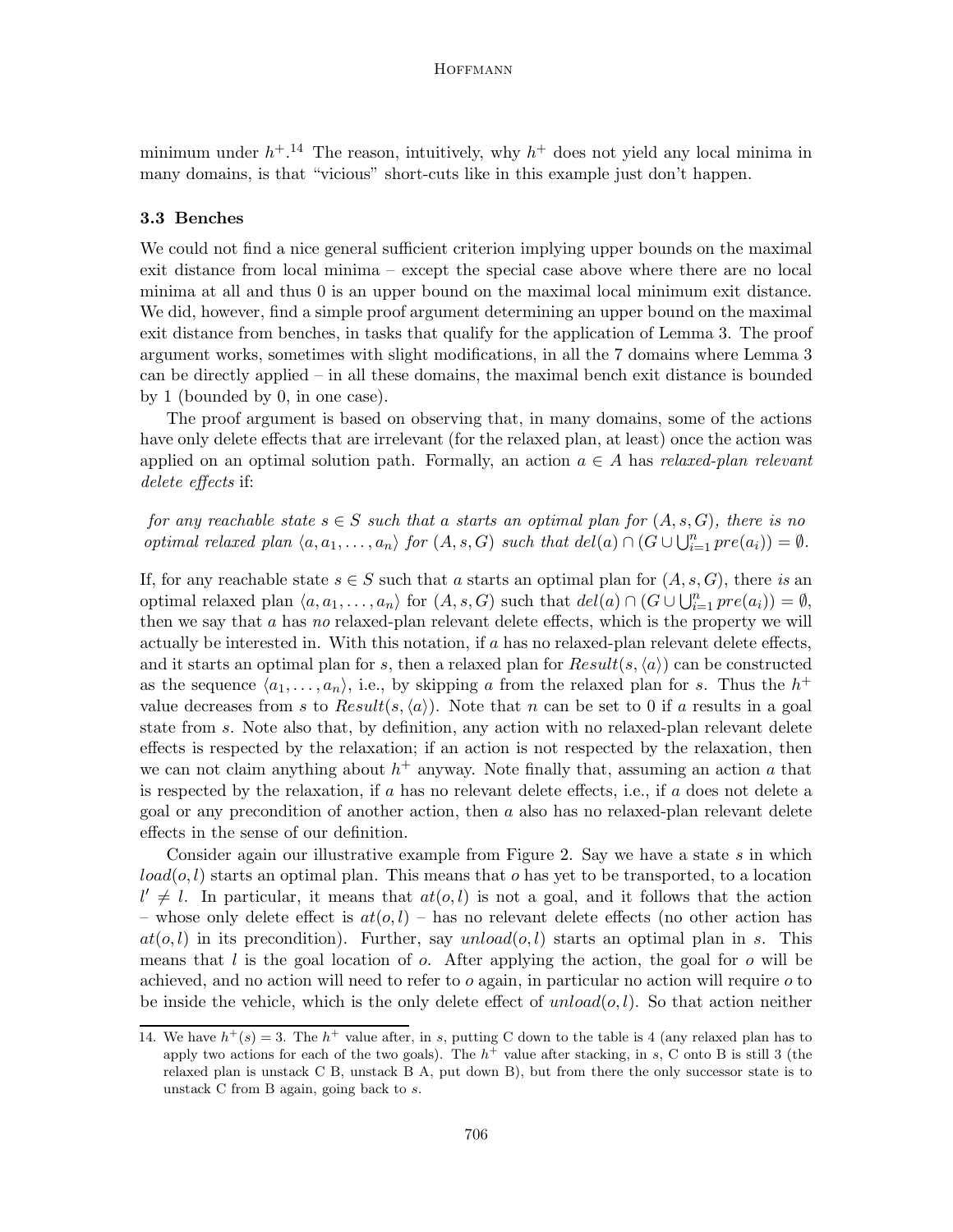has relaxed-plan relevant delete effects. In contrast, consider the  $move(l, l')$  action, that deletes  $at(V, l)$ . Say we are in the state s where  $O_1$  has been loaded into V from the initial state of the task. Then  $move(L_1, L_2)$  starts an optimal plan for s, and any relaxed plan for  $Result(s, \langle move(L_1, L_2)\rangle)$  has to include the action  $move(L_2, L_1)$ , moving back from  $L_2$ to  $L_1$  in order to be able to transport  $O_2$ . So the delete effect of  $move(L_1, L_2)$ , namely  $at(V, L_1)$ , is relaxed-plan relevant.

If, in a task satisfying the prerequisites of Lemma 3, an optimal starting action has no relaxed-plan relevant delete effects, then one can apply case (A) in the proof of Lemma 3, and obtain a smaller  $h<sup>+</sup>$  value. To bound the maximal exit distance from benches, all we need to do is to identify a maximum number of steps after which that will happen.

**Lemma 4** Given a solvable STRIPS task  $(A, I, G)$  that satisfies the prerequisites of Lemma 3. Let d be a constant so that, for every non dead-end state  $s \in S$ , there is an optimal plan  $\langle a_1, \ldots, a_n \rangle$  where the d-th action,  $a_d$ , has no relaxed-plan relevant delete effects. Then  $mbed(S,T) \leq d-1$ .

**Proof:** Let s be a reachable state with  $0 < gd(s) \neq \infty$ . Let  $\langle a_1, \ldots, a_n \rangle$  be an optimal plan for  $(A, s, G)$ , where  $a_d$  has no relaxed-plan relevant delete effects. Denote, for  $0 \leq i \leq n$ ,  $s_i := Result(s, \langle a_1, \ldots, a_i \rangle)$ . With the argumentation in Lemma 3, we have  $h^+(s_i) \leq h^+(s)$ for all i. Consider the state  $s_{d-1}$ . By prerequisite, there is an optimal relaxed plan for  $(A, s_{d-1}, G)$  that has the form  $\langle a_d, a'_1, \ldots, a'_m \rangle$ , where  $del(a_d) \cap (G \cup \bigcup_{i=1}^m pre(a'_i)) = \emptyset$ . But then, obviously,  $\langle a'_1, \ldots, a'_m \rangle$  is a relaxed plan for  $s_d$ , and so  $h^+(s_d) \leq h^+(s_{d-1}) - 1$ . The distance from s to  $s_{d-1}$  is  $d-1$ , and so the lemma follows.  $\Box$ 

Lemma 4 can be directly applied in 5 of the 7 domains that qualify for Lemma 3. Its proof argument can, in a somewhat more general version, be applied in the 2 other domains as well – namely, in Ferry and Gripper, where loading an object deletes space in the vehicle – and in one more domain – namely, Miconic-SIMPLE, that uses some simple ADL constructs. In the other domains where we proved an upper bound on the maximal exit distance from benches (and/or an upper bound on the maximal exit distance from local minima), the proof arguments are (a lot, sometimes) more complicated. Reconsidering the illustrative example, as stated above the *load* and *unload* actions have no relaxed-plan relevant delete effects, while the move actions do. Now, obviously, since the two locations are accessible from each other with a single move, no optimal plan applies more than one move action in a row, i.e., in any optimal plan the first or second action will be a  $load/unload$ . With Lemma 4 this tells us that the maximal exit distance from benches is bounded by 1. A very similar argument can be applied in all other transportation domains where every pair of locations is connected via a single move (as in, for example, Logistics). More generally, in (the standard encoding of) a transportation domain with no other constraints (regarding, for example, fuel), and with an undirected road map graph, the exit distance is bounded by the diameter of the road map graph, i.e., by the maximum distance of any two locations (nodes) in the graph. The "worst" thing a solution plan might have to do is to traverse the entire road map before loading/unloading an object.<sup>15</sup>

<sup>15.</sup> With directed road map graphs, as explained above, local minima can arise. More technically, Lemma 3 can not be applied, and so Lemma 4 can not be applied either.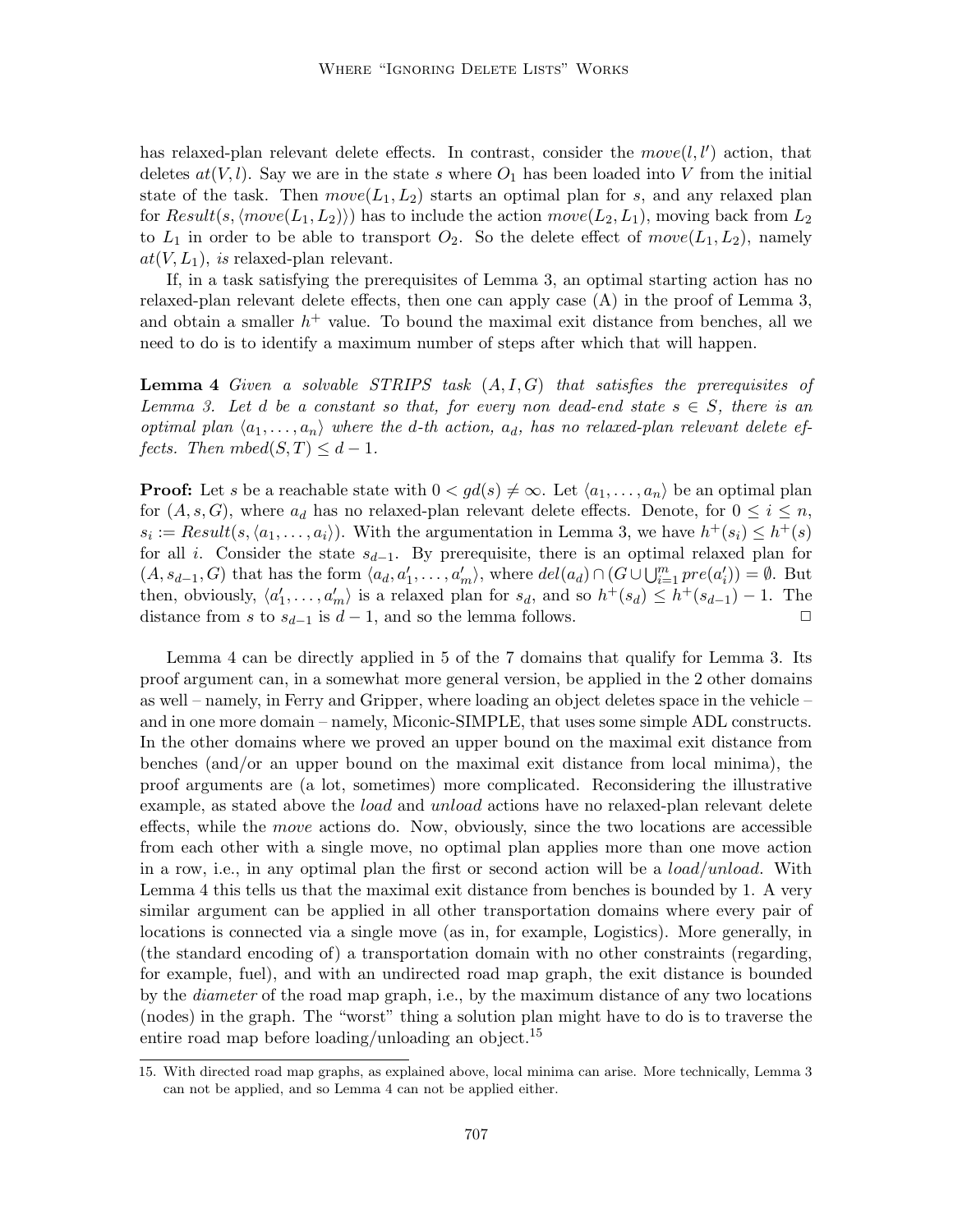# 4. A Planning Domain Taxonomy

We now list our proved results, with brief explanations of how we obtained these results. We then summarize the results in the form of a planning domain taxonomy.

We group the "positive" results – those which prove the non-existence of topological phenomena that are problematic for heuristic search – together in single theorems. The "negative" results are shown separately by sketching counter examples. We consider dead ends, local minima, and benches in that order. Remember that, with respect to dead ends, the only problematic case for heuristic search is when there are unrecognized dead ends, c.f. Section 2.3.

### **Theorem 1** The state space of any solvable instance of

- 1. Blocksworld-arm, Blocksworld-no-arm, Briefcaseworld, Depots, Driverlog, Ferry, Fridge, Gripper, Hanoi, or Logistics is undirected,
- 2. Grid, Miconic-SIMPLE, Miconic-STRIPS, Movie, Pipesworld, PSR, Satellite, Simple-Tsp, Tireworld, or Zenotravel is harmless,
- 3. Dining-Philosophers, Optical-Telegraph, Rovers, or Schedule is recognized under evaluation with  $h^+$ .

In Blocksworld-arm, Blocksworld-no-arm, Driverlog, Ferry, Gripper, Hanoi, and Logistics, Lemma 1 can be directly applied. In Briefcaseworld, Depots, and Fridge, due to some subtleties the actions are not invertible in the syntactical sense, but it is easy to show that every action has an inverse counterpart. In Movie, Miconic-STRIPS, Simple-Tsp, and Tireworld, Lemma 2 can be directly applied, in Grid and Miconic-SIMPLE similar proof arguments as used in Lemma 2 suffice. In Pipesworld, PSR, Satellite, and Zenotravel, some easy-to-see more individual domain properties prove the absence of dead ends. In the domains where all dead ends are recognized by  $h^+$ , the individual domain properties exploited in the proofs are somewhat more involved. For example, in Rovers there is a plan to a state if and only if, for all soil/rock samples and images that need to be taken, there is a rover that can do the job, and that can communicate the gathered data to a lander. The only chance to run into a dead end is to take a soil/rock sample with a rover that can not reach a lander (the soil/rock sample is available only once). But then, there is no relaxed plan to the state either.

In the 6 domains not mentioned in Theorem 1 (Airport, Assembly, Freecell, Miconic-ADL, Mprime, Mystery), it is easy to construct arbitrarily deep unrecognized dead ends (arbitrarily long paths of unrecognized dead ends). For example, in Mystery and Mprime the relaxed plan can still achieve the goal in situations where too much fuel was consumed already; in Airport, two planes that block each other's paths may move "across" each other in the relaxed plan.

The positive results regarding local minima are these.

**Theorem 2** Under  $h^+$ , the maximal local minimum exit distance in the state space of any solvable instance of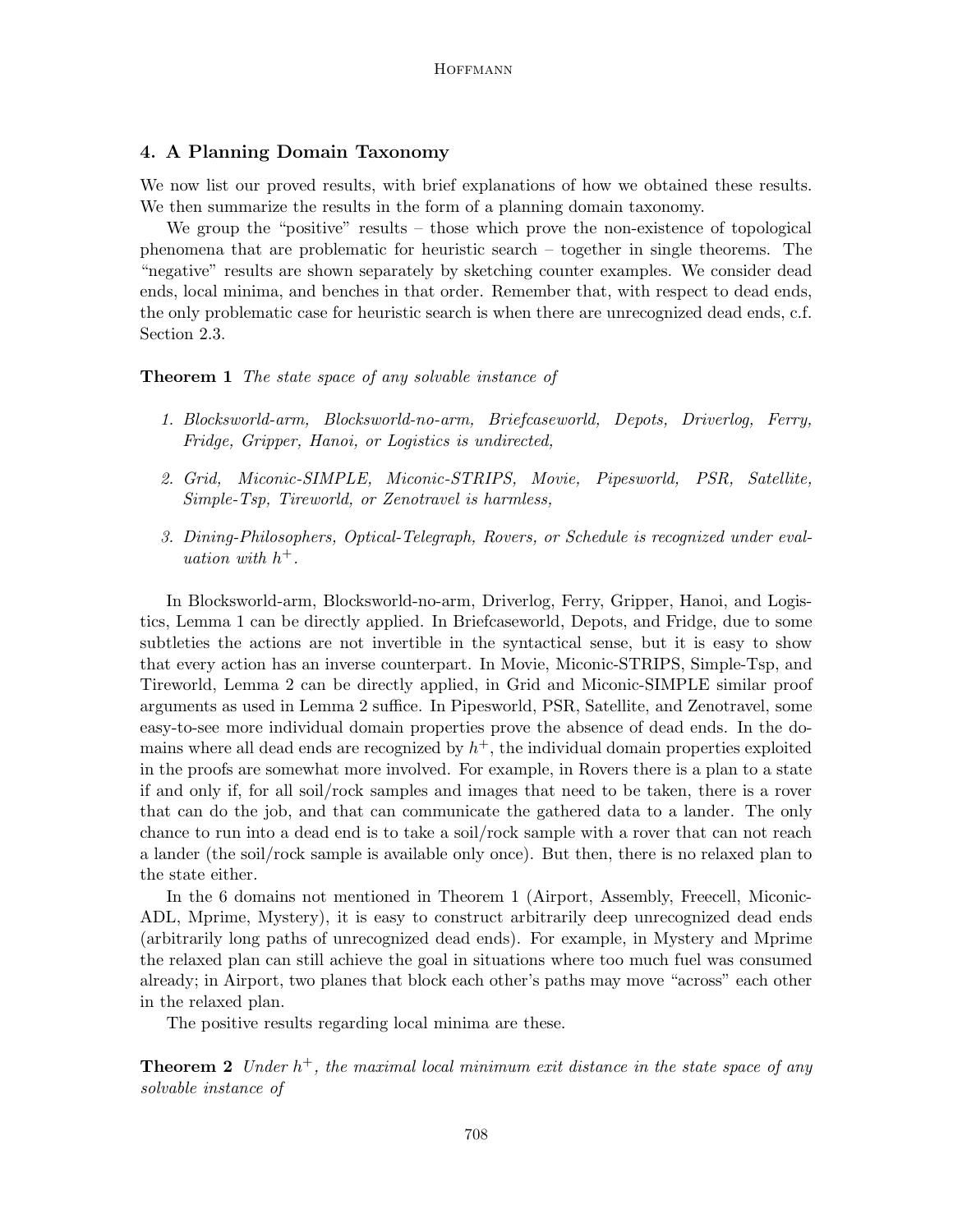- 1. Blocksworld-no-arm, Briefcaseworld, Ferry, Fridge, Grid, Gripper, Hanoi, Logistics, Miconic-SIMPLE, Miconic-STRIPS, Movie, Simple-Tsp, or Tireworld is 0,
- 2. Zenotravel is at most 2, Satellite is at most 4, Schedule is at most 5, Dining-Philosophers is at most 31.

In Ferry, Gripper, Logistics, Miconic-STRIPS, Movie, Simple-Tsp, and Tireworld, Lemma 3 can be applied. In Fridge and Miconic-SIMPLE, the actions do not adhere syntactically to the definitions of invertibility and (no) relevant delete effects, but have similar semantics. So Lemma 3 can not be directly applied, but similar arguments suffice: it is easy to see that all actions are respected by the relaxation, and the proof of Lemma 3 can be individually adapted to take into account the particular properties regarding invertibility and relevant delete effects. (For example, if a passenger gets out of the lift in Miconic-SIMPLE, then the delete effect is that the passenger is no longer inside the lift, which does not matter since the passenger has reached her destination.) In Blocksworld-no-arm, Briefcaseworld, and Grid, rather individual (and sometimes quite involved) arguments prove the absence of local minima under  $h^+$ . The proof method is, in all cases, to consider some state s and identify a flat path from s to a state with better  $h^+$  value. For example, in Grid this is done by moving along a path of locations contained in the relaxed plan for s, until a key can be picked up/put down, or a lock can be opened (this is a very simplified description, the actual procedure is quite complicated). In Hanoi, one can prove that the optimal relaxed solution length for any state is equal to the number of discs that are not yet in their final goal position. This suffices because no optimal plan moves a disc away from its final position. Note that, thus, the Hanoi state spaces under  $h^+$  are a sequence of benches decreasing exponentially in diameter and size.

In Zenotravel, Satellite, and Schedule, the proofs proceed by identifying a constant number of steps that suffices to execute one action  $a$  in the optimal relaxed plan for a state s, and, without deleting a's relevant add effects, to re-achieve all relevant facts that were deleted by a. In Dining-Philosophers (as well as Optical-Telegraph), due to the subtleties of the PDDL encoding – which was, as said, obtained by an automatic compilation from the automata-based "Promela" language (Edelkamp,  $2003a$ ) –  $h^+$  is only very loosely connected to goal distance: in the relaxation, an automaton (for example, a philosopher) can always "block itself" with at most 3 actions. The bound for Dining-Philosophers follows from the rather constant and restrictive domain structure, where a constant number of process transitions, namely 6, always suffices to block one more philosopher. The proved bound is derived from this, by considering that 4 planning actions are needed for each process transition, and that certain additional actions may be needed due to the subtleties of the PDDL encoding (where a process can be "in between" two of its internal states). We remark that the bound is valid even for the trivial heuristic function returning the number of yet un-blocked philosophers. In fact, the proof for  $h^+$  can be viewed as a corollary of a proof for this heuristic function; we get back to this at the end of this section. We finally remark that the highest exit distance under  $h^+$  that we could actually construct in Dining-Philosophers was 15. We conjecture that this is a (tight) upper bound.

In Satellite, Schedule, and Zenotravel, the proved upper bounds are tight. In all of Dining-Philosophers, Satellite, Schedule, and Zenotravel, the bounds are valid for any nondead end state s. So, beside a bound on the local minimum exit distance, these results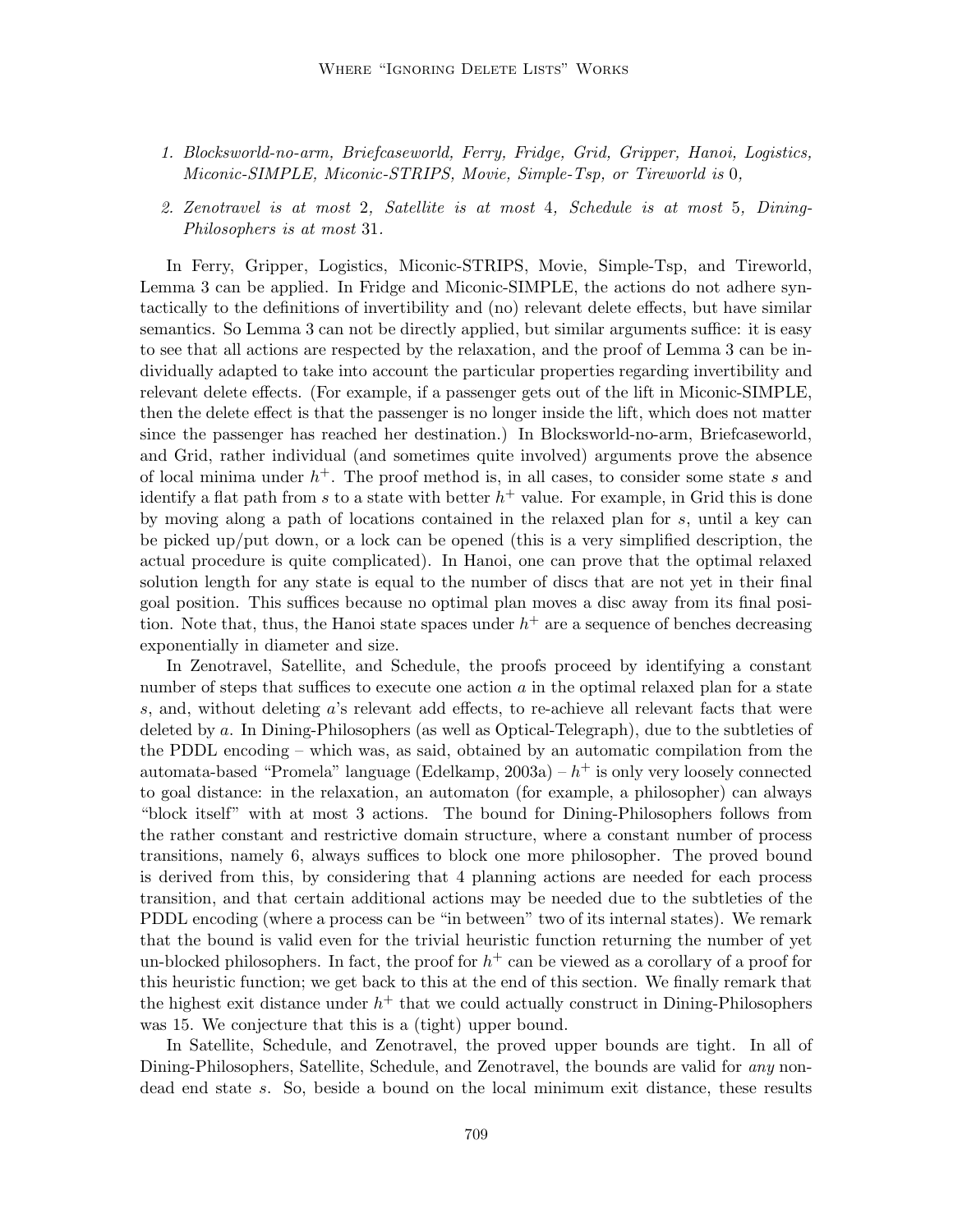also provide a bound on the bench exit distance, and will be re-used for that below in this section.

In Airport, Assembly, Freecell, Miconic-ADL, Mprime, and Mystery, as stated above there can be unrecognized dead ends, so by Proposition 1 the local minimum exit distance in these domains is unbounded. In all other domains not mentioned in Theorem 2, i.e., in Blocksworld-arm, Depots, Driverlog, Optical-Telegraph, Pipesworld, PSR, and Rovers, one can construct local minima with arbitrarily large exit distances. The most complicated example is Optical-Telegraph, where, in difference to Dining-Philosophers, one can construct situations where the number of process state transitions needed to block one more process is arbitrarily high. Optical-Telegraph is basically a version of Dining-Philosophers with more complicated philosophers, that have more freedom of what to do next. This freedom enables situations where a whole row of philosophers at the table must perform two transitions each in order to block one more philosopher. Details are in Appendix A.2. A simpler example is Blocksworld-arm (as well as Depots, in which Blocksworld-arm situations can be embedded). Consider the following situation. There are n blocks  $b_1, \ldots, b_n$  that initially form a stack where  $b_i$  is on  $b_{i+1}$  and  $b_n$  is on the table. The goal is to build the same stack on top of another block  $b_{n+1}$ , i.e., the goal is a stack  $b_1, \ldots, b_n, b_{n+1}$ . Reaching, from the initial state, a state with better  $h^+$  value involves disassembling the entire stack  $b_1, \ldots, b_n$ . During the disassembling process,  $h^+$  increases. Note that this is basically an extended version of the illustrative example from Figure 4.

As an interesting side remark, note that we have now proved a topological difference between Blocksworld-arm and Blocksworld-no-arm: in the latter, there are no local minima at all under  $h^+$ , in the former, the exit distance from them can be arbitrarily large. While this is intriguing, it is not quite clear if there is a general message to learn from it. One might interpret it as telling us, in a formal way, that encoding details can have a significant impact on topology, and with that on search performance. FF, for example, is much more efficient in Blocksworld-no-arm than in Blocksworld-arm. It should be noted, however, that the two domains differ also semantically, namely in that plans in Blocksworld-no-arm are half as long as plans in Blocksworld-arm. From a practical point of view, it would be interesting to explore if this Blocksworld observation can be generalized into encoding methods trying to model a domain in a way making it best suited for  $h<sup>+</sup>$ . Some more on this is said in Section 7.

The positive results regarding benches are these.

**Theorem 3** Under  $h^+$ , the maximal bench exit distance in the state space of any solvable instance of Simple-Tsp is 0, Ferry is at most 1, Gripper is at most 1, Logistics is at most 1, Miconic-SIMPLE is at most 1, Miconic-STRIPS is at most 1, Movie is at most 1, Zenotravel is at most 2, Satellite is at most 4, Schedule is at most 5, Tireworld is at most 6, and Dining-Philosophers is at most 31.

In Simple-Tsp, Ferry, Gripper, Logistics, Miconic-STRIPS, Movie, and Tireworld, Lemma 4 can be directly applied. Determining what actions have (no) relaxed-plan relevant delete effects is easy in all the domains; in Tireworld it is somewhat complicated to see when, at the latest, such an action can be applied in an optimal plan. For Miconic-SIMPLE, similar arguments as in Lemma 4 suffice. For Zenotravel, Satellite, Schedule, and Dining-Philosophers, the respective bounds were shown above already.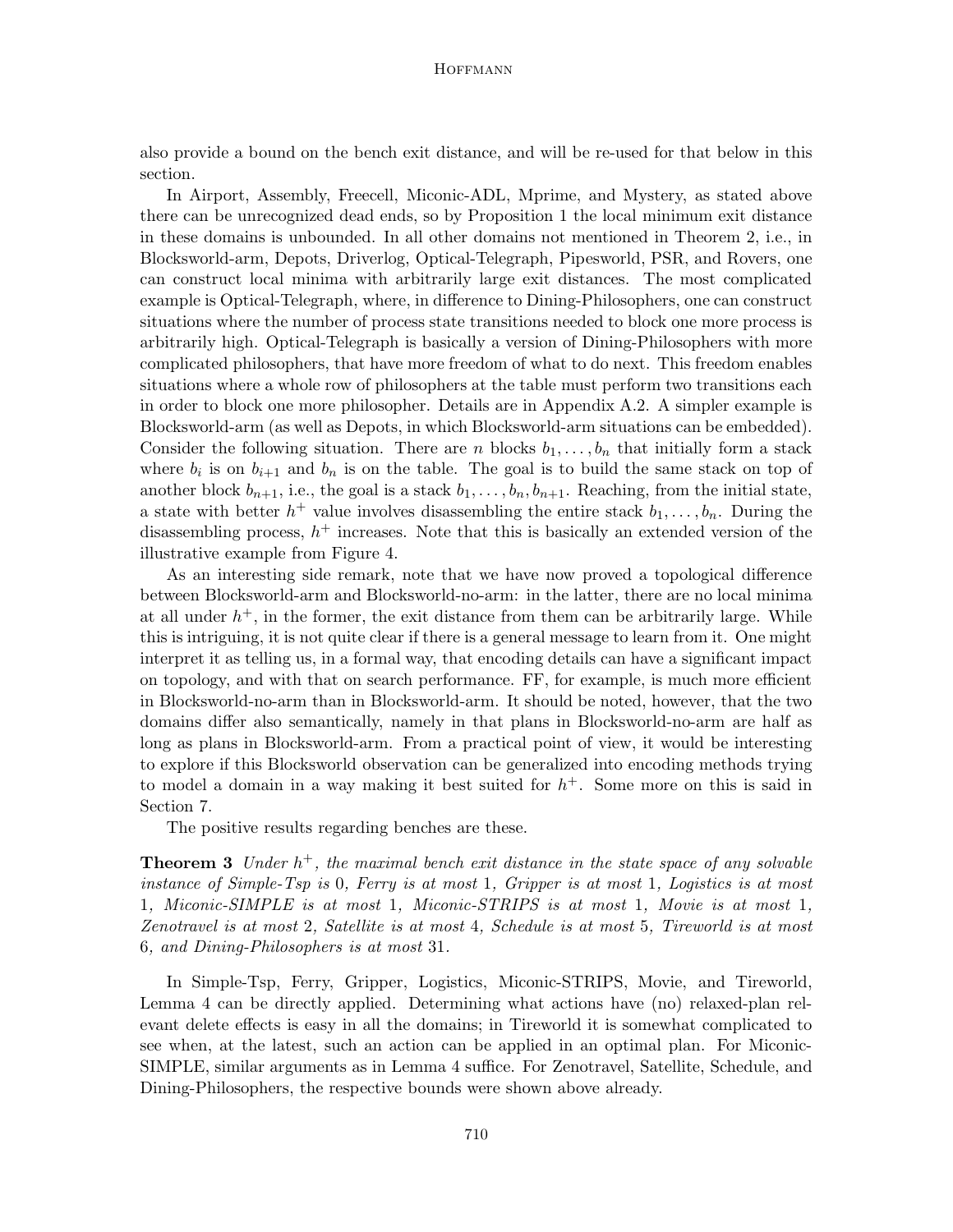Note that, in Simple-Tsp, we proved that there are no local minima and that the exit distance is 0. This implies that  $h^+$  is, in fact, identical to the real goal distance: the entire state space consists of contours and global minima.

Our topological distinctions divide planning domains into a taxonomy of classes which differ in terms of the behavior of their state spaces with respect to  $h<sup>+</sup>$ . A visualization of the taxonomy, with the results for the 30 investigated domains, is given in Figure 5.



Figure 5: A planning domain taxonomy, overviewing our results.

The taxonomy, as shown in Figure 5, has two dimensions. The x-axis corresponds to the four dead end classes. The y-axis corresponds to the existence or non-existence of constant upper bounds on the local minimum exit distance, and on the bench exit distance. Note that this visualization makes the simplifying assumption that the domains with bounded bench exit distance are a subset of the ones with bounded local minimum exit distance. This assumption is not justified in general, but holds true in our specific collection of domains. Also, the question whether there is a bound on the difficulty of escaping benches does not seem as relevant when, anyway, it can be arbitrarily difficult to escape local minima.<sup>16</sup> The specific bounds proved for the individual domains are given in parentheses, local minimum exit distance bound preceding bench exit distance bound in the cases where there are both. The bottom right corner of the taxonomy is crossed out because no domain can belong to the respective classes.<sup>17</sup>

<sup>16.</sup> Similarly, when benches can be arbitrarily large it is not as relevant if or if not the local minima are small or non-existent. In that sense the respective results for Briefcaseworld, Fridge, Grid, Blocksworldno-arm, and Hanoi are only moderately important. Still they constitute interesting properties of these domains.

<sup>17.</sup> By Proposition 1, the existence of unrecognized dead ends implies the non-existence of constant upper bounds on the local minimum exit distance, given there are no states with  $gd(s) \neq 0$  but  $h^+(s) = 0$ . Such states can exist, but only if the domain features derived predicates that appear negated in the negation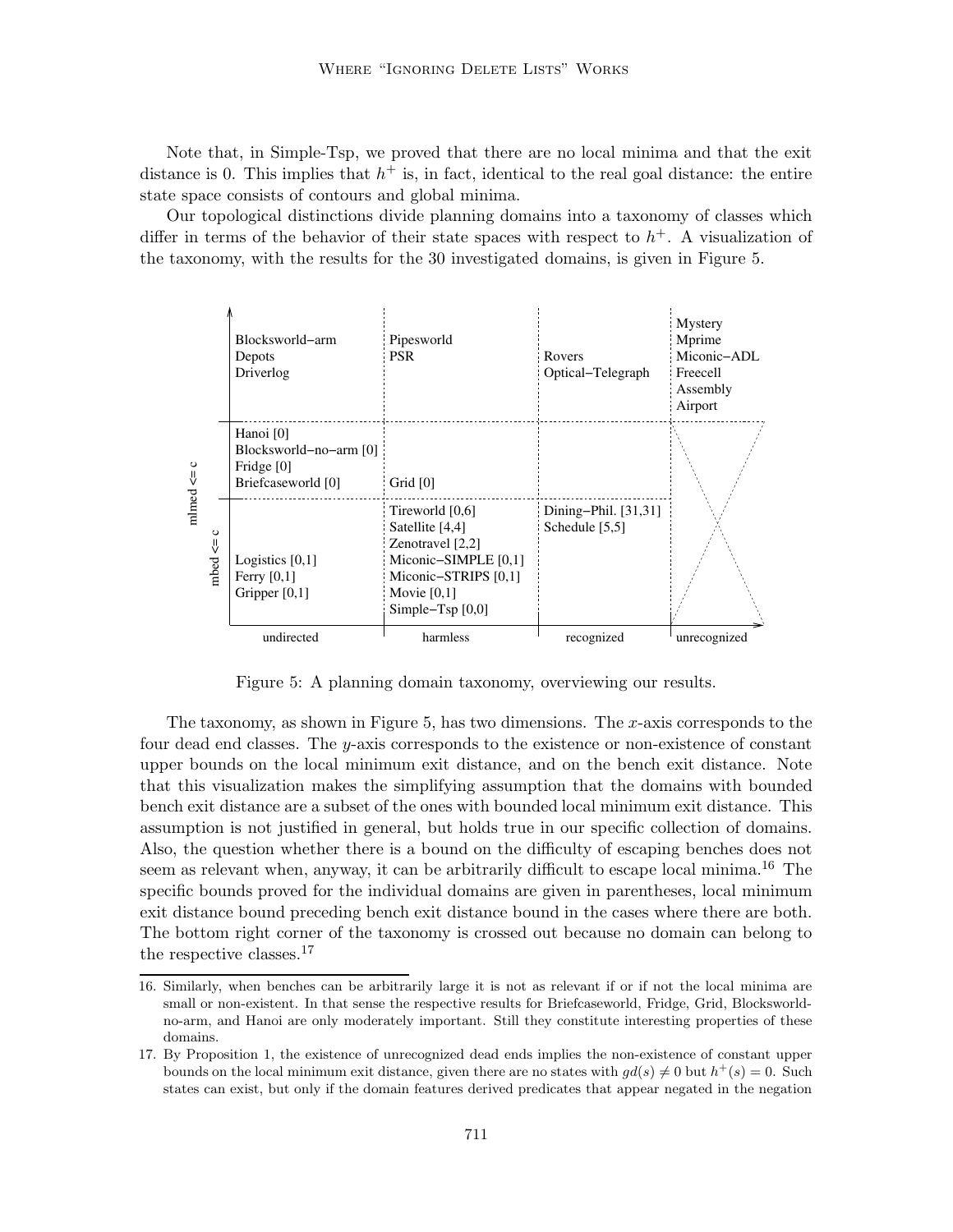What Figure 5 suggests is that  $h^+$ -approximating heuristic planners are fast because many of the common benchmark domains lie in the "easy" regions of the taxonomy. More concretely, as described in the introduction, when provided with the  $h^+$  function, FF's search algorithm enforced hill-climbing is polynomial in the domains located in the lowermost classes of the taxonomy (i.e., in domains with constant bounds on both maximal exit distances). From a more empirical perspective, the distinction lines in the taxonomy coincide quite well with the practical performance of FF. FF excels in 11 of the 12 domains that belong to the lowermost classes of the taxonomy (the more difficult domain is Dining-Philosophers, whose upper bound is exceptionally high). In the 5 "middle" domains (no local minima but potentially large benches) FF performs well, but does not scale up as comfortably as in the easier domains. As for the more complex domains: Blocksworld-arm, Depots, Driverlog, Optical-Telegraph, Pipesworld, and PSR are amongst the most challenging domains for FF. In Mprime and Mystery, FF performs just as bad as most other planners. In Freecell and Miconic-ADL, FF is among the top performing planners, but often runs into unrecognized dead ends in the larger instances (for example, the larger Freecell instances used at AIPS-2000). In Airport, Assembly and Rovers, FF performs pretty well in the respective competition example suites; however, in these domains the competition suites hardly explore the worst-cases of the domain topology (details on this are in Appendix A).

We do not discuss in detail the relation between the taxonomy and the empirical performance of all the other heuristic planners that make use of an  $h^+$  approximation in one or the other way. One observation that can definitely be made is that all these planners have no trouble in solving instances from the domains with the most extreme  $h^+$  properties. In Simple-Tsp, Ferry, Gripper, Logistics, Miconic-SIMPLE, Miconic-STRIPS, and Movie, to some extent also Zenotravel, all such planners scale up very comfortably. In particular, they scale up much more comfortably in these domains than they typically do in the other domains, at least without additional (for example, goal ordering) techniques.

In the next section, we treat the connection between the taxonomy and FF's performance in a more analytical way, by relating the properties of  $h^+$  to properties of FF's approximation of  $h^+$ , called  $h^{FF}$ . Before we do so, some remarks on the relation of the taxonomy to complexity theory are in order. The question is whether there is a provable relation, i.e., a relation between the distinction lines in the taxonomy, and the complexity of deciding plan existence in the respective domains. We were able to construct an NP-hard domain (a domain where deciding plan existence is  $NP$ -hard) where  $h^+$  does not yield any local minima; the maximal bench exit distance in that domain is, however, unbounded. We tried, but we were not able to come up with an NP-hard domain that has constant bounds on both maximal exit distances. It remains an open question whether such a domain exists or not. If the answer is "yes", then the lowermost classes of the taxonomy form a group of domains that are worst-case hard, but typically very easy to solve (at least as far as

normal form of the goal condition. But even then, in the presence of unrecognized dead ends there would be "fake"-global minima, i.e., global minima consisting of non-solution states, in fact consisting of unrecognized dead ends.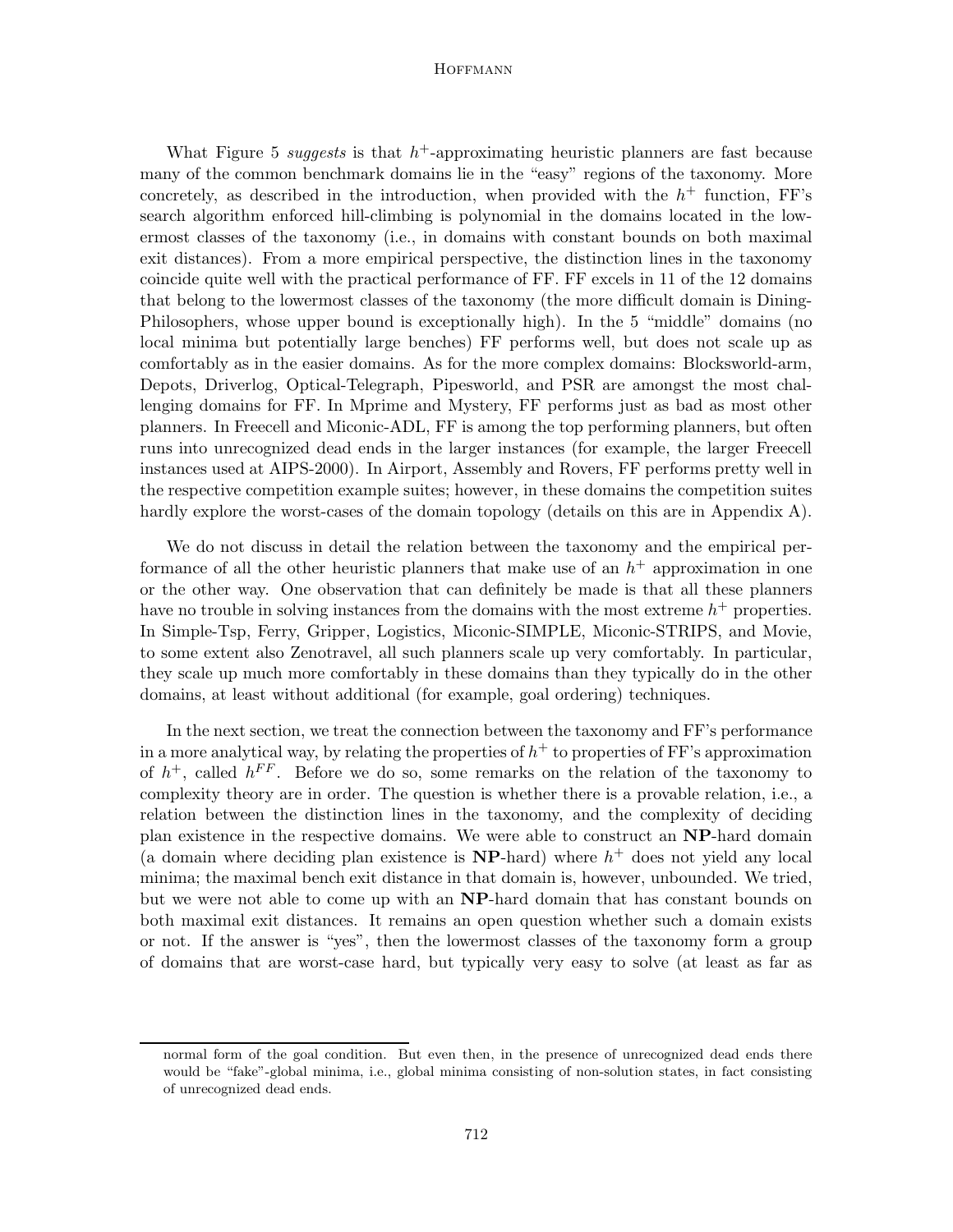reflected by the hitherto benchmarks). If the answer is "no", then we have identified a very large polynomial sub-class of planning.<sup>18</sup>

Talking about polynomial sub-classes, an intriguing observation can be made here about the trivial heuristic function returning, for a state  $s$ , the number of goals that are not true in s. Let's call this function  $h^G$ . With a little thinking, one realizes that, in fact, all the 12 domains where we proved constant bounds on both maximal exit distances under  $h^+$  also have such constant bounds under  $h^G$ . On the other hand, for the remaining 18 of the 30 domains (except Miconic-ADL) it is easy to see that there are no constant bounds for  $h^G$ . In Logistics, for example, clearly the maximum number of steps needed to achieve one more goal is 12: 4 steps each (move, load, move, unload) within a package's origin city, between the origin city and the destination city, and within the destination city. In Dining-Philosophers, for example, the upper bound for  $h<sup>+</sup>$  was, as said, proved as a corollary of an upper bound for  $h^{\tilde{G}}$ . In Blocksworld, for example, clearly it can take arbitrarily many steps to achieve one more goal, namely if a block that must be moved is buried beneath  $n$ other blocks that do not need to be moved.

While the above observation appears rather significant at first sight, it is probably not very important, neither in theory nor in practice. For one thing, it is a coincidence that, here, the set of domains with both constant bounds under  $h^+$  is the same as the set of domains with both constant bounds under  $h^G$ . A simple counter example for the general case is a "graph-search" domain, where the task is to find a path between two nodes in a directed graph, using the obvious "at"-predicate and "connected"-predicate based encoding. There,  $h^+$  is equal to the real goal distance (since one never needs to move back), while  $h^G$  can, clearly, be arbitrarily bad. For another thing, while domains like Logistics have constant exit distance bounds under  $h^G$ , these bounds are too large to be practically useful. For example, with  $h^+$ , FF needs to look at most 2 steps forward in each breadth-first search iteration of enforced hill-climbing, in any Logistics instance. With  $h^G$ , breadth-first searches up to depth 12 would be needed. So, at most, the observation regarding  $h^G$  is a noteworthy statement about the current planning benchmarks. It remains an open question whether the (coincidental) correspondence between the bounds for  $h^+$ , and for  $h^G$ , in the investigated 30 domains, can be exploited for, e.g., detecting such bounds automatically.

# 5. Relating  $h^+$  to  $h^{FF}$

Our discussion relating  $h^+$  to  $h^{FF}$  is structured in two separate sections. The first one briefly discusses provable relations between  $h^+$  and  $h^{FF}$ . The second section summarizes the results of a large-scale empirical investigation aimed at identifying to what extent the topological properties of  $h^+$ , in the benchmarks, get preserved by  $h^{FF}$ .

# 5.1 Provable Relations between  $h^+$  and  $h^{FF}$

One thing that is very easy to observe is that the behavior of  $h^+$  and  $h^{FF}$  is provably the same with respect to dead ends, i.e., both heuristics return  $\infty$  in the same cases. This is simply because both heuristics return  $\infty$  in a state s iff there is no relaxed plan for s.

<sup>18.</sup> Presumably, to prove the latter, one would need to characterize that class in a purely *syntactic* manner on the level of PDDL definitions, since  $h^+$  is derived directly from the PDDL syntax. The author's wild guess it that this is not going to work, and that the answer is "yes".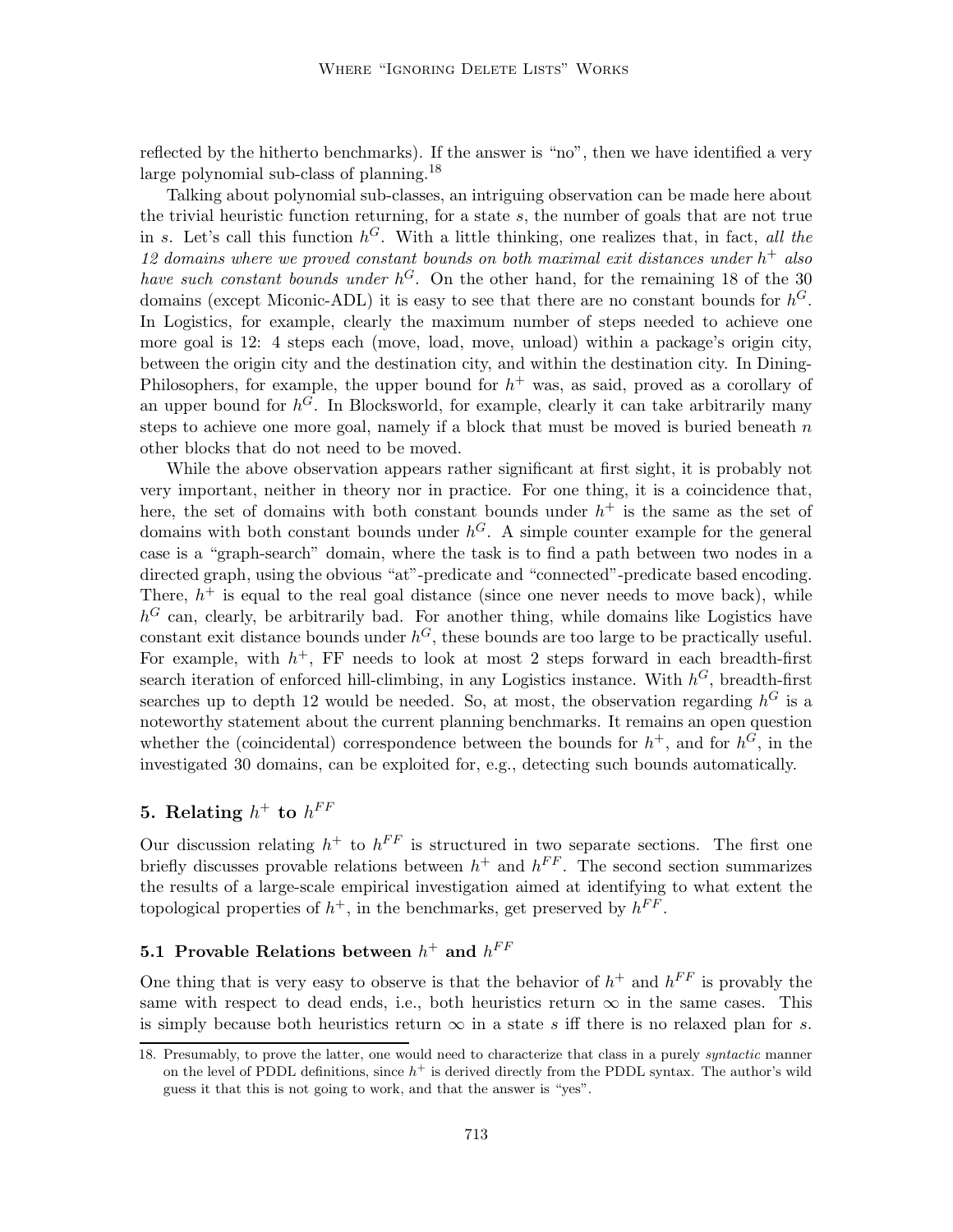For  $h^+$  this follows by definition. For  $h^{FF}$  it follows from the completeness, relative to the relaxation, of the algorithm that computes relaxed plans (Hoffmann & Nebel, 2001a). That algorithm is a relaxed version of Graphplan (Blum  $\&$  Furst, 1995, 1997). In each state s,  $FF$  runs Graphplan on the task where  $s$  is the initial state, and the delete lists of all actions are empty. Without delete lists, Graphplan is guaranteed to terminate in polynomial time. If Graphplan terminates unsuccessfully, then  $h^{FF}(s)$  is set to  $\infty$ . Otherwise, the number of actions in the returned plan is taken as the heuristic value  $h^{FF}(s)$  of the state.<sup>19</sup> Graphplan is a complete algorithm – it terminates successfully if and only if there is a plan – and so  $h^{FF}$  is set to  $\infty$  iff there is no relaxed plan for s. It follows that the dead end classes of the benchmarks are the same under  $h^+$  and  $h^{FF}$ .

The relaxed plans found by Graphplan have (just as in general STRIPS) the property that they are optimal in terms of the number of parallel time steps, but not in terms of the number of actions. So, in general,  $h^{FF}$  is not the same as  $h^+$  (even if **P** is the same as **NP**). FF uses the following heuristic techniques for action choice in relaxed Graphplan, aiming at minimizing the number of selected actions (Hoffmann & Nebel, 2001a). First, if a fact can be achieved by a NOOP (a dummy action propagating a fact from time step  $t$  to time step  $t + 1$  in Graphplan's planning graph), then that NOOP is selected. This guarantees that every non-NOOP action is selected at most once (of course, selected NOOP actions are not counted into the relaxed plan). Second, if there is no NOOP available then an action with minimal precondition weight is chosen, where "weight" is defined as the summedup indices of the first layers of appearance (in the planning graph) of the precondition facts. Third, actions selected at the same parallel time step are assumed to be linearized by order of selection; so an action  $a$  selected after  $a'$  will be assumed to achieve a fact  $p \in add(a) \cup pre(a')$  even if a and a' are selected at the same parallel time step.

There are two very restrictive sub-classes of STRIPS in which  $h^{FF}$  is provably the same as  $h^+$ . The first demands that every fact has at most one achiever.

**Proposition 2** Let  $(A, I, G)$  be a STRIPS planning task so that, for all facts p, there is at most one action  $a \in A$  with  $p \in add(a)$ . Then, for all states s in the task,  $h^+(s) = h^{FF}(s)$ .

**Proof:** The proposition follows from the observation that, when running relaxed Graphplan, the only choice points are those for action selection; these choice points will always be empty or unary in our case. This implies that all actions selected by Graphplan are contained in any relaxed plan. In more detail, the latter can be proved by an induction over the regression steps in relaxed Graphplan. Let s be a state for which there is a relaxed plan. At the top level of the regression, actions  $a$  are selected to support all goals that are not contained in s. These goals need to be supported in any relaxed plan, and there are no other actions for doing so. The same holds true for the preconditions of the selected actions: if  $p \in pre(a)$  is not in s, then a supporter must be present in any relaxed plan, and that supporter will be selected by relaxed Graphplan. Iterating the argument, we get the desired property. The claim then follows because, as proved by Hoffmann and Nebel  $(2001a)$ , relaxed Graphplan selects every action at most once.  $\Box$ 

<sup>19.</sup> Note that this is an estimate of *sequential* relaxed plan length. The length of the planning graph built by Graphplan corresponds to the optimal length of a parallel relaxed plan, an admissible heuristic estimate. However, as indicated before, such heuristic functions have generally not been found to provide useful search guidance in practice (see, for example, Haslum & Geffner, 2000; Bonet & Geffner, 2001b).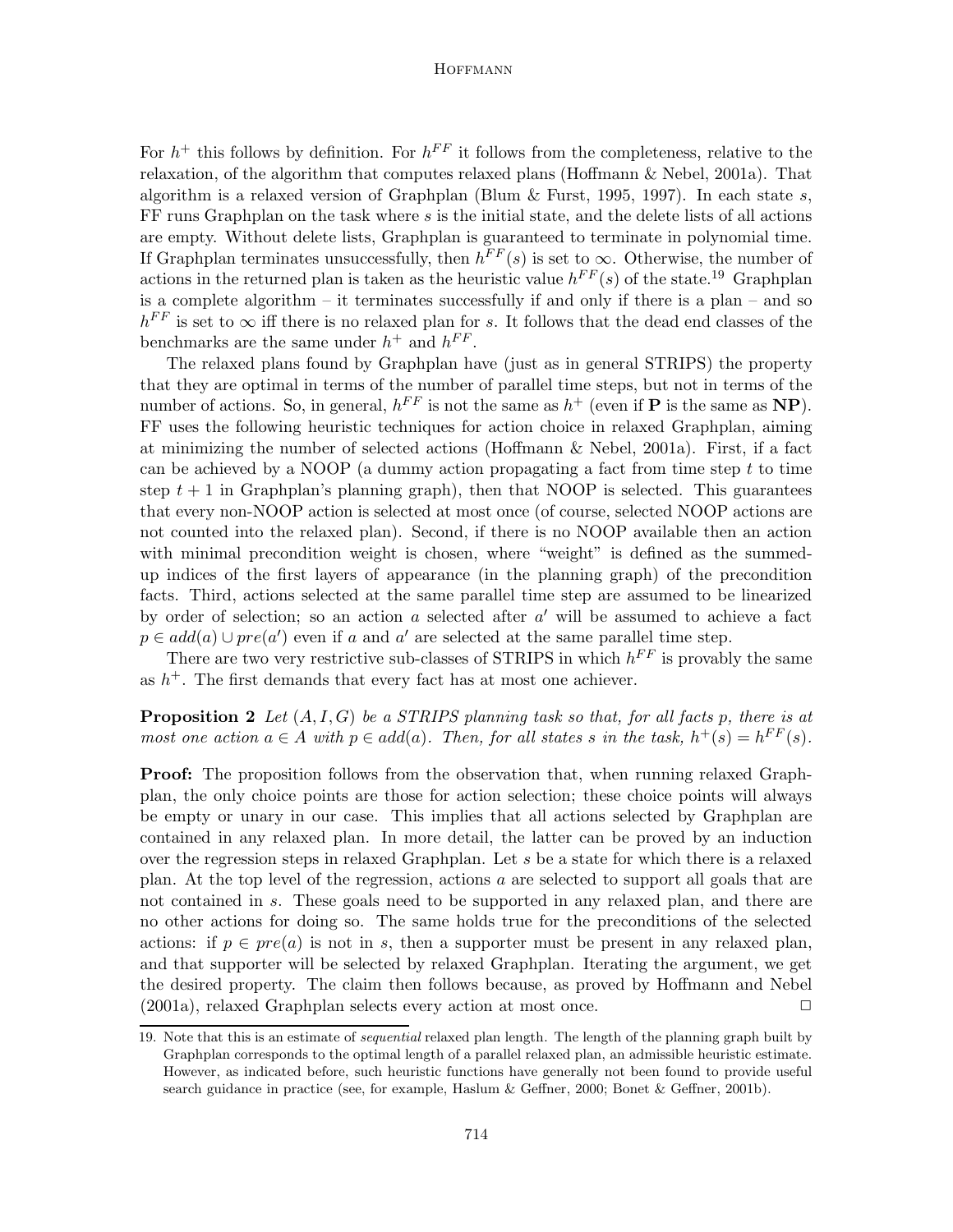Our second sub-class of STRIPS demands that there is at most one goal, and at most one precondition per action.

**Proposition 3** Let  $(A, I, G)$  be a STRIPS planning task so that  $|G| \leq 1$  and, for all  $a \in A$ ,  $|pre(a)| \leq 1$ . Then, for all states s in the task,  $h^+(s) = h^{FF}(s)$ .

**Proof:** Under the given restrictions, relaxed planning comes down to finding paths in the graph where the nodes are the facts, and an edge is between  $p$  and  $p'$  iff there is an action with  $pre(a) = p$  and  $add(a) = p'$  (empty preconditions can be modelled by a special fact node that is assumed to be always true). A state has a relaxed plan iff it makes a fact node true from which there is a path to the goal node. Relaxed Graphplan identifies a shortest such path.  $\Box$ 

The prerequisites of Propositions 2 and 3 are maximally generous, i.e., when relaxing one of the requirements, one loses the  $h^+(s) = h^{FF}(s)$  property. To obtain sub-optimal relaxed plans with Graphplan, i.e., to construct cases where  $h^+(s) \neq h^{FF}(s)$ , it suffices to have one fact with two achievers, and either two goal facts or one action with two preconditions. The following is such an example. There are the facts  $g_1, g_2, p$ , and  $p'$ . The goal is  $\{g_1, g_2\}$ , the current state is empty. The actions are shown in Figure 6.

| name                         |     | (pre,         | add,       | del) |
|------------------------------|-----|---------------|------------|------|
| $opg_1$                      | =   | $({p},$       | ${g_1},$   | Ø)   |
| $_{\mathbf{op}g_2-p}$        | $=$ | $({p},$       | ${g_2},$   | Ø)   |
| $\mathbf{op}{g_2\text{-}p'}$ | $=$ | $({p'}$ ,     | ${g_2},$   | Ø)   |
| $\mathbf{op}p$               | $=$ | $(\emptyset,$ | $\{p\},\$  | Ø)   |
| $\mathbf{op} p'$             | =   | $(\emptyset,$ | $\{p'\},\$ | Ø)   |

Figure 6: Actions in an example task where  $h^{FF} \neq h^{+}$ .

The optimal relaxed plan here is  $\langle opp, opg_1, opg_2-p \rangle$ . However, Graphplan might choose to achieve  $g_2$  with  $opg_2-p'$ , ending up with the (parallel) relaxed plan  $\langle \{opp, opp'\}, \{opg_1,$  $opg_2-p'\}\rangle.$  Note that each action has only a single precondition, only a single fact has more than one achiever, and there are only two goals. A similar example can be constructed for the case where there is only one goal but one action with two preconditions.

Obviously, the syntax allowed by either of Propositions 2 or 3 is far too restrictive to be adequate for formulating practical domains.<sup>20</sup> We did not investigate whether there are any more interesting situations where  $h^+$  and  $h^{FF}$  are the same; our intuition is that this is not the case.

A different question is whether there are provable relations between  $h^+$  and  $h^{FF}$  in (some of) the 30 benchmark domains considered in the  $h^+$  investigation. We did not investigate this question in detail – note that such an investigation would involve constructing detailed

<sup>20.</sup> We remark that the syntax identified by Proposition 3 is a sub-class of a tractable class of STRIPS planning identified by Bylander (1994). In Bylander's class, a constant number g of goal facts is allowed, where  $q$  can be greater than 1; the preconditions may be positive or negative.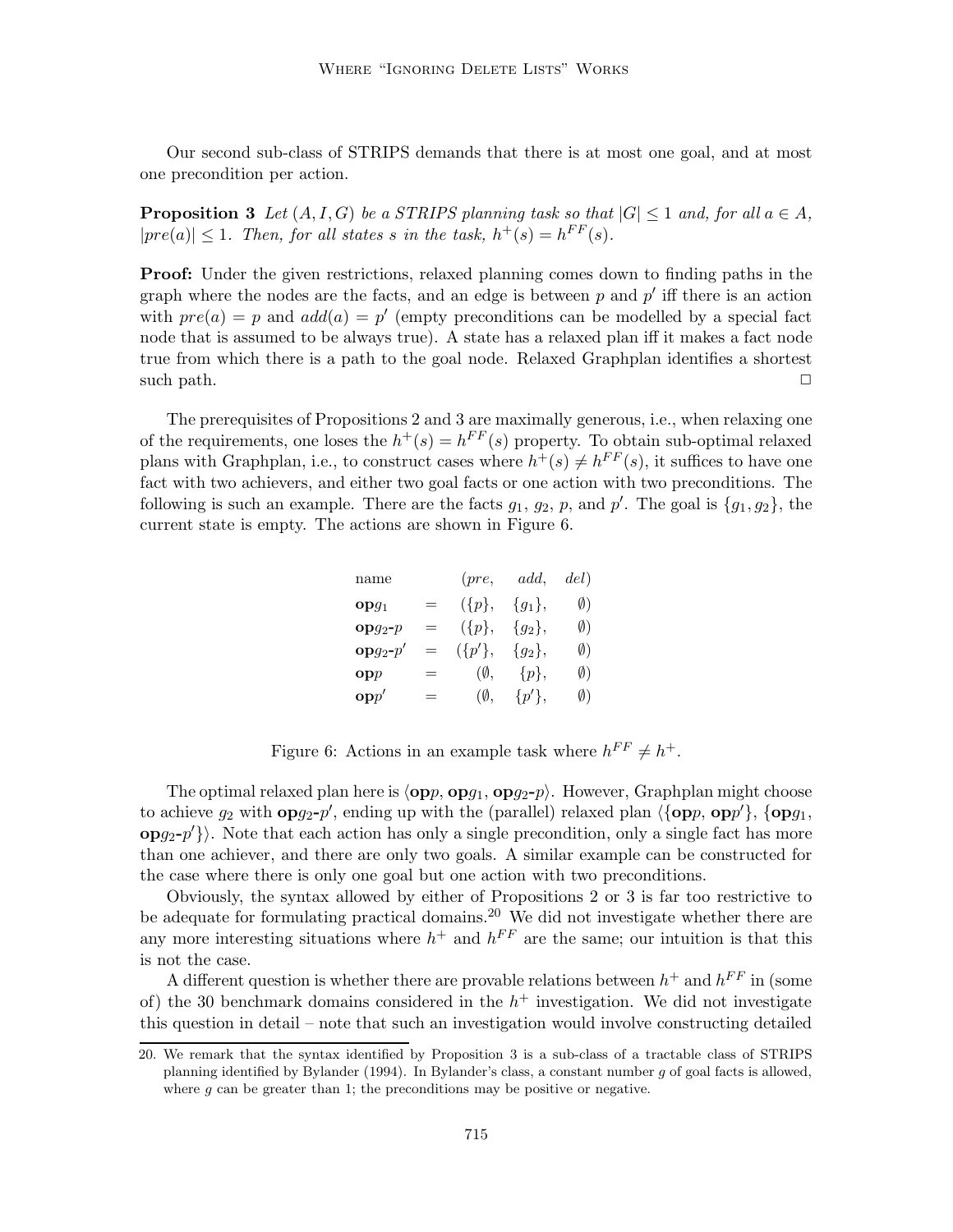arguments about all the individual domains, which is clearly beyond the scope of this paper. None of the domains is captured by either of Propositions 2 or 3. A few results that are easy to obtain are the following. In Simple-TSP, Movie, and Miconic-STRIPS,  $h^+$  and  $h^{FF}$ are the same. This follows from the extremely simple structure of these domains, where finding step-optimal relaxed plans with Graphplan always results in relaxed plans with an optimal number of actions. However, even in the only slightly more complicated domains Ferry, Gripper, Logistics, Miconic-SIMPLE, and Zenotravel, one can easily construct states where Graphplan's relaxed plans may be unnecessarily long. In Miconic-STRIPS this does not happen because there is only a single vehicle (the lift), with no capacity restrictions (on the number of loaded objects, i.e., passengers). With several vehicles and transportable objects, as can occur in Logistics and Zenotravel (as well as Driverlog, Depots, Mprime, Mystery, and Rovers), the difference between  $h^+$  and  $h^{FF}$  can become arbitrarily large. Just imagine that n objects must be transported from  $l$  to  $l'$ , and n vehicles are available at l. For parallel relaxed planning, it makes no difference if a single vehicle transports all objects, or if one different vehicle is selected per individual object. In particular, even with FF's action choice heuristics in relaxed Graphplan,  $h^{FF}$  may be  $2n+1$  just as well as  $3n^{21}$ In Ferry and Gripper, where there is only a single vehicle (with capacity restrictions), it may be that there is an upper bound on the difference between  $h^+$  and  $h^{FF}$ ; we did not check that in detail.

In spite of the above, the author's personal experience from developing FF is that, at least in relatively simply structured domains with not many different operators/different ways to achieve facts, the relaxed plans found by relaxed Graphplan are typically pretty close to optimal. There are, presumably, the following two reasons for this. First, the employed action choice heuristics. For example, in the Grid domain, a relaxed plan may choose to pick up a key k with the sole purpose of dropping it again when picking up another key  $k'$  with a pickup-and-lose action (c.f. Appendix B.12). This does not happen when selecting actions with minimal precondition weight (the pickup-and-lose action has a higher weight than the pickup action unless one already holds k in the considered state). Second, many of the published benchmark *instance suites* are quite restricted. In Logistics, for example, the situation outlined above, n objects and n vehicles waiting at a location  $l$ , can not happen for trucks because there is only a single truck in each city. As for airplanes, in the published benchmark instances there usually are only few of these, and so  $n$  will be small.

# 5.2 Empirical Relations between  $h^+$  and  $h^{FF}$

In a large-scale empirical investigation (Hoffmann, 2003b), it turned out that  $h^{FF}$  typically preserves the quality of  $h^+$ . The investigation was aimed at verifying, in those domains where  $h^+$  has some "positive" topological property (for example, yielding no local minima), to what extent that property is inherited by  $h^{FF}$ . We considered 20 benchmark domains, namely the same domains as in the paper at hand, except the 10 IPC-3 and IPC-4 domains.

<sup>21.</sup> One could circumvent this particular phenomenon by, when selecting an action in relaxed Graphplan, employing a minimization of the summed up weight of the preconditions of all actions selected so far. It is a topic for future work to explore if this has any effect on FF's performance.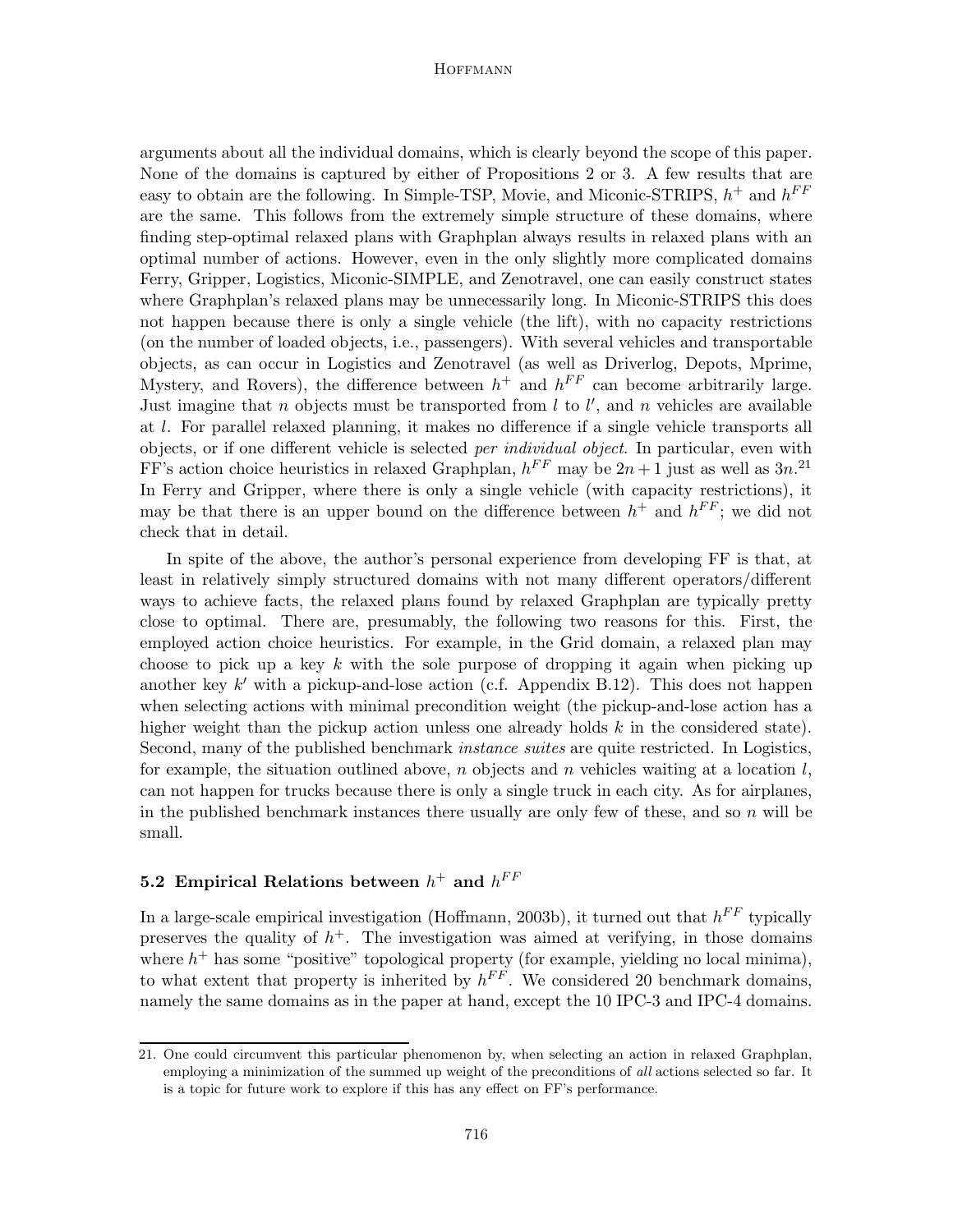Note that, of the latter 10 domains, only three, namely Dining-Philosophers, Satellite, and Zenotravel, have positive topological properties.

The experimental approach was to take samples from state spaces (a technique adapted from work by Frank et al., 1997). More precisely, the method was the following. Of each domain, a random generator was used to produce a large set of example instances. The instances were grouped together according to the values of the domain parameters, i.e., the input parameters to the generator (for example, number of floors and number of passengers in Miconic-SIMPLE). Then, for each single instance, 100 states were sampled, i.e., 100 random sequences of actions were executed in the initial state, where the sequence length was chosen randomly in the interval between 0 and 2 times  $FF$ 's plan length.<sup>22</sup> Of each resulting state s, the exit distance  $ed(s)$  was computed by a breadth-first search, and another search determined whether s was located on a valley, i.e., whether there was no path from s to a goal state on which the  $h^{FF}$  value decreased monotonically.<sup>23</sup> The maximal exit distance of an instance was approximated as the maximum over the exit distances of the sample states. For every group of instances, the mean number of states on valleys, and the mean maximal exit distance, were computed. The results were visualized by plotting these values over the scaling domain parameters. We give some examples for this directly below, after summarizing the overall results.

The results of the experiment strongly suggested that  $h^{FF}$  typically preserves the quality of  $h^+$ , in the considered benchmark domains. Of the 13 domains in which  $h^+$  provably yields no local minima, almost no sample states were located on valleys except in 2 domains, namely Grid and Hanoi. More precisely, in the 11 other domains the experiment considered a total of 230 groups of random instances; in one of these groups, 5.0% of the sample states lay on valleys, in another group it were 2.2%, in another eight groups it were below 1.0%, and in the remaining 220 groups not a single valley state was found. As for the maximal exit distance from benches, of all the tested instances of domains in which there is a bound under  $h^+$ , only a single sample state had an exit distance larger than that bound, namely an exit distance of 2 instead of 1 in the Logistics domain.<sup>24</sup>

| Blocksworld-no-arm | 0.0 | $0.0\,$ | $0.0\,$ | 0.1     | 0.0   |
|--------------------|-----|---------|---------|---------|-------|
| Gripper            |     | 0.0     | $0.0\,$ | $0.0\,$ | 0.0   |
| Hanoi              |     | $0.0\,$ | 96.0    | 100.0   | 100.0 |
| Tireworld          |     |         |         |         |       |

Figure 7: Percentage of sample states on valleys. Mean values for a linear increase of the respective domain parameter.

Figure 7 provides the results regarding sample states on valleys, in those considered domains where there are no local minima (and thus no valleys) under  $h^+$ , and where in-

<sup>22.</sup> We tried a few other sampling strategies and found that they did not make much difference in terms of the obtained results.

<sup>23.</sup> Intuitively, each local minimum lies at the bottom of a valley. We used valleys in the experiment since it may be hard to find a local minimum state by sampling.

<sup>24.</sup> The author's guess is that the results of a similar empirical investigation in Dining-Philosophers, Satellite, and Zenotravel would be similar, i.e., that the sampled maximal exit distances would hardly increase above the upper bounds proved for  $h^+$ .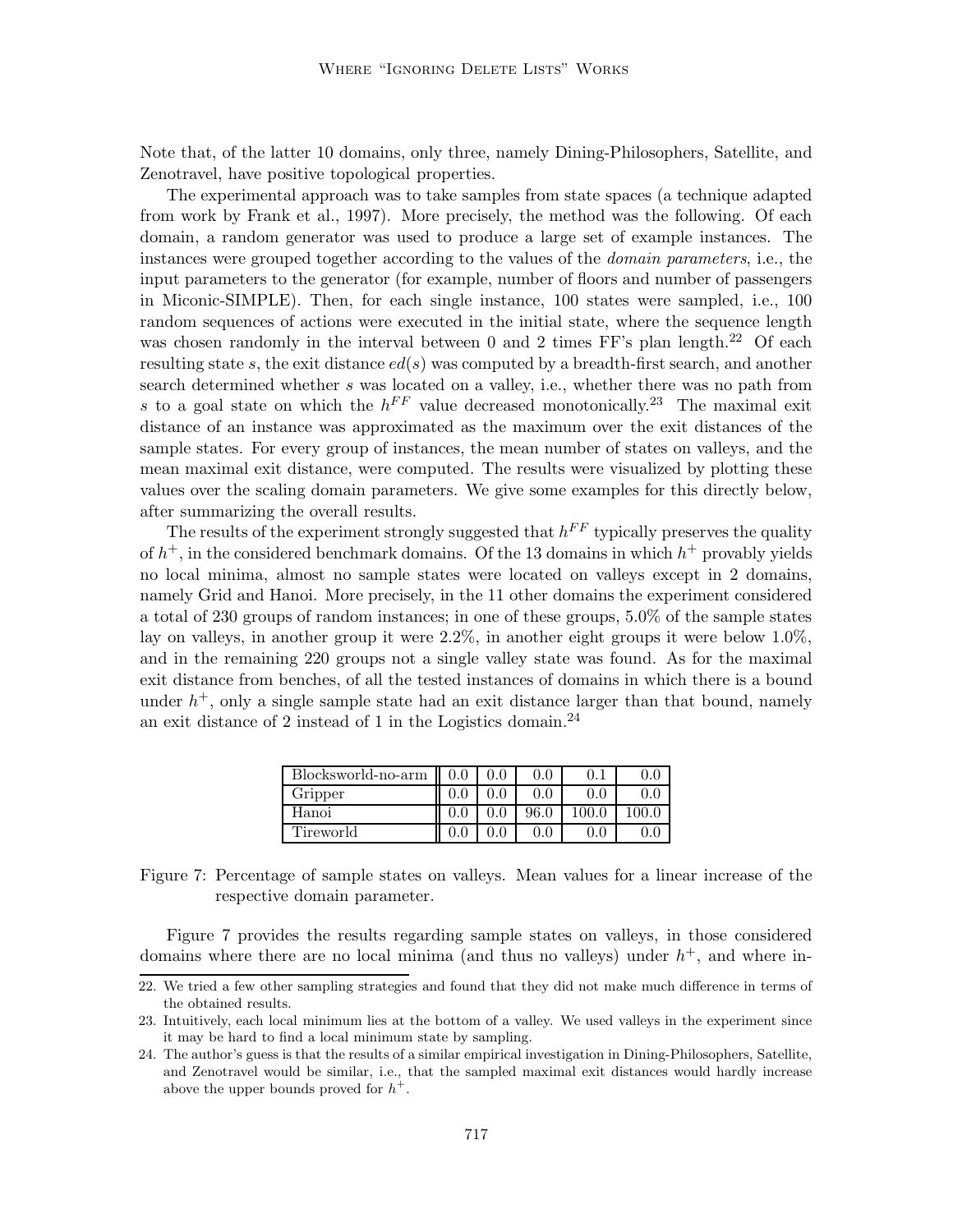stances are characterized by a single domain parameter (Movie and Simple-Tsp are left out since there  $h^{FF}$  is provably the same as  $h^+$ ). In Blocksworld-no-arm, that parameter is the number of blocks (plus randomization of initial and goal states); in Gripper it is the number of balls to be transported; in Hanoi it is the number of discs; in Tireworld it is the number of flat tires. In each domain, from left to right the table entries correspond to a linear increase in the domain parameter  $(2 \dots 11)$  blocks,  $1 \dots 100$  balls,  $3 \dots 10$  discs, and 1 . . . 5 tires, respectively). Obviously, the only domain that does not "behave" is Hanoi – where  $h^+$  isn't a very useful heuristic anyway, yielding very large benches, c.f. Section 4.

| Blocksworld-no-arm | $\rm 0.3$ | 1.8  | 2.8 | 3.8 |  |
|--------------------|-----------|------|-----|-----|--|
| Gripper            |           |      |     |     |  |
| Hanoi              |           | 23.0 |     |     |  |
| Tireworld          |           |      |     |     |  |

Figure 8: Sampled maximal exit distance. Mean values for a linear increase of the respective domain parameter.

Figure 8 shows the results regarding the sampled maximal exit distance in domains characterized by a single domain parameter. In Gripper and Tireworld, the sampled values respect the bound that is valid for  $h^+$  (in the largest Tireworld example, sampling did not find a maximum state in the rather large state space). By comparison, the sampled values in Blocksworld-no-arm, where there is no bound for  $h^+$ , show a clear increase. Again, the behavior of Hanoi is odd.

Figure 9 shows (part of) the results for a domain that is characterized by more than one domain parameter, namely Logistics. In domains with at least two domain parameters, the experimental method was to run one experiment for each pair of them. In each experiment, all parameters except the respective pair was set to some fixed value. The data could then be visualized in 3-dimensional plots like the ones in Figure 9. In the figure, the parameters scaled are the number of cities and the number of objects ("packages") to be transported; the parameter range is 1 . . . 9 in both cases. City size and number of airplanes are both fixed to 3. Of each parameter value combination, 10 random instances were generated (and 100 states were sampled per instance). No valley states were found, except with 3 cities and 9 objects, where 2 of the 1000 sample states were located on a valley. With 5 cities and 3 objects, in a single instance one sample state had exit distance 2, rather than the bound 1 valid for  $h^+$  – the single such bound violation found in the entire experiment.<sup>25</sup>

As indicated before, the Grid domain was, with Hanoi, the only domain for that the experiment suggested a major difference between the topologies of  $h^+$  and  $h^{FF}$ . Large fractions of the sample states, up to 62.4%, were located on valleys. There was a clear tendency of increase of the percentage, both with increasing grid size and with increasing number of keys to be transported.

All in all, the experiment confirmed that, in all of the Blocksworld-no-arm, Briefcaseworld, Ferry, Fridge, Gripper, Logistics, Miconic-SIMPLE, and Tireworld domains,  $h^{FF}$ 

<sup>25.</sup> The decrease in the mean sampled maximal exit distance for very large parameter values suggests that it becomes harder, for sampling, to find the maximum states in the rather large state spaces.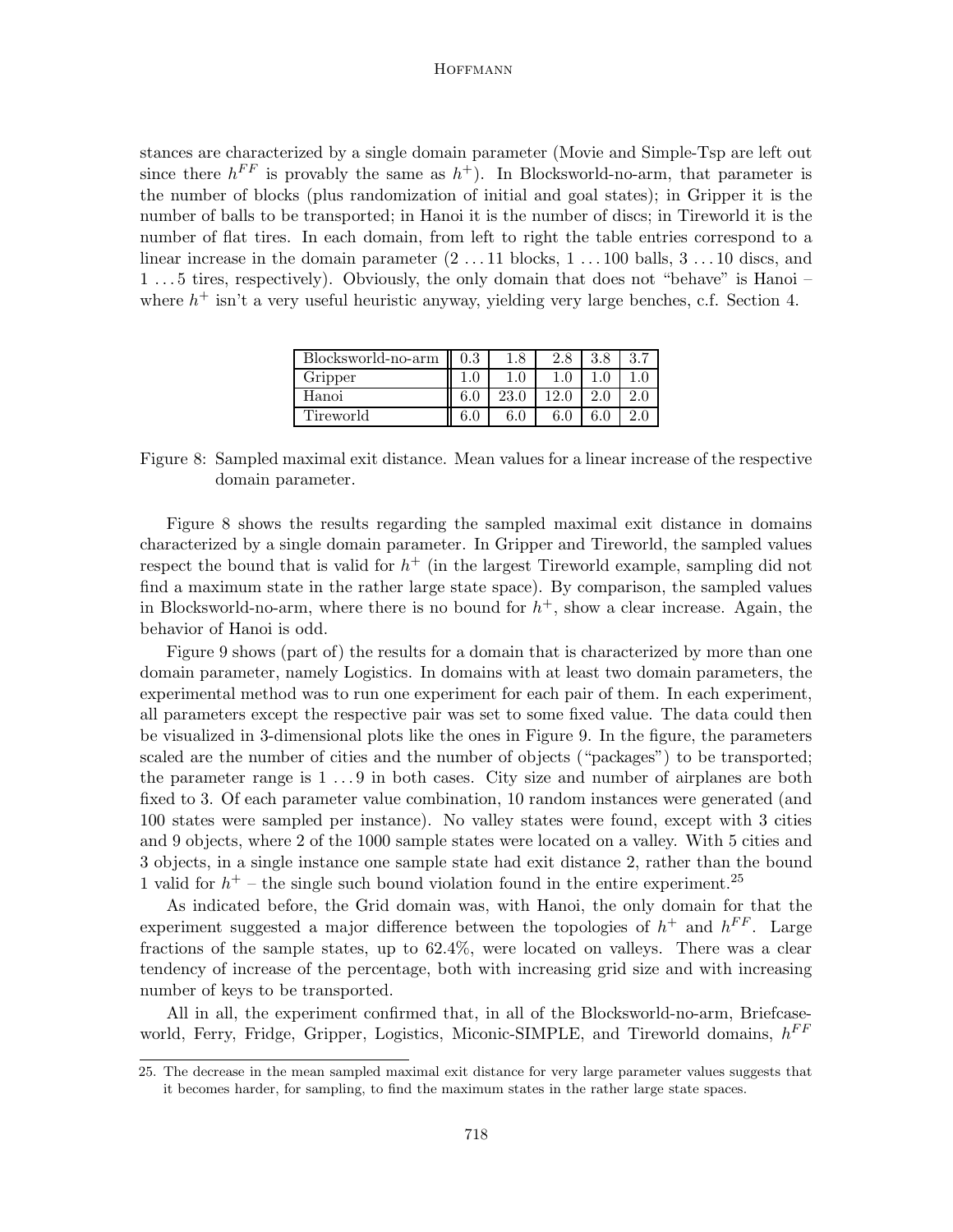

Figure 9: Mean sampled valley percentage (a) and maximal exit distance (b) in Logistics, when scaling cities  $(x\text{-axis})$  against objects  $(y\text{-axis})$ .

largely preserves the quality of  $h^+$  (no local minima and/or a constant bound on the maximal exit distance from benches). Remember that Miconic-STRIPS, Movie, and Simple-Tsp are three more domains where this, provably, applies.

# 6. Towards Automatically Detecting  $h^+$  Phenomena

The lemmas presented in Section 3 provide a natural starting point for investigations into domain analysis techniques trying to detect the topological phenomena automatically. Such domain analysis techniques would be useful for configuring hybrid systems, i.e., for the automatic selection of heuristic functions that are likely to be well-suited for solving a given planning task. Further, such techniques would be useful for avoiding the need to re-do the  $h^+$  investigation for every single new planning domain. Finally, on the basis of such analysis techniques one may be able to compute good lower bounds on  $h^+$ , and with that an informative admissible heuristic function. Some more discussion of these points is contained in Section 7.

The question to be addressed is if, to what extent, and how, the application of the lemmas from Section 3 can be automated, i.e., if and how one can automatically check whether their prerequisites are satisfied in a given STRIPS task. In the section at hand, we present a preliminary attempt we made to do that. While the attempt was not very successful, we believe that the investigation has value in showing up what one can achieve with some simple analysis techniques, and what weak points would be needed to be improved upon in order to obtain better results.

Invertible (or at least invertible) actions, and actions with irrelevant delete/static add effects, are syntactically defined in Section 3 and thus easy to "detect". The only difficulty is to find inconsistencies between facts. While this is as hard as planning itself, there are several approximation techniques in the literature (for example, Blum & Furst, 1995, 1997; Fox & Long, 1998; Gerevini & Schubert, 2000, 2001; Rintanen, 2000), which tend to work very well, at least in the current benchmarks. The challenge is to find more syntactical characterizations of actions that are respected by the relaxation, and of actions that have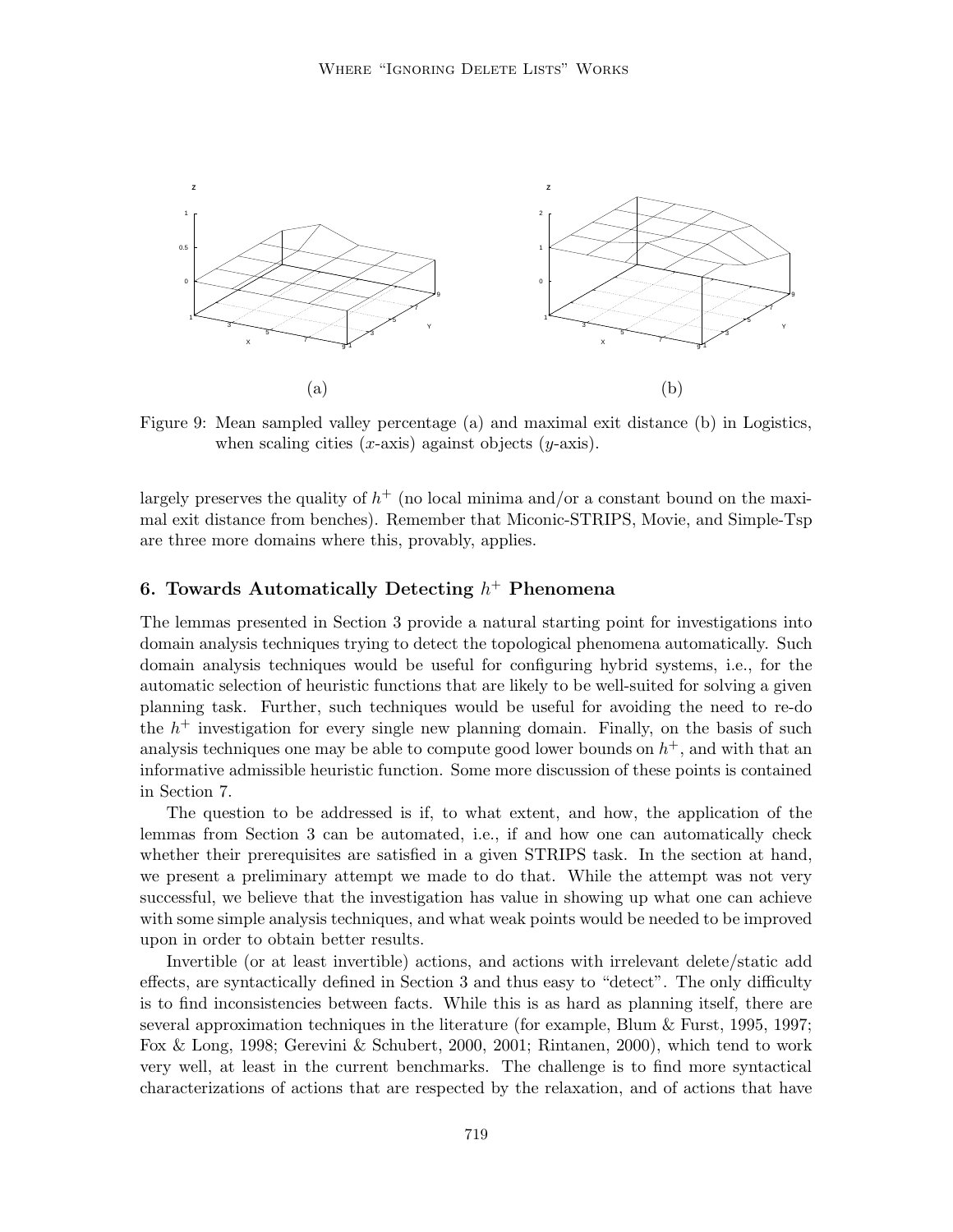no relaxed-plan relevant delete effects. Now, in many domains where these phenomena occur, such as for example Ferry, Gripper, Logistics, Miconic-STRIPS, Movie, Simple-Tsp, and Tireworld, intuitively when one looks at the domains the causes of the phenomena seem similar. But when getting down to the actual syntax of these domain descriptions, the individual details are very different and it becomes very difficult to get a hold on the common ground. There does not seem to be a simple syntactical definition that captures the behavior of the actions in all these domains; at least we did not find such a syntactical definition. Instead, we tried to reason about the "additive structure" of the domains, and its possible "interactions" with the delete effects. (The intuition being that, in the domains with very simple  $h^+$  topology, the interactions aren't very harmful.) We captured the additive structure of a domain/of an instance in a data structure called fact generation trees. The next subsection describes this data structure and its basic properties, then a subsection gives our results in an extreme case of  $h<sup>+</sup>$  topology, then a subsection outlines a somewhat more advanced analysis technique we developed.

# 6.1 Fact Generation Trees

The fact generation tree, short  $FGT$ , to a planning instance is basically the AND/OR tree that results from a regression search starting at the goals, when ignoring the delete effects of the actions. Tree nodes are labelled with facts and actions alternatingly. Fact nodes are OR nodes – they represent a choice of achieving actions – and action nodes are AND nodes – their preconditions represent sets of facts that must be achieved together. We assume a goal achievement action, as known from, for example, the description of UCPOP (Penberthy & Weld, 1992). That action is the root (AND) node of the FGT, and the top level goals form its sons. Obviously, the sons of a fact node are all the actions that achieve the fact, and the sons of each action node are all the precondition facts of the action. (For the sake of simplicity, we stayed in a pure STRIPS framework in this investigation.) Tree structures of this kind were, for example, described and used by Nebel, Dimopoulos, and Koehler (1997) in their work on automatically detecting irrelevant facts and operators. Note that the FGT does not take account of the interactions that may arise when trying to achieve the facts below an AND node together. As an effect of ignoring the delete lists, the FGT treats all these facts completely separately.

We terminate the FGT by applying the following two rules.

- 1. Say we just inserted an action node  $N(a)$  labeled with action a. If there is a fact  $p \in pre(a)$  so that a fact node labeled with p occurs on the path from the root node to  $N(a)$ , then  $N(a)$  is pruned.
- 2. Say we just inserted, as a son of an action node  $N(a)$ , a fact node  $N(p)$  labeled with fact p. If there is an action  $a'$  with  $p \in pre(a')$ , so that an action node labeled with a' occurs on the path from the root node to  $N(a)$ , then  $N(p)$  is pruned.

Intuitively, the rules disallow the generation of branches in the FGT that would be redundant for a relaxed plan. Formally, we call a relaxed plan non-redundant if no strict subsequence of it is still a relaxed plan (i.e., no action can be omitted). Every non-redundant relaxed plan, for every (not necessarily reachable) state, can be embedded into a connected, rooted, and non-redundant sub-tree of the FGT built in the way described above. We will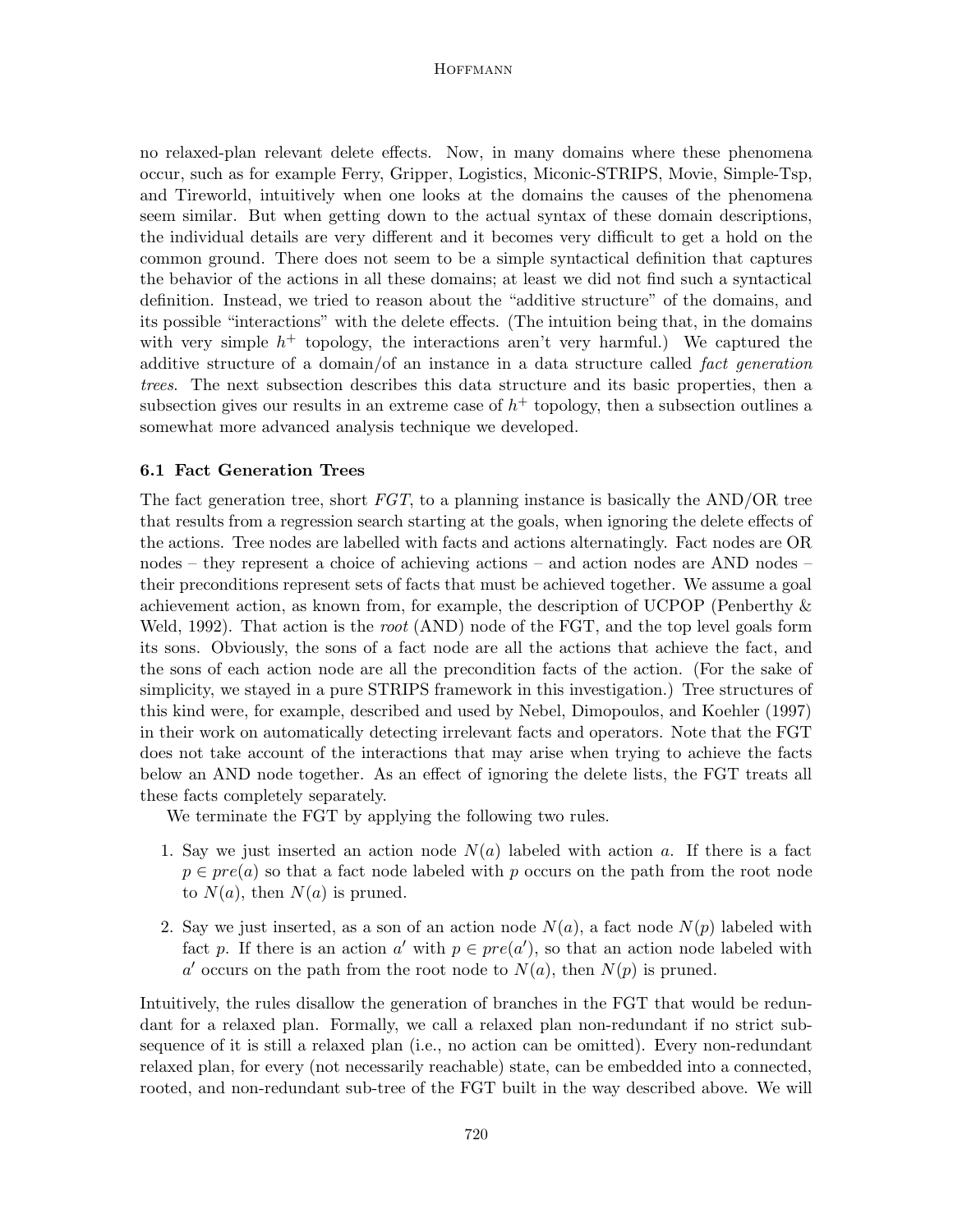be more precise after introducing the illustrative example in Figure 10, that we will use throughout this section.



Figure 10: Sketch and FGT of the illustrative example.

In the example, the task is to reach location E. The available actions are moves along (bi-directional) graph edges in the obvious encoding using an "at" predicate, except the move from D to E, which requires as an additional precondition that we be in possession of 1 EUR. We can acquire the 1 EUR as an add effect of the action that moves from D to C. The main part of Figure 10 shows the FGT to the example, the picture in the top left corner illustrates the example by showing its road map graph and an indication of the role of the 1 EUR constructs. The root node, i.e., the artificial goal-achievement action, is not included in the figure, for simplicity. Due to termination rule 1, (for example) moving from E to D is not included as a son of the fact node labeled "at D" (the precondition "at E" is the root node). Due to termination rule 2, "at D" is not a son of the action node labeled "mv D C" ("at D" already occurs as a precondition of "mv D E" above).

Every action in a non-redundant relaxed plan (to some arbitrary state) achieves some unique "needed" fact that is not achieved by any preceding action, and that is needed for the goal or for the precondition of a subsequent action.<sup>26</sup> It is not overly difficult to prove that one can thus embed such a relaxed plan into the FGT by processing the relaxed plan from back to front, associating each action with the corresponding node below a needed fact added by the action, starting at the goal facts. The resulting sub-tree is connected and rooted in the sense that actions are only associated with consecutive AND nodes, starting at the root node. The sub-tree is non-redundant in the sense that, of every OR node, at most

<sup>26.</sup> This observation was made by, for example, Hoffmann and Nebel (2001b), where it is used to detect actions that do not participate in any non-redundant relaxed plan, and that thus do not need to be considered in the heuristic computations done by planners such as FF or HSP.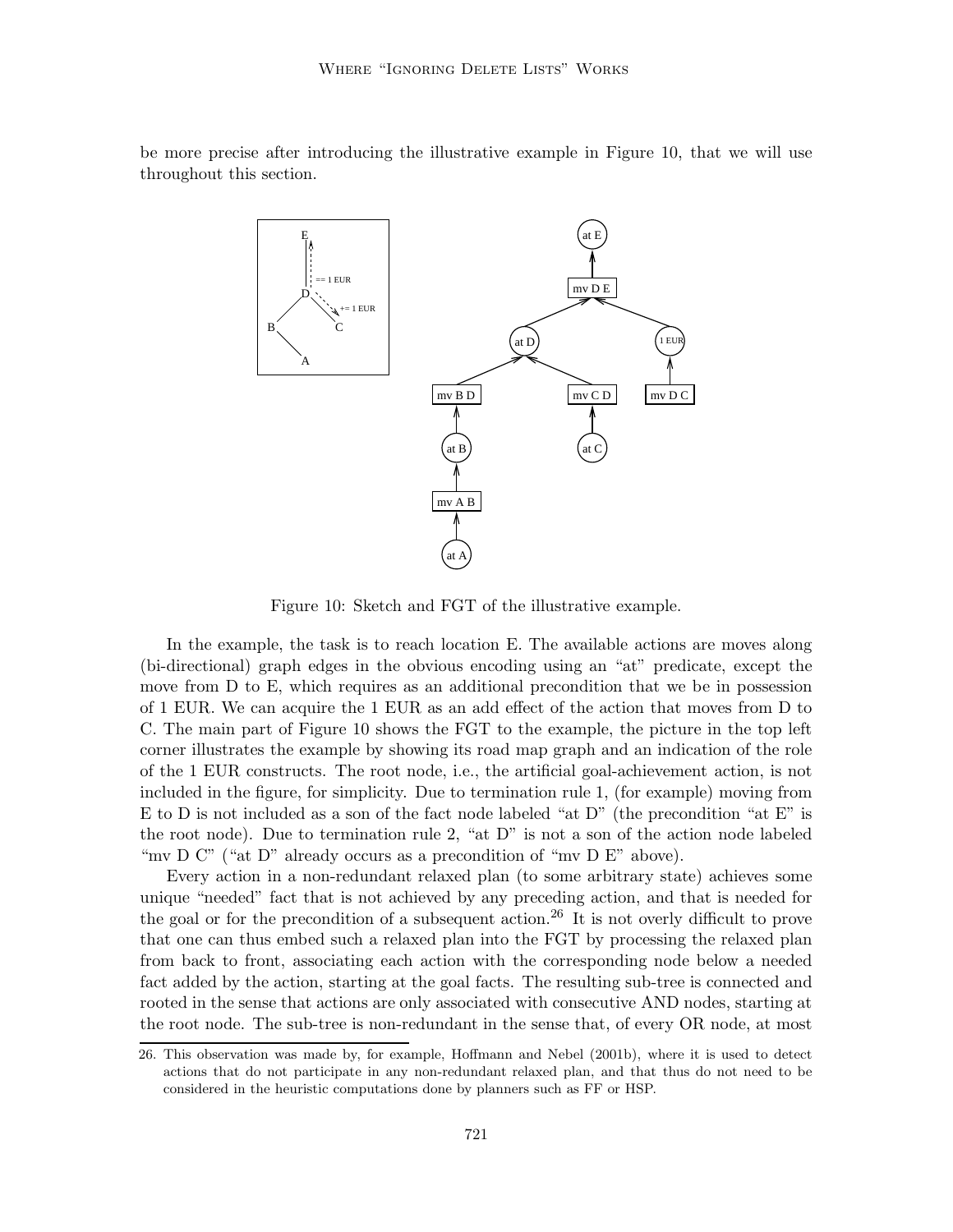one son gets associated with an action. Termination rule 1 is valid since a fact that is needed at the end of a relaxed plan can not also be needed at its start. Termination rule 2 is valid since for every needed fact there is at least one representative node in the corresponding subtree. For illustration, consider the different locations in the graph underlying the example in Figure 10. If one is located, for example, at A and does not have the 1 EUR, then the entire FGT except the "mv C D" node corresponds to the sub-tree for a non-redundant relaxed plan. This sub-tree is obtained as follows. The relaxed plan is "mv A B", "mv B  $D^{\prime\prime}$ , "mv  $D C^{\prime\prime}$ , "mv  $D E^{\prime\prime}$ . The needed facts added by these actions are "at B", "at  $D^{\prime\prime}$ , "1 EUR", and "at E", respectively. Starting from the goal fact "at E", first "mv  $D E$ " gets associated with the respective action node. Then the fact nodes "at D" and "1 EUR" – the preconditions of the action just dealt with – become open, and "mv  $B$  D" as well as "mv D C" get associated with the respective node below their respective needed fact. As a consequence of the "mv B D" action, fact node "at B" becomes open, and "mv A B" gets associated with the action node below it. Then the process stops. If, in the current state, one is, for example, located at C with the 1 EUR, then the process selects the sub-tree that consists of the "mv C D" and "mv D E" nodes only.

Every non-redundant relaxed plan in the instance, in particular every optimal relaxed plan in the instance, corresponds to a sub-tree of the FGT. The FGT being a summary of all possible relaxed plans in that sense, our idea is to examine the FGT for harmful interactions – conflicts – with the potential to appear in a relaxed plan. The hope is to be able to draw conclusions from the non-existence/restricted form of conflicts to topological properties of h <sup>+</sup>. We next outline an extreme case analysis of this kind, namely one that postulates the absence of any conflicts in the FGT. Note here that, in difference to the situation in the illustrative example, in general the FGT can contain action/fact labels in multiple nodes. The worst-case size of the FGT is exponential in the size of the instance description. So, to design practically usable domain analysis techniques, one would need to approximate the FGT, instead of building it completely. This aspect is not treated at all in what follows, where our objective is (only) to find implications between FGT structure and  $h^+$  topology in the first place.

#### 6.2 Interaction-free Planning Tasks

Think of a conflict as a situation where one part of a (non-redundant) relaxed plan can hinder the execution/success of another part of the relaxed plan. If there are no such conflicts, then every (non-redundant) relaxed plan is executable in reality, implying that  $h<sup>+</sup>$  is equal to the real goal distance (which of course implies that there are no local minima etc). In the investigated 30 benchmark domains, this is the case (only) in Simple-Tsp, which we use as a motivating example.

We define three kinds of conflicts in the FGT. We call two action nodes, labeled by actions  $a$  and  $a'$ , allied if they participate together in a non-redundant sub-tree, i.e., they can occur together in the embedding of a relaxed plan, but are not descendants of each other. (This is the case iff the paths from the root node to  $a$  and  $a'$  separate in an AND node.) Our first kind of conflicts is given by a pair of allied action nodes labeled  $a$  and  $a'$ , where  $a$  deletes a precondition of  $a'$ . Second kind of conflicts, a pair of action nodes labeled a and  $a'$ , where a is a descendant of  $a'$ , and a deletes a precondition of  $a'$  that is not added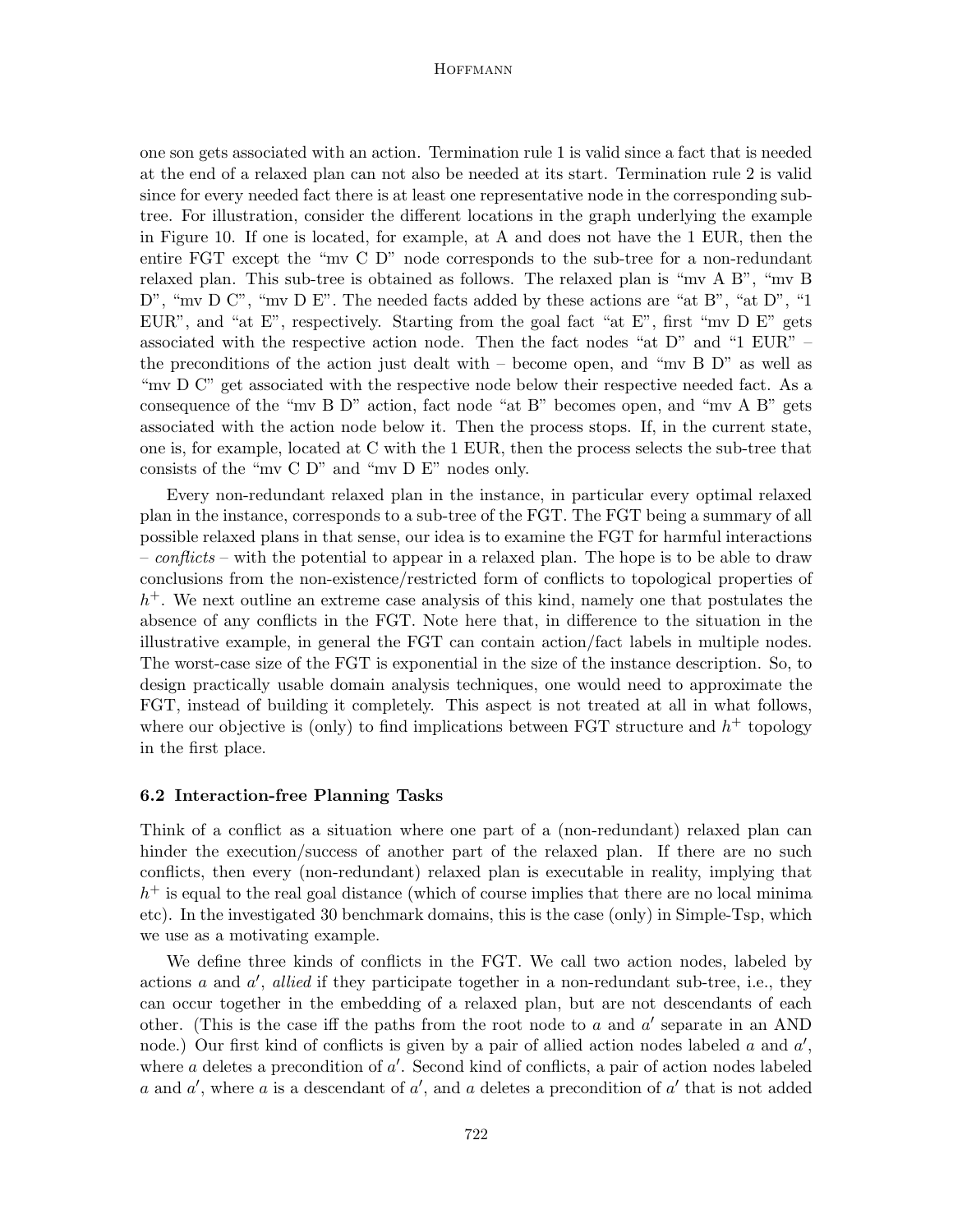by any action on the path from  $a$  to  $a'$ . Third kind, an action node labeled  $a$ , where  $a$ deletes a goal fact that is not added by any action on the path from  $a$  to the respective root node.

If there are no conflicts in the FGT, then we call the task interaction-free. It is relatively easy to see that, without conflicts, for every non-redundant relaxed plan (for every nonredundant sub-tree of the FGT) there is an execution order that works in reality. So  $h^+$ equals goal distance in interaction-free tasks.

In the illustrative example from Figure 10, the only conflict in the FGT is that between the nodes "mv D C" and "mv D E" – these nodes are allied, and "mv D C" deletes the precondition "at D" of "mv D E". Note that this conflict does indeed capture the reason why  $h^+$  is not equal to goal distance in the example. In order to be able to move from D to E, one has to first move from D to C and get the 1 EUR. Doing the latter deletes the "at D" precondition of the former. But in the relaxation, after the move from D to C, one is located in both D and C at the same time, and so the relaxed plan needs one step less to achieve the goal (from all states where the move to C has yet to be done).

An example of a domain with interaction-free tasks is the graph-search domain mentioned earlier, where the tasks demand to find a path between two nodes in a directed graph, using the obvious "at"-predicate and "connected"-predicate based encoding. (Our illustrative example above becomes an instance of this domain if one removes the "1 EUR" constructs.) We can even come up with a purely syntactic criterion that captures this example domain.

**Proposition 4** Let  $(A, I, G)$  be a STRIPS planning task so that

- 1.  $|G| \leq 1$ ,
- 2. for all  $a \in A$ :  $|pre(a)| \leq 1$ , and
- 3. for all  $a \in A$ :  $del(a) \subseteq pre(a)$ .

Then  $(A, I, G)$  is interaction-free.

**Proof:** Due to prerequisites 1 and 2, the AND nodes in the FGT all have at most one son. This implies that there are no allied action nodes. Together with prerequisite 3 and our termination rule 1, it implies that no action node can delete the goal fact, or the precondition fact of an ancestor node.  $\Box$ 

Instances of the graph-search domain fulfill the prerequisites of Proposition 4 if the static "connected" facts are removed prior to planning. Note that the syntax identified by Proposition 4 is a subset of the syntax identified by Proposition 3, and thus in such tasks  $h^{FF}$  is identical to  $h^+$ , and, since  $h^+$  is identical to the real goal distance, plan existence can be decided in polynomial time. Intuitively, this is because the captured syntax can not express more than the graph-search domain: plans in a task qualifying for Proposition 4 correspond exactly to paths in the graph where the nodes are the facts, and the edges go from preconditions to add effects. The same is true for relaxed plans.

The instances of the Simple-Tsp domain are not interaction-free. There are conflicts in the FGT between pairs of actions achieving different "visited" goals. For example, say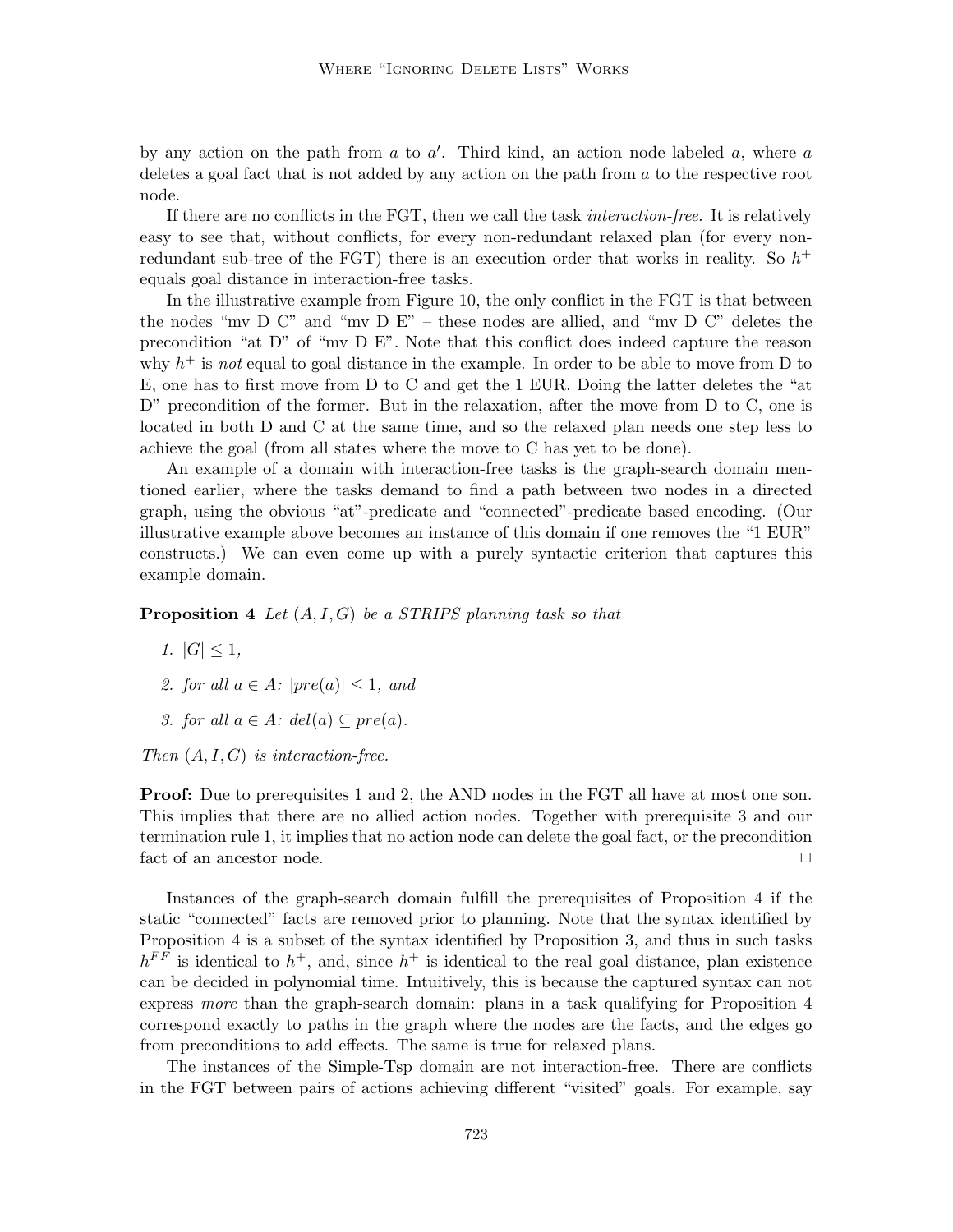there are three locations to visit,  $l_1$ ,  $l_2$ , and  $l_3$ . The action nodes "mv  $l_1$   $l_2$ " and "mv  $l_1$  $l_3$ " are allied since they achieve the goals "visited  $l_2$ " and "visited  $l_3$ " that both participate in the root AND node. But these actions mutually delete their precondition, "at  $l_1$ ", so they constitute a conflict in the FGT. If they appear together in a relaxed plan, then that relaxed plan is not executable in reality (unless the relaxed plan happens to move back to  $l_1$  in between). Observe, however, that after the execution of, for example, "mv  $l_1$   $l_2$ ", one can replace "mv  $l_1$   $l_3$ " with "mv  $l_2$   $l_3$ " and so repair the conflict in the relaxed plan. All conflicts in Simple-Tsp FGTs behave this way.

In general, we say that a conflict between allied action nodes  $a$  and  $a'$  can be *repaired* if there is an action a'' such that  $pre(a'') \subseteq (pre(a) \cup add(a)) \setminus del(a)$  (thus a'' can be executed after a), and  $add(a'') \supseteq add(a')$  (thus a'' achieves what a' should have achieved). Similar repairable cases can be identified for the two other kinds of conflicts. If all conflicts in the FGT can be repaired, then to any non-redundant relaxed plan there is a relaxed plan of the same length that is executable in reality, and so again  $h^+$  equals goal distance. This is the case in the Simple-Tsp domain.

We made a preliminary implementation of the above FGT analysis techniques. The implementation correctly detects that in Simple-Tsp instances (as well as in graph-search instances),  $h^{+}$  equals goal distance. In Simple-Tsp, with less than 18 locations the analysis takes only split seconds; with more than 18 locations, the runtime taken explodes fairly quickly.

# 6.3 A More Advanced Analysis

While the above results are encouraging, the technique's applicability – the  $h^+$  topology it can detect – is clearly far too severely restricted. It turns out extremely difficult to find less restrictive implications from FGT structure to  $h^+$  topology, i.e., sufficient criteria for weaker topological properties. The best we could come up with is a criterion that implies the non-existence of local minima under  $h^+$ , and that holds true in the Movie domain and in some extremely simple Logistics instances.

The idea behind the criterion is the following. To imply the non-existence of local minima under  $h^+$ , it suffices to know that, in every state s, there is a starting action a of an optimal solution so that  $h^+(Result(s, \langle a \rangle)) \leq h^+(s)$ . Say we are considering a planning task where all actions are (at least) invertible. Let s be a state and a be the starting action of an optimal solution from  $s$ . If there is an optimal relaxed plan for  $s$  that contains  $a$ , then we are done with the argument used in Lemma 3. Else, let  $P^+$  be an optimal relaxed plan for s that does not contain a.  $P^+$  can be embedded in a sub-tree of the FGT. If a does not delete any leaf nodes of that sub-tree – any facts that  $P^+$  assumes to be true in the state of execution – then  $P^+$  is a relaxed plan for  $Result(s, \langle a \rangle)$  and we are done, too. The case left open is when a does delete a leaf node of the sub-tree occupied by  $P^+$ . Observe that this does not matter if we have that there are no (or only repairable) conflicts in the sub-tree. Then,  $P^+$  is executable in reality, so  $P^+$  is an optimal plan for s, so the starting action of  $P^+$  falls into the first case above and we are done again. We get the following sufficient criterion: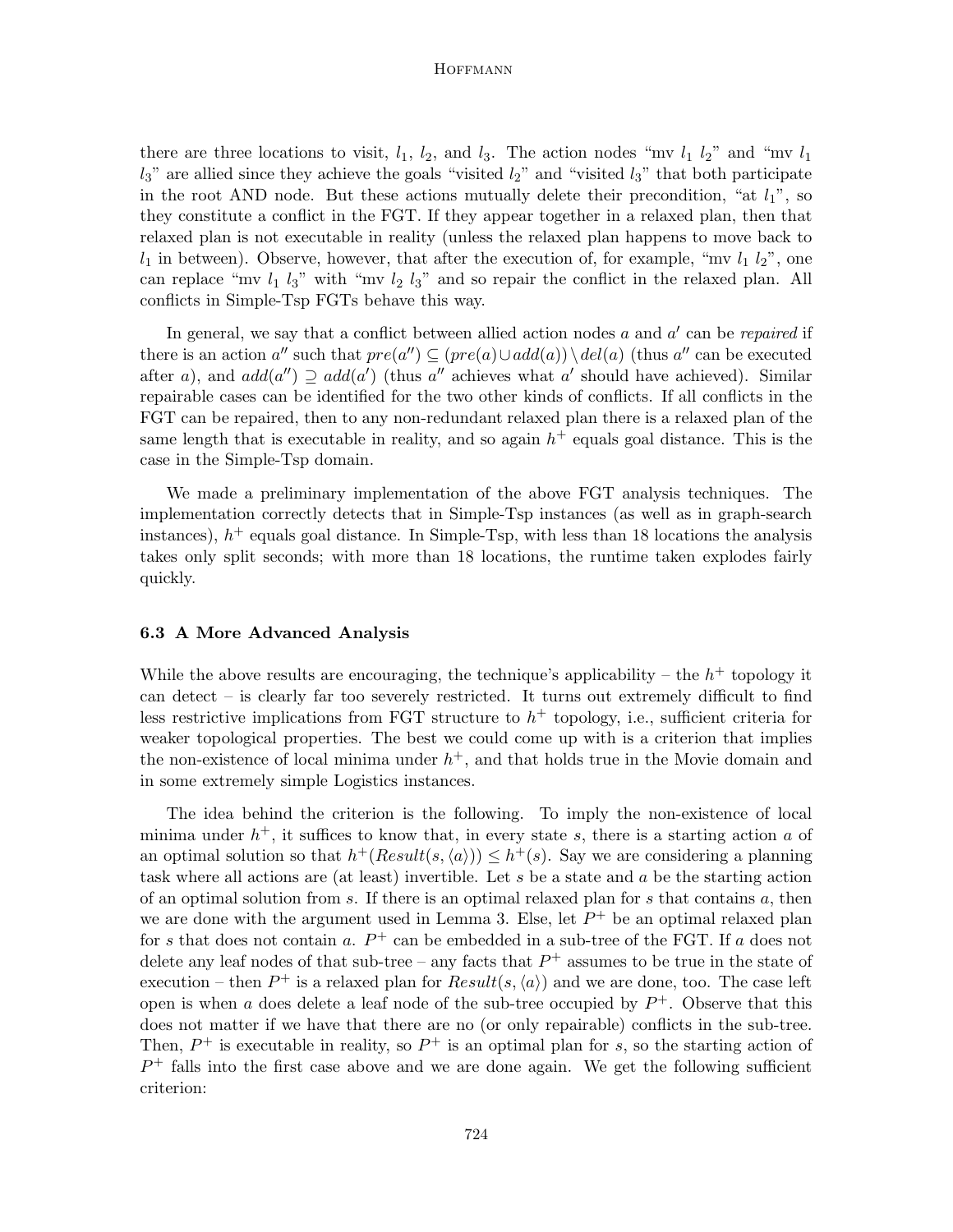There are no local minima under  $h^+$  if for all actions a it holds that a is at least invertible, and for all non-redundant sub-trees of the FGT that do not contain a, either a does not delete a leaf of the sub-tree, or the sub-tree does not contain any conflicts.

To test this criterion, all one needs to do is to consider the (redundant) sub-tree of the FGT where the only branches left out are those that start in nodes labeled with a. If this sub-tree contains a conflict, and a deletes some fact occurring in the sub-tree, then the criterion does not apply. Otherwise, if the test succeeds for all actions, it is proved that there are no local minima under  $h^+$ .

Reconsider the illustrative example from Figure 10, where as said above the only conflict in the FGT is that between the nodes "mv D C" and "mv D E". Any sub-tree that does not contain one of these nodes is conflict-free. So "mv D C" and "mv D E" do not violate the above criterion. Neither do "mv B D", "mv C D", and "mv A B" violate the criterion, since none of these actions deletes a fact occurring anywhere else but in its own precondition. However, for "my B A" and "my D B" the sub-tree looked at is the entire FGT including the conflict, and both these actions delete a fact that occurs in the FGT. So the criterion does not apply to our illustrative example. Note that "mv B A" and "mv D B" never start an optimal plan so really they could be left out of the considerations; but it is unclear how to detect this automatically, in a general way.

A remark on the side is in order here. If an action  $a$  does not appear in the FGT, then, in difference to what one may think at first sight, this does not imply that  $a$  does not appear in an optimal plan. Our FGT termination rules, while adequate for relaxed planning, are too restrictive for real planning. The following is an example. There are the facts  $g_1, g_2$ , and p. The goal is  $\{g_1, g_2\}$ , the current state is  $\{g_1\}$ . The actions are shown in Figure 11.

| name             |     | (pre,                   | add.        | del)            |
|------------------|-----|-------------------------|-------------|-----------------|
| $\mathbf{opp}$   | $=$ | $({g_1}, {g_2}, {g_3},$ |             | $\emptyset$     |
| opq <sub>2</sub> | $=$ | $(\emptyset,$           | $\{g_2\},\$ | $\{\neg g_1\})$ |
| $opg_1$          | $=$ | $(\{p\},\)$             | $\{g_1\},\$ | $\emptyset$     |

Figure 11: Actions in an example task where the FGT does not contain an action  $(pp,$ namely) needed in reality.

The only optimal plan here is  $\langle opp, opg_2, opg_1 \rangle$ : in order to be able to re-achieve  $g_1$ after applying  $opg_2$ , we must achieve p first. However,  $opp$  does not appear in the FGT. The only location in the FGT where a node  $N$  labeled with  $opp$  could be inserted is as a son of the precondition node p of  $opg_1$ , which is inserted as a son of  $g_1$ . But N is pruned by termination rule 1, because  $opp$  has  $g_1$  in its precondition, and  $g_1$  appears on the path from the root node to N. Note that, indeed,  $opp$  is never part of a *relaxed* plan because achieving p is only good for re-achieving  $g_1$  if that is *deleted* by other actions necessary to reach the goals.

Our implementation of the criterion given above easily – within split seconds – proves the non-existence of local minima in Movie instances, regardless of the size of the instance.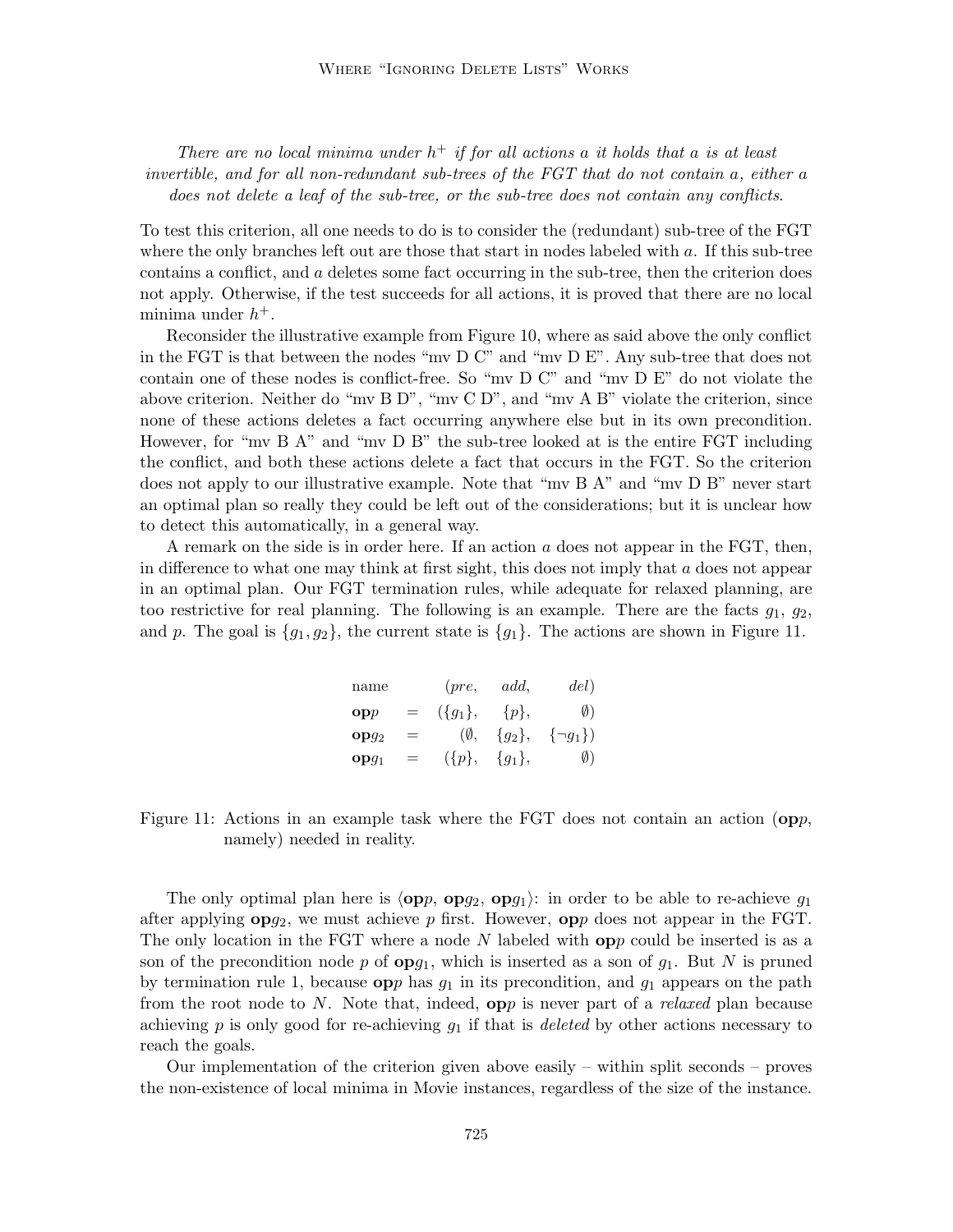The technique does not, however, work in any other domain we tried, except Logistics instances where there is only a single city, with only two locations in it, only a single truck, and only a single package to be transported. Note that this is even simpler than the small illustrative example used in Section 3, where two objects need to be transported.

It is an open question how better results can be achieved, i.e., how more state spaces can be recognized to not feature any local minima under  $h<sup>+</sup>$ . Our feeling is that the backward chaining approach to domain analysis is promising. But, to be successful, the analysis technique should probably invest much more effort into analyzing the way in which the goals can be achieved, and with how many steps, rather than doing just the very crude FGT approximation. With more information available about how goals can be achieved, maybe it would be possible to discover non-trivial cases in which actions are respected by the relaxation.<sup>27</sup> As for detecting actions that have no relaxed-plan relevant delete effects, it is yet completely unclear to us how this could be accomplished.

# 7. Discussion

We have derived a formal background to an understanding of what classes of domains relaxed plan-based heuristic methods, the most wide-spread methods in the modern planning landscape at the time of writing, are well suited for. The formal approach taken is to identify characteristics of the local search topology – the heuristic cost surface – under the idealized heuristic function  $h^+$ , in a forward searching framework. For 30 commonly used benchmark domains including all competition examples, i.e., for basically all STRIPS and ADL benchmark domains that are used in the field at the time of writing, we proved what the relevant topological properties are. The results coincide well with the runtime behavior of FF. Indeed, empirical results suggest that the quality of  $h^+$  is often preserved in FF's approximation of it.

The results are interesting in that they give a rare example of a successful theoretical analysis of the connections between typical-case problem structure, and search performance. From a more practical point of view, the results provide a clear picture of where the strengths and weaknesses of  $h^+$  lie, and so form a good basis for embarking on improving the heuristic in the weak cases. Approaches of this kind have already appeared in the literature (Fox & Long, 2001; Gerevini et al., 2003). Most particularly, Fast-Downward's heuristic function (Helmert, 2004) is motivated by observations regarding unrecognized dead ends under  $h^+$ in the Mystery domain, and large benches in transportation domains with non-trivial road maps.

Regarding the relevance of our topological results for forward search algorithms other than enforced hill-climbing, note that things like the non-existence of unrecognized dead ends or the non-existence of local minima are certainly useful for any heuristic search algorithm, albeit not in the form of a provable polynomiality result.<sup>28</sup> More generally, the relevance of the topological results for the performance of planners using other search

<sup>27.</sup> We remark that it is not easy to find even trivial syntactical restrictions under which actions are, in general, respected by the relaxation. For example, even when every fact is added by only a single action, one can construct cases of non-respected actions. One such case is the example from Figure 11, where opp is not respected by the relaxation.

<sup>28.</sup> Except in the case where the heuristic function identifies the precise goal distances, which is the case for  $h<sup>+</sup>$  in 1 of the 30 domains, namely, the Simple-Tsp domain.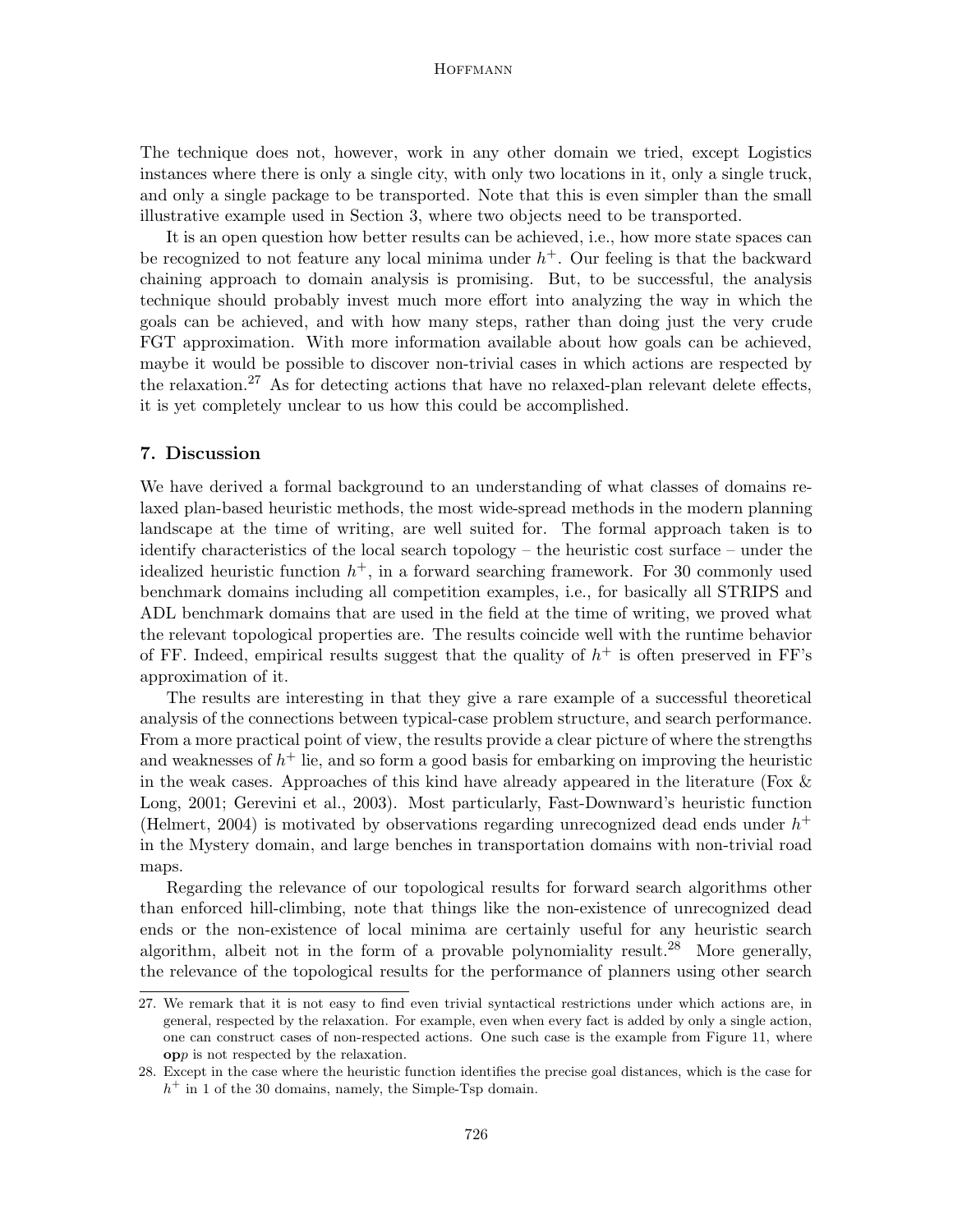paradigms, or enhanced heuristics, like LPG and Fast-Downward, is a matter needing further investigation. One thing that is certainly clear is that, in the easiest classes of the taxonomy, particularly in domains where in the state space there are no local minima under  $h^+$ , and benches can be escaped in a single step, any planner using an approximation of  $h<sup>+</sup>$  is likely to work quite well. Indeed that's what one observes in practice. The intuition of the author is that the topology of  $h^+$  plays a large role for the efficiency of these planners more generally, i.e., also in other domains. Proving or disproving this is beyond the scope of this paper. In any case, our investigation provides a nice theoretical background with proved results in an idealized setting, and these results can be used as a starting point into investigations tailored to individual systems other than FF.

Our investigation considers solvable planning tasks only, which is well justified by the focus set in the international planning competitions. Turning the focus on unsolvable tasks, one realizes that much of our techniques and results become useless. In a search space with no solution, the only difference a heuristic function can make lies in the states with infinite heuristic value, i.e., in the states recognized as dead ends. Which means that the only interesting question remaining is for what kinds of dead end states there is no relaxed plan. What do the results herein tell us about this? In those domains where we identified unrecognized dead ends, the results tell us that relaxed plans are a too generous approximation.<sup>29</sup> In the other domains, things look more hopeful. Still, these results are relative to *solvable* instances. Whether or not  $h^+$  will detect many of the dead end states in unsolvable tasks will depend on what reasons there can be for such states. The dead ends in unsolvable tasks may be caused by other reasons than those in solvable tasks, since the assumptions making the tasks solvable are not given. Note that many of the benchmarks (for example, Blocksworld and Logistics) do not have any unsolvable instances in their standard definition. To some extent, this makes the existence or non-existence of unrecognized dead ends a choice of the domain designer extending the domain definition. Exploring these issues in detail is a topic for future work.

Talking about future work, the biggest drawback of this research in its current form is, obviously, that it needs to be re-done for every single new planning domain. It would be very desirable, but turns out to be very hard, to come up with more generic – ideally, automatic – methods to determine the topological properties of a domain. We have outlined an attempt we made to develop such automatic methods, based on analyzing properties of fact generation trees. We presented some first promising results, but regarding the applicability to domains of the complexity one would like to be able to handle, our methods are yet far too weak. It is left for future research to answer the question if there are approaches to the topic that work better in practice. As said, our intuition is that there are such better approaches, based on more intelligent backchaining-style reasoning about how the goals can be achieved in a domain. But, at the time of writing, this is pure speculation.

Beside easening the burden of doing all the proofs by hand, the benefits of automatic domain analysis techniques would be twofold. First, an ambitious long-term vision in domainindependent planning is to have an arsenal of complementary heuristics, and combine these into a hybrid system that can automatically be configured to best suit a given arbitrary planning task. The contribution made towards this vision by the results at hand is a very

<sup>29.</sup> Unsurprisingly, seeing as deciding plan existence is NP-hard in, for example, Mystery, Mprime, Miconic-ADL, and Freecell (Helmert, 2003).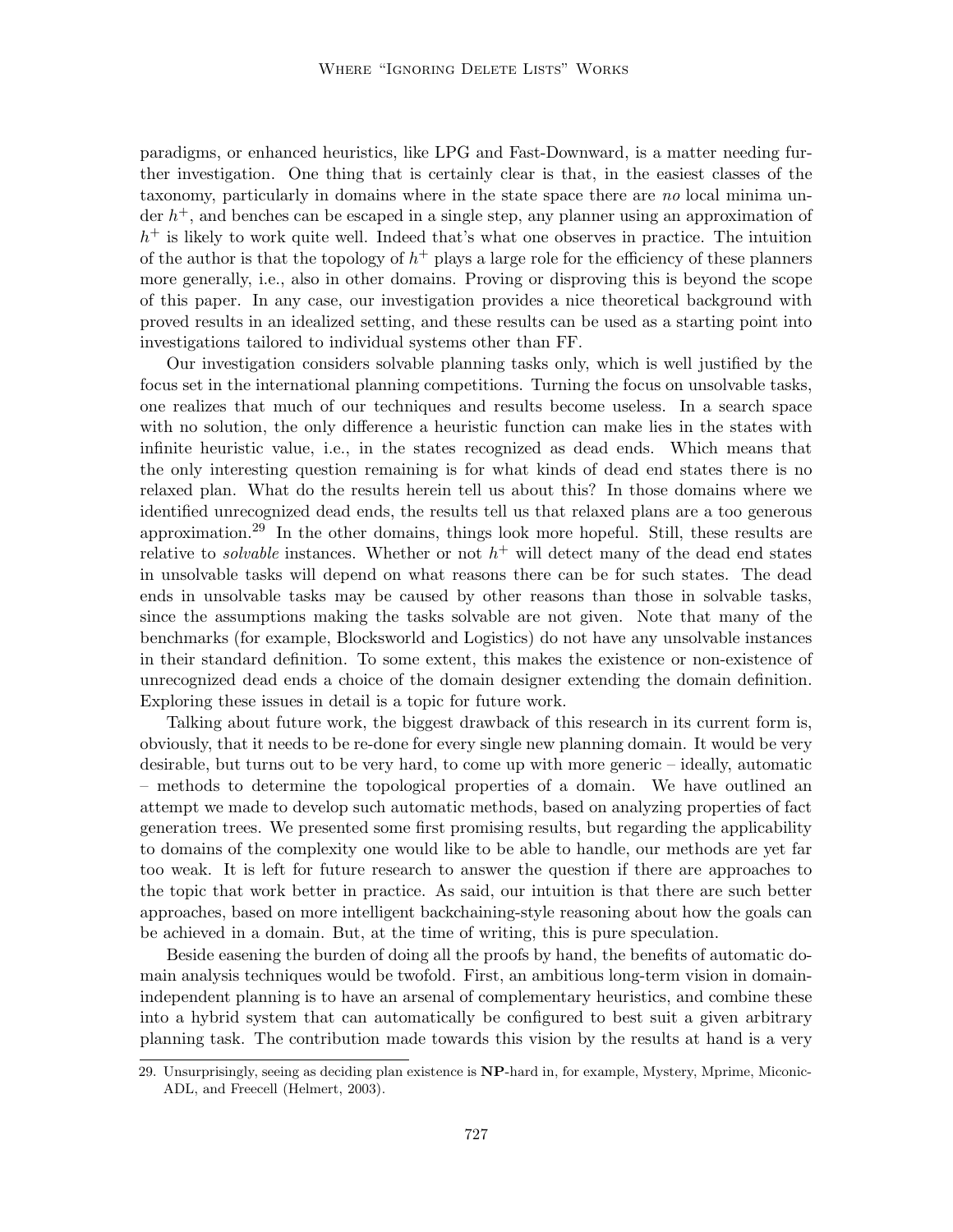clear picture of where the strengths of  $h^+$  lie; to be able to automatically configure a hybrid system, one would need multiple heuristics with different strengths and weaknesses (i.e., heuristics that are of high quality in different classes of domains), as well as the ability to determine automatically what heuristic is likely to work best. (At least such an approach could be more cost-effective, beside being much more insightful, than just trying out all possible combinations of techniques.)

Another benefit from enhanced domain analysis techniques might lie in the ability to generate a high-quality admissible heuristic function for sequential planning. In many domains, optimal relaxed plans mostly consist of actions of which it is easy – for a human – to see that they (or one of a set of similar actions) must be contained in any optimal relaxed plan (for example, all the loading and unloading actions that can't be avoided in a transportation task). So the number of such actions in a state could provide a good lower bound on the value of  $h^+$ . Note that this phenomenon – actions that must be contained in every relaxed plan – is a stronger version of the notion of actions that are respected by the relaxation. A promising approach seems to be to try to detect the former as a sufficient approximation of the latter.

Since we observed that there are arbitrarily deep local minima under  $h^+$  in Blocksworldarm, but none in Blocksworld-no-arm, one might try to come up with encoding methods trying to model a domain in a way making it best suited for  $h<sup>+</sup>$ . Since Blocksworld-no-arm is basically a version of Blocksworld-arm where all possible pairs of consecutive actions (pickup-stack, unstack-stack, unstack-putdown) were replaced with macro-actions, a good (but somewhat obvious) heuristic for modeling is probably to choose the domain granularity on as high a level of abstraction as possible. More insightful heuristics may be obtained when considering the  $h^+$  topology in planning benchmarks enriched with automatically detected macro actions (Botea, Müller, & Schaeffer, 2004, 2005).

Apart from the above, the most important future direction is the adaption of the formal framework, and of the theoretical analysis methods, to the temporal and numeric settings dealt with in modern planning benchmarks and in modern planning systems. The needed adaptations are straightforward for the numeric framework used in Metric-FF (Hoffmann, 2003a). As for temporal planning, if the objective function estimated by the heuristic is the number of actions needed to complete the partial plan, then the adaptation of the framework is probably straightforward as well. If, however, makespan is estimated by the heuristic, then most of what is said in this article does not apply. At most, in such a setting our analysis techniques could be relevant if the search uses an estimation of remaining action steps as a secondary heuristic.

# Acknowledgments

I would like to thank Drew McDermott, Fahiem Bacchus, Maria Fox, and Derek Long for their responses to various questions concerning the definitions of/intentions behind the competition domains. I also thank the anonymous reviewers, whose comments helped to improve the paper.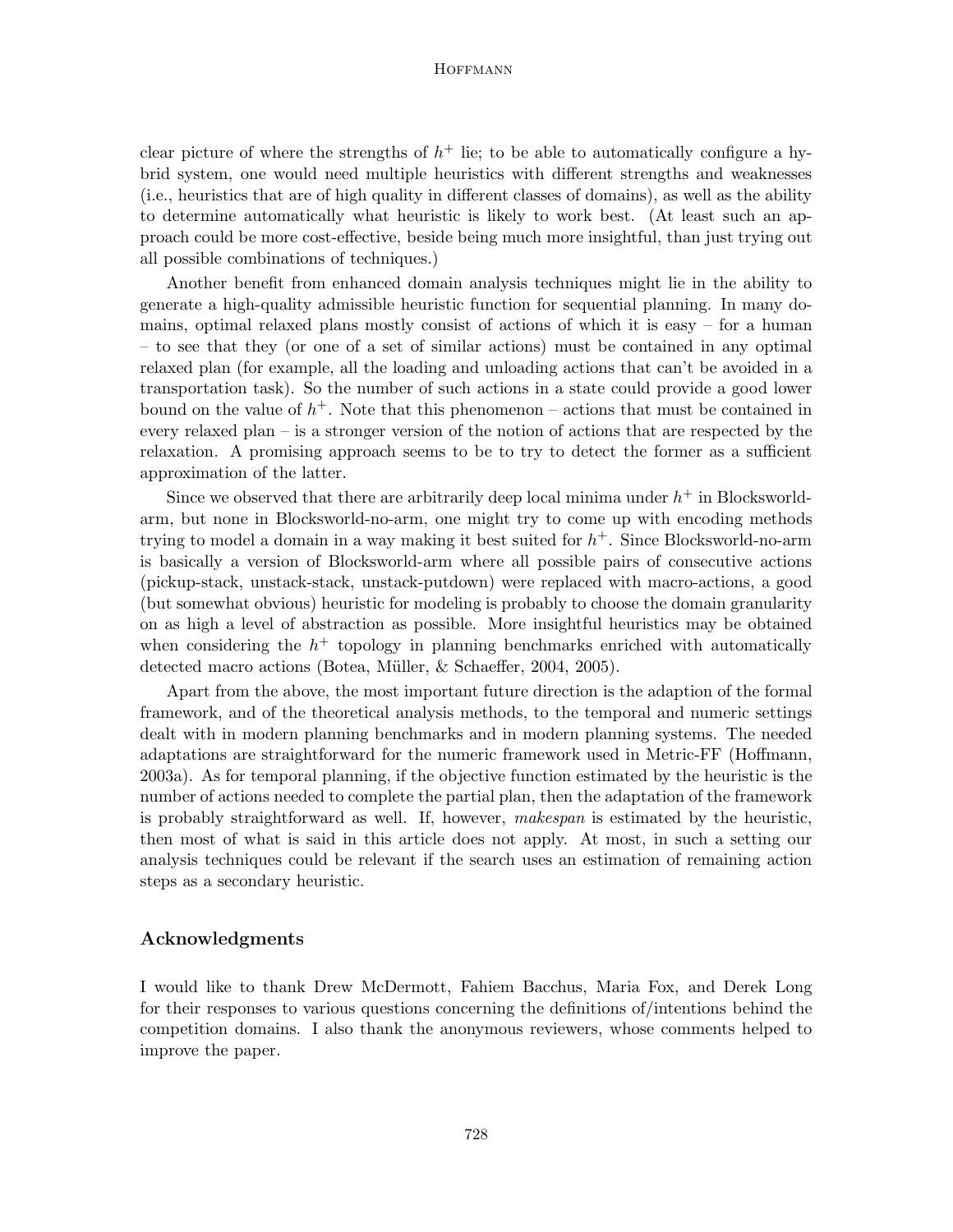# Appendix A. Proof Sketches

We list the proof sketches in sections concerning dead ends, local minima, and benches, in that order.

### A.1 Dead Ends

#### **Theorem 1** The state space of any solvable instance of

- 1. Blocksworld-arm, Blocksworld-no-arm, Briefcaseworld, Depots, Driverlog, Ferry, Fridge, Gripper, Hanoi, or Logistics is undirected,
- 2. Grid, Miconic-SIMPLE, Miconic-STRIPS, Movie, Pipesworld, PSR, Satellite, Simple-Tsp, Tireworld, or Zenotravel is harmless,
- 3. Dining-Philosophers, Optical-Telegraph, Rovers, or Schedule is recognized under evaluation with  $h^+$ .

Most of the proofs are simple applications of Lemma 1 or 2. As said, descriptions of the domains can be looked up in Appendix B.

# Proof Sketch: [Theorem 1]

All actions in Blocksworld-arm, Blocksworld-no-arm, Driverlog, Ferry, Gripper, Hanoi, and Logistics instances are invertible, so we can apply Lemma 1 and are finished. The inverse actions are the obvious ones in all cases, like stacking/unstacking a block onto/from some other block, loading/unloading an object onto/from a vehicle, or moving from  $l$  to  $l'$ /moving from  $l'$  to  $l$  (in the case of Driverlog, the latter can always be done as the underlying road map is bi-directional, c.f. Appendix B.8). In the Briefcaseworld, Depots, and Fridge domains, while the actions do not strictly obey the definition of being invertible (neither that of being at least invertible), they still invert each other in an obvious way, i.e., for every state s and applicable action a there is an action  $\overline{a}$  so that  $Result(s, \langle a, \overline{a} \rangle) = s$ .

In Movie, actions getting snacks have irrelevant delete effects and static add effects, while rewinding the movie and resetting the counter are at least invertible. A Simple-Tsp action moving from  $l$  to  $l'$  is at least invertible by moving back. In Tireworld, to all working steps there is an inverse one, except to inflating a wheel. But that has irrelevant delete effects and static add effects. In Miconic-STRIPS, moving a lift is invertible, boarding a passenger is at least invertible, and departing a passenger has irrelevant delete effects and static add effects. In all the four domains, Lemma 2 can thus be applied. In the Miconic-SIMPLE and Grid domains, while the actions do not strictly adhere to the relevant definitions, similar arguments like Lemma 2 prove the non-existence of dead ends. In Miconic-SIMPLE, moving the lift is invertible. Letting passengers in or out of the lift can not be inverted, but those actions need to be applied at most once (similar to static add effects), and they do not interfere with anything else (similar to irrelevant deletes). In Grid, to all actions there is an inverse action, except opening a lock. The latter action excludes only other actions opening the same lock (similar to irrelevant deletes), and each lock needs to be opened at most once, as locks can not be closed (static add effects). In Zenotravel and Satellite, all facts can be re-achieved but sometimes one has to apply several actions to do so. In Zenotravel, after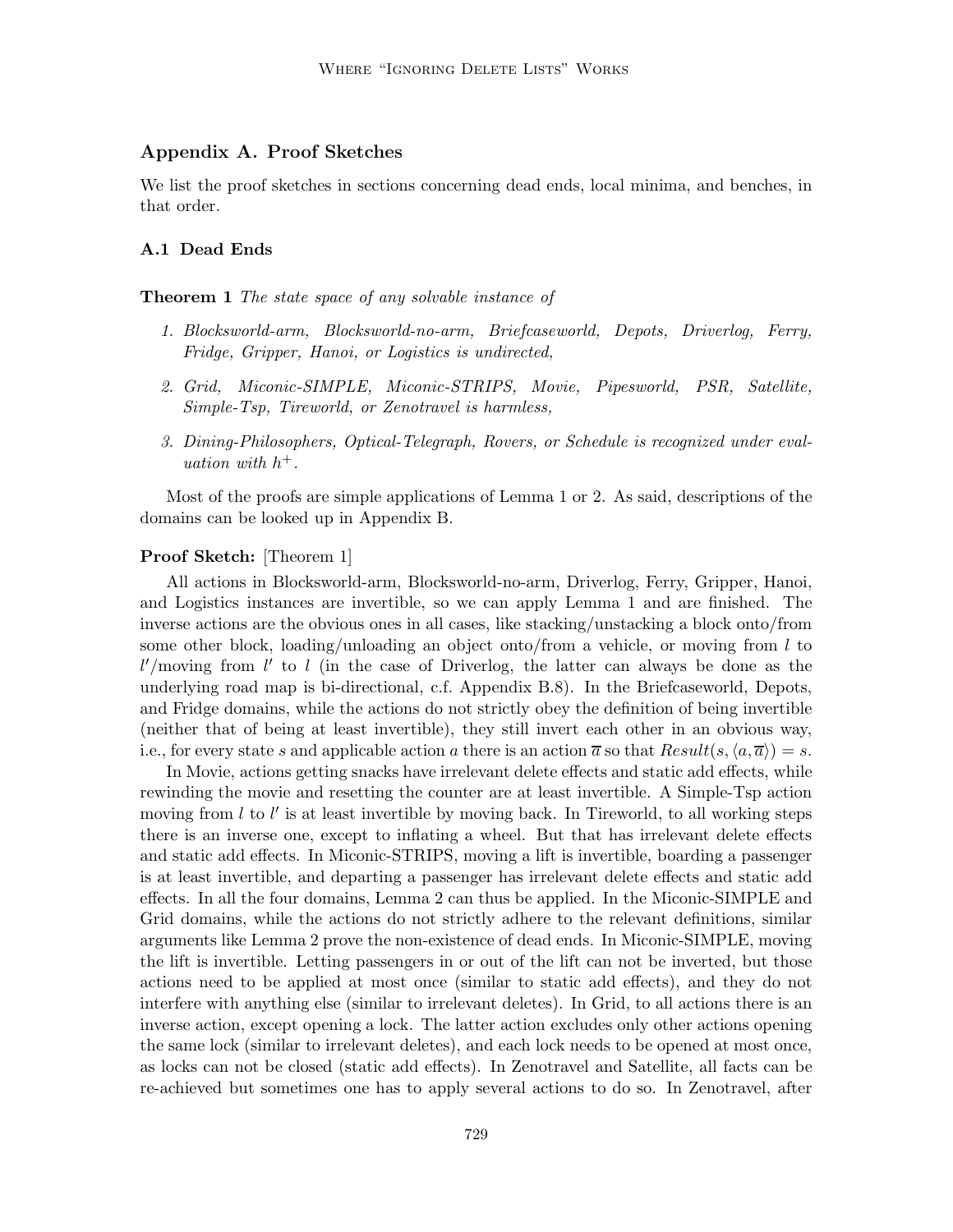flying an airplane from  $l$  to  $l'$ , to get back to  $l'$  one might have to refuel the airplane on top of flying it back. In Satellite, after switching an instrument on, one might have to recalibrate it, which can always be done but can involve several actions (turning the satellite into the right direction before applying the actual calibration action). In Pipesworld, any push action is inverted by the respective pop action, and vice versa. The state space is not undirected since the pushs/pops for non-unitary pipeline segments are split into two parts. In PSR, there are no dead end states since one can always reach a goal state by waiting, if necessary, then opening all breakers, then bringing the (non-breaker) devices into a goal position, then closing the needed breakers.

In Dining-Philosophers, dead ends arise only when a process (a philosopher) has initiated an impossible reading or writing command (from/to an empty/a full queue) – the queue contents can then not be updated, and no more actions are applicable. (The derived predicate rules that determine if a process is blocked do not apply in this case, since they require that no read/write command has been initiated yet.) Obviously, with no applicable actions there is no relaxed plan either. In all other states, the goal can be reached by traversing individual process state transitions until all philosophers have one fork, and try to take up the other.

In Optical-Telegraph, dead ends arise in two kinds of situations. First, when a process has initiated an impossible reading or writing command, similarly as in Dining-Philosophers, there are no applicable actions and thus no relaxed plan. The second possibility is that the two processes in a pair may take different decisions of where to go next in their communication sequence: one may decide to stop data exchange, while the other may decide to send or receive more data. In such a situation, at least one of the processes is in a state where it has two transitions available, has already activated one of these transitions, and might have already initiated the respective write/read command. The write/read command is impossible (since the other process took a different decision), and no more actions are applicable for that process. The derived predicate "blocking" rules do not apply to the process, because they never apply in process states with more than one available transition. So neither a real nor a relaxed plan exist for the state. From all other reachable states, the goal can be reached by traversing individual process state transitions until all pairs of communicating processes occupy one control channel, and try to write into the other.

In Rovers, there is a plan to a state if and only if, for all soil/rock samples and images that need to be taken, there is a rover that can do the job, and that can communicate the gathered data to a lander. The only chance to run into a dead end is to take a soil/rock sample with a rover that can not reach a lander (the soil/rock sample is available only once). But then, there is no relaxed plan to the state either.

In Schedule, any state s with  $gd(s) < \infty$  can be solved by applying, to each object o in turn, a certain sequence of working steps. If the sequence can not be applied for some object o then it follows that the preconditions of a needed action are not fulfilled, which must be the case because o is not cold in s (a "do-roll" action has been applied to o previously, making  $\sigma$  hot). No operator can make  $\sigma$  cold again, i.e., no operator adds the respective fact. Thus there is no relaxed plan for s either.  $\Box$ 

Note that the worst cases in Theorem 1 can occur, i.e., in the domains whose instances are harmless, there can be directed state transitions, and in the domains whose instances are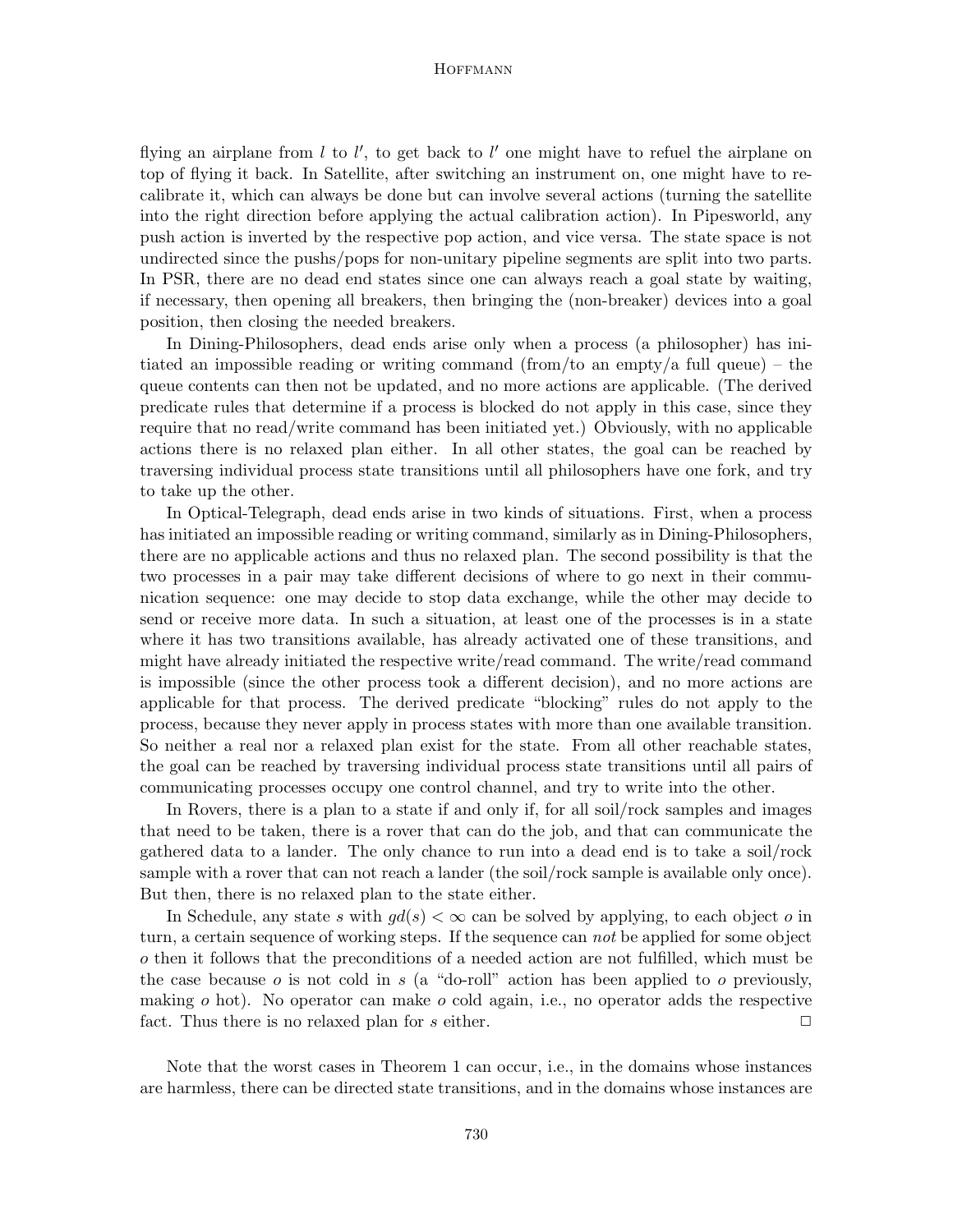recognized, there can be dead ends. We remark that the dead ends in Dining-Philosophers and Optical-Telegraph are due to what seem to be bugs in the encoding of the queues (whose contents aren't always updated correctly) and of the blocked situations (whose rules for detection seem to be incomplete). Modifying the operators in a straightforward way to fix these (apparent) bugs, one gets dead-end free (harmless) state spaces.

The domains not mentioned in Theorem 1 are Airport, Assembly, Freecell, Miconic-ADL, Mprime, and Mystery. In all these domains, one can construct arbitrarily deep unrecognized dead ends. In Airport, unrecognized dead ends arise when two planes move towards each other on a line of segments, with no possibility of changing the direction. Such deadlock situations aren't recognized by relaxed planning since, in the relaxation, the free space left between the two planes remains free, and can be used to navigate the planes "across" each other. The dead end becomes arbitrarily deep when, independently of the deadlock situation, other planes can still be moved. We remark that, in reality – and in the IPC-4 example instances – deadlock situations like this rarely occur. Airplanes are only movable along standard paths that serve to avoid such deadlocks on the main connecting routes of the airport. The only places on the airport where deadlocks can occur, both in reality and in the IPC-4 example instances, are near the parking areas, where space can be dense, and airplanes need to move in both directions on the same airport segment. If no deadlocks can occur at all, i.e., if all planes can move to their target positions one after the other without hindering each other, then  $h<sup>+</sup>$  delivers the exact goal distance. This is presumably the reason why the heuristic planners performed very well in the IPC-4 Airport test suites. The performance would probably become worse if one were to use (unrealistic) instances with excessively many potential deadlock situations.

In Assembly, unrecognized dead ends can arise when several objects are "stuck" due to complex ordering constraints, which imply that any solution plan would need to go through a cyclic assembly pattern. The details are rather complicated, and the interested reader is referred to the TR (Hoffmann, 2003c). It can be proved that, unless the ordering constraints in an Assembly instance have the potential to yield a cyclic situation, there are no dead ends at all. In all but one of the IPC-1 competition instances, the ordering constraints do not have this potential. This helps to explain how FF can be so efficient in that test suite (it solves even the largest task within half a second search time, finding a plan with 112 steps).

In Freecell, unrecognized dead ends can arise, for example, when one is not cautious enough about moving cards into the free cells. A relaxed plan can still achieve the goal with a single free cell, using that cell as an intermediate store for all cards. In reality, however, moving a card into a free cell occupies space (by deleting the availability of the free cell), and can thus exclude possibilities of reaching the goal. Thus moving a card into a free cell can lead into an unrecognized dead end state. The unrecognized dead end can be arbitrarily deep when other cards can still be moved around independently of the deadlock situation.

In Miconic-ADL, unrecognized dead ends arise when a problem constraint is violated, but this violation goes unrecognized by the relaxed plan. An example is when two passengers  $p_1$  and  $p_2$  are in the lift, such that  $p_1$  can only be transported downwards,  $p_2$  has no access to  $p_1$ 's destination floor, and  $p_2$ 's destination floor is below  $p_1$ 's. The state is a dead end because one can not let  $p_1$  get out first –  $p_2$  has no access to the respective floor – but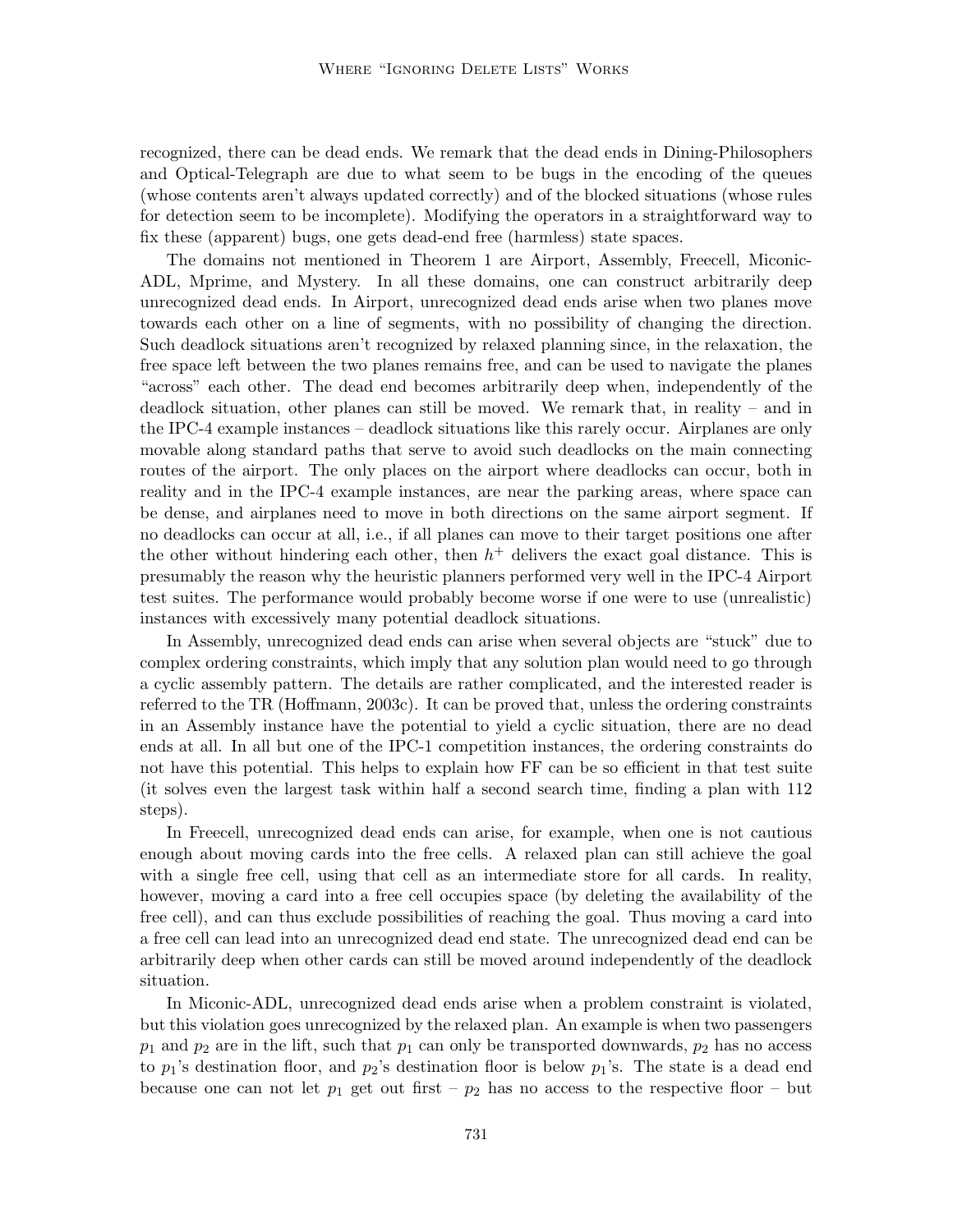neither can one let  $p_2$  get out first – afterwards, the lift would need to drive upwards, which it can't with  $p_1$  on board. In the relaxation, one can stop at both destination floors "simultaneously" because the at-facts are not deleted. The unrecognized dead end becomes arbitrarily deep when several other passengers can be moved around before reaching  $p_1$ 's destination floor.

In Mystery, unrecognized dead ends arise when fuel is scarce, and a vehicle makes suboptimal moves. The relaxed plan can achieve the goal as long as all relevant locations are still accessible at least once. But that may not suffice in reality. The dead end becomes arbitrarily deep when additional objects can be transported independently of the problematic situation. Mprime behaves similarly. The only difference to the Mystery example is that, to avoid the possibility of transferring fuel items to the problematic locations, one must make sure that there is just enough fuel to enable the transportation of the additional objects.

#### A.2 Local Minima

**Theorem 2** Under  $h^+$ , the maximal local minimum exit distance in the state space of any solvable instance of

- 1. Blocksworld-no-arm, Briefcaseworld, Ferry, Fridge, Grid, Gripper, Hanoi, Logistics, Miconic-SIMPLE, Miconic-STRIPS, Movie, Simple-Tsp, or Tireworld is 0,
- 2. Zenotravel is at most 2, Satellite is at most 4, Schedule is at most 5, Dining-Philosophers is at most 31.

We present the proof sketch to Theorem 2 in terms of three groups of domains with similar proofs. Note that the domains where the maximal local minimum exit distance is 0 are domains where there are no local minima at all. We first focus on the domains where Lemma 3, or slight extensions of it, can be applied.

Proof Sketch: [Theorem 2, Ferry, Fridge, Gripper, Logistics, Miconic-SIMPLE, Miconic-STRIPS, Movie, Simple-Tsp, Tireworld]

With Theorem 1, none of the listed domains contains dead ends. As said in the proof sketch to the theorem, all actions in the Ferry, Gripper, Logistics, Miconic-STRIPS, Movie, Simple-Tsp, and Tireworld domains are either at least invertible, or have irrelevant delete effects. With Lemma 3 it suffices to show that all actions are respected by the relaxation. In all cases, except the driving/flying actions in Logistics, it is very easy to see that any optimal starting action does something that can not be avoided in the relaxed plan. (For example, the relaxed plan can not avoid to load/unload objects onto/from vehicles, and it can not avoid missing working steps in Tireworld.) If an optimal starting action a in Logistics drives a truck/flies an airplane to some location  $l$ , then some object must either be loaded or unloaded at l, so a relaxed plan from s has no choice but to apply some action that moves a transportation vehicle (of a's kind) there. All vehicles are equally good, except when there is a clever choice, i.e., a vehicle that already carries objects to be unloaded at l. But then, a will move one of those vehicles just like an optimal relaxed plan will, and all such vehicles are equally good in the relaxation. (In Ferry, Gripper, and Miconic-STRIPS,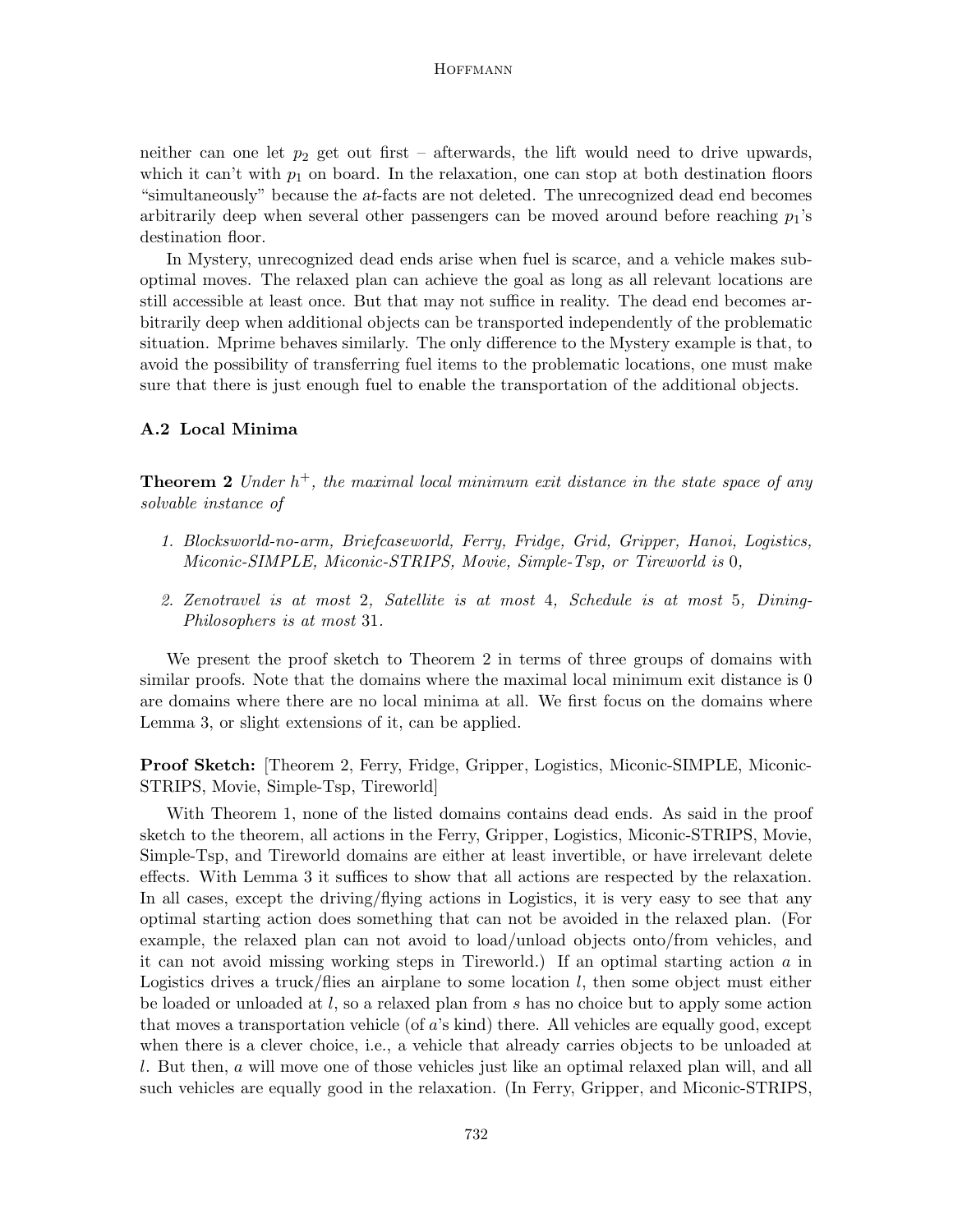there is only a single vehicle, which makes the moving actions in these domains easier to reason about.)

In the Fridge and Miconic-SIMPLE domains, the actions do not adhere strictly to the definitions of invertibility and irrelevant delete effects. But the proof to Theorem 1 has shown that they have similar semantics, i.e., they can either be inverted, or delete only facts that are no longer needed once they are applied. Furthermore, all actions in these domains are respected by the relaxation. In Fridge, missing working steps must also be done in the relaxed plan. In Miconic-SIMPLE, lift moves are trivially respected, and lift stops are respected since clever choices in reality coincide with clever choices in the relaxed  $\Box$  plan.

In the next four domains, there are no local minima either, but the proofs are more sophisticated and make use of rather individual properties of the respective domains. In all cases it is proved that there is a path to the goal on which  $h<sup>+</sup>$  does not increase.

## Proof Sketch: [Theorem 2, Blocksworld-no-arm, Briefcaseworld, Grid, Hanoi]

With Theorem 1, none of these domains contains dead ends. In Blocksworld-no-arm, if an optimal starting action  $\alpha$  stacks a block into its goal position, then  $\alpha$  also starts an optimal relaxed plan (because there is no better thing to do than to achieve this goal immediately); in that relaxed plan, a can be replaced with its inverse counterpart to form a relaxed plan for the successor state. If there is no such action  $a$  in a state  $s$ , then one optimal plan starts by putting some block  $b$  – that must be moved in order to access a block below it – from some other block  $c$  onto the table, yielding the state  $s'$ . A relaxed plan for s' can be constructed from a relaxed plan  $P^+$  for s by, taking account of various case distinctions, replacing the move actions regarding  $b$  in  $P^+$  with the same number of other such move actions. The case distinctions are about what kind of action  $P^+$  uses to move b away from  $c$  – one such action  $a'$  must be contained in  $P^+$ . If  $a'$  moves b to the table then we can replace  $a'$  in  $P^+$  with the action that moves b back onto c, and are finished. Else, we must distinguish between the cases where  $b$  is required to be on  $c$  for the goal, or on some other block. In both cases, we can make successful use of the fact that  $b$  can be moved from any position to any other position within a single action, enabling us to exchange actions in  $P^+$  quite flexibly.

In Briefcaseworld, all actions can be inverted. Actions that put objects into the briefcase are trivially respected by the relaxation. In a state s where an optimal plan starts with a take-out action, an optimal relaxed plan for s can also be used for the successor state, since taking out an object does not delete important facts. In a state s where an optimal plan starts with a move action from l to l', and  $P^+$  is a relaxed plan for s, a relaxed plan for the successor state can be constructed by replacing moves from l to  $l''$ ,  $l'' \neq l'$ , in  $P^+$ , with moves from  $l'$  to  $l''$ .

In Grid, a rather complex procedure can be applied to identify a flat path to a state with better  $h^+$  value. In a state s, let  $P^+$  be an optimal relaxed plan for s, and let a be the first unlock action in  $P^+$ , or a putdown if there is no such unlock action. Identifying a flat path to a state  $s'$  where  $a$  can be applied suffices, because unlocking deletes only facts that are irrelevant once the lock is open, and the deletes of putting down a key are irrelevant if there are no more locks that must be opened. The selected action  $a$  uses some key  $k$  at a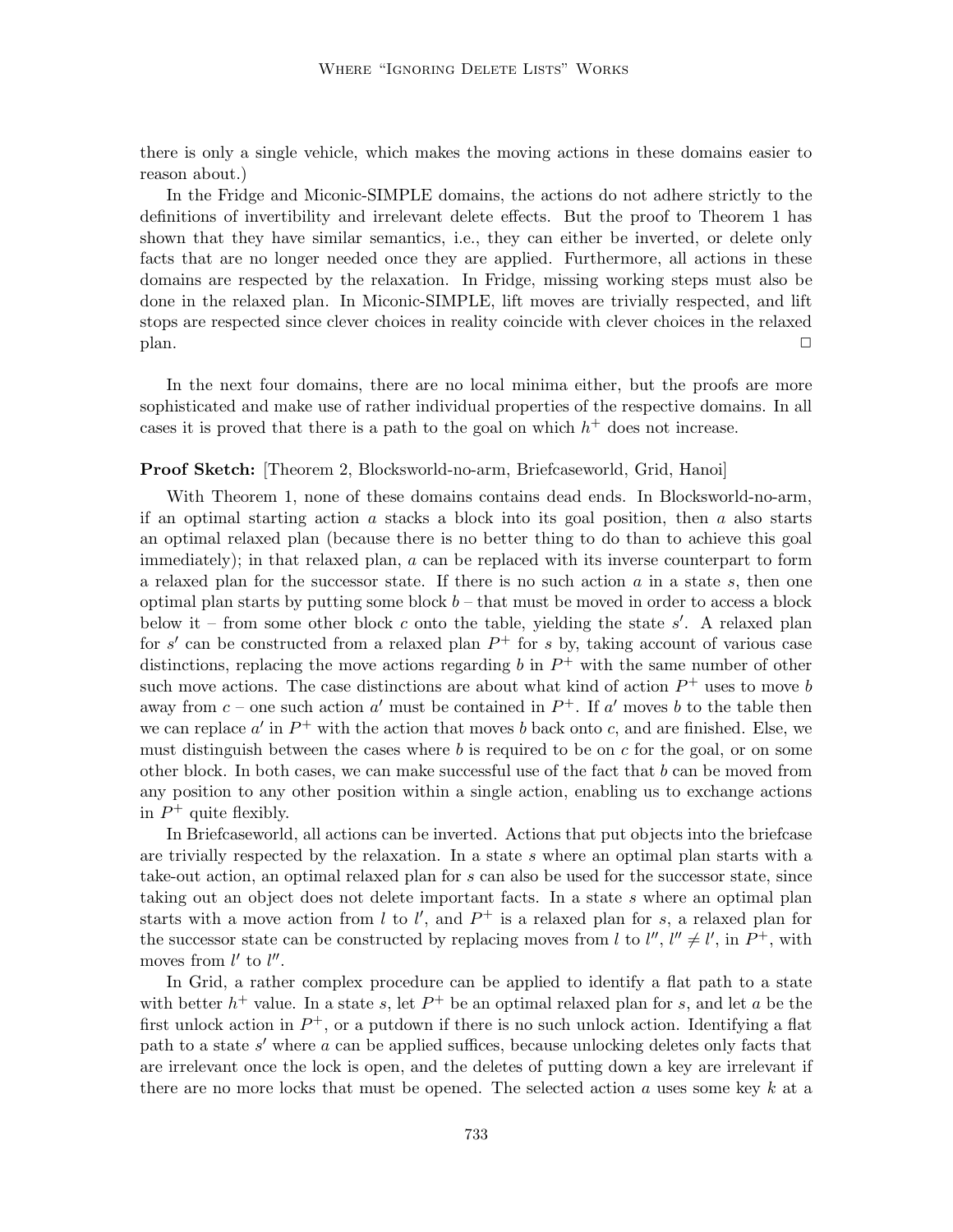position p.  $P^+$  contains a sequence of actions moving to p. Moving along the path defined by those actions does not increase  $h^+$  since those actions are contained in the relaxed plan, and they can be inverted. If k is already held in s, then we can now apply a. If the hand is empty in s, or some other key is held, then one can use  $P^+$  to identify a flat path to a state where one *does* hold the appropriate key k. If the hand is empty, then  $P^+$  must contain a sequence of actions moving to a location where  $k$  can be picked up. If some other key is held, then  $P^+$  must contain sequences of actions moving between locations where a series of keys are picked up and put down, where the key series ends with picking up  $k$ .

In Hanoi, it can be proved that the optimal relaxed solution length for any state is equal to the number of discs that are not yet in their final goal position – proceeding from the smallest to the largest disc, each respective goal can be achieved with a single action. No optimal plan moves a disc away from its final position, so  $h<sup>+</sup>$  does not increase on optimal solution paths.

We finally consider those four domains where there are local minima, but one can always escape them within a constant number of steps. In all cases, we prove an upper bound  $d$  on the distance of any non-dead end state s to a state s' with  $h^+(s') < h^+(s)$ . This immediately implies that  $d-1$  is an upper bound on the maximal local minimum exit distance (it also implies that  $d-1$  is an upper bound on the maximal bench exit distance; the results will be re-used in Appendix A.3).

In Dining-Philosophers,  $h^+$  is only loosely connected to goal distance, and the bound, which holds even for the trivial heuristic function returning the number of yet un-blocked philosophers, follows from the rather constant and restrictive domain structure. In the other three domains, the proofs proceed as follows. For a reachable state s, we identify a constant number of steps that suffices to execute one action  $a$  in the optimal relaxed plan for  $s$ , and, without deleting a's relevant add effects, to re-achieve all relevant facts that were deleted by a. Then, a state s' with  $h^+(s') < h^+(s)$  is reached.

## Proof Sketch: [Theorem 2, Dining-Philosophers, Satellite, Schedule, Zenotravel]

By Theorem 1, the dead ends in Dining-Philosophers are all recognized. In any non dead end state s, the shortest relaxed plan blocks all processes (philosophers) that are not yet blocked. For each individual process, at most 3 steps are needed – in the relaxation, to block a process it always suffices to activate a state transition, to initiate a read/write command, and to do the queue update. After the update, the queue is both empty and full, and the read/write is impossible in the sense that the "blocking" rules apply. (With this, a process can block itself in the relaxation, and the  $h<sup>+</sup>$  value is only fairly loosely correlated with the true goal distance.) Thus, to reach a state with lower  $h^+$  value, obviously it always suffices to block one more process. We prove our upper bound by determining a constant bound on the number of steps needed to do that. Such a bound exists because, beside the fact that the philosopher processes are constant and can interfere only with their respective two neighbors at the table, the philosophers have a fixed order in which they try to pick up the forks: they always first try to pick up the fork to their right, then the fork to their left. This restricts the possible combinations of internal states of neighbored philosophers.

In more detail, a philosopher is blocked iff he tries to pick up a fork that is not on the table. For a philosopher p, we refer by  $pL$  to p's neighbor philosopher on the left side. A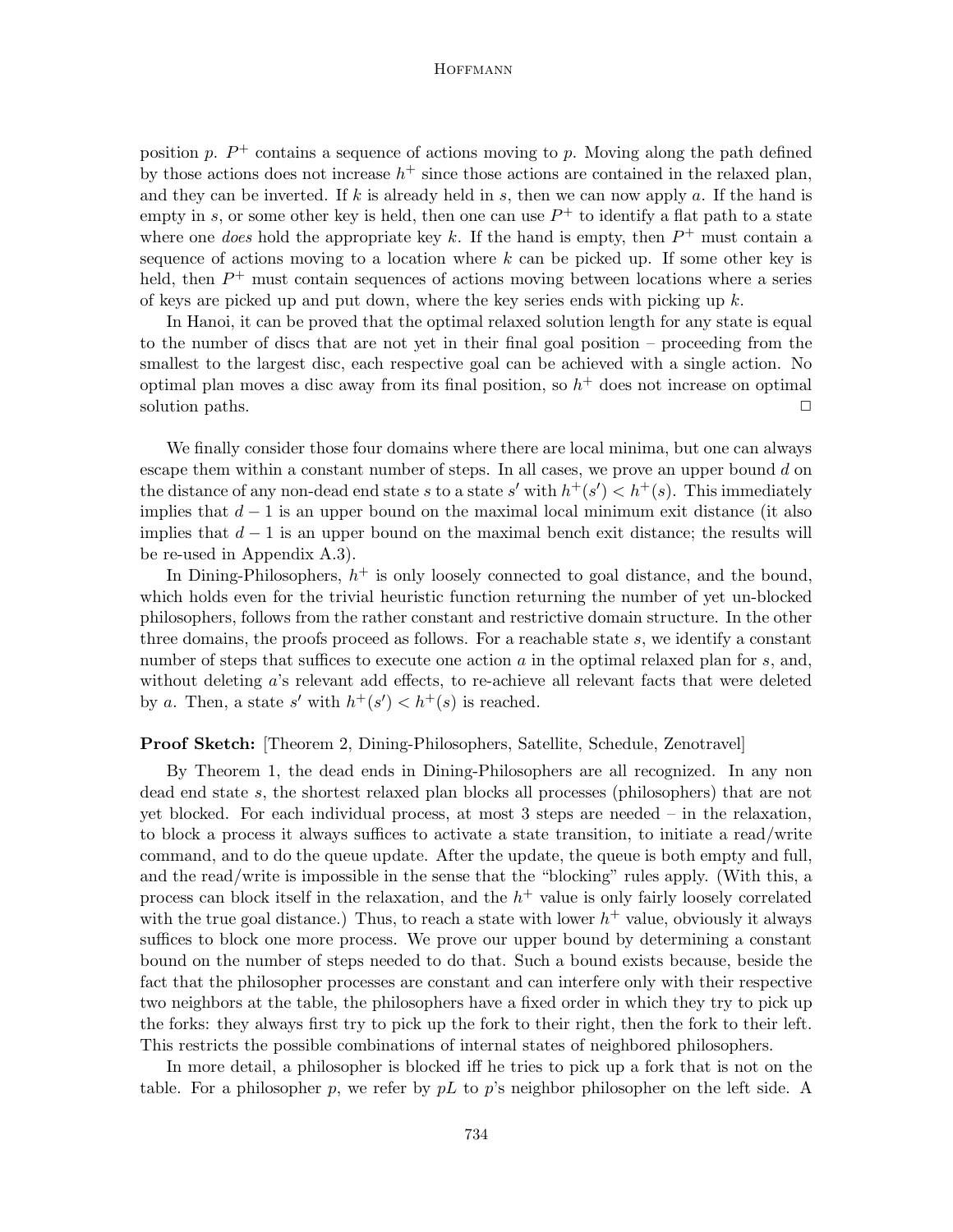description of the 5 different states of each philosopher process is in Appendix B.7. Let s be a non dead end state. Let  $p$  be a philosopher that is not blocked in  $s$  (if no such  $p$  exists, then s is a goal state and there is nothing to prove). We can prove the desired upper bound by an exhaustive case distinction over the states of p and pL. For each state  $i \in \{1, \ldots, 5\}$ of p, we consider each state  $iL \in \{1, \ldots, 5\}$  of pL. If the combination of i and iL is not possible, then we do nothing. Else, we determine a number  $k$  of process state transitions that leads to a state where either:  $p$  is blocked and  $pL$  is still blocked if it was blocked in s; or  $pL$  is blocked and was not blocked in s. In a few cases, to do so we also have to make distinctions over the internal state of  $pL$ 's left neighbor  $pLL$ . The worst case,  $k = 6$ , occurs when  $i = 3$ , i.e., when p holds both adjacent forks. Then, pL has to be in either state  $iL = 1$  or  $iL = 4$  (which means, pL can't hold the fork between pL and p since that is held by p). If  $iL = 4$ , then pL is not blocked in s; pL can put down its left fork, getting to state 1 where pL is blocked since it waits to pick up its right fork, held by p. If  $iL = 1$ then we have to distinguish two cases about the state of  $pLL$ . We have that  $i = 3$  (p holds both adjacent forks), and  $iL = 1$  (pL waits to pick up the fork between p and pL); pL is blocked. Case A, if the state of  $pLL$  is 0, 2, or 3, then  $pLL$  holds the fork between  $pLL$  and pL. We go with p from 3 to 4, from 4 to 1, and from 1 to 2, and we go with pL from 1 to 2. Then, both p and  $pL$  are blocked since they wait to pick up the fork to their left. Case B, if the state of  $pLL$  is 1 or 4, then the fork between  $pLL$  and  $pL$  is on the table, and  $pLL$  is not blocked. We go with  $pLL$  from 4 to 1 (if in 4), and from 1 to 2. After that,  $pLL$  holds the fork between  $pLL$  and  $pL$ ; we are in case A and can apply that sequence, getting us to a state where  $pLL$  is possibly blocked, and both p and  $pL$  are definitely blocked.

We always need at most 6 process state transitions to block one more philosopher. The process state transitions take 4 planning actions each, and so this makes 24 planning steps. Some more planning steps are needed due to the subtleties of the PDDL encoding. Subtlety A, a process may have already decided to go to a state, but not yet arrived there – i.e., the respective transition is activated and the read/write command is initiated, so that communication channel/queue is occupied but the transition is not yet complete. At most 2 steps are needed to reach the next internal state (update the queue and wrap up the transition). Subtlety B, to be blocked in a state a process must activate its outgoing transition. In the worst case described above, each of p, pL, and pLL may require the 2 steps induced by subtlety A; both p and  $pL$  require the step induced by subtlety B. So all in all we get to (at most) 32 planning actions. In effect of the last action, one more process becomes blocked, so an upper bound on the exit distance is 31.

By Theorem 1, there are no dead ends in Satellite. Let s be a reachable state. To determine an upper bound d on the distance from s to a state s' with  $h^+(s') < h^+(s)$ , one can look at an optimal relaxed plan  $P^+$  for s, and distinguish four cases regarding the existence of applicable actions of different types in  $P^+$ . For each action type, a constant number of steps suffices to re-achieve the deleted facts after application of the action. The worst case,  $d = 5$ , arises when a switch-on action is applied. Switching on an instrument deletes the instrument's calibration. To re-achieve this, one must turn the satellite and calibrate it. After another turn and taking an image, a state with lower  $h^+$  value is reached.

By Theorem 1, the dead ends in Schedule are all recognized. Let s be a non-dead end state. To determine an upper bound  $d$  on the distance from  $s$  to a state  $s'$  with  $h^+(s') < h^+(s)$ , one can look at an optimal relaxed plan  $P^+$  for s and distinguish seven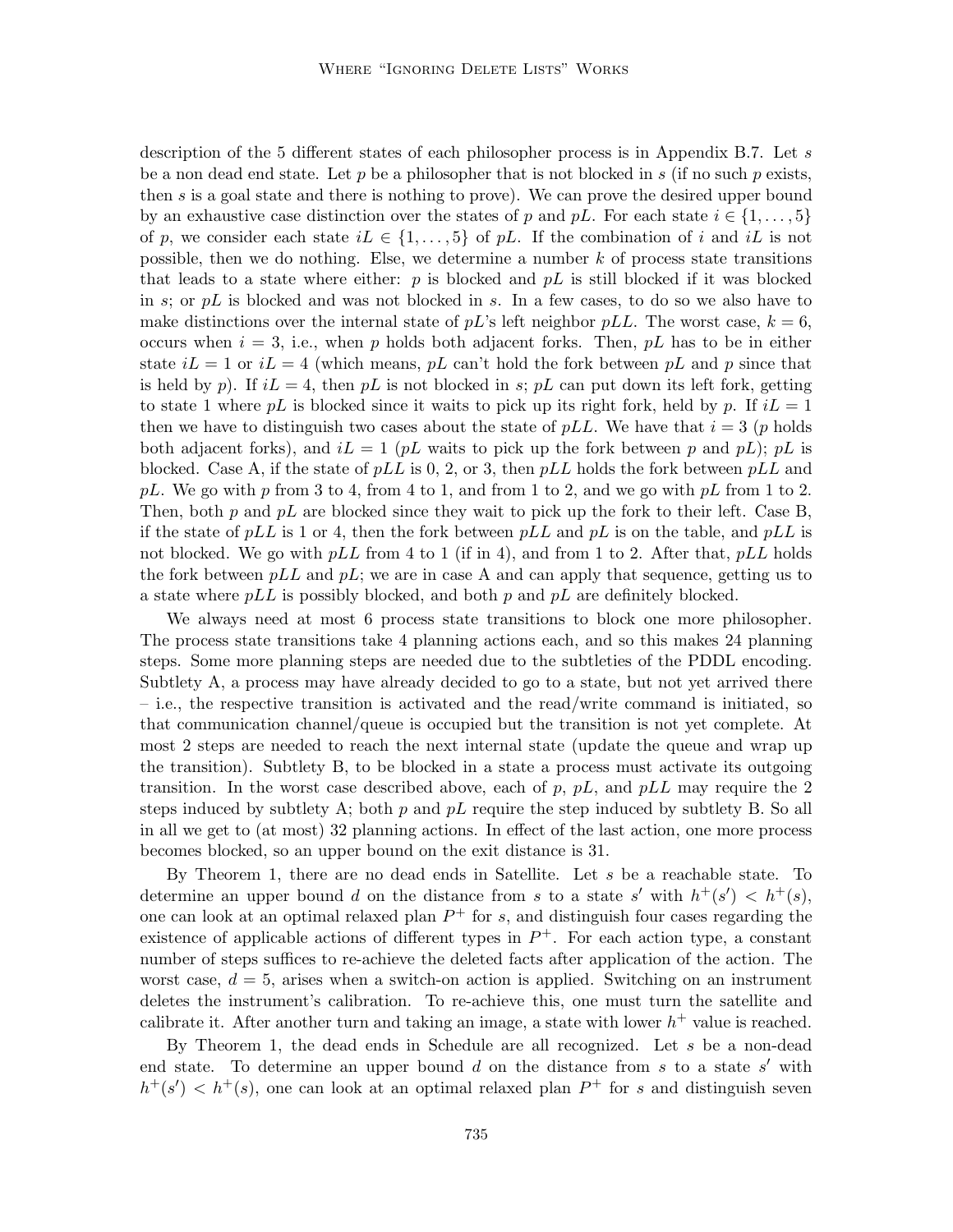cases regarding the kinds of applicable actions that  $P^+$  contains. The worst case,  $d = 6$ , arises when only a do-roll action is available (and applicable) in  $P^+$ . One then needs to apply a time-step, a do-lathe action to achieve the desired effects of do-roll, another time step, a do-polish or a do-grind action to re-achieve the previous surface condition, another time step, and a do-immersion-paint action to re-achieve the previous color.

By Theorem 1, there are no dead ends in Zenotravel. In a reachable state s, to determine the desired constant d, distinguishing two cases does the job. If the relaxed plan  $P^+$  for s contains an applicable boarding, departing, or refueling action, then applying that action leads into a state with lower  $h^+$  value. Else,  $P^+$  starts with a flying action, and a better state can be reached by executing the flight, refueling once, and boarding or departing a person. We get  $d = 3$ .

Note that the proved bound for Dining-Philosophers holds even if we take the heuristic function to be the trivial one that returns the number of yet un-blocked philosophers. It is extremely cumbersome to figure out what *exactly* the worst-case exit distance is in Dining-Philosophers under  $h^+$  – to do so, one has to consider all combinations of possible states of neighbored processes, and their possible developments over a lot of action steps, in a rather un-intuitive PDDL encoding made by an automated translation machinery. The highest exit distance we could actually construct in Dining-Philosophers was 15. We conjecture that this is a (tight) upper bound.

In Satellite, Schedule, and Zenotravel, the proved upper bounds are tight. In all of Dining-Philosophers, Satellite, Schedule, and Zenotravel, the bounds are valid for *any* nondead end state s. So, beside a bound on the local minimum exit distance, these results also provide a bound on the bench exit distance; we will re-use them below in Appendix A.3.

In Blocksworld-arm, Depots, Driverlog, Optical-Telegraph, Pipesworld, PSR, and Rovers, one can construct local minima with arbitrarily large exit distances. In Blocksworld-arm, an example situation is that where *n* blocks  $b_1, \ldots, b_n$  initially form a stack where  $b_i$  is on  $b_{i+1}$  and  $b_n$  is on the table, and where the goal is to build the same stack on top of another block  $b_{n+1}$ , i.e., the goal is a stack  $b_1, \ldots, b_n, b_{n+1}$ . Reaching, from the initial state, a state with better  $h^+$  value, involves disassembling the entire stack  $b_1, \ldots, b_n$ . During the disassembling process,  $h^+$  increases. The same example can be used in Depots.

In Driverlog, local minima can arise due to the different road maps for trucks and drivers, for example, when it takes one step to drive from a location  $l$  to another location  $l'$ , but n steps to walk. In the relaxed plan, the driver can drive the truck to its goal while himself staying where he is, but in reality, the driver will have to walk all the way back.

As for Optical-Telegraph, this is treated most easily by reconsidering the Dining-Philosophers domain, for which we proved a constant upper bound above. The reason is that Optical-Telegraph is basically a more permissive version of Dining-Philosophers, where the philosophers can choose which fork to pick up first, and, if they hold both forks, which fork they want to put down again first. Consider the configuration depicted in Figure 12. That configuration is not reachable given the automata underlying Dining-Philosophers, but is reachable given the automata underlying Optical-Telegraph.

In Figure 12, Nietzsche holds both adjacent forks, while Kant holds none and tries to get access to the fork to his right. In between Nietzsche and Kant, there are arbitrarily many other philosophers that all hold one fork each, and are trying to access the other.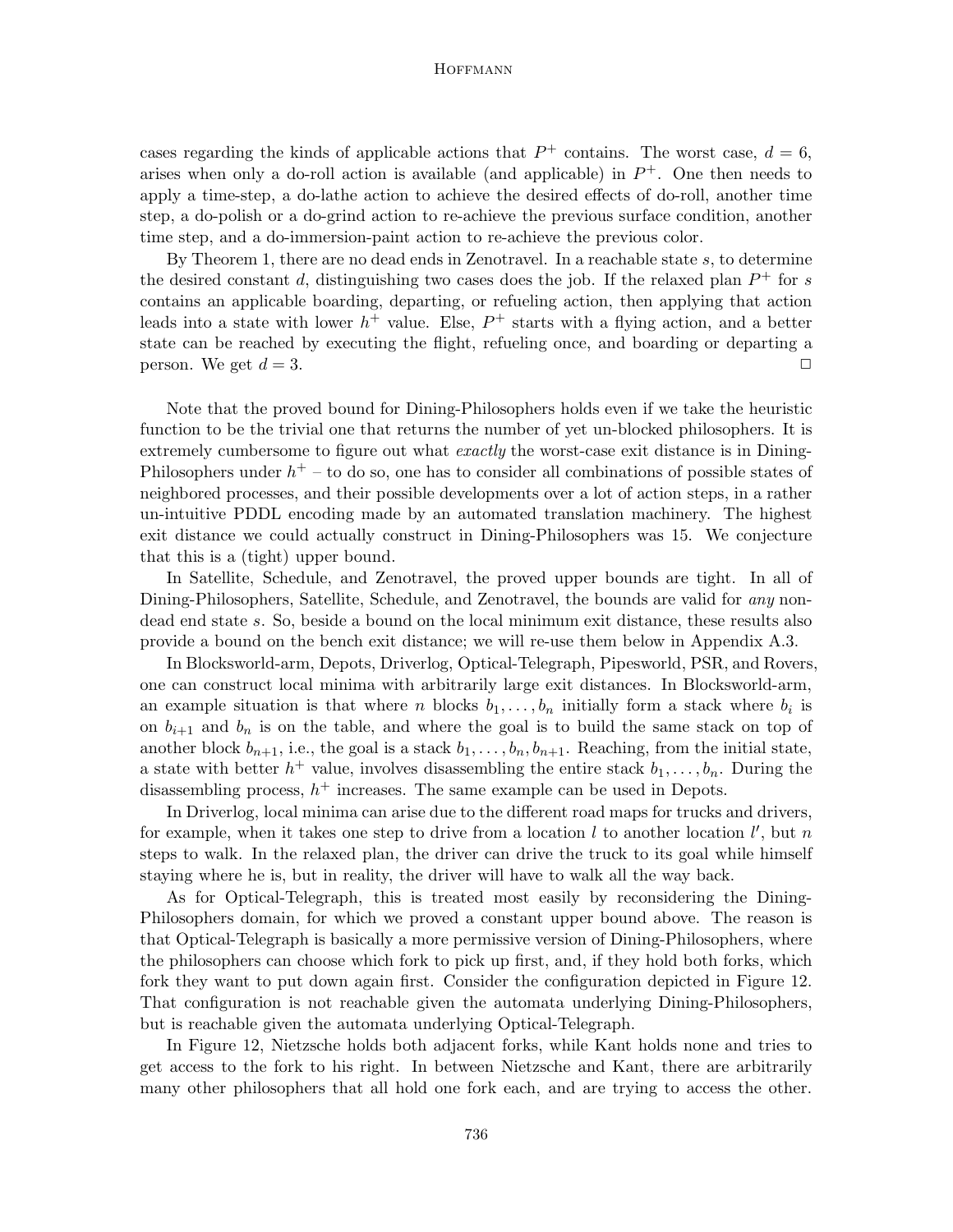

Figure 12: An unreachable situation in Dining-Philosophers, in which an unbounded local minimum under  $h^+$  would arise. Arrows indicate "pickup"-requests.

The only non-blocked philosopher is Nietzsche, who can put down the forks again. In the PDDL encoding of this, in the world state where Nietzsche has just activated the transition putting down the right (or left) fork, the  $h$ <sup>+</sup> value is 2: in the relaxation, it suffices to initiate the write command, and to update the queue contents. After the write command was initiated, however,  $h^+$  goes up to 3 because the transition has become non-activated; so the relaxed plan has to update the queue contents, wrap up the transition, then activate the (same) transition again. Reaching a state where the  $h<sup>+</sup>$  value is 1 involves propagating forks through the entire sequence of philosophers between Nietzsche and Kant, either on the right hand side, or on the left hand side. For example, say Nietzsche puts down both forks and then picks up the right fork. Then the philosopher to the left of Nietzsche can pick up his requested fork (or Nietzsche can pick it up which gets us back to where we started). In the resulting state, we are in the same situation as before, except that now the philosopher with the "Nietzsche-role" sits one more position to the left. After iterating the procedure around the left side of the table, Kant can pick up the requested fork, and request to get the other, giving us a goal state where all philosophers are blocked. The state with  $h^+$  value 1 is the one where Kant has not yet activated the transition to request the other fork.

The configuration in Figure 12 is not reachable in the Dining-Philosophers domain as used in IPC-4, because, there, a philosopher can not pick up the fork on his left hand side first – as is done in Figure 12 by all the philosophers between Nietzsche and Kant on Nietzsche's left hand side. As said, in Optical-Telegraph the "philosophers" do have this freedom of choice, and so the situation is reachable. In more detail, as described in Appendix B.22, in Optical-Telegraph there are n pairs of communicating processes. The pairs are arranged in a cycle, where between each pair there is a control channel. Internally, the two processes within each pair can go through a fairly long, heavily interactive, sequence of operations, implementing the possibility to exchange data between the two stations.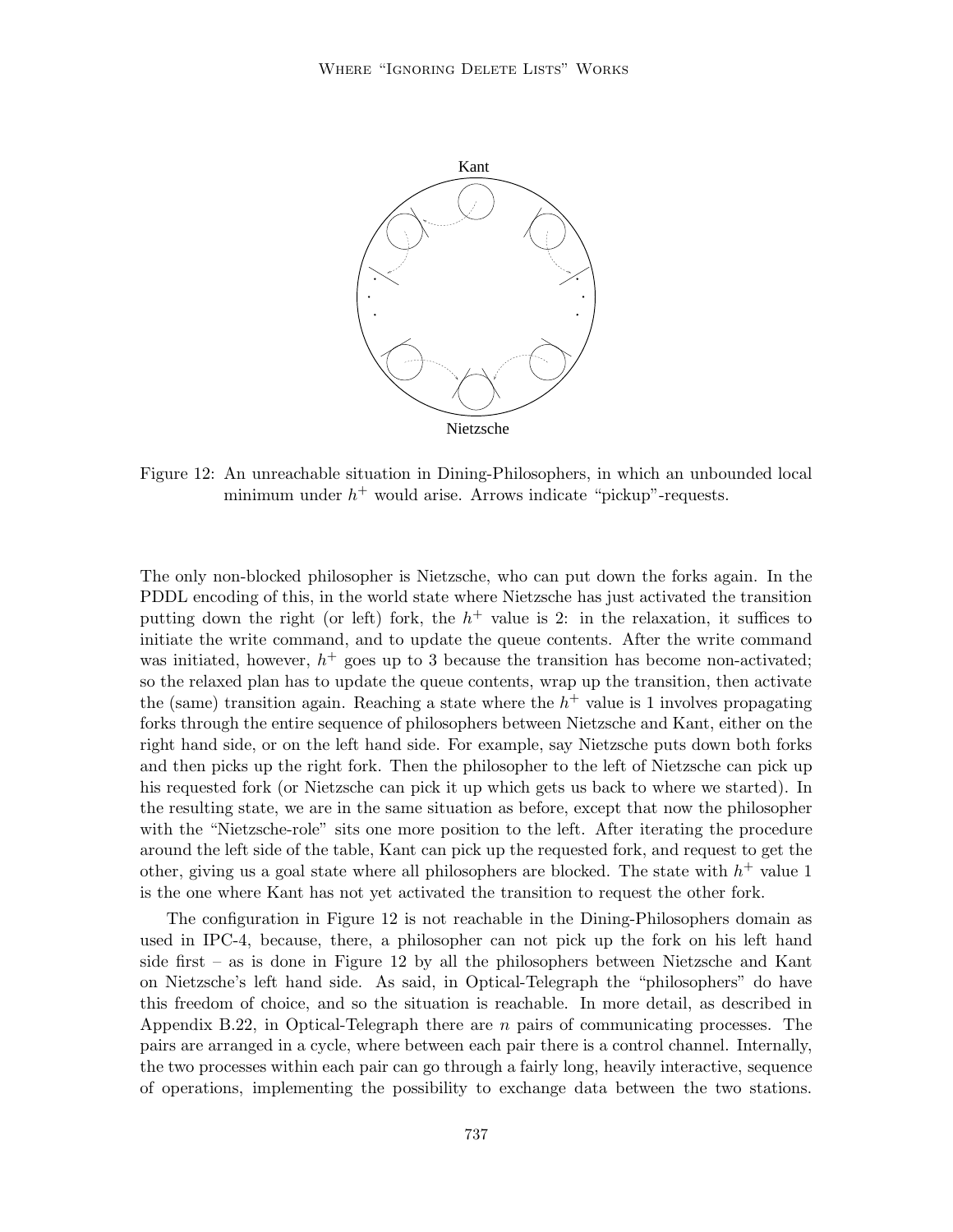Before these operations can begin, each of the processes has to occupy (write into) one control channel. That is, one of the processes occupies a channel, then it waits for a signal from the other process, indicating that the second control channel was occupied as well. After the data exchange was terminated, the control channels get released (read) in an arbitrary order. The overall system is blocked iff all process pairs are in the state where they have occupied one control channel, and are waiting to occupy the other. Thus, the process pairs correspond exactly to philosophers that can choose which fork to pick up (put down) first, and Figure 12 provides an example with arbitrarily high exit distance from a local minimum state. Precisely, the local minimum state is the one where the "Nietzsche" process pair has just occupied both channels, and the process that blocked the second channel has just activated the transition sending the "occupied-the-other-one" signal: in that state,  $h^+$  has value 2 (all processes except the active one are blocked).

In Pipesworld, consider the situation where several areas form a circle with unitary connections. In the local minimum state s, a single goal batch g has to go into an area  $a$ ; g is currently in a segment s adjacent to a, a contains a batch b, all other areas are empty. The shortest plan is to push b into the other segment (not s) adjacent to a, and propagate the batches around in the circle until  $q$  can be pushed into  $q$ . The shortest relaxed plan for s is, however, to push b into s and then push q into s from the other side – i.e., q is used to push itself into the goal area. Reaching the nearest state with  $h^+$  value 1 requires  $n-1$ steps when there are n areas in the circle, and on the path the  $h^+$  value increases. Note that this example uses neither tankage restrictions, nor interface restrictions, nor non-unitary pipeline segments.

In PSR, a deep local minimum is given when n breakers each feed an individual goal line, in a way so that no breaker can feed any other breaker's goal line without that other breaker being also closed, and the breakers are all connected to some faulty line. All but one of the breakers are closed. The  $h^+$  value of such a state is 1 (close the single open breaker) since the only unsatisfied goal condition (beside supplying the line fed by the open breaker) is the one postulating that no breaker is affected; that condition is a negated derived predicate, and thus ignored in the relaxation. The only applicable action in the state is to wait. After that, all breakers are open, and the shortest relaxed plan is to close them all, yielding the  $h^+$  value n. Obviously, the nearest state with  $h^+$  value 0 is at least n steps away.<sup>30</sup>

In Rovers, local minima can arise because taking an image deletes the calibration of the camera. An example is this. There are n waypoints  $w_1, \ldots, w_n$  connected in a line (i.e.,  $w_{i-1}$  is connected to  $w_i$ ), a lander at  $w_1$ , one rover has a camera c that must be used to take two images at  $w_1$ , and c can be calibrated (only) at  $w_n$ . When the rover is at  $w_1$ , and  $c$  is calibrated, the relaxed plan is to take the two images and communicate the two data pieces. But after taking one image, one has to navigate all the way to  $w_n$ , calibrate c, and get back. Note that this example makes use of a road map with arbitrarily large diameter, where the diameter of a Rovers instance is the longest way any rover must travel in order to get from one waypoint to another. In general, the distance to a state with better  $h^+$  value is bounded by  $3d + 2$  where d is the diameter of the instance (see the details in the TR). The road map diameter in the IPC-3 Rovers instances varies around 1 to 6.

<sup>30.</sup> We remark that this counter-example remains valid in the IPC-4 SIMPLE-ADL and STRIPS formulations of PSR, which use a different encoding of the derived predicates, not using a negation to formulate the goal that no breaker is affected.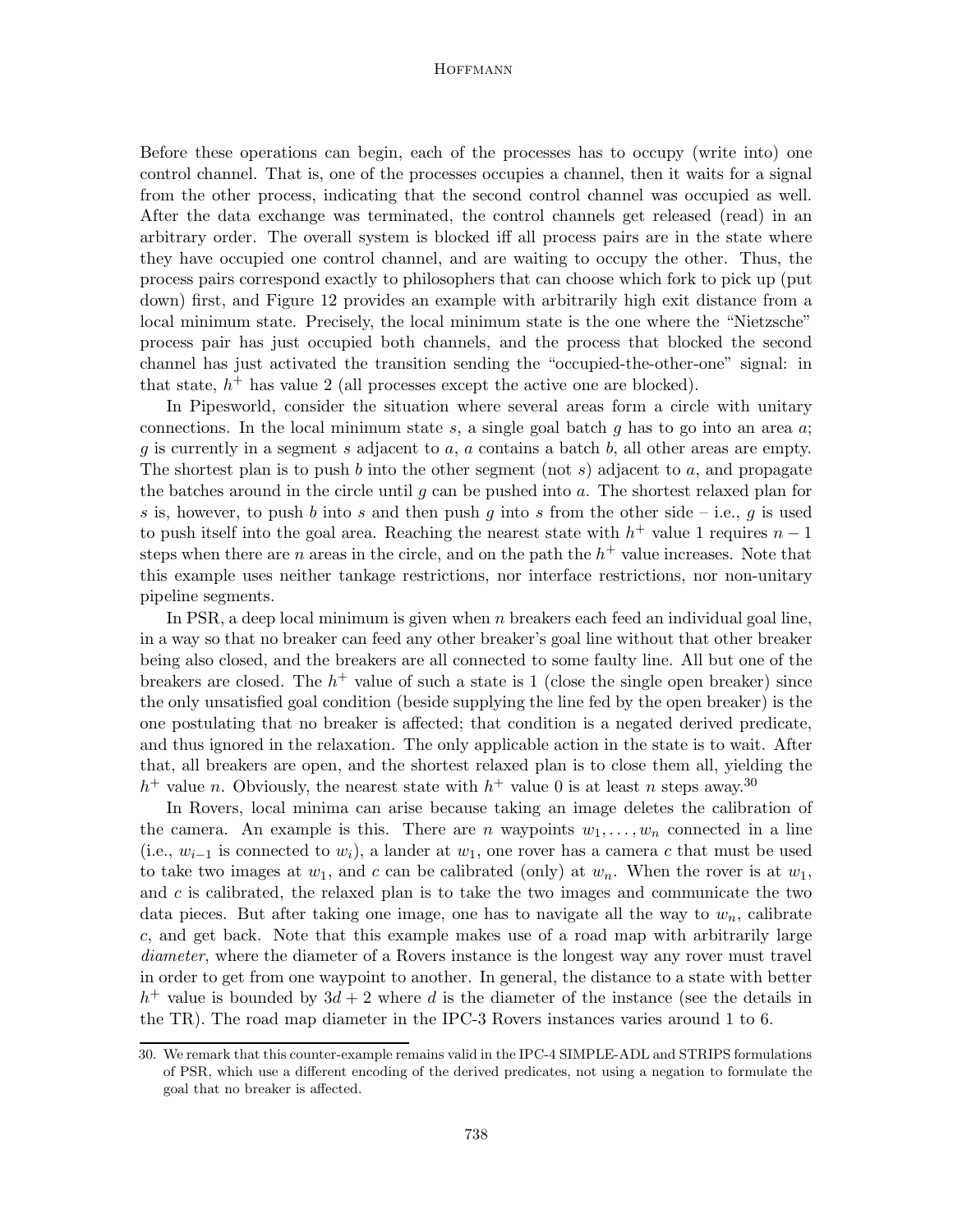As for the Airport, Assembly, Freecell, Miconic-ADL, Mprime, and Mystery domains, we have seen in Appendix A.1 that these contain unrecognized dead ends, so, by Proposition 1, the local minimum exit distance in these domains is unbounded. For Assembly, as the TR describes in detail, the *initial state* of an instance has a path to the goal on which  $h$ <sup>+</sup> decreases monotonically, unless there are complex interactions between the ordering constraints present in the instance. None of the IPC-1 instances features such complex interactions. Assuming that FF's search algorithm sticks to the monotonically decreasing paths, this gives another indication as to how the system can be so efficient in that example suite.

### A.3 Benches

**Theorem 3** Under  $h^+$ , the maximal bench exit distance in the state space of any solvable instance of Simple-Tsp is 0, Ferry is at most 1, Gripper is at most 1, Logistics is at most 1, Miconic-SIMPLE is at most 1, Miconic-STRIPS is at most 1, Movie is at most 1, Zenotravel is at most 2, Satellite is at most 4, Schedule is at most 5, Tireworld is at most 6, and Dining-Philosophers is at most 31.

As before, we subdivide the proof sketch to Theorem 3 into groups of domains with similar proofs. We first consider the transportation-type domains. In all of them, Lemma 4, or very similar proof arguments, can be applied.

Proof Sketch: [Theorem 3, Ferry, Gripper, Logistics, Miconic-SIMPLE, Miconic-STRIPS]

The proofs to Theorems 1 and 2 have shown that, in all these domains, the actions are respected by the relaxation, and, in all these domains except in Miconic-SIMPLE, the actions are either invertible, or have no relevant delete effects. To determine an upper bound d on the exit distance from benches, we can thus apply Lemma 4. This requires us to show that, for any state s, there is an optimal plan in that the  $d+1$ th action has no relaxedplan relevant delete effects. In Miconic-SIMPLE, we have seen that the actions, while not adhering to the syntactic conditions of invertibility and (no) relevant delete effects, have similar semantics; so the same proof technique can be applied there.

In all the (transportation-type) domains under consideration, the argument is, roughly, that load-type and unload-type actions have no relaxed-plan relevant delete effects, while move-type actions need not be applied more than once in a row because all locations are immediately accessible from each other. This implies an upper bound of 1 on the maximal exit distance. Concretely, say  $s$  is a reachable state in a Logistics instance,  $a$  starts an optimal plan from  $s$ ,  $P^+$  is an optimal relaxed plan for s that starts with a, and applying a to s yields the state  $s'$ . If a is a loading (unloading) action, its only delete is the at-(in-) fact of the transported object; as the object is loaded from the respective location (unloaded from the respective vehicle) only once in the optimal relaxed plan  $P^+$ , a has no relaxed-plan relevant delete effects, so s is an exit. Otherwise, if a drives or flies some vehicle v from l to l', then s' is an exit because an optimal plan for s' starts by loading (unloading) some package to (from) v. For Miconic-STRIPS and Miconic-SIMPLE, the same arguments apply. In Ferry, the arguments also remain valid except that, if the optimal start action a in the state s boards a car, then this action also deletes the available free space on the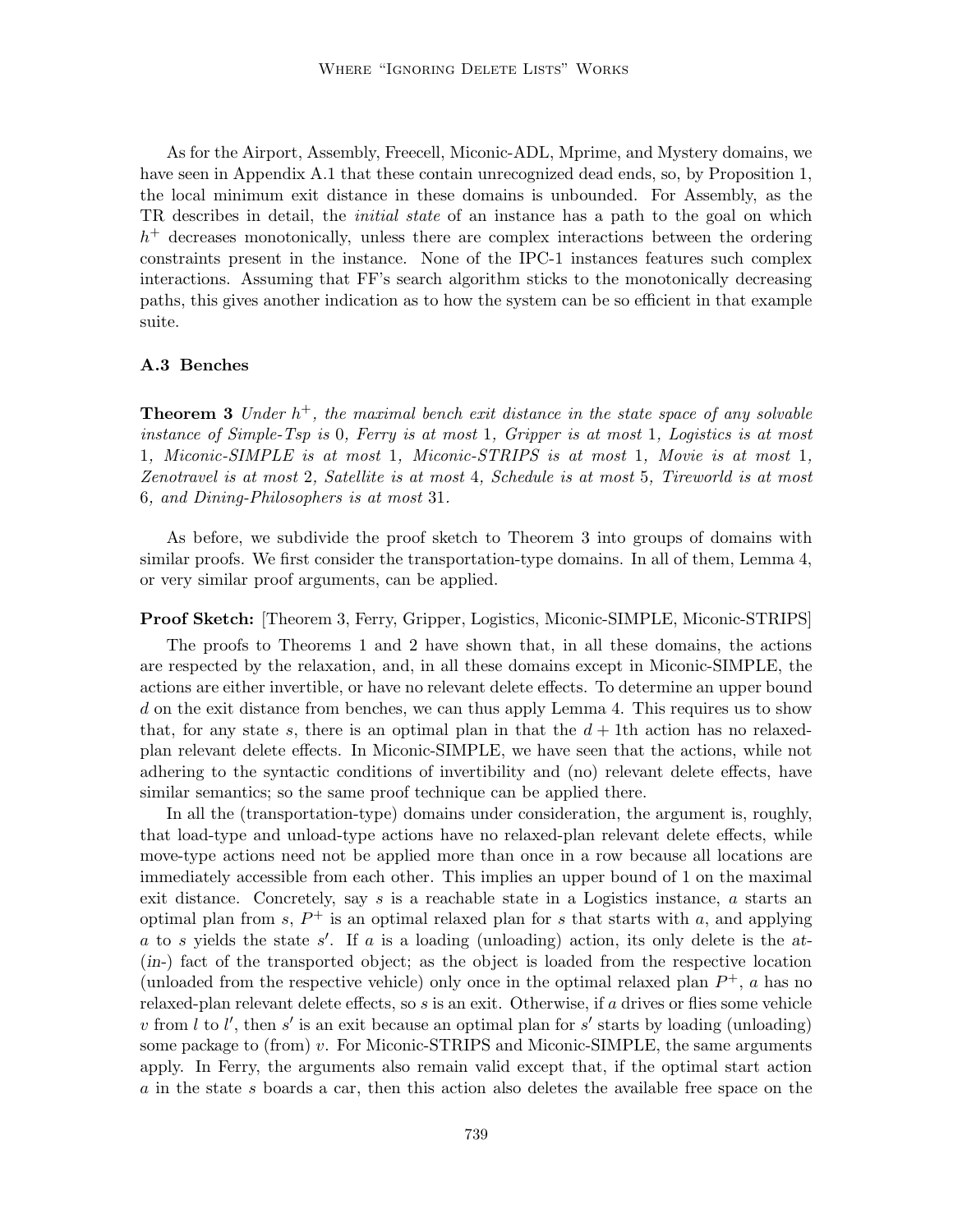ferry. But then, the relaxed plan  $P^+$  for s also contains actions that move the ferry to a location l, and that debark the car at l (otherwise there would be no point in boarding the car). Placing these actions up front in  $P^+$ , and removing a, yields a relaxed plan for the state that results from applying  $a$  in  $s$ . A similar argument can be applied to prove the claim for Gripper, where gripper hands can hold only one ball at a time. (Note that the argument for Ferry and Gripper uses a somewhat weaker notion than relaxed-plan relevant delete effects, where there are such effects, but they are undone by actions contained in the relaxed plan.)  $\Box$ 

Next come some non-transportation domains where also Lemma 4 can be applied.

## Proof Sketch: [Theorem 3, Movie, Simple-Tsp, Tireworld]

The proofs to Theorems 1 and 2 have shown that in these domains all actions are respected by the relaxation, and either at least invertible, or have irrelevant delete effects. We apply Lemma 4 in all cases.

In Movie, all actions have no, and therefore no relaxed-plan relevant, delete effects, with the single exception of rewinding the movie (which deletes the counter being at zero). Obviously, no optimal plan rewinds the movie twice in a row. Thus,  $d = 1$  is the desired upper bound.

In Simple-Tsp,  $d = 0$  suffices. Say we are in a reachable state s where one is at location l. An optimal plan starts with an action  $a$  visiting a yet unvisited location  $l'$ . An optimal relaxed plan for s is to start with a, then visit each remaining unvisited location  $l''$  by a move from  $l'$  to  $l''$ . The latter actions do not require preconditions deleted by a, and so a – every action – has no relaxed-plan relevant delete effects.

In Tireworld, the lowest constant upper bound is  $d = 6$ . Some non-final working steps (like jacking up a hub with a flat wheel on) need to be undone later on, i.e., they have relaxed-plan relevant delete effects. Other final working steps (like jacking down the hub) need not be undone, i.e., they have no relaxed-plan relevant delete effects. The longest sequence of non-final working steps that any optimal plan does in a row is the following 6-step one: open the boot (it must be closed again), fetch the wrench and the jack (they must be put away again), loose the nuts on a hub that's got a flat wheel on (the nuts must be tightened again), jack up the respective hub (it must be jacked down again), and undo the nuts (they must be done up again). In the resulting state, one can remove the flat wheel, which needs not be undone.  $\Box$ 

For the remaining domains where Theorem 3 claims a constant upper bound on the maximal bench exit distance, we have seen in Appendix A.2 that there are upper bounds on the distance from any reachable state s to a state s' with  $h^+(s') < h^+(s)$ . These upper bounds trivially also imply upper bounds on the maximal bench exit distance.

## Proof Sketch: [Theorem 3, Dining-Philosophers, Satellite, Schedule, Zenotravel]

Follows directly from the proof to Theorem 2.  $\Box$ 

For all of the above domains, except the last four, one can easily construct examples where the bench exit distance is equal to the proved upper bound. For Satellite, Schedule,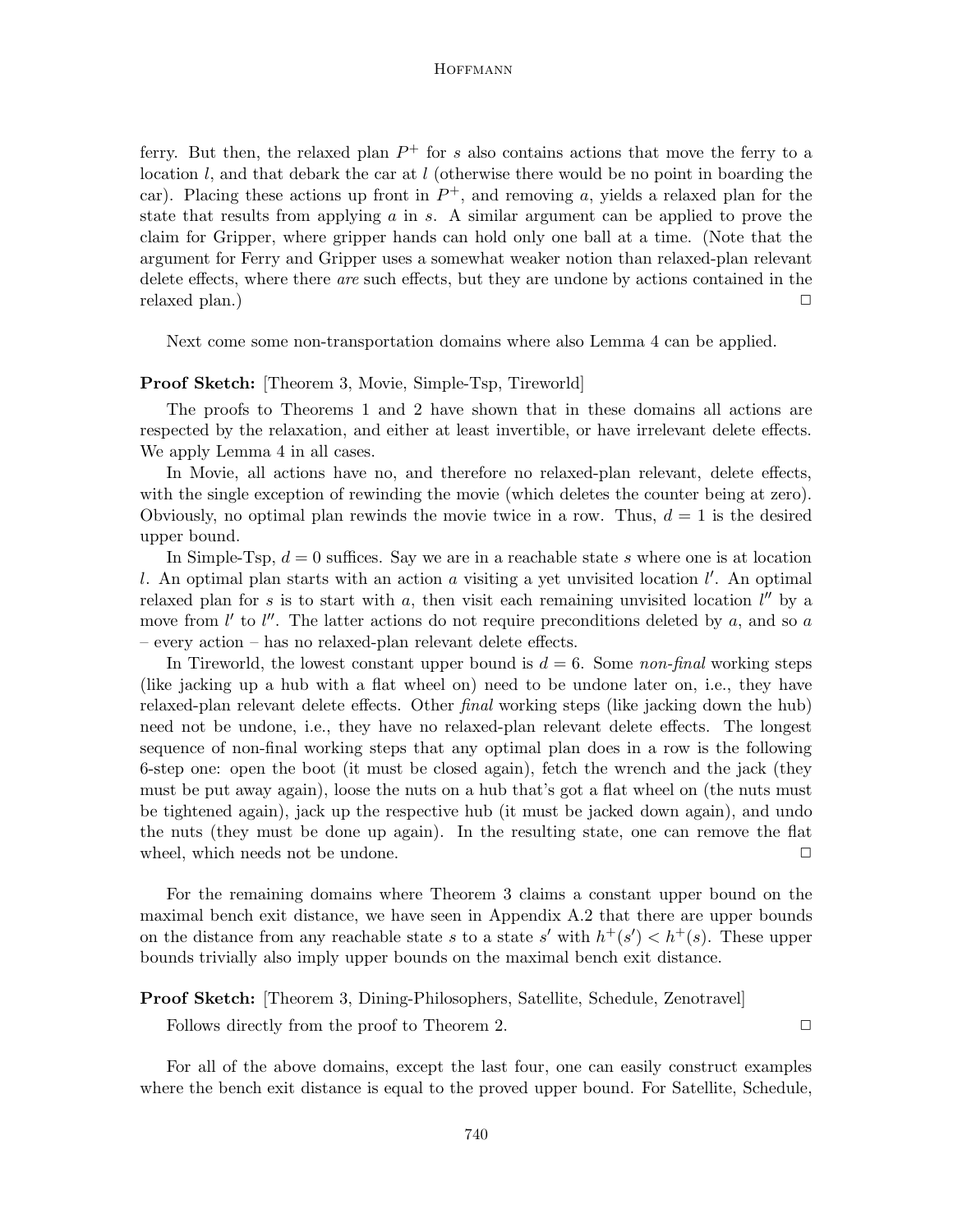and Zenotravel, it is an open question whether there are tighter bounds on the bench exit distance than on the local minimum exit distance; this does not seem particularly relevant, though. (For Dining-Philosophers, as said above it may be that not even the bound on the local minimum exit distance is tight.)

For the Blocksworld-no-arm, Briefcaseworld, Fridge, Grid, and Hanoi domains, Theorem 2 proves that there are no local minima. So there it is important to know whether it can be arbitrarily difficult to escape benches. The answer is "yes" in all cases. In Blocksworldno-arm, the example is the same one that we already used in Blocksworld-arm and Depots (to show that there are no bounds on the local minimum exit distances). There are  $n$  blocks  $b_1, \ldots, b_n$  that initially form a stack where  $b_i$  is on  $b_{i+1}$  and  $b_n$  is on the table, and the goal is to build the same stack on top of another block  $b_{n+1}$ , i.e., the goal is a stack  $b_1, \ldots, b_n, b_{n+1}$ . The shortest relaxed plan for the initial state is  $n$  steps long (remove the stack on top of  $b_n$ , then move  $b_n$  onto  $b_{n+1}$ ). The nearest state with  $h^+$  value  $n-1$  is the one where  $b_n$  has already been stacked onto  $b_{n+1}$ . That state is n steps away from the initial state.

In Briefcaseworld, the bench exit distance becomes large when many objects must be taken out of the briefcase – in the relaxation, there is no point in taking objects out, since moving the briefcase does not delete any  $at$ -facts. Consider the state s where n objects  $o_1, \ldots, o_n$  are inside the briefcase at a location l, and the goal is to have  $o_1, \ldots, o_n$  at l and the briefcase at another location l'. We have  $h^+(s) = 1$ : moving the briefcase to l' suffices in the relaxation. But the nearest goal state,  $h^+ = 0$ , is  $n + 1$  steps away: one must take all the objects out before moving to  $l'$ .

In Fridge, if in a single fridge the compressor is held by  $n$  screws, then the exit distance of the initial state is  $n + 1$ . To reach a better state, one must: stop the fridge (which must be turned back on in the relaxed plan); unfasten the n screws (which must be fastened again in the relaxed plan); and remove the broken compressor (which needs not be undone as it only deletes the fact that the broken compressor is attached to the fridge).<sup>31</sup>

In Grid, consider the instances where the robot is located on a  $n \times 1$  grid (a line) without locked locations, the robot starts at the leftmost location, and shall transport a key from the rightmost location to the left end. The initial value of  $h^+$  is  $n+2$  (walk over to the key, pick it up, and put it down – the at-facts are not deleted), and the value does not get better until the robot has actually picked up the key.

In Hanoi, we have seen that  $h^+$  is always equal to the number of discs that are not yet in their goal position. Thus the maximal bench exit distance grows exponentially with the number of discs. From the initial state in an instance with n discs, it takes  $2^{n-1}$  steps to move the first (i.e., the largest) disc into its goal position.

For the 9 domains where the local minimum exit distance can be arbitrarily large, it is not as relevant whether the bench exit distance is bounded or not. Escaping a bench might do the planner no better than ending up in a huge local minimum. We remark that, for example, in Driverlog, Rovers, Mprime, and Mystery, one can easily construct examples with large bench exit distances, by defining road maps with large diameters  $-$  i.e., by using basically the same example as used above in the Grid domain.

<sup>31.</sup> In fact, one can easily prove that  $n + 1$  is also an upper bound on the bench exit distance, in Fridge instances where compressors are held by  $n$  screws (details are in the TR).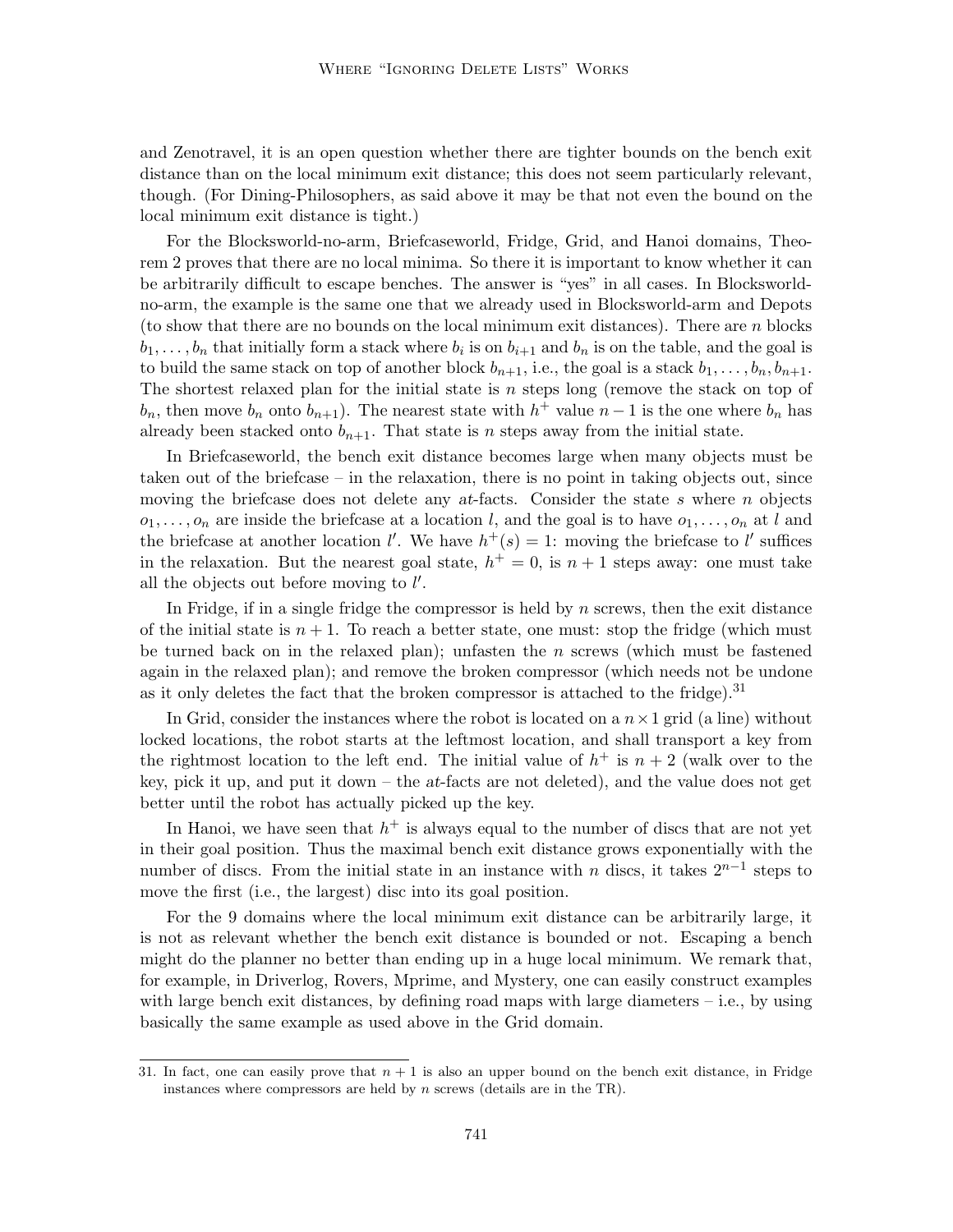# Appendix B. Domain Descriptions

The following is a list of brief descriptions of the 30 investigated domains. We explain the overall idea behind each domain, the available operators, and what the initial states and goals are. In most cases the set of instances is obvious; restrictions, if any, are explained. We remark that, at some points, the domain semantics seem a bit odd (for example, in Zenotravel, the only difference between flying and zooming a plane is that zooming consumes more fuel). The odd points are, presumably, domain bugs that have been overlooked by the respective domain designers. We have not corrected these bugs as, after all, the investigation is meant to determine the properties of the benchmarks as they are used by the community. The domains are listed in alphabetical order.

### B.1 Airport

In the Airport domain, the planner has to safely navigate the ingoing and outgoing traffic, at a given point in time, across an airport. The main problem constraint is that planes must not endanger each other, which they do if they come too close to each other's running engines. The constraint is modeled by letting each plane "block" the segments that its engines currently endanger. Planes can not enter blocked areas. There are five operators. A plane can be moved from one airport segment to another, if the plane is facing the right direction, and no planes get endangered by the action. Similarly, a plane can be pushed back if that does not cause trouble. One can start up the engines of a plane, let the plane take off, or let the plane settle at a parking position. The initial state specifies the current positions and orientations of the planes, the goal specifies which planes are outbound (have to take off), and which are inbound and to what parking positions.

## B.2 Assembly

In the Assembly domain, a complex object must be constructed by assembling its parts together, obeying certain ordering constraints. The parts themselves might need to be assembled in the same way beforehand. Some parts are "transient", which means that they must be integrated only temporarily. There is a collection of machines, "resources", which might be needed by the working steps. There are four operators. An available resource can be committed to an object, deleting the resource's availability. Releasing a resource from an object is the inverse action. An available object x can be assembled into an object y, if x is either a part or a transient part of y, if all resources that y requires are committed to y, and if all objects that have an assemble order before x are already incorporated into y. In effect, x is incorporated into y but no longer available, and y becomes available if all parts of y except x are already incorporated, and no transient part of y is incorporated. An incorporated object  $x$  can be removed from  $y$ , if all resources that  $y$  requires are committed to y, and, given x is a transient part of y (a part of y), if all objects with a remove order (an assemble order) before x are incorporated (not incorporated). In effect, x is available but no longer incorporated, and  $y$  becomes available if all parts of  $y$  are incorporated, and all transient parts of y except x are not incorporated. In the instances, the part-of relation forms a tree where the goal is to make the root object of the tree available. Also, the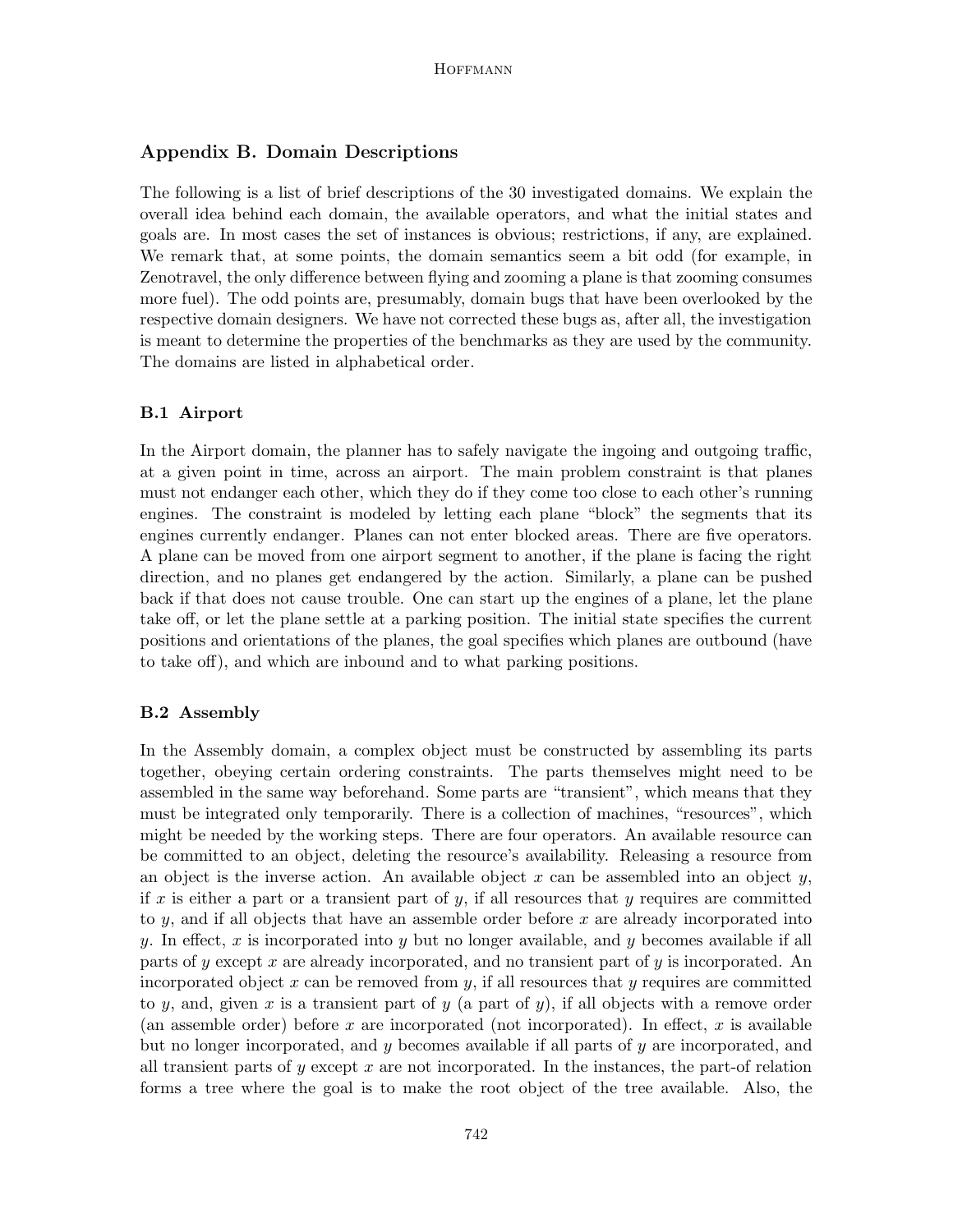assemble and remove order constraints are consistent (cycle-free). These restrictions hold true in the AIPS-1998 competition examples.

# B.3 Briefcaseworld

In Briefcaseworld, a number of portables must be transported, where the transportation is done via conditional effects of the move actions. There are three operators. Putting in a portable at a location can be done if the portable and the briefcase are at the respective location, and the portable is not yet inside. Taking a portable out can be done if it is inside. A move can be applied between two locations, and achieves, beside the is-at-fact for the briefcase, the respective at-facts for all portables that are inside (i.e., the portables inside are moved along by conditional effects). The goal is to have the briefcase, and a subset of the portables, at their goal locations.

# B.4 Blocksworld-no-arm

Blocksworld-no-arm is a variant of the widely known Blocksworld domain. There are three operators. One can move a block from the table onto another block. One can move a block from another block to the table. One can move a block from another block onto a third block. The initial state of an instance specifies the initial positions of the blocks, the goal state specifies a (consistent, i.e., cycle-free) set of on facts.

# B.5 Blocksworld-arm

The instances of Blocksworld-arm are the same as those of Blocksworld-no-arm. The difference is that blocks are moved via a single robot arm that can hold one block at a time. There are four operators. One can pickup a block that is on the table. One can put a block, that the arm is holding, down onto the table. One can unstack a block from some other block. Finally, one can stack a block, that the arm is holding, onto some other block.

# B.6 Depots

The Depots domain is a kind of mixture between Logistics and Blocksworld-arm. There is a set of locations, a set of trucks, a set of pallets, a set of hoists, and a set of crates. The trucks can transport crates between locations, the hoists can be used to stack crates onto other crates, or onto pallets. There are six operators, to move a truck between (different) locations, to load a crate that is held by a hoist onto a truck at a location, to unload a crate with a hoist from a truck at a location, to lift a crate with a hoist from a surface (a pallet or a crate) at a location, and to drop a crate that is held by a hoist onto a surface at a location. A hoist can hold only one crate at a time. The crates are initially arranged in arbitrary stacks, where the bottom crate in each stack is standing on a pallet. The goal is to arrange the crates in some other arbitrary stacks on (possibly) other pallets, which can involve transporting crates to other locations (as pallets can not be moved).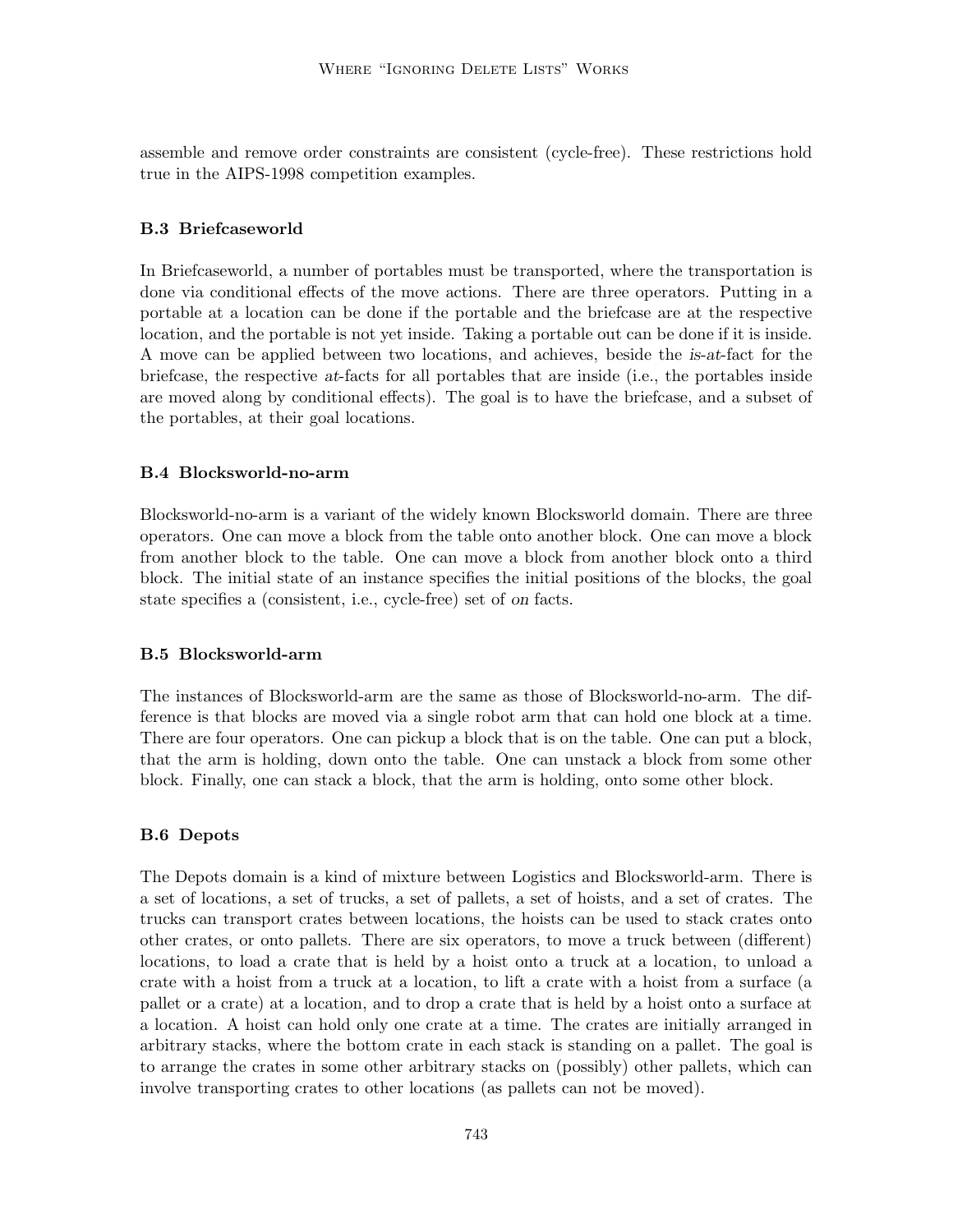### B.7 Dining-Philosophers

Dining-Philosophers is an encoding of the well-known Dining-Philosophers problem, where the task for the planner is to find the deadlock situation that arises when every philosopher has taken up a single fork. The PDDL domain was created by an automatic translation from the automata-based Promela language. The automata are also referred to as *processes*. In Promela, each philosopher is a finite automaton/process that works as follows. From the start state, state 0, a transition puts the right fork onto the table (this is just an initialization step), getting him to state 1. Then there is a loop of four states. From state 1 to state 2, the philosopher takes up the right fork. From 2 to 3, he takes up the left fork, 3 to 4 he puts down the right fork, in state 4 he puts down the left fork and gets back to state 1. Each such process communicates with each of its neighbors through a communication channel, a queue, that either contains a fork, or is empty (if one of the adjacent philosophers is currently holding that fork).

In the PDDL encoding, each process state transition is broken down into four actions. The first action activates the chosen transition. The second action initiates a write or read command to the needed queue, deleting the activation of the transition and setting flags for queue update. The third action updates, if possible, the queue contents. An update is not possible if a write command shall be done to a full queue (a queue that already contains a fork), or if a read command shall be done to an empty queue. The fourth action wraps the process state transition up, re-setting all flags.

Derived predicates are used to model the conditions under which a process is blocked. The rules require that all outgoing transitions of the current state of the process are blocked. A transition is blocked if it is activated, and would need to perform an impossible queue write/read operation – in the sense that this impossible write/read operation has not yet been initiated.<sup>32</sup> After applying the planning action *initiating* the impossible write/read command, the blocking rules don't apply anymore and so the resulting state is a dead end in the planning task's state space (but not a blocking situation in the process network, according to the derived predicate rules modeling the blocking).

We remark that, in IPC-4, there was also a version of Dining-Philosophers that modeled process blocking via additional planning operators, not derived predicates. We chose to consider the other, above, domain version since it constitutes the more natural and concise formulation, and since planners at IPC-4 scaled further up in it than in the version without derived predicates.

## B.8 Driverlog

Driverlog is a variation of Logistics, where drivers are needed for the trucks, and where drivers and trucks can move along arbitrary (bi-directional) road maps. The road maps for drivers and trucks can be different. There are operators to load/unload an object onto/from a truck at a location, to board/disembark a driver onto/from a truck at a location, to walk

<sup>32.</sup> Only one outgoing transition can be activated at any time, so a process can never become blocked in a state with more than one outgoing state transition. This appears to be a bug in the translation from Promela to PDDL – the more intuitive requirement would be that only the activated transition needs to be blocked, or that an outgoing transition does not need to be activated in order to be blocked. Note that, in Dining-Philosophers, every automaton state has just one outgoing transition.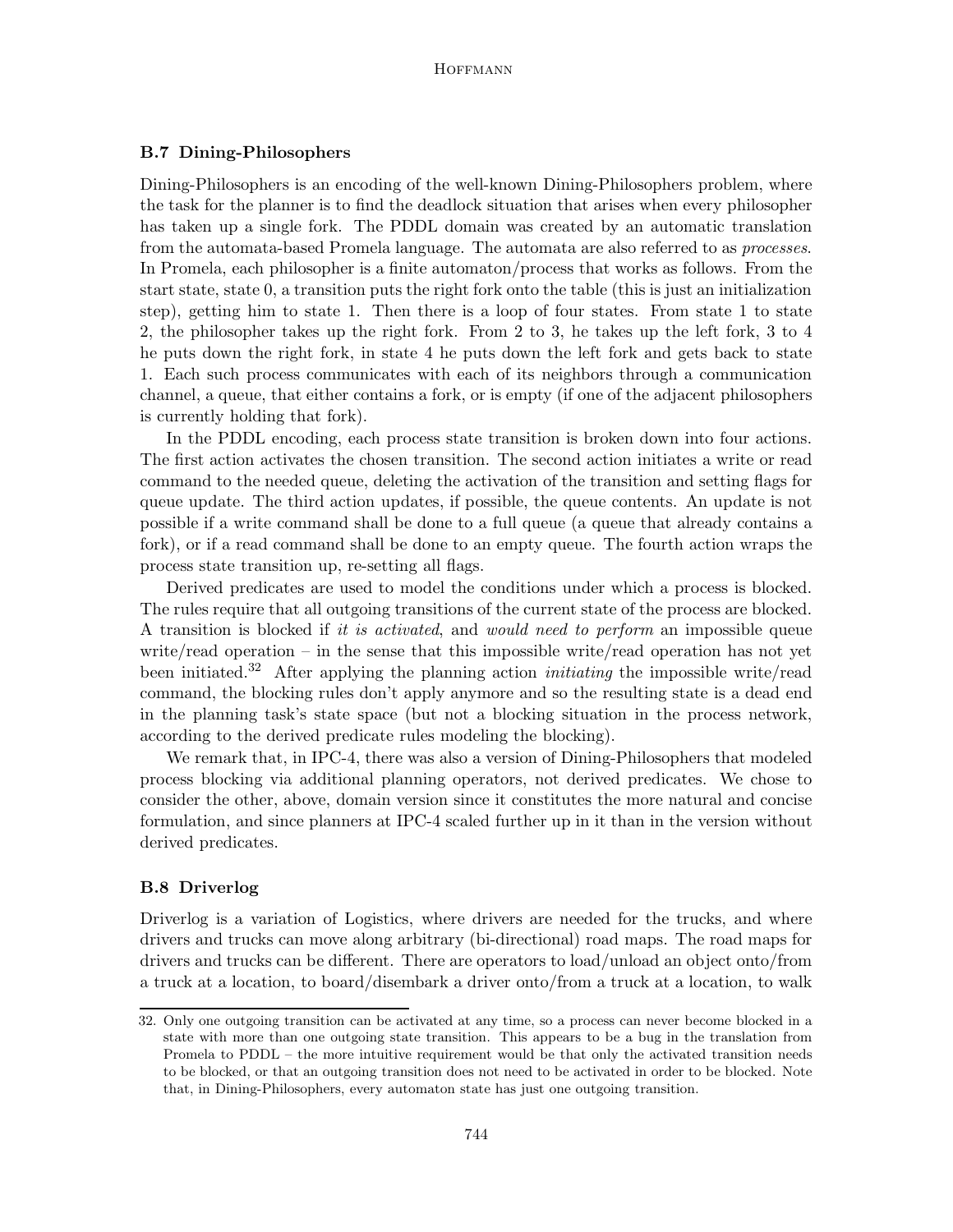a driver from a location to another one, and to drive a truck with a driver from a location to another one. The preconditions and effects of loading/unloading objects are the obvious ones. A driver can board a truck only if the truck is empty; in effect, the truck is no longer empty (as well as driven by the driver). Disembarking a driver is the inverse action. In order to walk a driver from  $l$  to  $l'$ , there must be a path between  $l$  and  $l'$ . In order to drive a truck from  $l$  to  $l'$ , there has to be a link from  $l$  to  $l'$  (and there must be a driver on the truck). Paths and links form arbitrary (in particular, potentially different) graphs over the locations, the only restriction being that they are undirected, i.e., if a truck or driver can move from  $l$  to  $l'$  then it can also move back. This restriction is imposed on the Driverlog instances as can be generated with the IPC-3 generator.

## B.9 Ferry

In Ferry, a single ferry is used to transport cars between locations, one at a time. There are three operators. One can sail the ferry between two locations. One can board a car onto the ferry at a location, which deletes an empty-ferry fact (plus adding that the car is on the ferry and deleting that the car is at the location). One can debark a car from the ferry at a location, which achieves empty-ferry (plus adding that the car is at the location and deleting that the car is on the ferry). The goal is to have a subset of the cars at their goal locations.

## B.10 Freecell

The Freecell domain is a STRIPS formulation of the widely known solitaire card game that comes with Microsoft Windows. A number of cards from different suits are initially arranged in random stacks on a number of columns. The cards must be put home. For each suit of cards, there is a separate home column, on which the cards from that suit must be stacked in increasing order of card value. There is a number of free cells. The cards can be moved around according to certain rules. A card is clear if it has no other card on top of it. Any clear card can be put into a free cell (if it's not already there), each free cell holds only one card at a time. Any clear card can be moved onto an empty column. A clear card c can be put home if the last card put home in the same suit was the one preceding c. If c and  $c'$  are clear cards from differently colored suits, then one can stack c on top of  $c'$  if  $c'$  is not in a free cell, and  $c$ 's card value is one less than the card value of  $c'$  (so stacks can only be built on columns, in decreasing order of card value, and in alternating colors). The goal is reached when the topmost cards of all suits have been put home.

# B.11 Fridge

In Fridge, one must replace the broken compressor in a fridge. To do this, one must remove the compressor; this involves unfastening the screws that hold the compressor, which in turn involves first switching the fridge off. The goal is to have the new compressor attached to the fridge, all screws fastened, and the fridge switched back on. The origin of this domain is a STRIPS formulation. We consider an adaptation that allows for an arbitrary number of fridges and screws, where each compressor is fastened by the same (arbitrary, at least one) number of screws. The adaptation involves an ADL precondition: a compressor can only be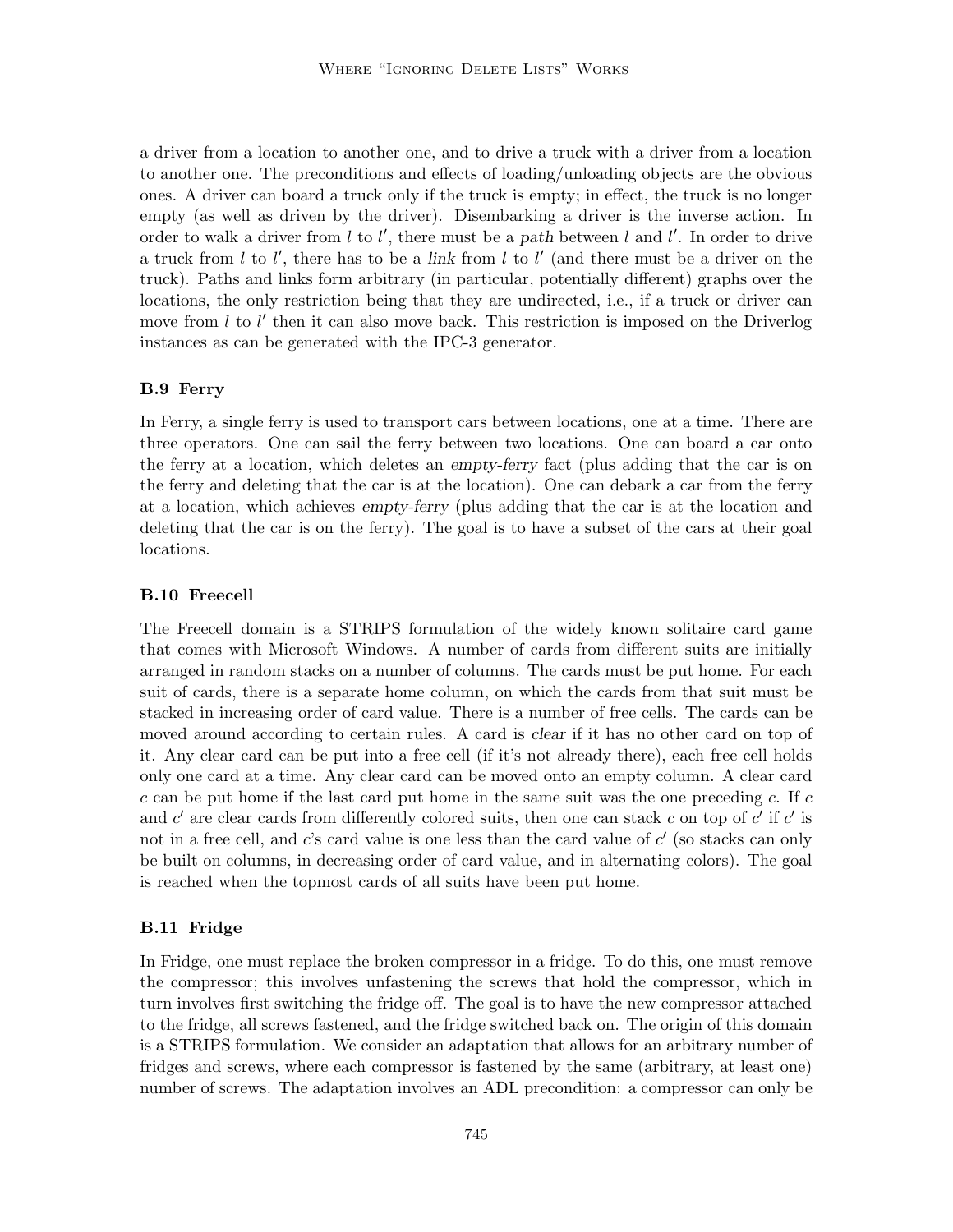removed if all screws are unfastened. There are six operators. One can stop/start a fridge. One can unfasten/fasten a screw from/to a compressor attached to a fridge; to do so, the fridge needs to be turned off, the compressor needs to be attached, and the screw must fit the compressor. Finally, one can remove/attach a compressor from/to a fridge. Removing a compressor requires that the fridge is turned off, and that none of the screws that fit the compressor are fastened. In effect, the compressor is no longer attached to the fridge, and both the fridge and the compressor are free. Attaching a compressor requires that the fridge is turned off, and that the compressor fits the fridge. In effect, the compressor is attached, and the compressor and fridge are no longer free.

# B.12 Grid

In Grid, a robot must move along positions that are arranged in a grid-like reachability relation. The positions can be locked, and there are keys of different shapes to open them. The goal is to have some keys at their goal positions. There are five operators. One can move from position  $p$  to position  $p'$ , which requires (apart from the obvious preconditions) that p and p' are connected, and that p' is open (not locked). One can pick up a key at a position, which requires that the arm is empty (one can only hold one key at a time), and has as effects that one holds the key, that the arm is no longer empty, and that the key is no longer at the position. Putting a key down at a position is the inverse action. One can abbreviate the two previous actions by doing a pickup-and-lose of keys  $k$  and  $k'$  at a position; to do this, one must hold  $k$ , which is directly exchanged for  $k'$ , i.e., the effects are that one holds k and that  $k'$  is at the position. Finally, one can unlock a position  $p'$  if one is at a position  $p$  that is connected to  $p'$ , and holds a key that has the same shape as the locked position  $p'$ ; the add effect is that  $p'$  is open, the delete effect is that the position is no longer locked. The instances specify the initial locations of all keys, of all locked positions, and of the robot, as well as the shapes of the keys and the locked positions. The goal specifies positions for a subset of the keys. The robot always starts at an open position. This does make a significant difference: if the robot is allowed to start at a locked position, there can be local minima under  $h^{+}$ .<sup>33</sup> Otherwise there are none, c.f. Theorem 2. Intuitively, it makes more sense to let the robot be located in open positions only; the restriction also holds true in the published benchmark examples.

## B.13 Gripper

In Gripper, the task is to transport a number of balls from one location to another. There are three operators. One can move between locations. One can pick up a ball at a location with a hand; apart from the obvious preconditions this requires that the hand is empty; the effects are the obvious ones (the ball is in the hand and no longer in the room) plus that the hand is no longer empty. One can drop a ball at a location from a hand, which inverts the effects of the picking action. There are always exactly two locations, and two gripper hands. Instances thus differ only in terms of the number of balls. These severe restrictions hold true in the AIPS-1998 instances. We remark that adding more locations and/or hands

<sup>33.</sup> Moving away from a locked initial position can lead to the need of applying several steps to re-open that position. The relaxed plan to the initial state does not realize this, since it ignores the delete on the initial at-fact.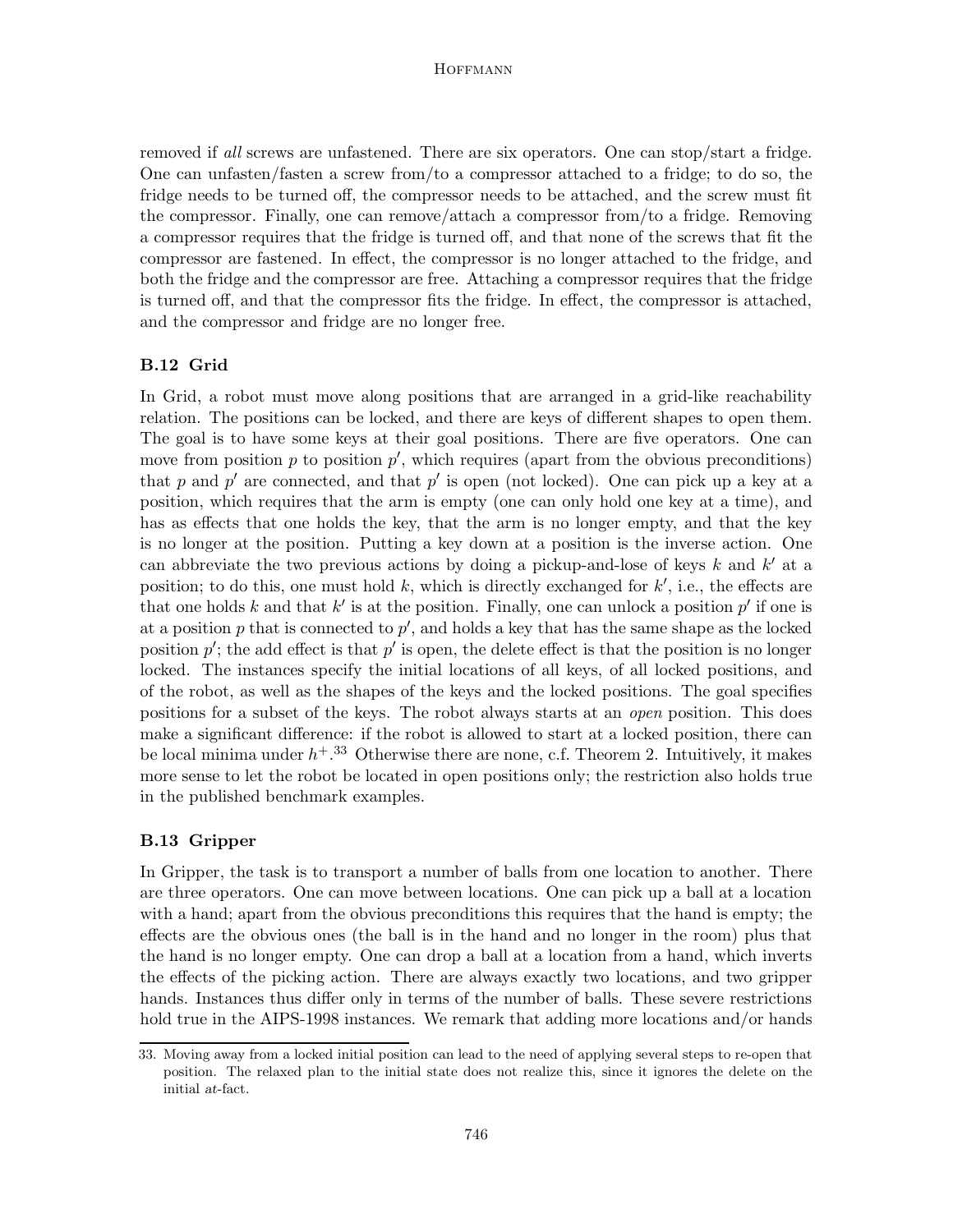does not affect the topological properties under  $h^+$ , in fact the proof arguments given in Theorems 1, 2, and 3 remain valid in this case.

# B.14 Hanoi

The Hanoi domain is a STRIPS encoding of the classical *Towers of Hanoi* problem. There are *n* discs  $d_1, \ldots, d_n$ , and three pegs  $p_1, p_2$ , and  $p_3$ . There is a single operator that moves an object x from an object y onto an object  $z$  (the operator parameters can be grounded with discs as well as pegs). The preconditions of the move are that x is on y, x is clear, z is clear, and x is smaller than z. The effects are that x is on z and y is clear, while x is no longer on y and z is no longer clear. The semantics of Towers of Hanoi are encoded via the smaller relation. This relation holds in the obvious way between the discs, and all discs are smaller than the pegs (the pegs are not smaller than anything so they can not be moved). The instances differ in terms of the number n of discs that must be transferred from  $p_1$  to p3.

## B.15 Logistics

Logistics is the classical transportation domain, where objects must be transported within cities using trucks, and between different cities using airplanes. There are six operators, to drive a truck between two locations within a city, to fly an airplane between two airports, to load (unload) an object onto (from) a truck at a location, and to load (unload) an object onto (from) an airplane at an airport. The operators all have the obvious preconditions and effects (the most "complicated" operator is that moving a truck, whose precondition requires that both locations are within the city). There is always at least one city, and each city has a non-zero number of locations one of which is an airport. There is an arbitrary number of objects, and of airplanes (which are located at airports). The goal is to have a subset of the objects at their goal locations.

## B.16 Miconic-ADL

Miconic-ADL is an ADL formulation of a complex elevator control problem occurring in a real-world application of planning (Koehler & Schuster, 2000). A number of passengers are waiting at a number of floors to be transported with a lift, obeying a variety of constraints. There is always at least one floor, and an arbitrary number of passengers, each of which is given an origin and a destination floor. There are three operators. The lift can move up from floor f to floor f' if f' is (transitively) above f, and vice versa for moving downwards. The lift can also stop at a floor. When it does so at floor f, by conditional effects of the stopping action all passengers waiting at f are boarded, and all passengers wanting to get out at f depart. The goal is to serve all passengers, i.e., to bring them to their destination floor. The constraints that must be obeyed are the following.

- In some cases, a passenger  $p$  has no access to a floor  $f$ ; the lift can then not stop at  $f$ while  $p$  is boarded.
- Some passengers are VIPs; as long as these are not all served, the lift can only stop at floors where a VIP is getting on or off.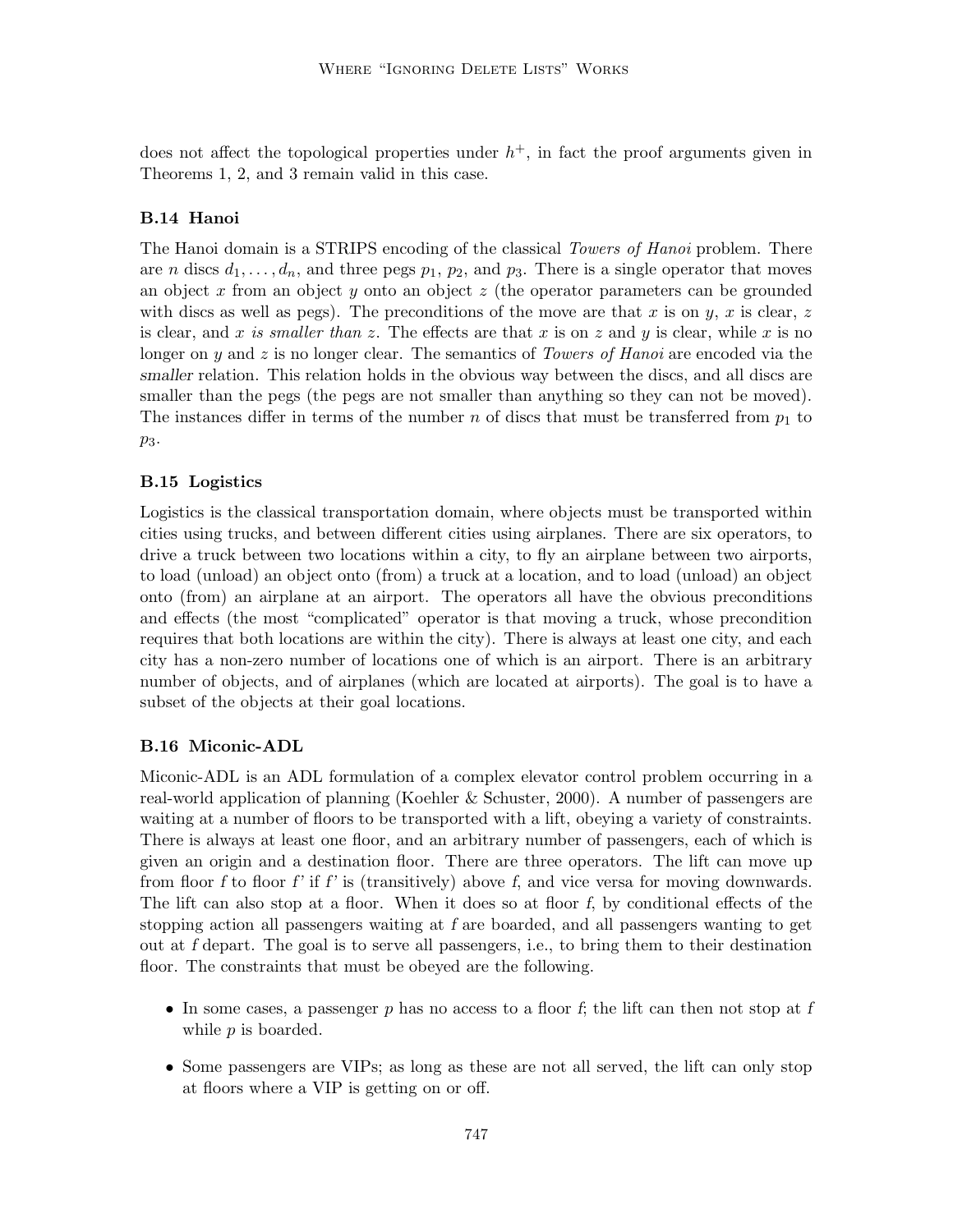- Some passengers must be transported non-stop, i.e., if they are boarded, the lift can make no intermediate stops before stopping at their destination floor.
- Some passengers can not travel alone, others can attend them; if one of the former kind is boarded, then so must be at least one of the latter kind.
- There are groups A and B of passengers such that it is not allowed to have people from both groups boarded simultaneously.
- Some passengers can only be transported in the direction of their own travel, i.e., if they need to go up (down), then, while they are boarded, the lift can not move downwards (upwards).

All of these constraints are formulated by means of complex first order preconditions of the operators.

# B.17 Miconic-SIMPLE

The Miconic-SIMPLE domain is the same as Miconic-ADL described above, except that there are no constraints at all.

# B.18 Miconic-STRIPS

The Miconic-STRIPS domain is almost the same as the Miconic-SIMPLE domain, see above. The only difference is that boarding and departing passengers is not done by conditional effects of a stopping operator, but explicitly by separate STRIPS operators. One can board a passenger at a floor. The precondition is that the (current) floor is the passenger's origin, and the only effect is that the passenger is boarded. One can let a passenger depart at a floor. The preconditions are that the (current) floor is the passenger's destination and that the passenger is boarded, and the effects are that the passenger is served but no longer boarded.

# B.19 Movie

In Movie, the task is to prepare for watching a movie. There are seven different operators. One can rewind the tape, which adds that the tape is rewound, and deletes that the counter is at zero. One can reset the counter, the only effect being that the counter is at zero. One can get five different kinds of snacks, the only (add) effect being that one has the respective snack. Instances differ only in terms of the number of items that there are of each sort of snacks. The goal is always to have one snack of each sort, to have the tape rewound, and to have the counter at zero.

# B.20 Mprime

Mprime is a transportation kind of domain, where objects must be transported between locations by means of vehicles, and vehicles use non-replenishable fuel. In an instance, there are a set L of locations, a set O of objects, and a set V of vehicles. There also are sets  $F$  and  $S$  of fuel numbers and space numbers. Each location initially has a certain fuel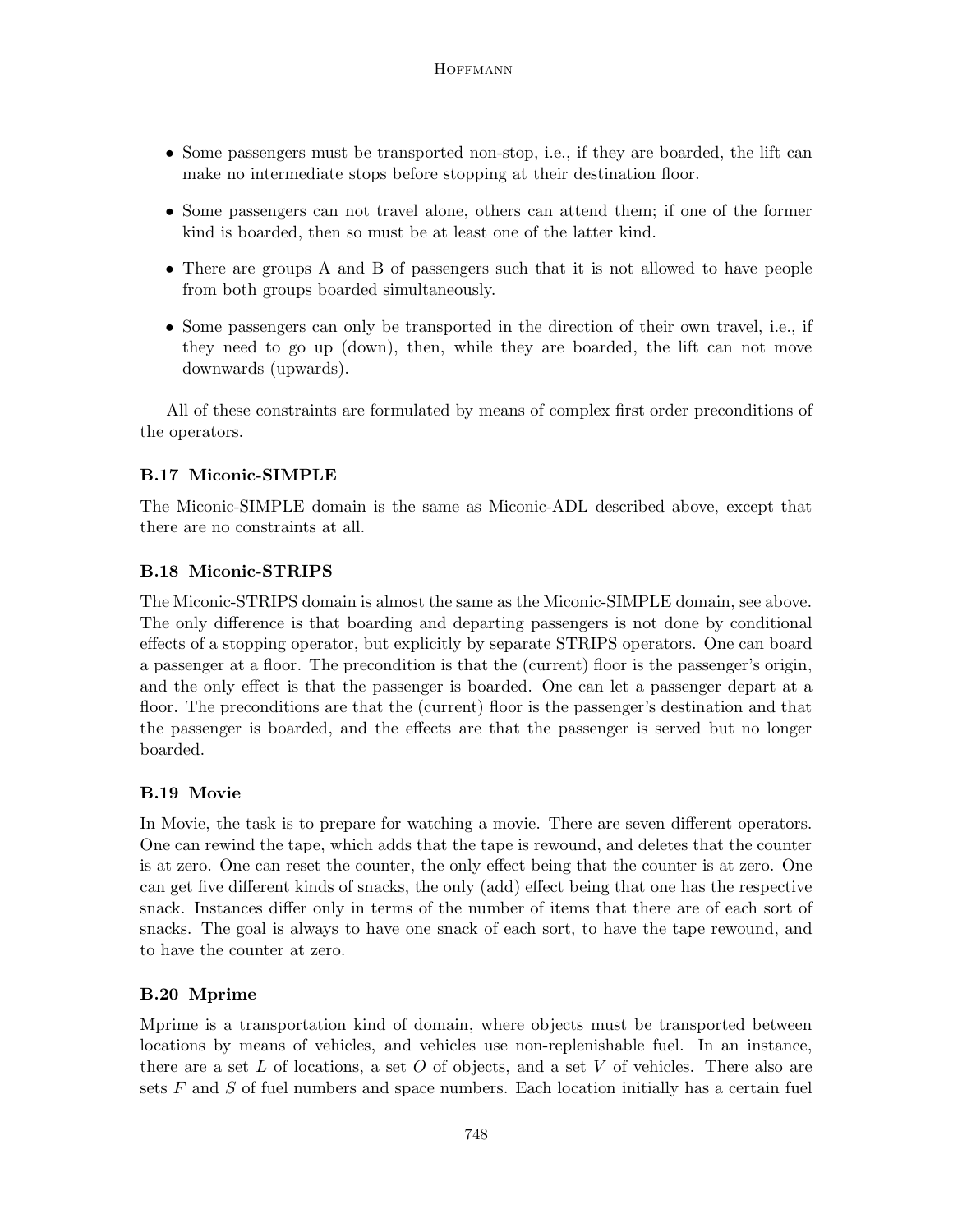number – the number of fuel items available at the location – and each vehicle has a certain space number – the number of objects the vehicle can carry at a time. There are operators to move vehicles between locations, to load (unload) objects onto (from) vehicles, and to transfer fuel units between locations. A move from location  $l$  to location  $l'$  can only be made if  $l$  and  $l'$  are connected (where the connection relation is an arbitrary graph), and if there is at least one fuel unit available at  $l$  (l has a fuel number that has a lower neighbor). In effect of the move, the respective vehicle is located at  $l'$ , and the amount of fuel at  $l$  is decreased by one unit, i.e.,  $l$  is assigned the next lower fuel number. In a similar fashion, an object can only be loaded onto a vehicle if there is space for that, and in effect the available space decreases. Unloading the object frees the space again. The transfer operator can transfer one fuel unit from location  $l$  to location  $l'$ , if  $l$  and  $l'$  are connected, and  $l$  has at least two fuel units left. As the result of applying the operator, l's fuel number decreases by one, while l''s fuel number increases by one. Note that there is no way to re-gain fuel items (one can transfer them around but one can not obtain new ones). The goal is to transport a subset of the objects to their goal locations.

## B.21 Mystery

Mystery is exactly the same as the Mprime domain described above, except that there is no operator to transfer fuel items.

### B.22 Optical-Telegraph

Like the Dining-Philosophers domain described above in Appendix B.7, Optical-Telegraph is a PDDL compilation of a problem originally formulated in the automata-based Promela language. The mechanics of the PDDL compilation are the same as in Dining-Philosophers, using derived predicates to detect blocked situations. The problem involves  $n$  pairs of communicating processes, each pair featuring an "up" and a "down" process. Such a pair can go through a fairly long, heavily interactive, sequence of operations, implementing the possibility to exchange data between the two stations. Before data is exchanged, various initializing steps must be taken, to ensure the processes are working synchronously. Most importantly, each of the process writes a token into a "control channel" (queue) at the beginning of the sequence, and reads the token out again at the end. This causes a deadlock situation because there are only n control channels, each of which is accessed by two processes. More precisely, the process pairs are arranged in a cycle, where between each pair there is a control channel. The overall system is blocked iff all process pairs are in a state where they have occupied (written into) one control channel, and are waiting to occupy the other. In that sense, Optical-Telegraph can be viewed as a version of Dining-Philosophers where the internal states of the philosophers are more complicated. In particular, the "philosophers" (process pairs) here can choose in which order to "pick up the forks" (occupy the control channels). As it turns out, see Appendix A.2, the latter has an important impact on the topology under  $h^+$ .

We remark that, in IPC-4, there was also a version of Optical-Telegraph that modeled process blocking via additional planning operators, not derived predicates. We chose to consider the other, above, domain version since it constitutes the more natural and concise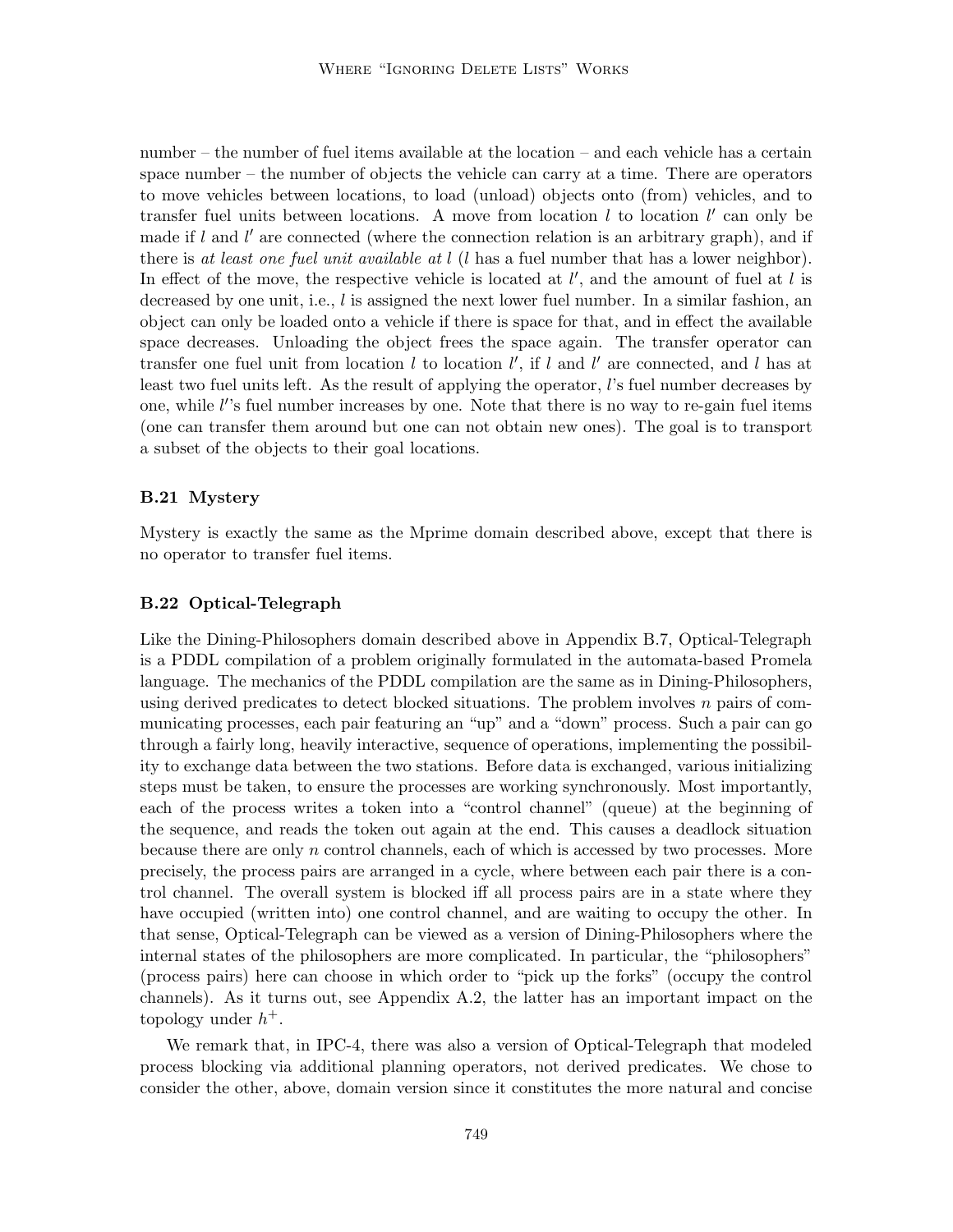formulation, and since planners at IPC-4 scaled further up in it than in the version without derived predicates.

# B.23 Pipesworld

In Pipesworld, units of oil derivatives, called "batches", must be propagated through a pipeline network. The network consists of areas connected with pipe segments of different length. The pipes are completely filled with batches at all times, and if one pushes a batch in at the one end of a pipe, the last batch currently in that pipe comes out at the other end. There can be interface restrictions concerning the types of oil derivatives that are allowed to be adjacent to each other inside a pipe, and there can be tankage restrictions concerning the number of batches (of each derivative type) that can be stored at any point in time in the individual areas.

The only available planning operator is to push a batch into a pipe. In the IPC-4 encoding of the domain, which we look at here, for non-unitary pipe segments (pipes containing more than one batch) this operator is split into two parts, a start and a finish action (in order to reduce the number of operator parameters needed to correctly update the pipe contents). Also, pipe segments are encoded in a directed fashion, making it necessary to distinguish between (symmetrical) push and pop actions. The initial state specifies the current batch positions etc., the goal specifies what batches have to be brought to what areas.

## B.24 PSR

In the PSR domain, as used in IPC-4, the task is to re-supply a given set of lines in a faulty electricity network. The nodes of the network are "breakers", which feed electricity into the network, and "devices", which are just switches that can be used to change the network configuration. The edges in the network are the lines, each connecting two or three nodes. The breakers and devices can be open or closed. If they are open, then they disconnect the lines adjacent to them. If breakers are closed, then they feed electricity into the adjacent lines. Some of the lines are faulty. The goal is to ensure that none of the breakers is "affected", i.e., feeds electricity into a faulty line, through the transitive connections in the network. Also, the goal requires that each of the given set of lines is (transitively) fed with electricity from some breaker.

The transitive network semantics, determining if a breaker feeds electricity into some line, and if a breaker is affected, are modeled by means of various derived predicates (with recursive rule antecedents to enable the computation of transitive closure). There are three planning operators. One can open a device or breaker that is currently closed, and one can do the inverse closing action. Both actions require as a precondition that no breaker is currently affected. If the latter is untrue, i.e., if a breaker is currently affected, then the only available action is to wait. Its effect is to open all breakers that are affected.

We remark that, in IPC-4, there was also a different version of PSR, formulated in pure STRIPS without derived predicates. That version constitutes, however, a relatively superficial pre-compiled form of the domain (Hoffmann & Edelkamp, 2005; Edelkamp et al., 2005). It was included in IPC-4 only in order to provide the pure STRIPS planners with a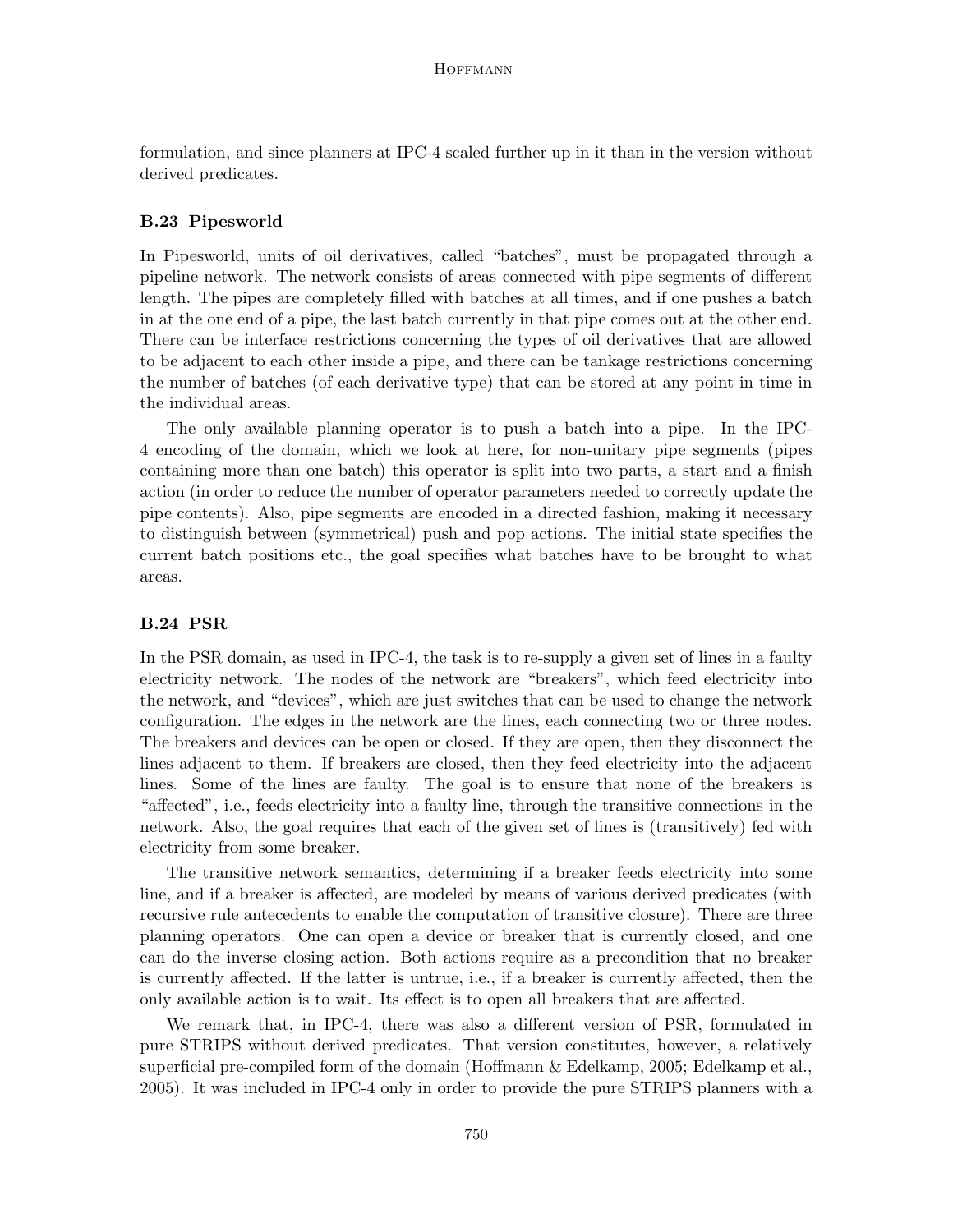domain formulation they could tackle (the pre-compilation was necessary in order to enable the formulation in pure STRIPS).

# B.25 Rovers

In Rovers, a number of rovers must navigate through a road map of waypoints, take rock and soil samples as well as images, and communicate the data to a number of landers. The nine available operators are the following. One can navigate a rover from one waypoint to another – to do this, the waypoints must be connected for the rover. One can sample soil/rock with a rover at a waypoint using a store – to do so, the rover must have the (empty) store and be equipped for soil/rock analysis, and there must be soil/rock to sample at the waypoint; in effect one has the soil/rock analysis, the store is full, and the soil/rock sample is no longer at the waypoint. One can empty a full store by dropping the store. One can calibrate a camera at a waypoint using an objective, and one can take an image of an objective in a mode with a camera at a waypoint. For both operators, the object must be visible from the waypoint, and the camera must be on board a rover that is equipped for imaging. To calibrate the camera, the object must be a calibration target for it; the only effect of the operator is the calibration of the camera. To take an image, the camera must be calibrated, and support the required mode. The effects are that one has the image data, and that the camera is no longer calibrated. Finally, there are three operators with which a rover can communicate soil/rock/image data to a lander. To do so, the lander's waypoint must be visible from that of the rover; the only effect is that the data is communicated. The instances are restricted in that the visibility and connectivity between waypoints are bi-directional – if waypoint  $w$  is visible from waypoint  $w'$  then the same holds true vice versa; if a rover can move from  $w$  to  $w'$  then it can also move back. Another restriction is that no camera is initially calibrated (this serves to make sure that, in a reachable state, each calibrated camera has at least one calibration target). Both restrictions are imposed on the Rovers instances as can be generated with the IPC-3 generator.

## B.26 Satellite

In Satellite, satellites need to take images in different directions, in certain modes, using appropriate instruments. There is a number of satellites, a number of directions, a number of instruments, and a number of modes. There are the following five operators. One can turn a satellite from a direction to another one; the preconditions and effects are the obvious ones, the action can be applied between any pair of directions (no connectivity constraints). One can switch on an instrument on board a satellite, if the satellite has power available; in effect, the instrument has power but is no longer calibrated, and the satellite has no more power available. One can switch off an instrument on board a satellite, if the instrument has power; in effect, the satellite has power available, but the instrument not anymore. One can calibrate an instrument on board a satellite in a direction, if the satellite points into the direction, the instrument has power, and the direction is a calibration target for the instrument. The only effect is the calibration of the camera. Finally, one can take an image with an instrument on board a satellite in a direction and a mode. To do so, the satellite must point into the direction, and the camera must support the mode, have power, and be calibrated; the only effect is that one has an image of the direction in the mode.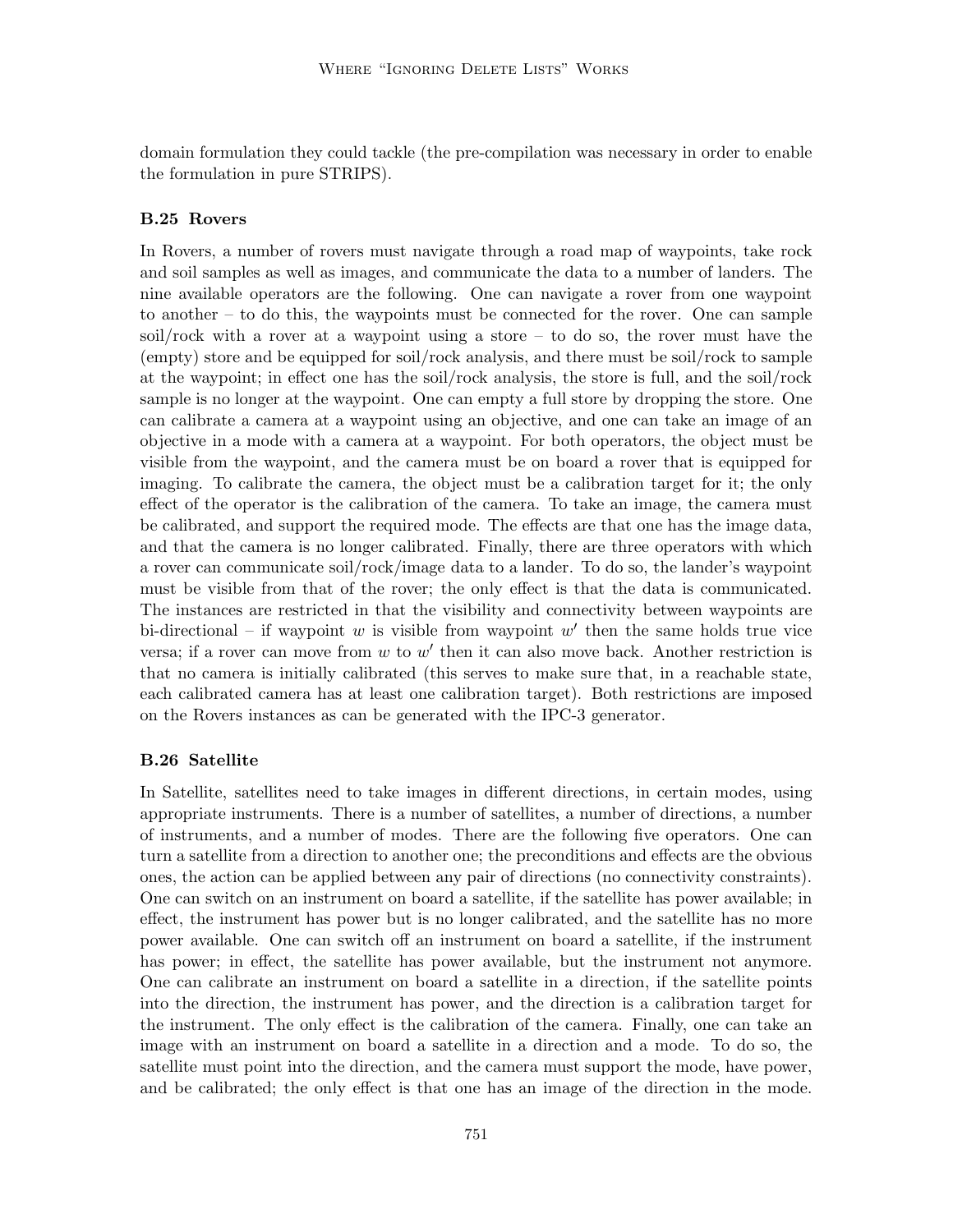The goal is to have images of a number of direction/mode pairs; also, satellites can have a goal requirement to point into a specified direction. The initial states are such that each satellite (but no instrument) has power available, and no instrument is calibrated. The former restriction makes sure that each satellite has the power to run one instrument at a time; the latter restriction makes sure that, in a reachable state, each calibrated instrument has at least one calibration target. Both restrictions are imposed on the Satellite instances as can be generated with the IPC-3 generator.

# B.27 Schedule

In Schedule, a collection of objects must be processed on a number of machines, applying working steps that change an object's shape, surface condition, or color; one can also drill holes of varying widths in varying orientations. There are nine operators. Eight of these describe working steps for an object  $o$  on a machine. Amongst other things, these operators' preconditions require that  $\sigma$  is not scheduled elsewhere and that the machine is not busy, and these operators' effect is that  $o$  is scheduled, and that the machine is busy. The ninth operator does a time step, whose effect is that no object is scheduled, and no machine is busy, any longer. One can apply a do-roll action to an object o, which makes o cylindrical and hot (no longer cold, see also below), while deleting any surface conditions, colors, and holes that  $\sigma$  might have. One can apply a do-lathe to  $\sigma$ , making it cylindrical with a rough surface, and deleting any colors that  $o$  might have been painted in before. One can apply a do-polish to  $o$  if it is cold, giving it a polished surface. One can apply a do-grind to  $o$ , giving it a smooth surface with no colors. One can apply a do-punch to  $o$ , with width  $w$  in orientation  $o$ , if  $o$  is cold, resulting in  $o$  having a hole in  $w$  and  $o$ , and a rough surface. One can also apply a do-drill-press to  $o$ , if  $o$  is cold, making a hole of width  $w$  and orientation  $\alpha$  into  $\alpha$  (changing none of  $\alpha$ 's properties except making the hole). If  $\alpha$  is cold, then one can also apply a do-spray-paint in color  $c$ , deleting all surface conditions that  $o$  might have. Finally, one can apply a do-immersion-paint to  $o$ , changing none of  $o$ 's properties except the color. Note that there is no operator that can change o's temperature, except do-roll which makes  $o$  hot; after that,  $o$  can not be made cold again (this is the reason why dead ends can arise, c.f. Theorem 1). Initially, all objects are cold, and have a shape and a surface condition specified. Some of the objects are also painted initially, and an object can have none or several holes. In the goal condition, some of the objects can be required to have cylindrical shape (the only shape that can be produced by the machines), some need a surface condition, some must be painted, and each object can be required to have an arbitrary number of holes.

## B.28 Simple-Tsp

Simple-Tsp is a trivial version of the TSP problem. There is a single operator to move between locations. This can be applied between any two (different) locations, and the effect (besides the obvious ones) is that the destination location is visited. The instances specify a number of locations that must all be visited, starting in one of them.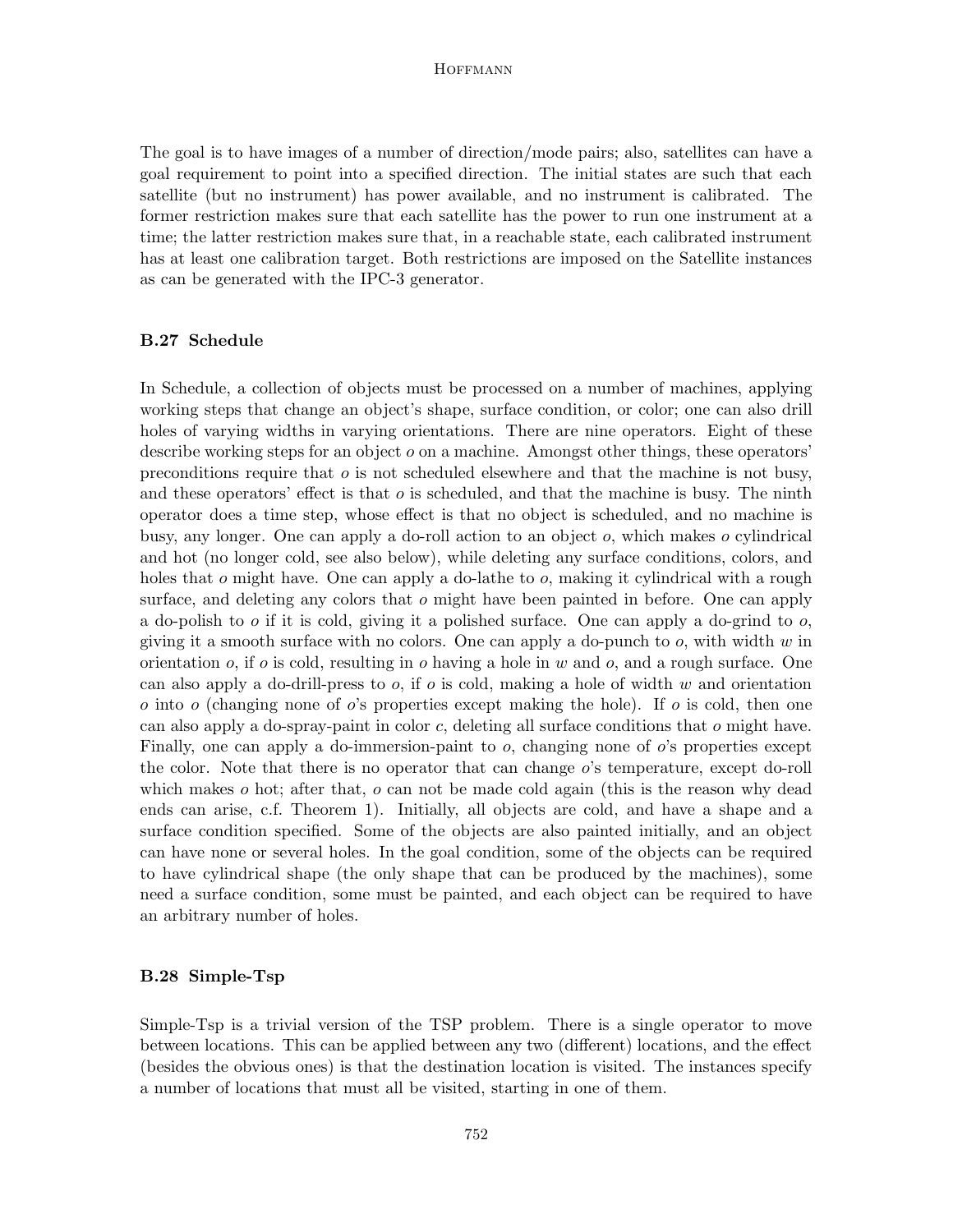# B.29 Tireworld

In Tireworld, one must replace a number of flat tires. This involves a collection of objects that must be used in the appropriate working steps. Briefly summarized, the situation is as follows. There are thirteen operators. There is a boot that can be either opened or closed; it is initially closed and shall be so in the end. There are a pump, a wrench, and a jack which can be fetched or put away (from/into the boot); they are initially in the boot and shall be put back in the end. The spare wheels are initially not inflated, and can be inflated using the pump (the add effect is that the wheel is inflated, the delete effect is that it is no longer not-inflated). Each hub is fastened with nuts; these can be loosened or tightened, using the wrench, while the respective hub is on ground. The jack can be used to either jack up or jack down a hub. Once a hub is jacked up, one can undo the (loose) nuts, or do them up; if the nuts are undone, one can remove the respective wheel, or put on one. An optimal solution plan is this: open the boot; fetch the tools; inflate all spare wheels; loosen all nuts; in turn jack up each hub, undo the nuts, remove the flat wheel, put on the spare wheel, do up the nuts, and jack the hub down again; tighten all nuts; put away the tools; and close the boot.

# B.30 Zenotravel

Zenotravel is a transportation domain variant where the vehicles (called aircrafts) use fuel units that can be replenished using a refueling operator. There are a number of cities, a number of aircrafts, a number of persons, and a number of different possible fuel levels. The fuel levels encode natural numbers by a next predicate – next(f,f) is true iff f is the next higher fuel level than f. The task is to transport a subset of the persons from their initial locations to their goal locations. There are the following five operators. One can board/debark a person onto/from an aircraft at a city; this has just the obvious preconditions and effects. One can fly an aircraft from a city to a different city, decreasing the aircraft's fuel level from f to f; f must be the aircraft's current fuel level, and f must be the next lower level. One can also zoom the aircraft; this is exactly the same as flying it, except that zooming uses more fuel – the aircraft's fuel level is decreased by two units. Finally, one can refuel an aircraft at a city from fuel level  $f$  to fuel level  $f$ . The conditions are that f is the aircraft's current fuel level, and that  $f$  is the next higher level. Thus aircrafts can be refueled at any city, and in steps of one unit.

#### References

Bacchus, F. (2001). The AIPS'00 planning competition. The AI Magazine,  $22(3)$ , 47–56.

- Biundo, S., & Fox, M. (Eds.). (1999). Recent Advances in AI Planning. 5th European Conference on Planning (ECP'99), Lecture Notes in Artificial Intelligence, Durham, UK. Springer-Verlag.
- Blum, A. L., & Furst, M. L. (1995). Fast planning through planning graph analysis. In Mellish, S. (Ed.), Proceedings of the 14th International Joint Conference on Artificial Intelligence (IJCAI-95), pp. 1636–1642, Montreal, Canada. Morgan Kaufmann.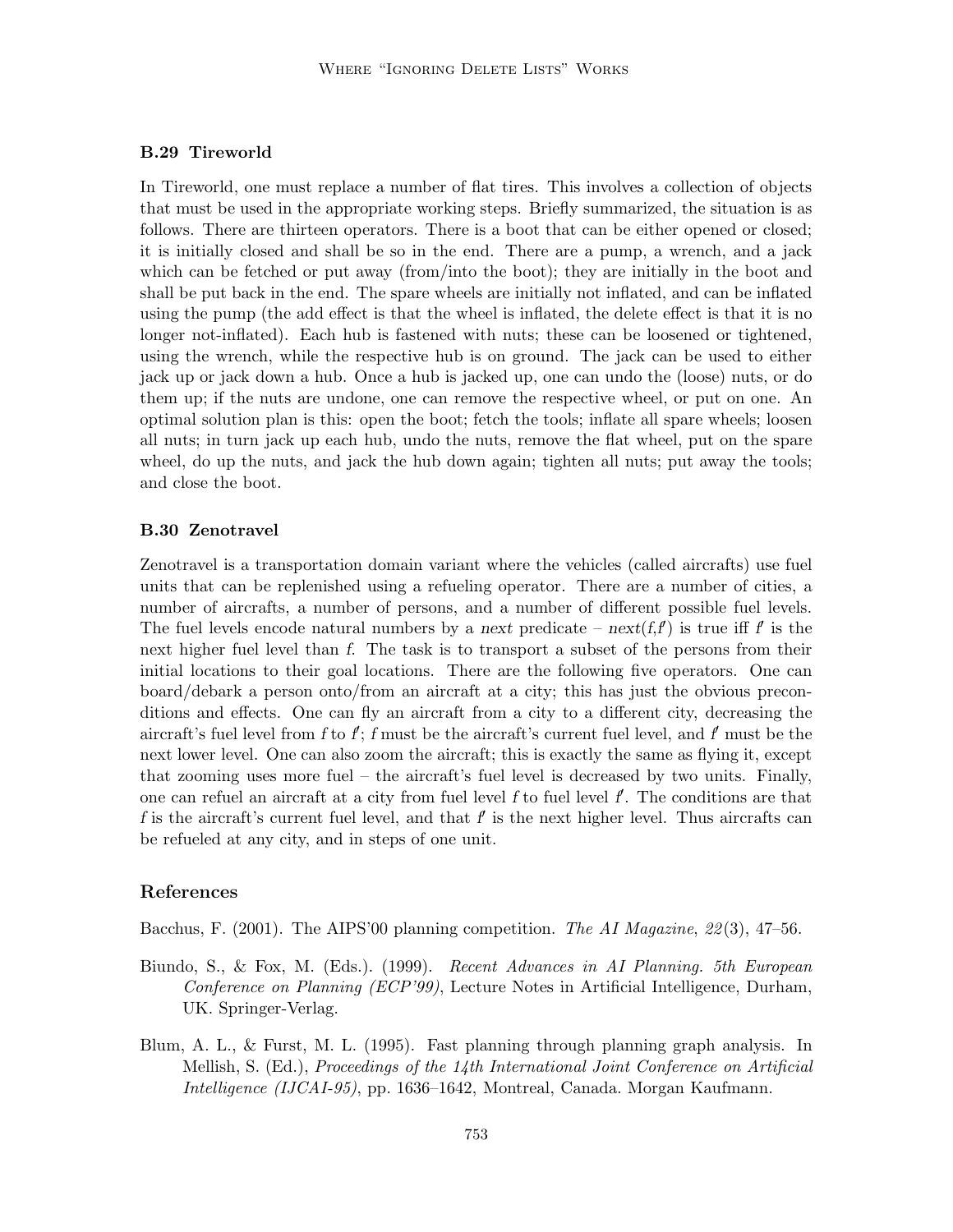- Blum, A. L., & Furst, M. L. (1997). Fast planning through planning graph analysis. Artificial Intelligence, 90(1-2), 279–298.
- Bonet, B., & Geffner, H. (1999). Planning as heuristic search: New results.. In Biundo, & Fox (Biundo & Fox, 1999), pp. 60–72.
- Bonet, B., & Geffner, H. (2001a). Heuristic search planner 2.0. The AI Magazine, 22(3), 77–80.
- Bonet, B., & Geffner, H. (2001b). Planning as heuristic search. Artificial Intelligence,  $129(1-2)$ , 5-33.
- Bonet, B., Loerincs, G., & Geffner, H. (1997). A robust and fast action selection mechanism for planning. In Kuipers, B. J., & Webber, B. (Eds.), Proceedings of the 14th National Conference of the American Association for Artificial Intelligence (AAAI-97), pp. 714–719, Portland, OR. MIT Press.
- Botea, A., Müller, M., & Schaeffer, J.  $(2004)$ . Using component abstraction for automatic generation of macro-actions.. In Koenig et al. (Koenig, Zilberstein, & Koehler, 2004), pp. 181–190.
- Botea, A., Müller, M., & Schaeffer, J. (2005). Learning partial-order macros from solutions. In Biundo, S., Myers, K., & Rajan, K. (Eds.), Proceedings of the 15th International Conference on Automated Planning and Scheduling (ICAPS-05), pp. 231–240, Monterey, CA, USA. Morgan Kaufmann.
- Brazdil, P., & Jorge, A. (Eds.)., EPIA-01 (2001). Proceedings of the 10th Portuguese Conference on Artificial Intelligence (EPIA-01), Porto, Portugal. Springer-Verlag.
- Bylander, T. (1994). The computational complexity of propositional STRIPS planning. Artificial Intelligence, 69(1–2), 165–204.
- Cesta, A., & Borrajo, D. (Eds.). (2001). Recent Advances in AI Planning. 6th European Conference on Planning (ECP'01), Lecture Notes in Artificial Intelligence, Toledo, Spain. Springer-Verlag.
- Chen, Y., Hsu, C., & Wah, B. (2004). SGPlan: Subgoal partitioning and resolution in planning.. In Edelkamp et al. (Edelkamp, Hoffmann, Littman, & Younes, 2004).
- Chen, Y., & Wah, B. (2003). Automated planning and scheduling using calculus of variations in discrete space.. In Giunchiglia et al. (Giunchiglia, Muscettola, & Nau, 2003), pp. 2–11.
- Chien, S., Kambhampati, R., & Knoblock, C. (Eds.)., AIPS-00 (2000). Proceedings of the 5th International Conference on Artificial Intelligence Planning Systems (AIPS-00), Breckenridge, CO. AAAI Press, Menlo Park.
- Do, M. B., & Kambhampati, S. (2001). Sapa: A domain-independent heuristic metric temporal planner.. In Cesta, & Borrajo (Cesta & Borrajo, 2001), pp. 109–120.
- Edelkamp, S. (2003a). Promela planning. In Ball, T., & Rajamani, S. (Eds.), Proceedings of the 10th International SPIN Workshop on Model Checking of Software (SPIN-03), pp. 197–212, Portland, OR. Springer-Verlag.
- Edelkamp, S. (2003b). Taming numbers and durations in the model checking integrated planning system. Journal of Artificial Intelligence Research, 20, 195–238.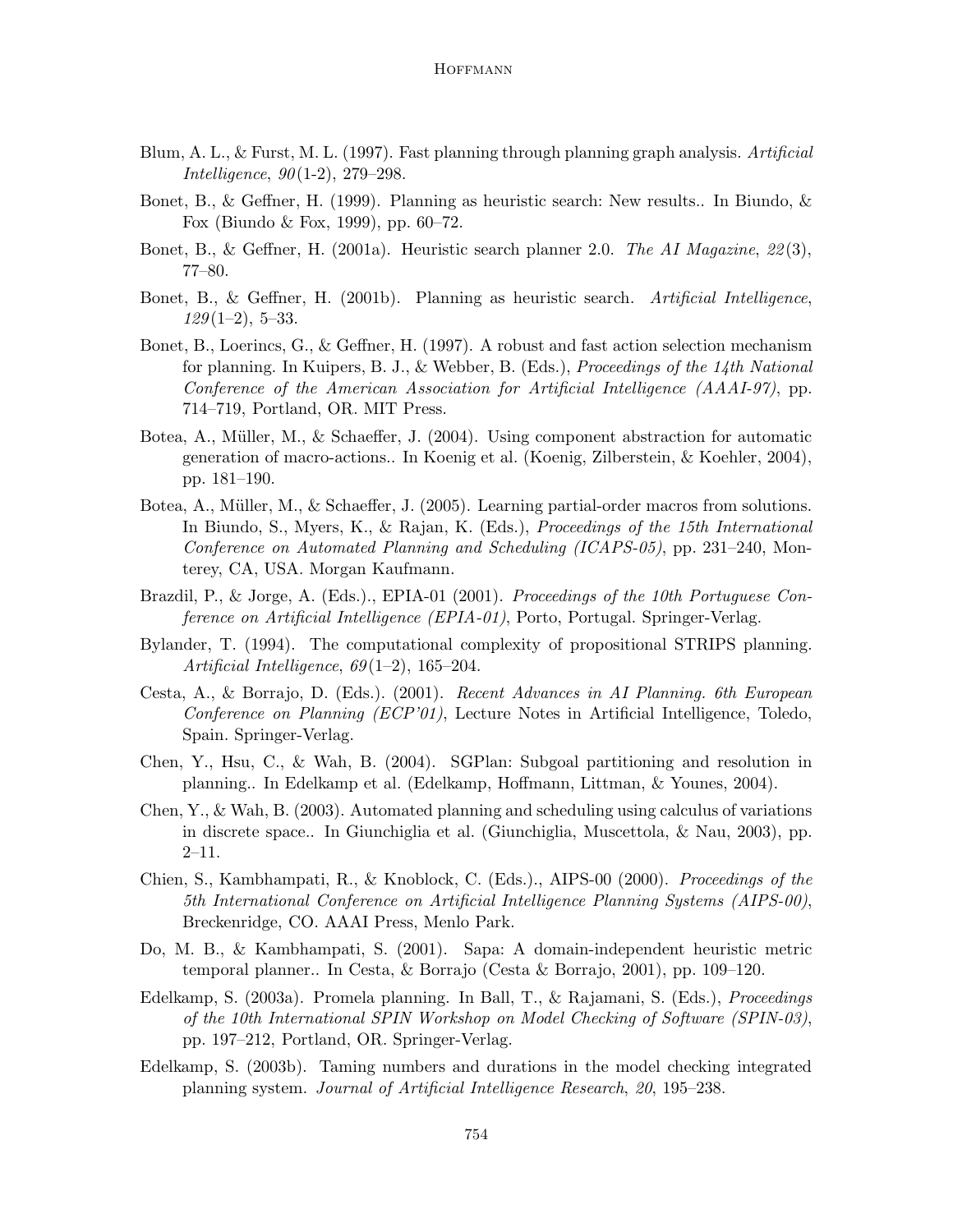- Edelkamp, S., & Helmert, M. (2001). MIPS: The model checking integrated planning system. AI Magazine, 22(3), 67–71.
- Edelkamp, S., Hoffmann, J., Englert, R., Liporace, F., Thiebaux, S., & Trüg, S.  $(2005)$ . Engineering benchmarks for planning: the domains used in the deterministic part of IPC-4. Journal of Artificial Intelligence Research. Submitted.
- Edelkamp, S., Hoffmann, J., Littman, M., & Younes, H. (Eds.)., IPC-04 (2004). Proceedings of the 4th International Planning Competition, Whistler, BC, Canada. JPL.
- Fox, M., & Long, D. (1998). The automatic inference of state invariants in TIM. Journal of Artificial Intelligence Research, 9, 367–421.
- Fox, M., & Long, D. (2001). STAN4: A hybrid planning strategy based on subproblem abstraction. The AI Magazine, 22(3), 81–84.
- Frank, J., Cheeseman, P., & Stutz, J. (1997). When gravity fails: Local search topology. Journal of Artificial Intelligence Research, 7, 249–281.
- Gazen, B. C., & Knoblock, C. (1997). Combining the expressiveness of UCPOP with the efficiency of Graphplan.. In Steel, & Alami (Steel & Alami, 1997), pp. 221–233.
- Gerevini, A., & Schubert, L. (2000). Inferring state constraints in DISCOPLAN: Some new results.. In Kautz, & Porter (Kautz & Porter, 2000), pp. 761–767.
- Gerevini, A., & Schubert, L. (2001). DISCOPLAN: an efficient on-line system for computing planning domain invariants.. In Cesta, & Borrajo (Cesta & Borrajo, 2001), pp. 433– 436.
- Gerevini, A., Saetti, A., & Serina, I. (2003). Planning through stochastic local search and temporal action graphs. Journal of Artificial Intelligence Research, 20, 239–290.
- Gerevini, A., & Serina, I. (2002). LPG: A planner based on local search for planning graphs with action costs.. In Ghallab et al. (Ghallab, Hertzberg, & Traverso, 2002), pp. 13–22.
- Gerevini, A., Serina, I., Saetti, A., & Spinoni, S. (2003). Local search techniques for temporal planning in LPG.. In Giunchiglia et al. (Giunchiglia et al., 2003). Accepted for publication.
- Ghallab, M., Hertzberg, J., & Traverso, P. (Eds.)., AIPS-02 (2002). Proceedings of the 6th International Conference on Artificial Intelligence Planning and Scheduling (AIPS-02), Toulouse, France. Morgan Kaufmann.
- Giunchiglia, E., Muscettola, N., & Nau, D. (Eds.)., ICAPS-03 (2003). Proceedings of the 13th International Conference on Automated Planning and Scheduling (ICAPS-03), Trento, Italy. Morgan Kaufmann.
- Haslum, P., & Geffner, H. (2000). Admissible heuristics for optimal planning.. In Chien et al. (Chien, Kambhampati, & Knoblock, 2000), pp. 140–149.
- Helmert, M. (2003). Complexity results for standard benchmark domains in planning. Artificial Intelligence, 143, 219–262.
- Helmert, M. (2004). A planning heuristic based on causal graph analysis.. In Koenig et al. (Koenig et al., 2004), pp. 161–170.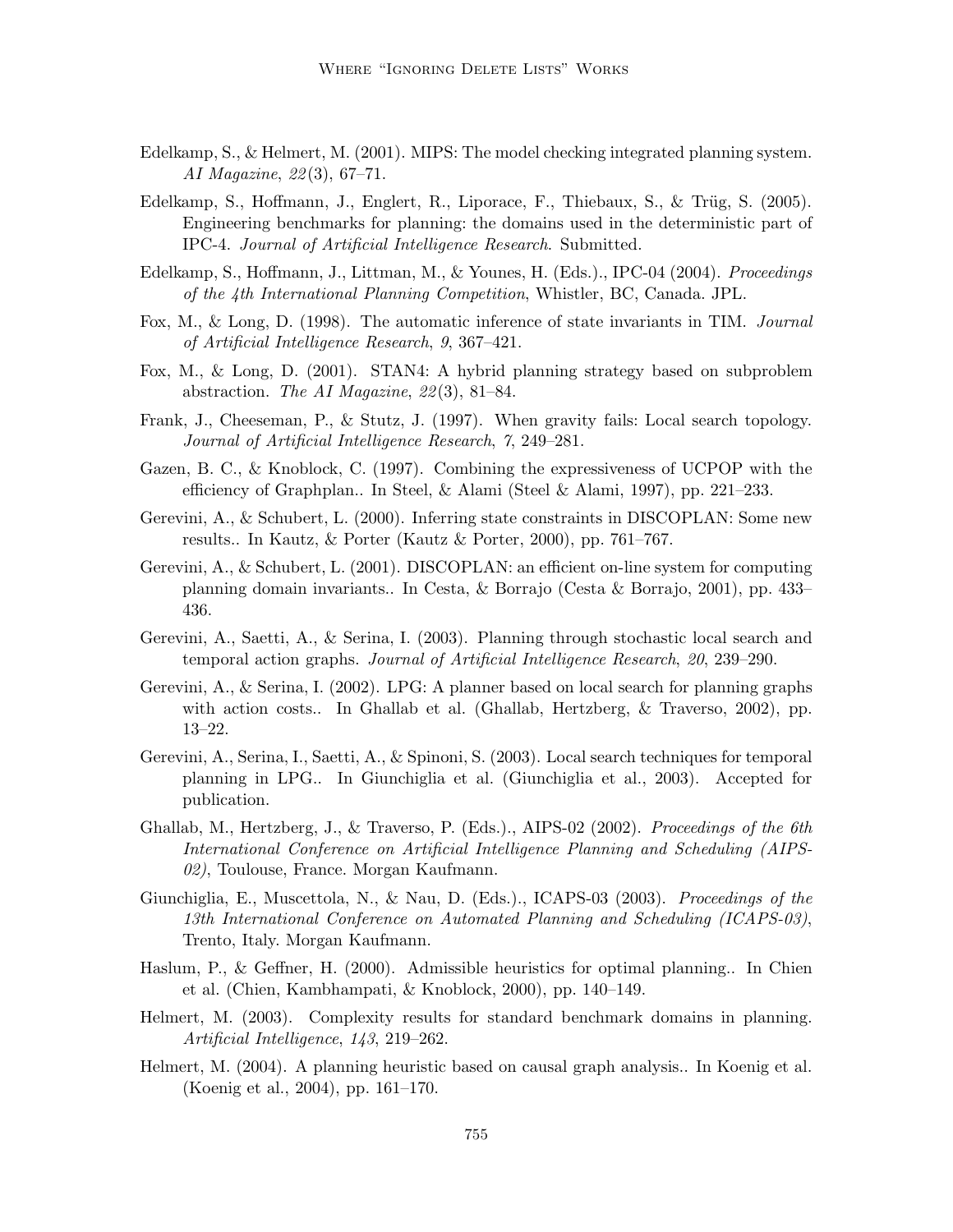- Helmert, M., & Richter, S.  $(2004)$ . Fast downward making use of causal dependencies in the problem representation.. In Edelkamp et al. (Edelkamp et al., 2004).
- Hoffmann, J. (2000). A heuristic for domain independent planning and its use in an enforced hill-climbing algorithm. In Ras, Z. W., & Ohsuga, S. (Eds.), *Proceedings of the 12th* International Symposium on Methodologies for Intelligent Systems (ISMIS-00), pp. 216–227, Charlotte, NC. Springer-Verlag.
- Hoffmann, J. (2001a). FF: The fast-forward planning system. The AI Magazine,  $22(3)$ , 57–62.
- Hoffmann, J. (2001b). Local search topology in planning benchmarks: An empirical analysis.. In Nebel (Nebel, 2001), pp. 453–458.
- Hoffmann, J. (2002). Extending FF to numerical state variables. In Harmelen, F. V. (Ed.), Proceedings of the 15th European Conference on Artificial Intelligence (ECAI-02), pp. 571–575, Lyon, France. Wiley.
- Hoffmann, J. (2003a). The Metric-FF planning system: Translating "ignoring delete lists" to numeric state variables. Journal of Artificial Intelligence Research, 20, 291–341.
- Hoffmann, J. (2003b). Utilizing Problem Structure in Planning: A Local Search Approach, Vol. 2854 of Lecture Notes in Artificial Intelligence. Springer-Verlag.
- Hoffmann, J. (2003c). Where ignoring delete lists works: Local search topology in planning benchmarks. Tech. rep. 185, Albert-Ludwigs-Universität, Institut für Informatik, Freiburg, Germany. Available at http://www.mpiinf.mpg.de/∼hoffmann/papers/jair05report.ps.gz.
- Hoffmann, J., & Edelkamp, S. (2005). The deterministic part of IPC-4: An overview. *Journal* of Artificial Intelligence Research. To appear.
- Hoffmann, J., & Nebel, B. (2001a). The FF planning system: Fast plan generation through heuristic search. Journal of Artificial Intelligence Research, 14, 253–302.
- Hoffmann, J., & Nebel, B. (2001b). RIFO revisited: Detecting relaxed irrelevance.. In Cesta, & Borrajo (Cesta & Borrajo, 2001), pp. 325–336.
- Kautz, H. A., & Porter, B. (Eds.)., AAAI-00 (2000). Proceedings of the 17th National Conference of the American Association for Artificial Intelligence (AAAI-00), Austin, TX. MIT Press.
- Koehler, J., & Hoffmann, J. (2000). On reasonable and forced goal orderings and their use in an agenda-driven planning algorithm. Journal of Artificial Intelligence Research, 12, 338–386.
- Koehler, J., & Schuster, K. (2000). Elevator control as a planning problem.. In Chien et al. (Chien et al., 2000), pp. 331–338.
- Koenig, S., Zilberstein, S., & Koehler, J. (Eds.)., ICAPS-04 (2004). Proceedings of the 14th International Conference on Automated Planning and Scheduling (ICAPS-04), Whistler, Canada. Morgan Kaufmann.
- Long, D., & Fox, M. (2000). Automatic synthesis and use of generic types in planning.. In Chien et al. (Chien et al., 2000), pp. 196–205.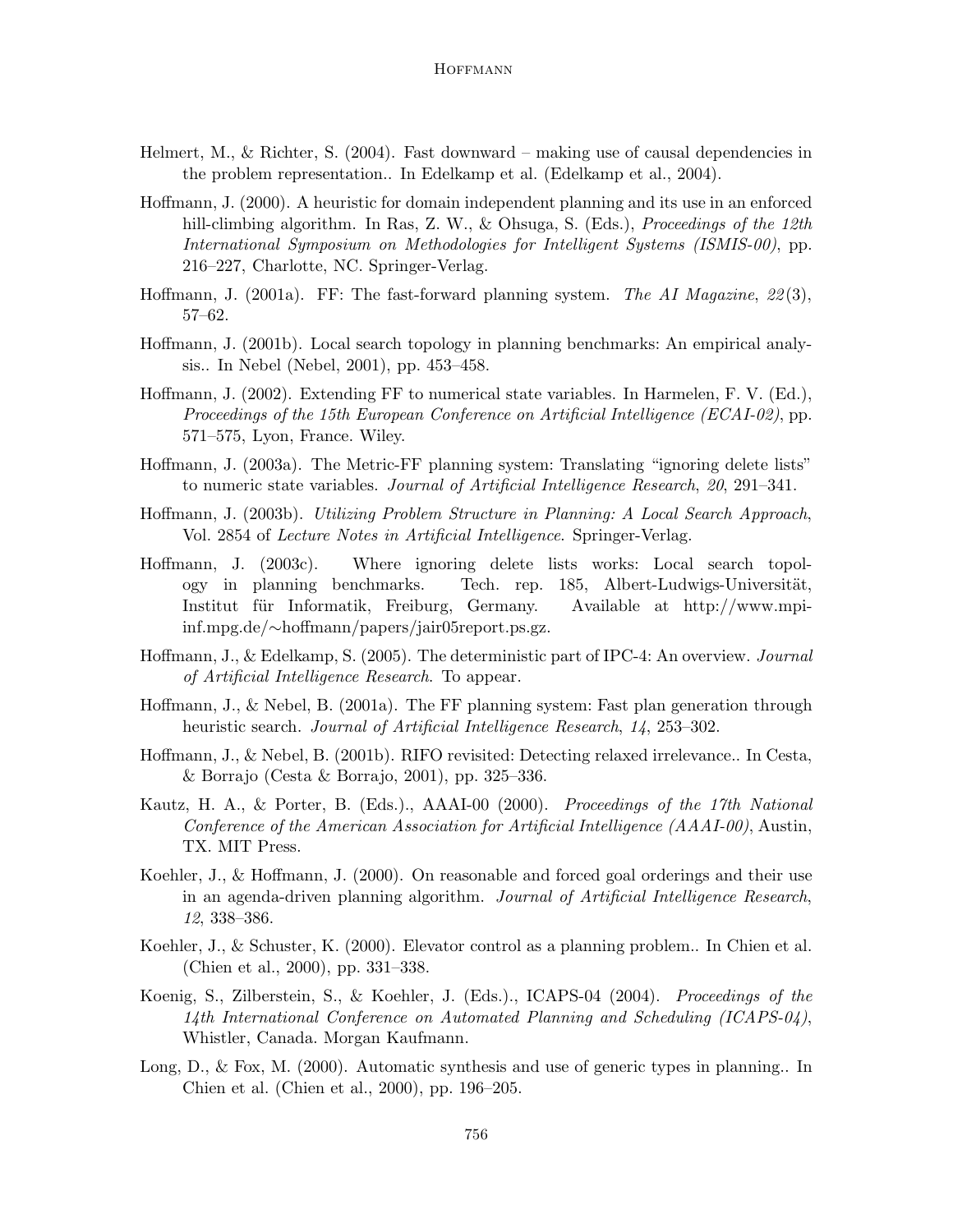- Long, D., & Fox, M. (2003). The 3rd international planning competition: Results and analysis. Journal of Artificial Intelligence Research, 20, 1–59.
- McDermott, D. (1996). A heuristic estimator for means-ends analysis in planning. In Drabble, B. (Ed.), Proceedings of the 3rd International Conference on Artificial Intelligence Planning Systems (AIPS-96), pp. 142–149. AAAI Press, Menlo Park.
- McDermott, D. (2000). The 1998 AI planning systems competition. The AI Magazine,  $21(2), 35-55.$
- McDermott, D. V. (1999). Using regression-match graphs to control search in planning. Artificial Intelligence, 109(1-2), 111–159.
- Nebel, B. (Ed.)., IJCAI-01 (2001). Proceedings of the 17th International Joint Conference on Artificial Intelligence (IJCAI-01), Seattle, Washington, USA. Morgan Kaufmann.
- Nebel, B., Dimopoulos, Y., & Koehler, J. (1997). Ignoring irrelevant facts and operators in plan generation.. In Steel, & Alami (Steel & Alami, 1997), pp. 338–350.
- Nguyen, X., & Kambhampati, S. (2000). Extracting effective and admissible heuristics from the planning graph.. In Kautz, & Porter (Kautz & Porter, 2000), pp. 798–805.
- Nguyen, X., & Kambhampati, S. (2001). Reviving partial order planning.. In Nebel (Nebel, 2001), pp. 459–464.
- Onaindia, E., Sapena, O., Sebastia, L., & Marzal, E. (2001). Simplanner: an executionmonitoring system for replanning in dynamic worlds.. In Brazdil, & Jorge (Brazdil & Jorge, 2001), pp. 393–400.
- Penberthy, J. S., & Weld, D. S. (1992). UCPOP: A sound, complete, partial order planner for ADL. In Nebel, B., Swartout, W., & Rich, C. (Eds.), Principles of Knowledge Representation and Reasoning: Proceedings of the 3rd International Conference (KR-92), pp. 103–114, Cambridge, MA. Morgan Kaufmann.
- Refanidis, I., & Vlahavas, I. (1999). GRT: a domain independent heuristic for STRIPS worlds based on greedy regression tables.. In Biundo, & Fox (Biundo & Fox, 1999), pp. 47–59.
- Refanidis, I., & Vlahavas, I. (2001). The GRT planning system: Backward heuristic construction in forward state-space planning. Journal of Artificial Intelligence Research, 15, 115–161.
- Rintanen, J. (2000). An iterative algorithm for synthesizing invariants.. In Kautz, & Porter (Kautz & Porter, 2000), pp. 806–811.
- Sebastia, L., Onaindia, E., & Marzal, E. (2001). Stella: An optimal sequential and parallel planner.. In Brazdil, & Jorge (Brazdil & Jorge, 2001), pp. 409–416.
- Srivastava, B., Nguyen, X., Kambhampati, S., Do, M. B., Nambiar, U., Nie, Z., Nigenda, R., & Zimmermann, T. (2001). Altalt: Combining graphplan and heuristic state search. The AI Magazine, 22(3), 88–90.
- Steel, S., & Alami, R. (Eds.). (1997). Recent Advances in AI Planning. 4th European Conference on Planning (ECP'97), Vol. 1348 of Lecture Notes in Artificial Intelligence, Toulouse, France. Springer-Verlag.